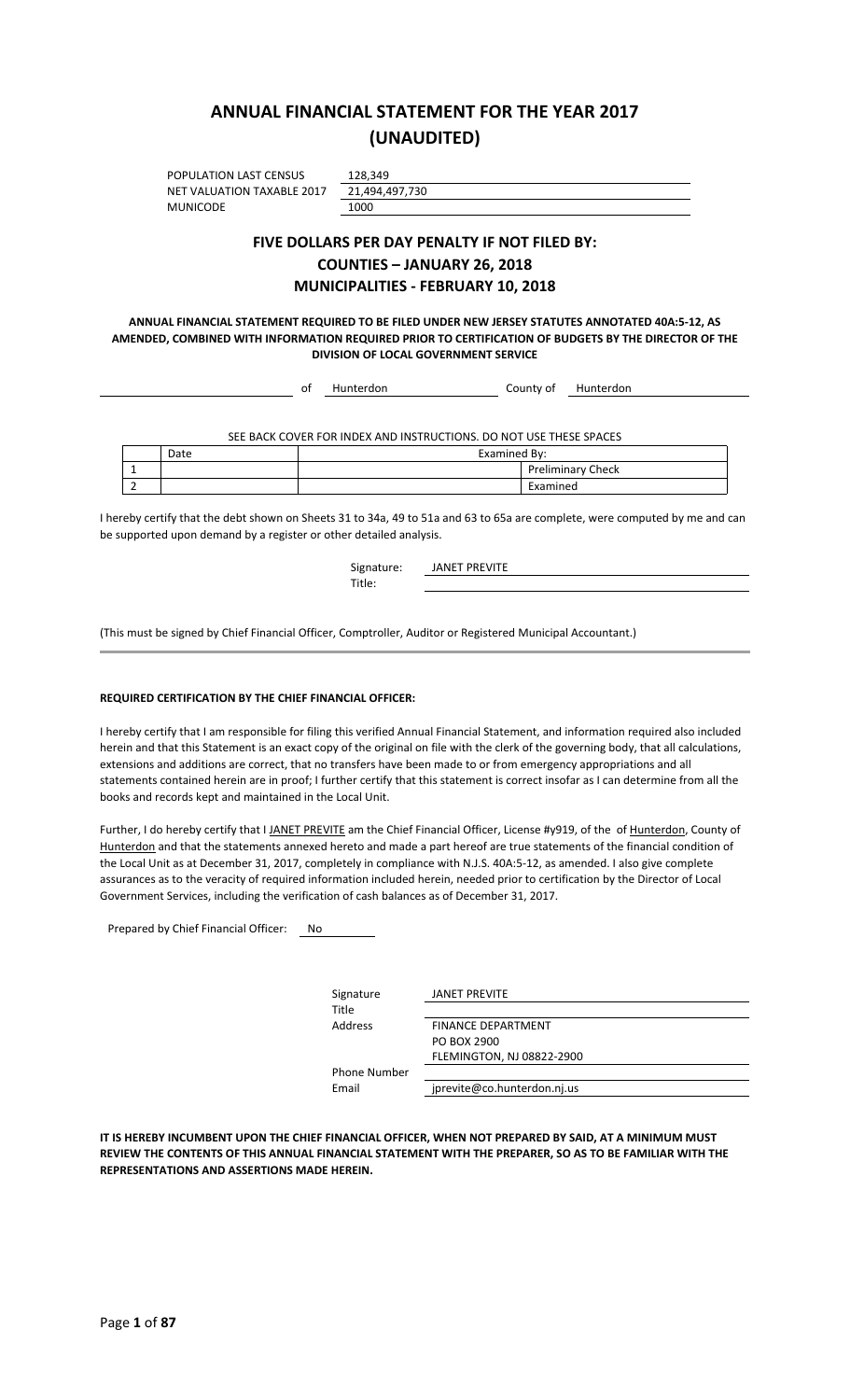## **THE REQUIRED CERTIFICATION BY AN RMA IS AS FOLLOWS:**

#### Preparation by Registered Municipal Accountant (Statement of Statutory Auditor Only)

I have prepared the post-closing trial balances, related statements and analyses included in the accompanying Annual Financial Statement from the books of account and records made available to me by the Of Hunterdon as of December 31, 2017 and have applied certain agreed-upon procedures thereon as promulgated by the Division of Local Government Services, solely to assist the Chief Financial Officer in connection with the filing of the Annual Financial Statement for the year then ended as required by N.J.S. 40A:5-12, as amended.

Because the agreed-upon procedures do not constitute an examination of accounts made in accordance with generally accepted auditing standards, I do not express an opinion on any of the post-closing trial balances, related statements and analyses. In connection with the agreed-upon procedures came to my attention that caused me to believe that the Annual Financial Statement for the year end December 31, 2017 is not in substantial compliance with the requirements of the State of New Jersey, Department of Community Affairs, Division of Local Government Services. Had I performed additional procedures, or had I made an examination of the financial statements in accordance with generally accepted auditing standards, other matters might have come to my attention that would have been reported to the governing body and the Division. This Annual Financial Statement relates only to the accounts and items prescribed by the Division and does not extend to the financial statements of the municipality/county, taken as a whole.

Listing of agreed-upon procedures not performed and/or matters coming to my attention of which the Director should be informed:

#### Registered Municipal Accountant

Firm Name

Address

Phone Number

Email

Certified by me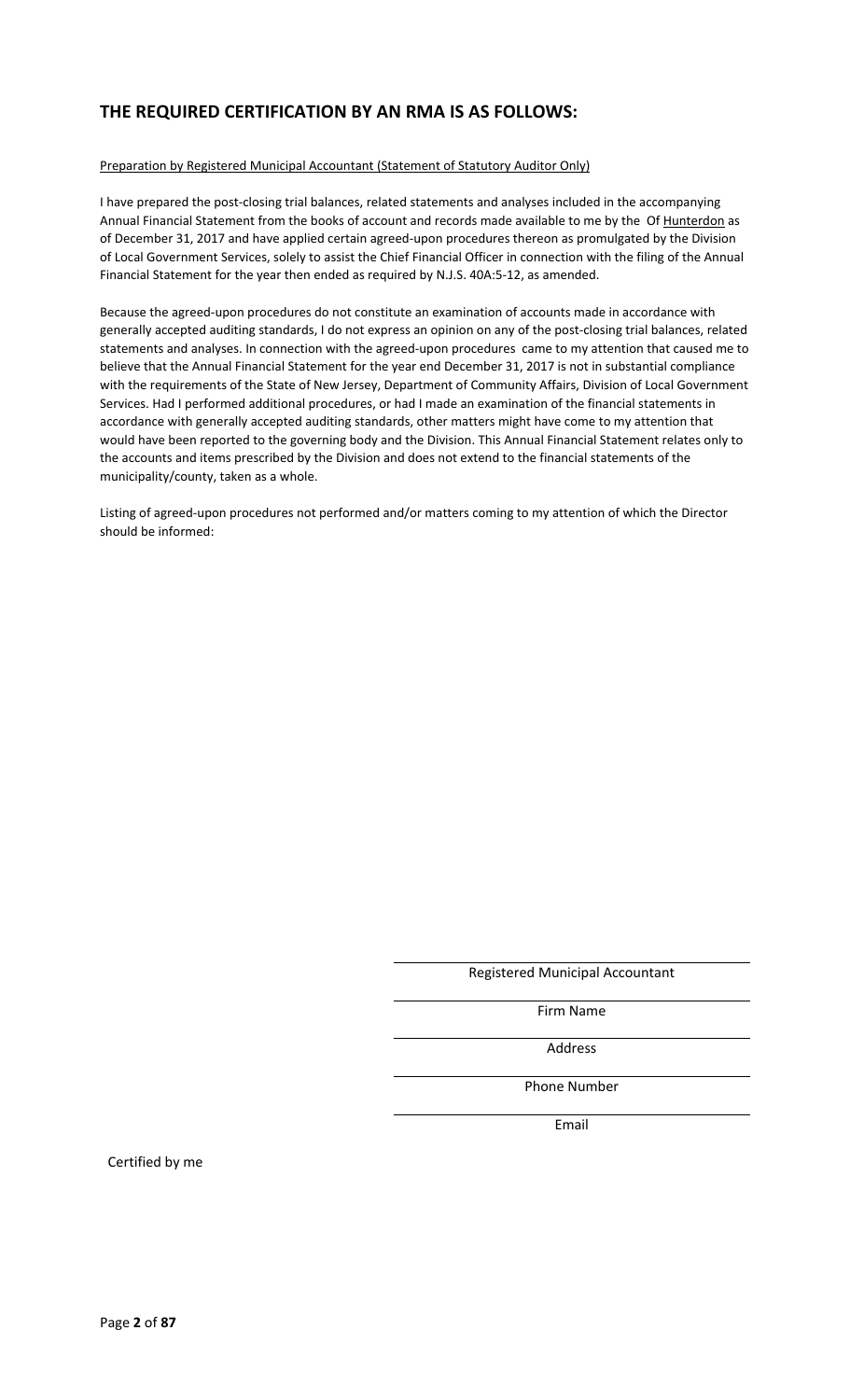### MUNICIPAL BUDGET LOCAL EXAMINATION QUALIFICATION CERTIFICATION

**RV** 

### CHIEF FINANCIAL OFFICER

*One of the following Certifications must be signed by the Chief Financial Officer if your municipality is eligible for local examination.*

### **CERTIFICATION OF QUALIFYING MUNICIPALITY**

- 1. The outstanding indebtedness of the previous fiscal year is **not in excess of 3.5%**
- 2. All emergencies approved for the previous fiscal year **did not exceed 3%** of total appropriations;
- 3. The tax collection rate **exceeded 90%**
- 4. Total deferred charges did not equal or exceed 4% of the total tax levy;
- 5. There were no **"procedural deficiencies" noted** by the registered municipal accountant on Sheet 1a of the Annual Financial Statement; and
- 6. There was **no operating deficit** for the previous fiscal year.
- 7. The municipality did not conduct an accelerated tax sale for less than 3 consecutive years.
- 8. The municipality did not conduct a tax levy sale the previous fiscal year and does not plan to conduct one in the current year.
- 9. The current year budget does not contain a levy or appropriation "CAP" referendum.
- 10. The municipality will not apply for Transitional Aid for 2018.

The undersigned certifies that this municipality has compiled in full in meeting ALL of the above criteria in determining its qualification for local examination of its Budget in accordance with N.J.A.C. 5:30-7.5.

| Municipality:                   | Hunterdon |
|---------------------------------|-----------|
| <b>Chief Financial Officer:</b> |           |
| Signature:                      |           |
| Certificate #:                  |           |
| Date:                           |           |

### **CERTIFICATION OF NON-QUALIFYING MUNICIPALITY**

The undersigned certifies that this municipality does not meet Item(s) # of the criteria above and therefore does not qualify for local examination of its Budget in accordance with N.J.A.C. 5:30-7.5.

| Municipality:                   | Hunterdon |
|---------------------------------|-----------|
| <b>Chief Financial Officer:</b> |           |
| Signature:                      |           |
| Certificate #:                  |           |
| Date:                           |           |
|                                 |           |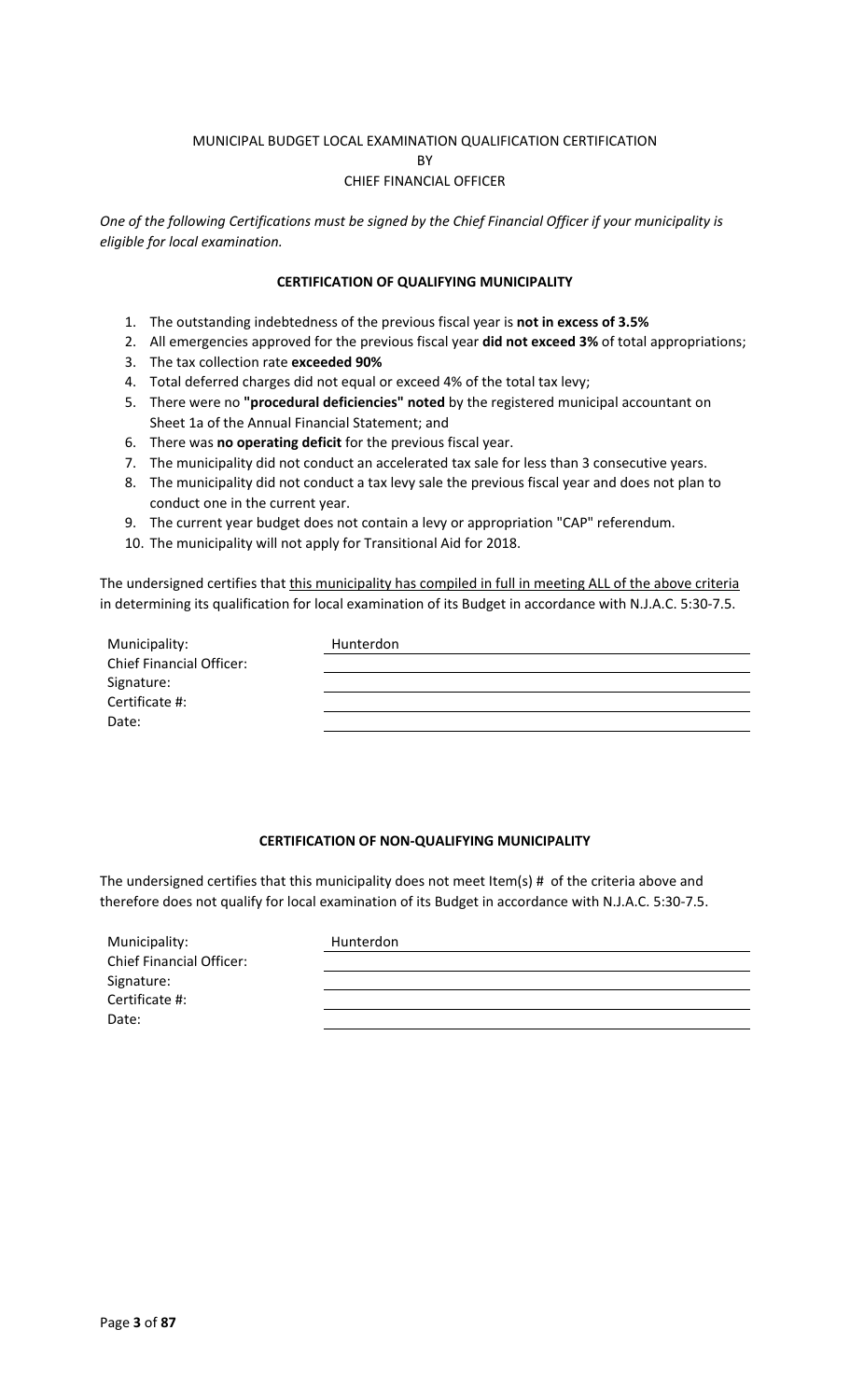22-6002450 Fed I.D. # Hunterdon Municipality Hunterdon County

### **Report of Federal and State Financial Assistance Expenditures of Awards**

Fiscal Year Ending: December 31, 2017

|       | $\left(1\right)$<br><b>Federal Programs</b><br>Expended<br>(administered by | (2)<br><b>State Programs</b><br>Expended | (3)<br>Other Federal<br>Programs Expended |
|-------|-----------------------------------------------------------------------------|------------------------------------------|-------------------------------------------|
| Total | the State)<br>\$2,375,940.00                                                | \$1,870,563.00                           |                                           |

Type of Audit required by OMB Uniform Guidance and Single Audit N.J. Circular 15-08-OMB:

Note: All local governments, who are recipients of federal and state awards (financial assistance), must report the total amount of federal and state funds expended during its fiscal year and the type of audit required to comply with OMB Uniform Guidance and N.J. Circular 15-08 OMB. The single audit threshold has been increased to \$750,000 beginning with fiscal year starting 1/1/2015.

- (1) Report expenditures from federal pass-through programs received directly from state governments. Federal pass-through funds can be identified by the Catalog of Federal Domestic Assistance (CFDA) number reported in the State's grant/contract agreements.
- (2) Report expenditures from state programs received directly from state government or indirectly from pass-through entities. Exclude state aid (i.e., CMPTRA, Energy Receipts tax, etc.) since there are no compliance requirements.
- (3) Report expenditures from federal programs received directly from the federal government or indirectly from entities other than state governments.

JANET PREVITE 3/9/2018 Signature of Chief Financial Officer **Date** Date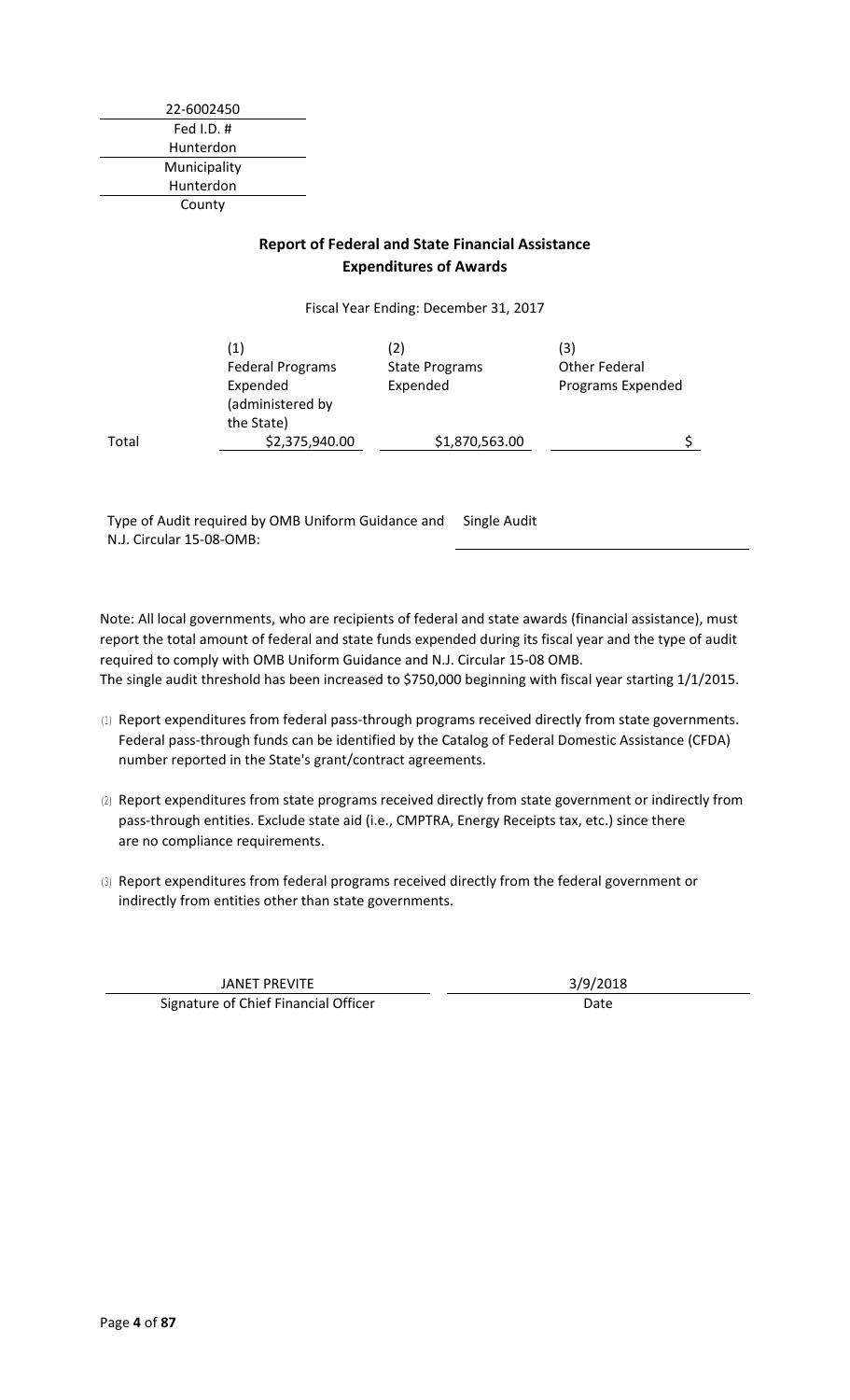### **IMPORTANT!**

### **READ INSTRUCTIONS**

### INSTRUCTION

The following certification is to be used ONLY in the event there is NO municipality operated utility.

If there is a utility operated by the municipality or if a "utility fund" existed on the books of account, do not sign this statement and do not remove any of the UTILITY sheets from the document.

### **CERTIFICATION**

I hereby certify that there was no "utility fund" on the books of account and there was no utility owned and operated by the of Hunterdon, County of Hunterdon during the year 2017.

I have therefore removed from this statement the sheets pertaining only to utilities

| Signature: |  |
|------------|--|
| Name:      |  |
| Title:     |  |

(This must be signed by the Chief Financial Officer, Comptroller, Auditor or Registered Municipal Accountant.)

### **MUNICIPAL CERTIFICATION OF TAXABLE PROPERTY AS OF OCTOBER 1, 2017**

☐ Certification is hereby made that the Net Valuation Taxable of property liable to taxation for the tax year 2018 and filed with the County Board of Taxation on January 10, 2018 in accordance with the requirement of N.J.S.A. 54:4-35, was in the amount of  $$21,567,247,401$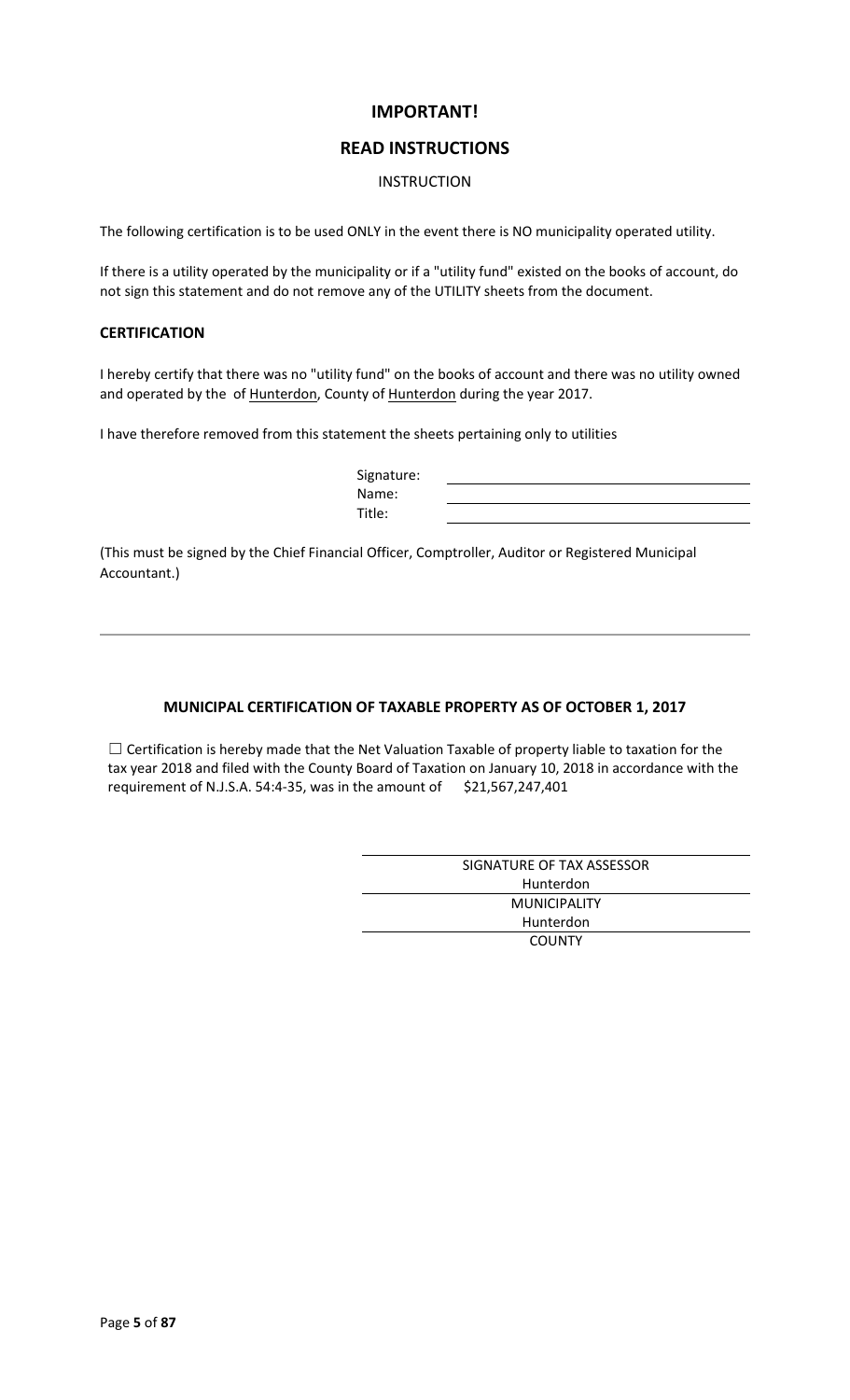### NOTE THAT A TRIAL BALANCE IS REQUIRED AND NOT A BALANCE SHEET

**POST CLOSING**

## **TRIAL BALANCE - CURRENT FUND**

AS OF DECEMBER 31, 2017

Cash Liabilities Must be Subtotaled and Subtotal Must be Marked With "C" - Taxes Receivable Must Be Subtotaled

| <b>Title of Account</b>                                 | Debit         | Credit        |
|---------------------------------------------------------|---------------|---------------|
| Receivables with Full Reserves                          |               |               |
| Due from Payroll Fund                                   | 94,124.65     |               |
| Due from Welfare Agency                                 | 184,492.16    |               |
| <b>Delinquent Taxes</b>                                 | 0.00          |               |
| <b>Tax Title Liens</b>                                  |               |               |
| Property Acquired by Taxes                              | 0.00          |               |
| <b>Contract Sales Receivable</b>                        | 0.00          |               |
| Mortgage Sales Receivable                               | 0.00          |               |
| Subtotal Receivables with Full Reserves                 | 278,616.81    | 0.00          |
| <b>Cash Liabilities</b>                                 |               |               |
| <b>Encumbrances Payable</b>                             |               | 3,165,487.01  |
| <b>Accounts Payable</b>                                 |               | 787,138.45    |
| Due to State- Courts                                    |               | 132,599.62    |
| <b>Other Liabilities</b>                                |               | 32,955.42     |
| Due to Grant Fund                                       |               | 450,335.47    |
| <b>Appropriation Reserves</b>                           |               | 10,770,238.52 |
| Due to State of New Jersey - Senior Citizens & Veterans |               |               |
| Deductions                                              |               |               |
| Local District School Tax Payable                       |               | 0.00          |
| Regional School Tax Payable                             |               | 0.00          |
| Regional High School Tax Payable                        |               | 0.00          |
| <b>County Taxes Payable</b>                             |               | 0.00          |
| Due County for Added and Omitted Taxes                  |               |               |
| <b>Special District Taxes Payable</b>                   |               |               |
| State Library Aid                                       |               | 0.00          |
| <b>Subtotal Cash Liabilities</b>                        | 0.00          | 15,338,754.49 |
| <b>Current Fund Total</b>                               |               |               |
| <b>Reserve for Receivables</b>                          |               | 278,616.81    |
| Investments                                             |               |               |
| Cash                                                    | 35,459,687.68 |               |
| Due from State of NJ - Senior Citizens & Veterans       |               |               |
| Deductions                                              |               |               |
| <b>Deferred Charges</b>                                 | 0.00          |               |
| <b>Deferred School Taxes</b>                            | 0.00          |               |
| <b>School Taxes Deferred</b>                            |               |               |
| <b>Fund Balance</b>                                     |               | 20,120,933.19 |
| Total                                                   | 35,738,304.49 | 35,738,304.49 |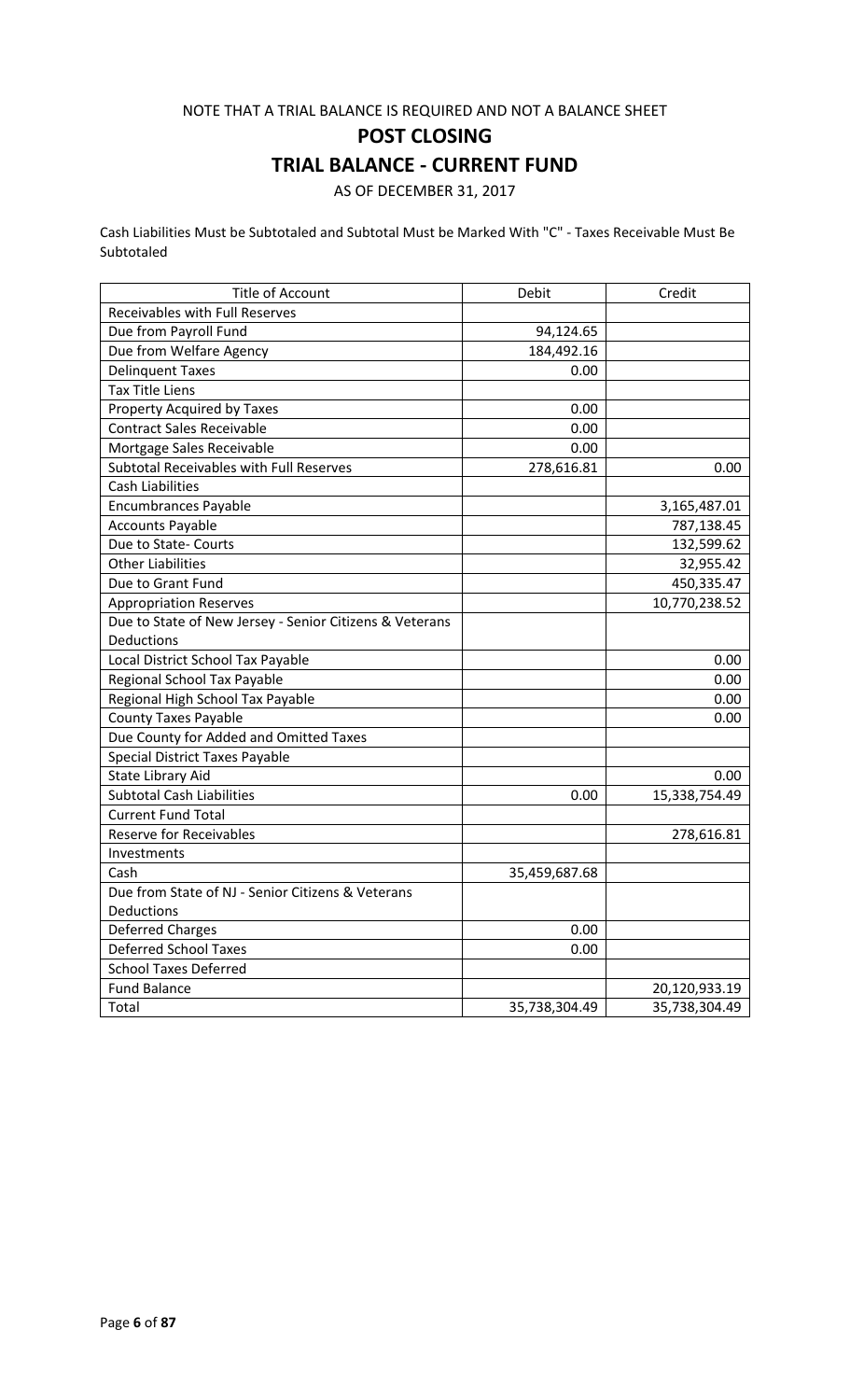# **POST CLOSING TRIAL BALANCE - PUBLIC ASSISTANCE FUND**

Accounts #1 and #2\*

| Title of Account          | Debit | Credit |
|---------------------------|-------|--------|
| Cash Public Assistance #1 | 0.00  |        |
| Cash Public Assistance #2 | 0.00  |        |
| Total                     | 0.00  | 0.00   |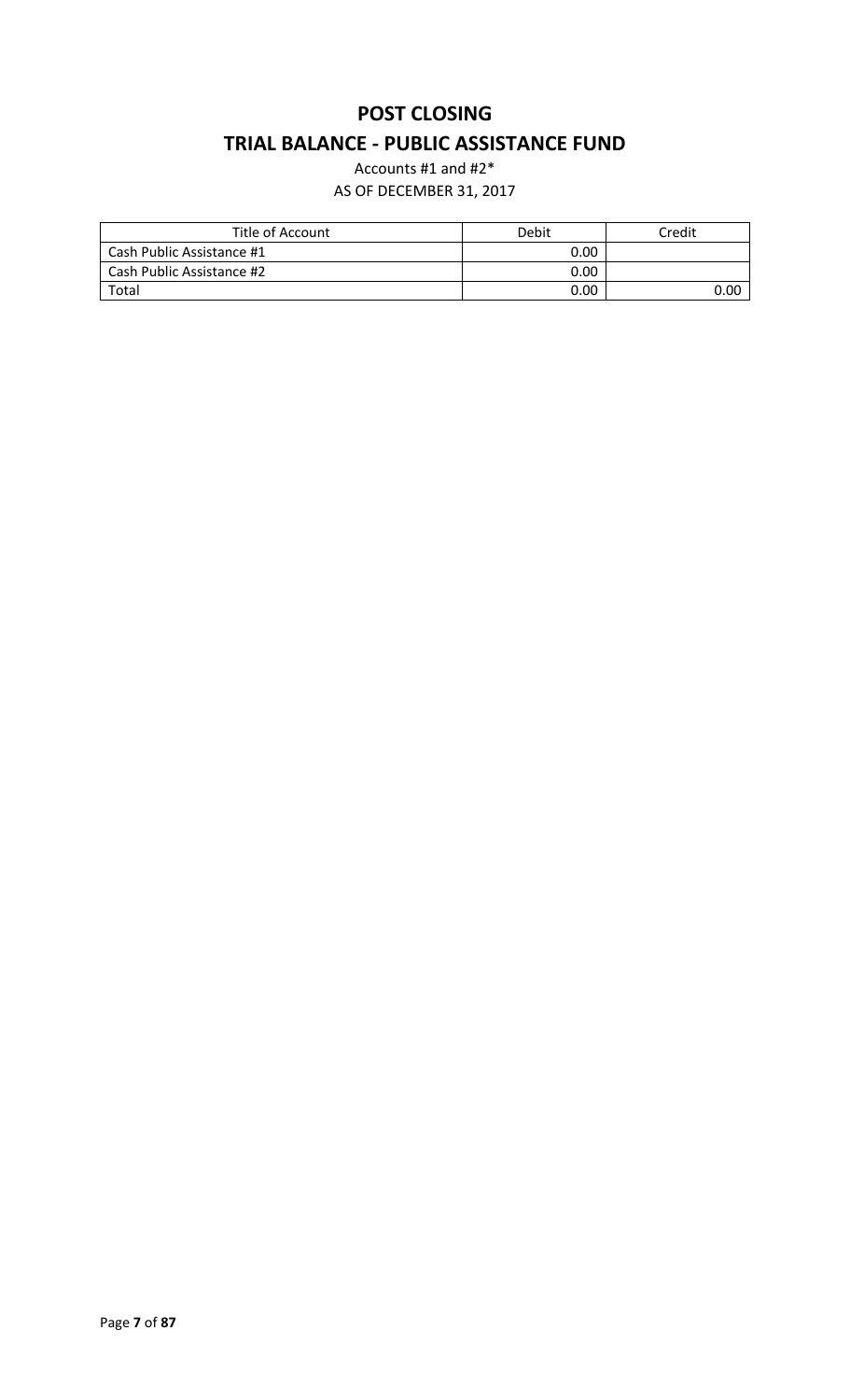# **POST CLOSING TRIAL BALANCE – FEDERAL AND STATE GRANTS**

| Title of Account                                     | Debit        | Credit       |
|------------------------------------------------------|--------------|--------------|
| Due from Current Fund                                | 450,335.47   |              |
| Due to General Capital Fund                          |              | 1,396,236.55 |
| <b>Reserve for Encumbrances</b>                      |              | 915,106.47   |
| Cash                                                 | 1,354,345.20 |              |
| <b>Federal and State Grants Receivable</b>           | 6,712,433.04 |              |
| Appropriated Reserves for Federal and State Grants   |              | 5,427,049.37 |
| Unappropriated Reserves for Federal and State Grants |              | 778,721.32   |
|                                                      | 8,517,113.71 | 8,517,113.71 |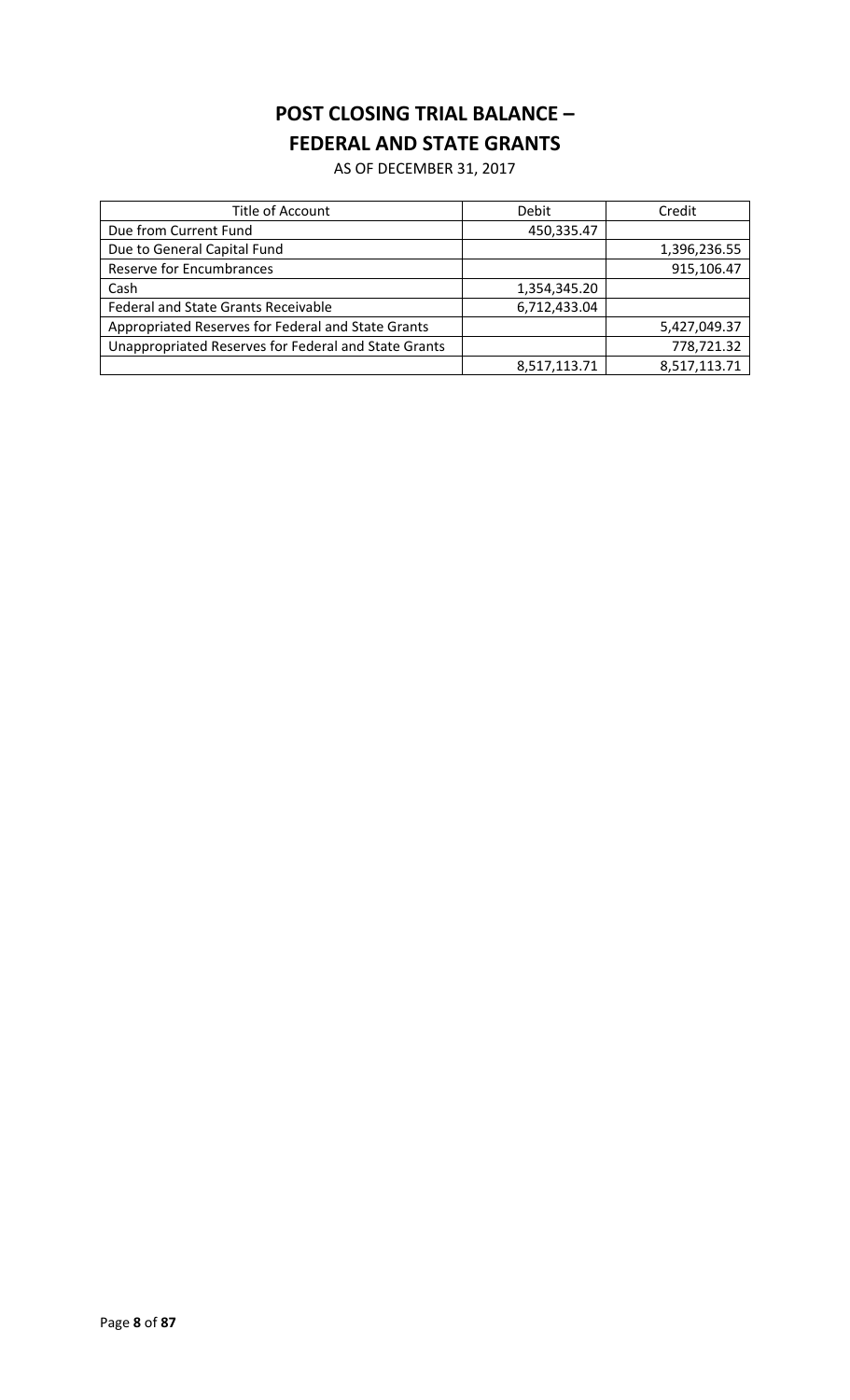# **POST CLOSING TRIAL BALANCE - TRUST FUNDS**

# (Assessment Section Must be Separately Stated)

| <b>Title of Account</b>                      | Debit         | Credit        |
|----------------------------------------------|---------------|---------------|
| <b>Trust Assessment Fund</b>                 |               |               |
| Cash                                         | 0.00          |               |
| <b>Deferred Charges</b>                      | 0.00          |               |
| Assessment Bonds                             |               | 0.00          |
| <b>Assessment Notes</b>                      |               |               |
| <b>Fund Balance</b>                          |               | 0.00          |
| <b>Total Trust Assessment Fund</b>           | 0.00          | 0.00          |
| <b>Animal Control Fund</b>                   |               |               |
| Cash                                         | 0.00          |               |
| <b>Deferred Charges</b>                      | 0.00          |               |
| <b>Total Animal Control Fund</b>             | 0.00          | 0.00          |
| <b>Trust Other Fund</b>                      |               |               |
| Cash-Self Insurance Trust                    | 1,189,776.57  |               |
| <b>Cash- Payroll Deductions</b>              | 435,285.91    |               |
| Cash-State Unemployment Insurance            | 586,014.37    |               |
| <b>Cash-Seized Assets</b>                    | 29,175.00     |               |
| Cash- Law Enforcement Trust                  | 303,205.78    |               |
| Cash- Asset Maintenance Account              | 7,485.54      |               |
| Cash- Prosecutor's Federal Equitable Sharing | 339,232.67    |               |
| Cash- Personal Attendant Service Program     | 4,811.48      |               |
| Cash- Planning Board Escrow                  | 5,147.38      |               |
| Cash- County Clerk Trust                     | 437,471.68    |               |
| Cash- Flexible Spending                      | 12,275.82     |               |
| <b>Encumbrances Payable</b>                  |               | 70,017.75     |
| Due to Current Fund- Payroll Deductions Acct |               | 94,124.65     |
| Trust Reserves per detail Schedule           |               | 9,451,299.13  |
| Cash- CDBG Trust                             | 329,258.01    |               |
| Cash                                         | 5,936,301.32  |               |
| <b>Deferred Charges</b>                      | 0.00          |               |
| Total                                        | 9,615,441.53  | 9,615,441.53  |
| Municipal Open Space Trust Fund              |               |               |
| Cash                                         | 27,818,293.52 |               |
| Reserve for Open Space                       |               | 19,045,470.52 |
| Interfund- Due General Capital Fund          |               | 8,772,823.00  |
| <b>Total Municipal Open Space Trust Fund</b> | 27,818,293.52 | 27,818,293.52 |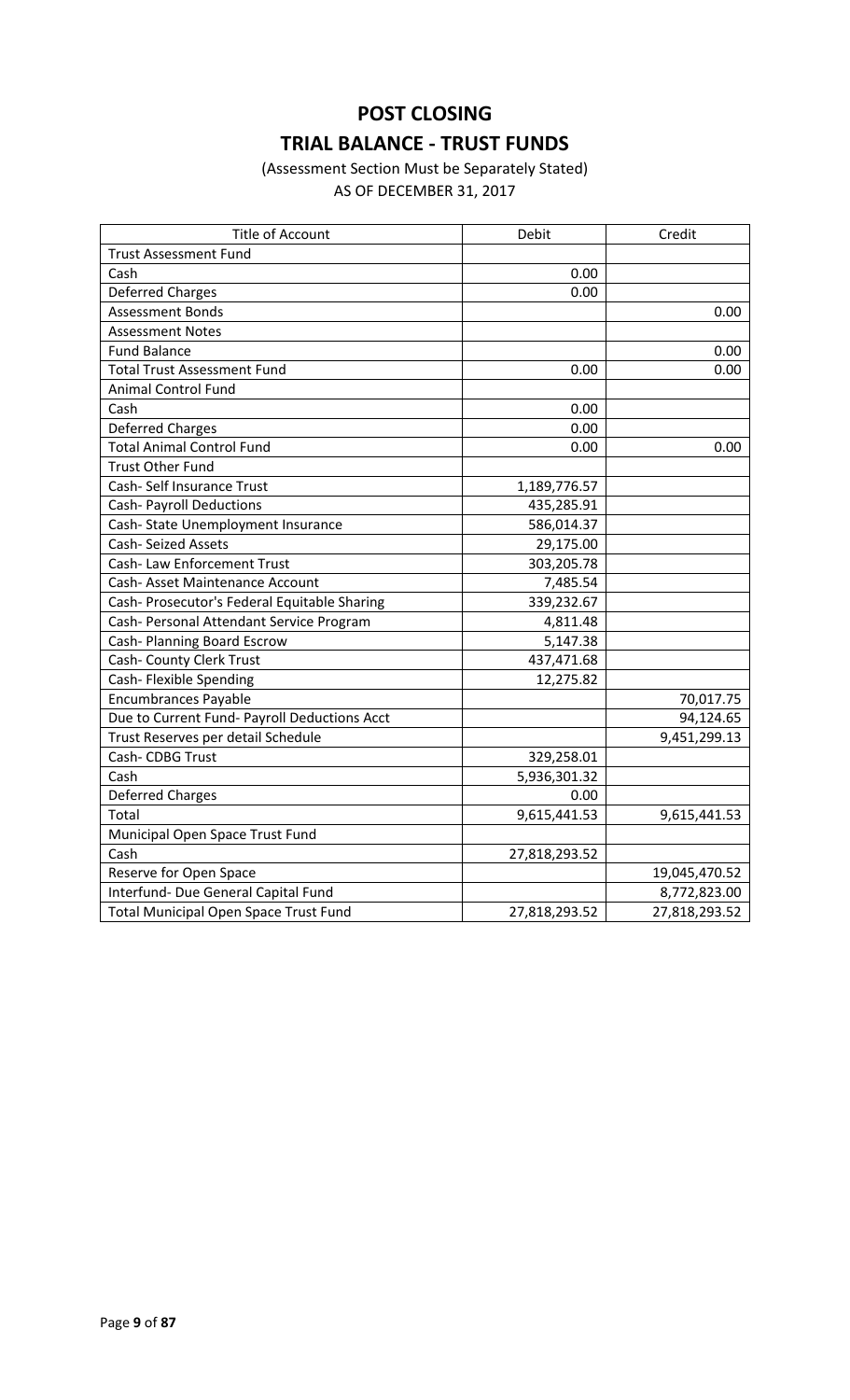## **MUNICIPAL PUBLIC DEFENDER**

## **CERTIFICATION**

Public Law 1998, C. 256

| Municipal Public Defender Expended Prior Year 2016:             |     |        |
|-----------------------------------------------------------------|-----|--------|
|                                                                 |     | %      |
|                                                                 |     | \$0.00 |
| Municipal Public Defender Trust Cash Balance December 31, 2017: | (3) |        |

Note: If the amount of money in a dedicated fund established pursuant to this section exceeds by more than 25% the amount which the municipality expended during the prior year providing the services of a municipal public defender, the amount in excess of the amount expended shall be forwarded to the Criminal Disposition and Review Collection Fund administered by the Victims of Crime Compensation Board (P.O. Box 084, Trenton, N.J. 08625).

Amount in excess of the amount expended:  $3 - (1 + 2) =$ 

The undersigned certifies that the municipality has complied with the regulations governing Municipal Public Defender as required under Public Law 1998, C. 256.

| <b>Chief Financial Officer:</b> | JANET PREVITE        |
|---------------------------------|----------------------|
| Signature:                      | <b>JANET PREVITE</b> |
| Certificate #:                  |                      |
| Date:                           | 3/9/2018             |
|                                 |                      |

Page **10** of **87**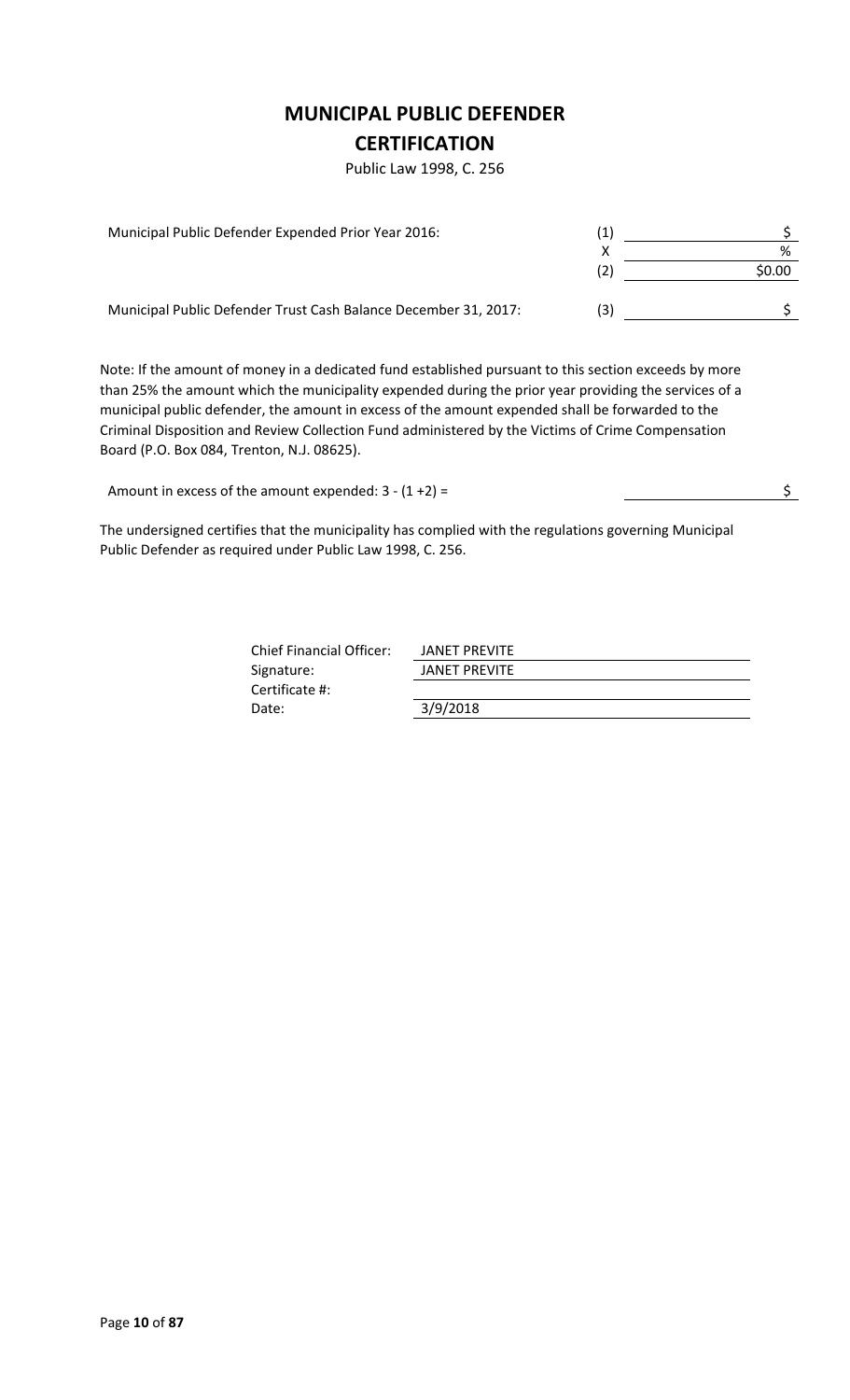# **SCHEDULE OF TRUST FUND RESERVES**

| Purpose                                | Amount Dec. 31, 2016 Per<br>Audit Report | Receipts        | <b>Disbursements</b> | Balance as of Dec. 31, 2017 |
|----------------------------------------|------------------------------------------|-----------------|----------------------|-----------------------------|
| Flexible Spending                      | \$29,866.48                              | \$50,037.11     | 67,627.77            | \$12,275.82                 |
| <b>County Clerk Trust</b>              | \$434,273.79                             | \$54,185.10     | 50,987.21            | \$437,471.68                |
| Planning Board Developer's Escrow      | \$8,167.88                               |                 | 3,020.50             | \$5,147.38                  |
| Personal Attendant Service Program     | \$4,792.39                               | \$19.09         |                      | \$4,811.48                  |
| Developers Trust                       | \$214,058.91                             | \$3.45          | 214,062.36           | \$0.00                      |
| <b>Community Development Trust</b>     | \$398,964.09                             | \$7,027.54      | 76,733.62            | \$329,258.01                |
| Prosecutor's Federal Equitable Sharing | \$362,537.06                             | \$2,494.75      | 25,799.14            | \$339,232.67                |
| Asset Maintenance Account              | \$7,438.66                               | \$46.88         |                      | \$7,485.54                  |
| Law Enforcement Trust                  | \$225,037.33                             | \$163,661.75    | 85,493.30            | \$303,205.78                |
| Seized Assets Trust                    | \$73,928.00                              | \$83,736.88     | 128,489.88           | \$29,175.00                 |
| State Unemployment Insurance Trust     | \$559,035.23                             | \$56,153.17     | 29,174.03            | \$586,014.37                |
| Reserve for Self Insurance             | \$3,560,337.95                           | \$191,372.70    | 2,561,934.08         | \$1,189,776.57              |
| Reserve for Payroll Deductions Payable | \$354,309.55                             | \$31,493,108.52 | 31,506,256.81        | \$341,161.26                |
| <b>General Trust Reserves</b>          | \$5,240,327.22                           | \$1,185,631.94  | 559,675.59           | \$5,866,283.57              |
| <b>Totals</b>                          | \$11,473,074.54                          | \$33,287,478.88 | \$35,309,254.29      | \$9,451,299.13              |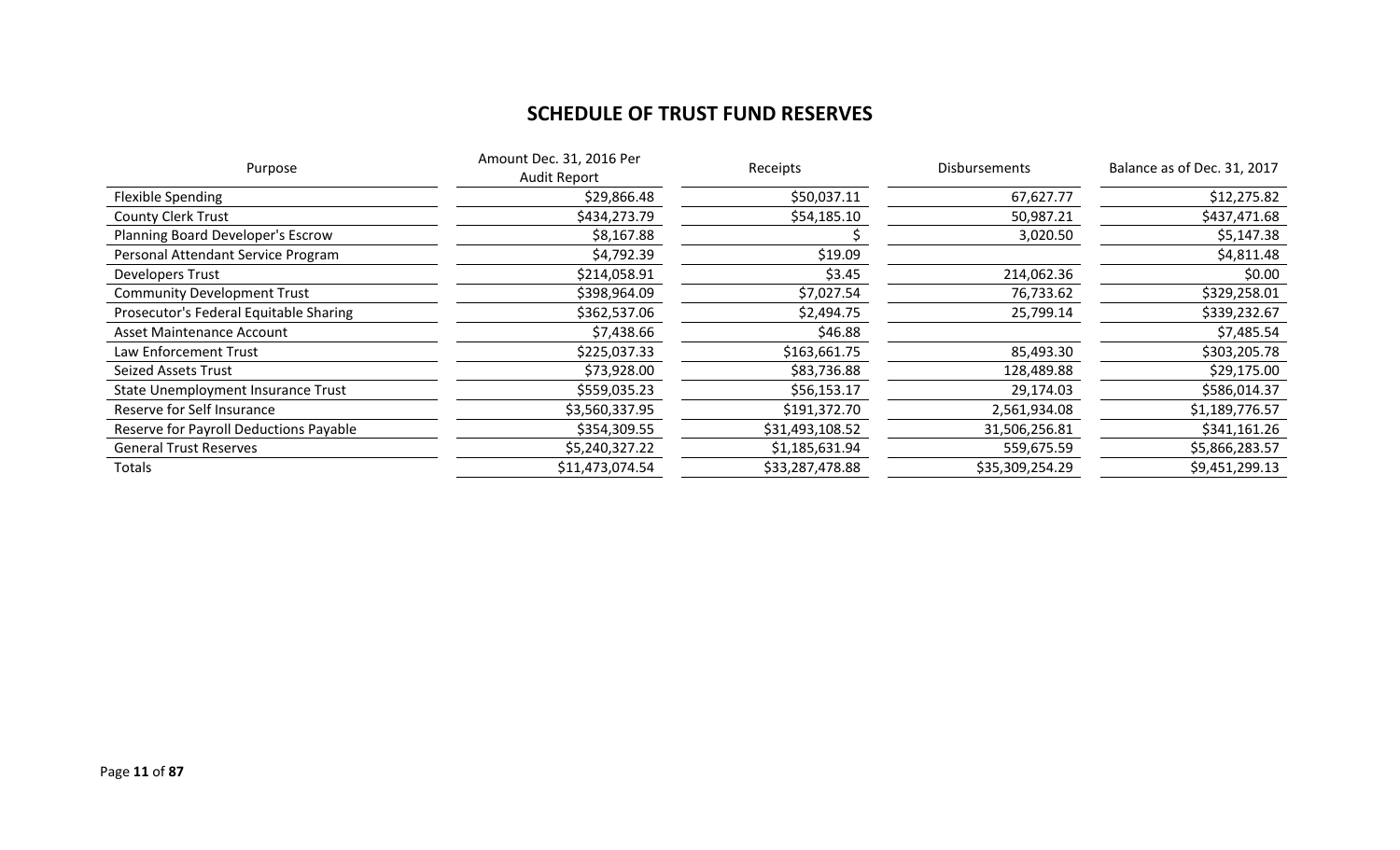# **ANALYSIS OF TRUST ASSESSMENT CASH AND INVESTMENTS PLEDGED TO LIABILITIES AND SURPLUS**

|                                                                 |                                |                          | Receipts              | Other |               |                              |
|-----------------------------------------------------------------|--------------------------------|--------------------------|-----------------------|-------|---------------|------------------------------|
| Title of Liability to which Cash and Investments are<br>Pledged | Audit Balance Dec. 31,<br>2016 | Assessments<br>and Liens | <b>Current Budget</b> |       | Disbursements | <b>Balance Dec. 31, 2017</b> |
| <b>Assessment Serial Bond Issues</b>                            |                                |                          |                       |       |               |                              |
|                                                                 |                                |                          |                       |       |               |                              |
| Assessment Bond Anticipation Note Issues                        |                                |                          |                       |       |               |                              |
|                                                                 |                                |                          |                       |       |               |                              |
| <b>Other Liabilities</b>                                        |                                |                          |                       |       |               |                              |
|                                                                 |                                |                          |                       |       |               |                              |
| <b>Trust Surplus</b>                                            |                                |                          |                       |       |               |                              |
| <b>Trust Surplus</b>                                            |                                |                          |                       |       |               | 0.00                         |
| Less Assets "Unfinanced"                                        |                                |                          |                       |       |               |                              |
|                                                                 |                                |                          |                       |       |               |                              |
| Totals                                                          | 0.00                           | 0.00                     | 0.00                  |       | 0.00          | 0.00                         |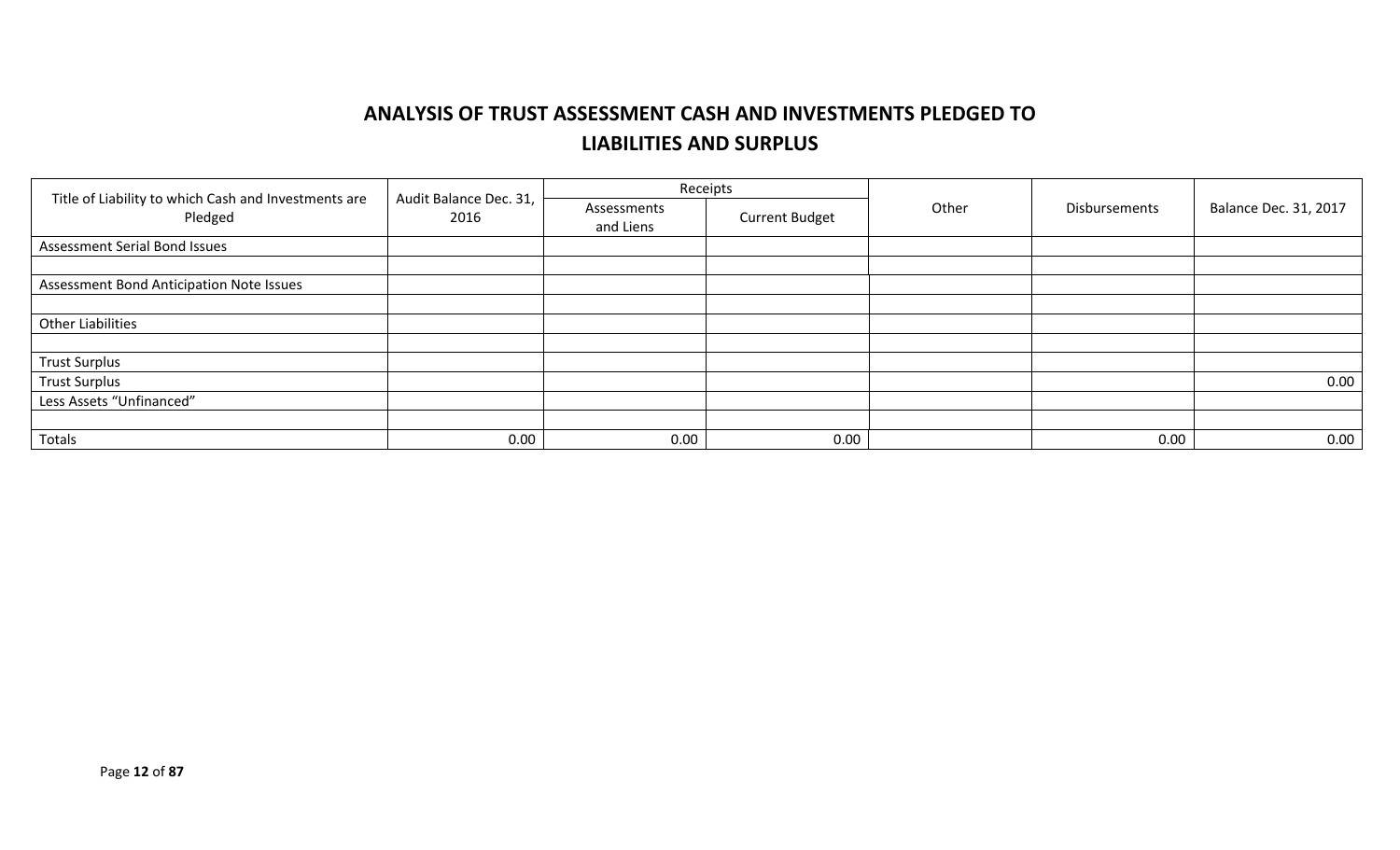# **POST CLOSING TRIAL BALANCE - GENERAL CAPITAL FUND**

| <b>Title of Account</b>                      | Debit          | Credit         |
|----------------------------------------------|----------------|----------------|
| Deferred Charged - Unfunded                  | 84,352,800.71  |                |
| Due from State and Federal Grant Fund        | 1,396,236.55   |                |
| Due from Open Space Trust Fund               | 8,772,823.00   |                |
| <b>Retained Percenatges Due Contractors</b>  |                | 14,637.13      |
| Reserve for Park Acquisition                 |                | 6,000.00       |
| Reserve for Preliminary Improvement Costs    |                | 41,626.15      |
| Reserve for Fire School                      |                | 320,145.00     |
| Reserve for Payment in Lleu of Improvements  |                | 1,318,852.04   |
| Cash                                         | 36,995,459.79  |                |
| <b>Deferred Charges</b>                      | 0.00           |                |
| <b>General Capital Bonds</b>                 |                | 0.00           |
| <b>Assessment Serial Bonds</b>               |                | 0.00           |
| <b>Bond Anticipation Notes</b>               |                |                |
| <b>Assessment Notes</b>                      |                |                |
| Loans Payable                                |                | 0.00           |
| Loans Payable                                |                | 0.00           |
| Improvement Authorizations - Funded          |                | 39,135,070.35  |
| <b>Improvement Authorizations - Unfunded</b> |                | 82,412,557.48  |
| Capital Improvement Fund                     |                | 2,066,269.38   |
| Down Payments on Improvements                |                | 0.00           |
| <b>Capital Surplus</b>                       |                | 6,202,162.52   |
| Total                                        | 131,517,320.05 | 131,517,320.05 |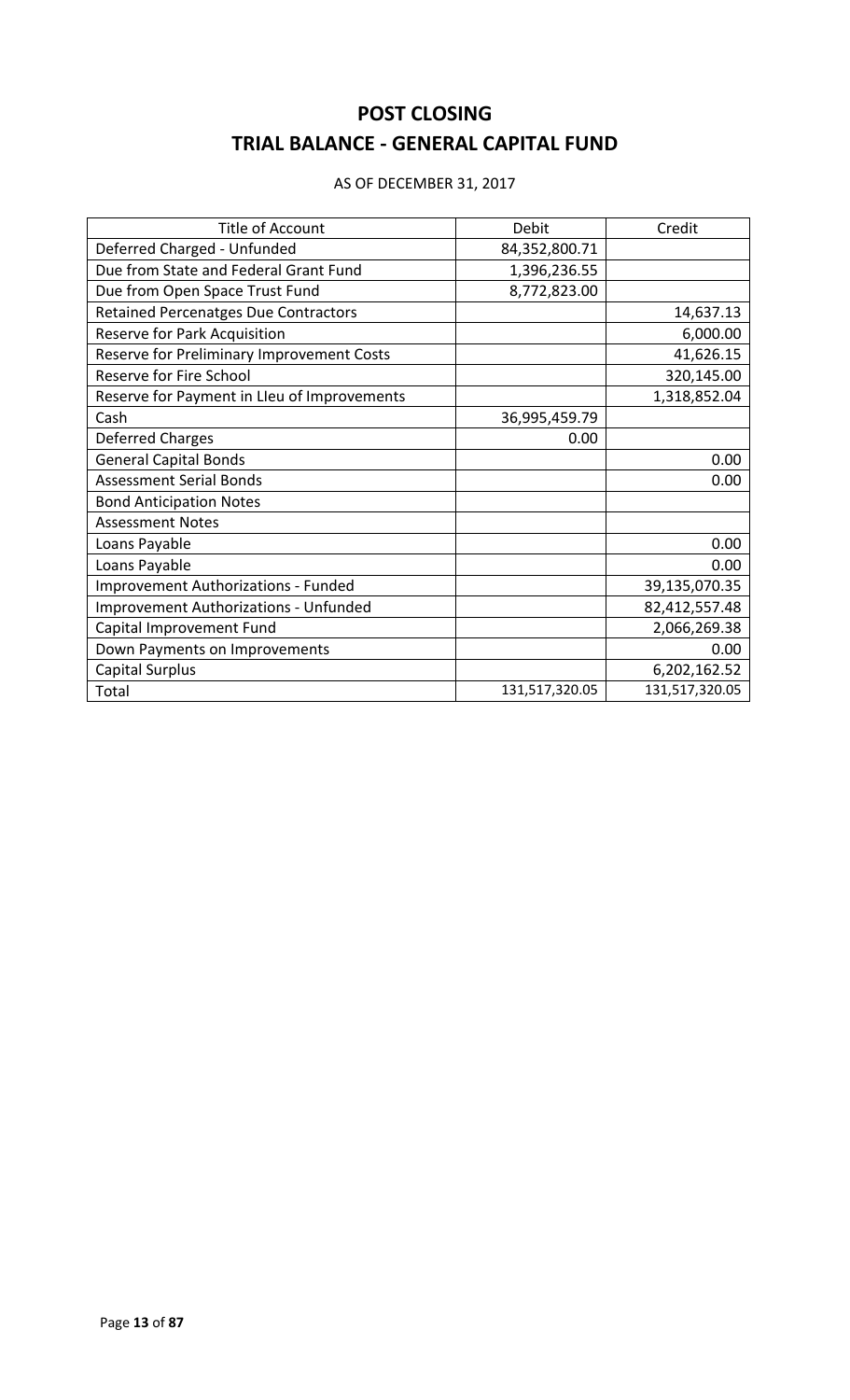# **CASH RECONCILIATION DECEMBER 31, 2017**

|                                      |         | Cash         | Less Checks | Cash Book Balance |
|--------------------------------------|---------|--------------|-------------|-------------------|
|                                      | On Hand | On Deposit   | Outstanding |                   |
| Solid Waste Utility Operating        |         | 1,294,010.75 |             | 1,294,010.75      |
| Solid Waste Utility Capital          |         |              |             | 0.00              |
| Solid Waste Utility Assessment Trust |         |              |             | 0.00              |
| Current                              |         |              |             | 0.00              |
| Public Assistance #1**               |         |              |             | 0.00              |
| Public Assistance #2**               |         |              |             | 0.00              |
| <b>Federal and State Grant Fund</b>  |         |              |             | 0.00              |
| Trust - Assessment                   |         |              |             | 0.00              |
| Trust - Dog License                  |         |              |             | 0.00              |
| Trust - Other                        |         |              |             | 0.00              |
| Municipal Open Space Trust Fund      |         |              |             | 0.00              |
| Capital - General                    |         |              |             | 0.00              |
| Total                                | 0.00    | 1,294,010.75 | 0.00        | 1,294,010.75      |

\* - Include Deposits In Transit

\*\* - Be sure to include a Public Assistance reconciliation and trial balance if the municipality maintains such a bank account

### **REQUIRED CERTIFICATION**

I hereby certify that all amounts shown in the "Cash on Deposit" column on Sheet 9 and 9(a) have been verified with the applicable bank statements, certificates, agreements or passbooks at December 31, 2017.

I also certify that all amounts, if any, shown for Investments in Savings and Loan Associations on any trial balance have been verified with the applicable passbooks at December 31, 2017.

All "Certificates of Deposit", "Repurchase Agreements" and other investments must be reported as cash and included in this certification.

(THIS MUST BE SIGNED BY THE REGISTERED MUNICIPAL ACCOUNTANT (STATUTORY AUDITOR) OR

CHIEF FINANCIAL OFFICER) depending on who prepared this Annual Financial Statement as certified to on Sheet 1 or 1(a).

Signature: JANET PREVITE Title: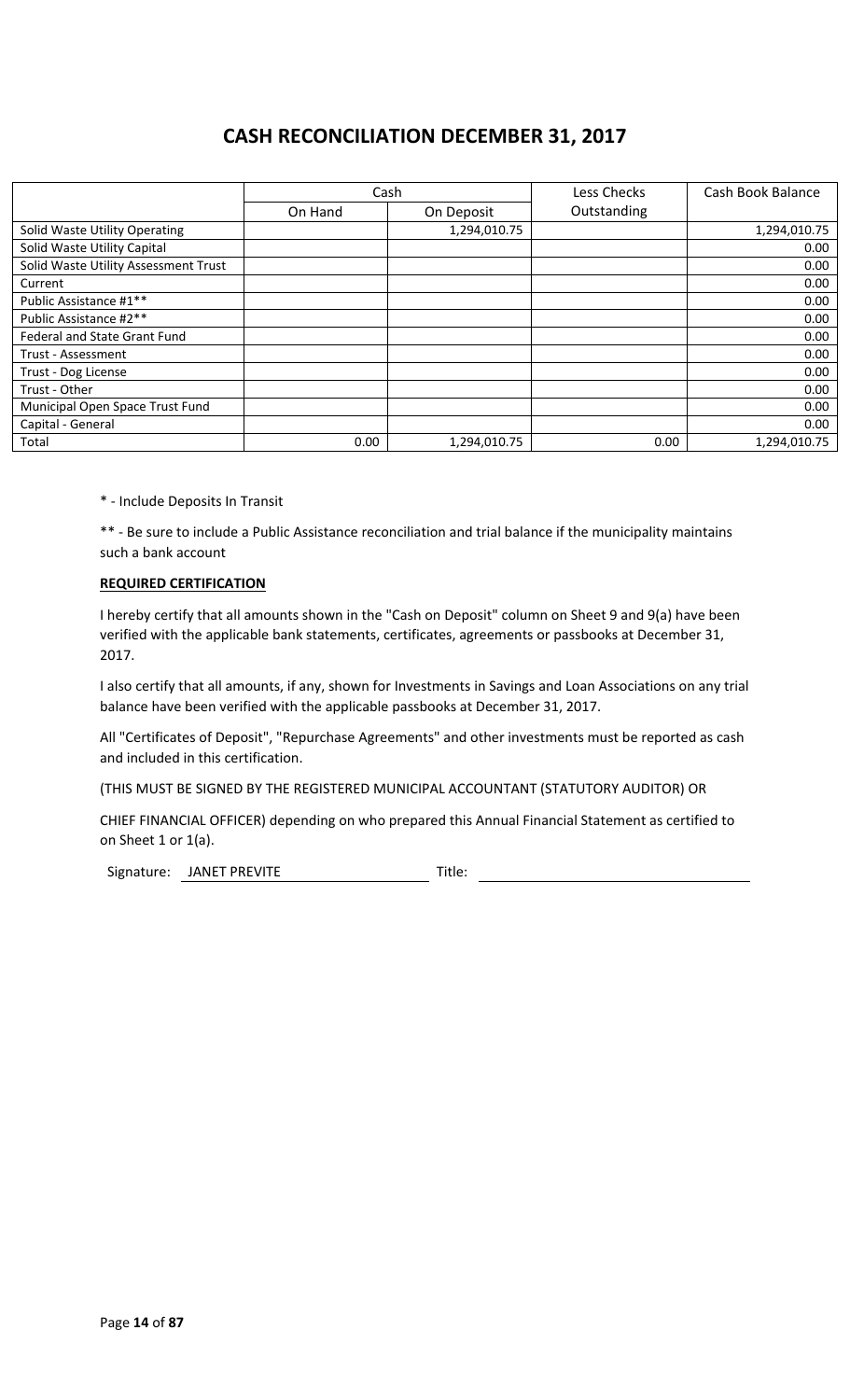# **CASH RECONCILIATION DECEMBER 31, 2017 (CONT'D)**

LIST BANKS AND AMOUNTS SUPPORTING "CASH ON DEPOSIT"

| <b>Bank</b> | Amount |
|-------------|--------|
|             |        |
| Total       |        |

Note: Sections N.J.S. 40A:4-61, 40A:4-62 and 40A:4-63 of the Local Budget Law require that separate bank accounts be maintained for each allocated fund.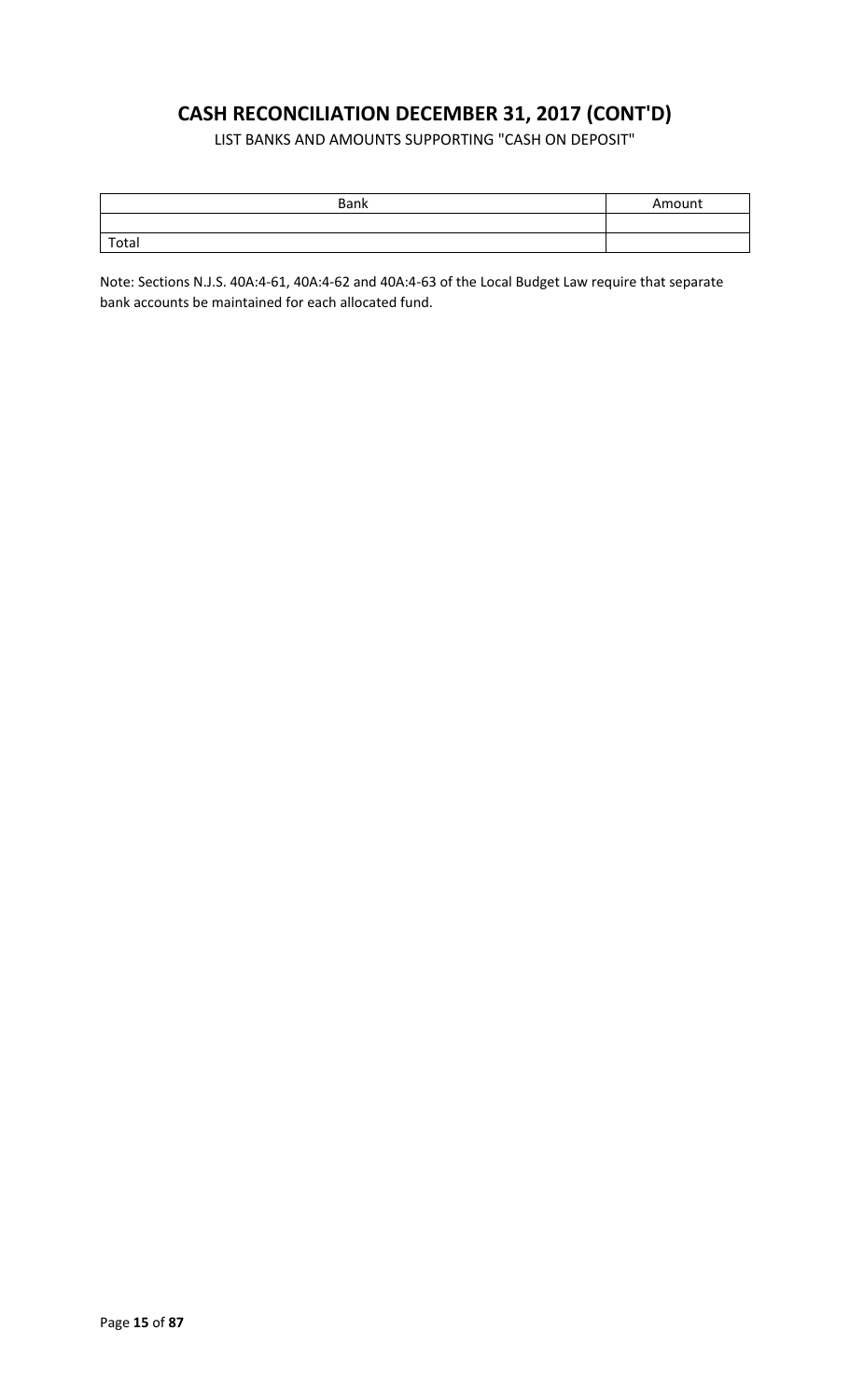## **MUNICIPALITIES AND COUNTIES FEDERAL AND STATE GRANTS RECEIVABLE**

| Grant                                   | Balance Jan. 1, 2017 | 2017 Budget<br><b>Revenue Realized</b> | Received   | Canceled | Other | Balance Dec. 31,<br>2017 | <b>Other Grant Receivable</b><br>Description |
|-----------------------------------------|----------------------|----------------------------------------|------------|----------|-------|--------------------------|----------------------------------------------|
| 2015 Homeland Security 703-215          | 2,868.23             |                                        |            |          |       | 2,868.23                 |                                              |
| 2015 Homeland Security 703-216          | 38,596.00            |                                        | 38,592.44  |          |       | 3.56                     |                                              |
| 2016 Homeland Security Grant 703-217    | 154,861.07           |                                        |            |          |       | 154,861.07               |                                              |
| 2017 Homeland Security Grant 703-218    |                      | 173,552.54                             |            |          |       | 173,552.54               |                                              |
| 2017 Clean Communities Program 724-     |                      | 80,096.45                              | 80,096.45  |          |       | 0.00                     |                                              |
| 218                                     |                      |                                        |            |          |       |                          |                                              |
| 2017 Solid Waste Services Tax Program   |                      | 143,320.00                             |            |          |       | 143,320.00               |                                              |
| 2016 State Health Insurance (SHIP) 734- | 12,000.00            |                                        | 12,000.00  |          |       | 0.00                     |                                              |
| 217                                     |                      |                                        |            |          |       |                          |                                              |
| 2017 State Health Insurance (SHIP) 734- |                      | 26,000.00                              | 13,000.00  |          |       | 13,000.00                |                                              |
| 218                                     |                      |                                        |            |          |       |                          |                                              |
| <b>FEMA Performance Grant</b>           |                      | 55,000.00                              | 55,000.00  |          |       | 0.00                     |                                              |
| 2017 Personal Attendant Services        |                      | 38,037.00                              | 38,037.00  |          |       | 0.00                     |                                              |
| (PASP) 740-217                          |                      |                                        |            |          |       |                          |                                              |
| 2015 SANE/SART 742-215                  | 35,304.45            |                                        | 25,649.00  |          |       | 9,655.45                 |                                              |
| 2016 SANE/SART 742-216                  | 68,110.00            |                                        | 61,840.00  |          |       | 6,270.00                 |                                              |
| 2017 SANE/SART 742-217                  |                      | 72,000.00                              | 57,056.00  |          |       | 14,944.00                |                                              |
| Victim Assistance (VOCA) 744-217        | 104,109.00           |                                        | 81,169.00  |          |       | 22,940.00                |                                              |
| 2016 Victim Assistance (VOCA) 744-299   | 400,000.00           |                                        | 317,000.00 |          |       | 83,000.00                |                                              |
| Subregional Transp Planning 745-216     | 31,029.10            |                                        | 31,029.10  |          |       | 0.00                     |                                              |
| Subregional Transp Planning 745-217     | 71,010.00            |                                        | 71,010.00  |          |       | 0.00                     |                                              |
| Subregional Transp Planning 745-218     |                      | 71,010.00                              |            |          |       | 71,010.00                |                                              |
| State Council on the Arts 746-217       | 66,464.00            |                                        | 59,817.00  |          |       | 6,647.00                 |                                              |
| 2016 FEMA Mitigation-Library 748-216    | 306,000.00           |                                        |            |          |       | 306,000.00               |                                              |
| 2016 FEMA Mitigation- Shelter 749-216   | 257,857.00           |                                        |            |          |       | 257,857.00               |                                              |
| 2016 FEMA Mitigation- Fuel System 750-  | 111,200.00           |                                        |            |          |       | 111,200.00               |                                              |
| 216                                     |                      |                                        |            |          |       |                          |                                              |
| 2016 Mosquito Vector Control 751-216    | 29,000.00            |                                        | 28,988.67  |          |       | 11.33                    |                                              |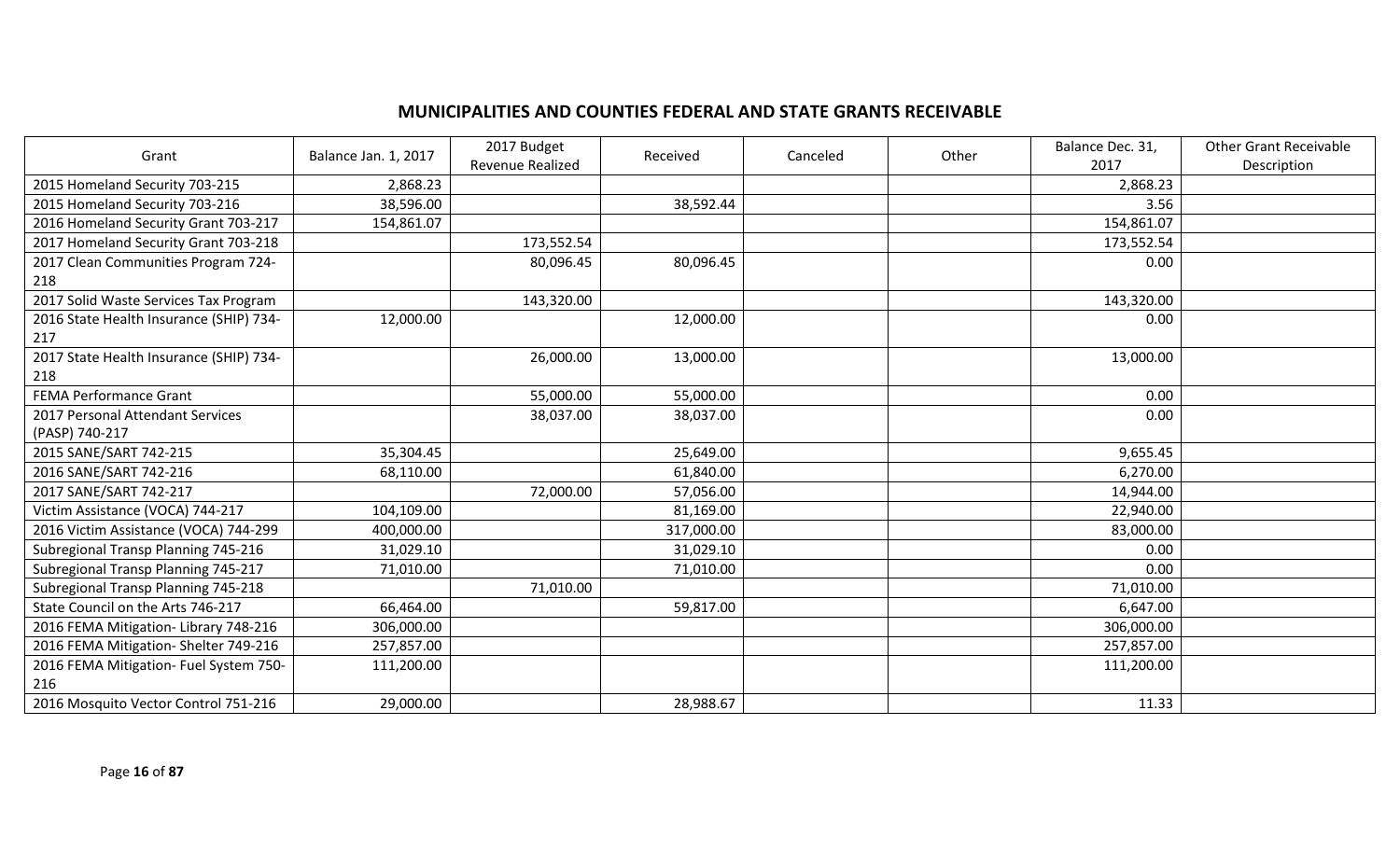| Grant                                 | Balance Jan. 1, 2017 | 2017 Budget      | Received   | Canceled | Other | Balance Dec. 31, | <b>Other Grant Receivable</b> |
|---------------------------------------|----------------------|------------------|------------|----------|-------|------------------|-------------------------------|
|                                       |                      | Revenue Realized |            |          |       | 2017             | Description                   |
| 2016 County History Partnership 752-  | 8,122.00             |                  |            |          |       | 8,122.00         |                               |
| 216                                   |                      |                  |            |          |       |                  |                               |
| FEMA Hazard Mitigation - Generator    |                      | 19,791.00        |            |          |       | 19,791.00        |                               |
| 753-217                               |                      |                  |            |          |       |                  |                               |
| Job Access Reverse Commute (JARC)     | 4,804.83             |                  | 3,195.44   |          |       | 1,609.39         |                               |
| 756-212                               |                      |                  |            |          |       |                  |                               |
| Job Access Reverse Commute (JARC)     | 1,375.05             |                  | 1,375.05   |          |       | 0.00             |                               |
| 756-215                               |                      |                  |            |          |       |                  |                               |
| Job Access Reverse Commute (JARC)     | 100,000.00           |                  | 72,015.75  |          |       | 27,984.25        |                               |
| 756-216                               |                      |                  |            |          |       |                  |                               |
| 2017 Title XX Transportation          |                      | 124,434.00       | 124,434.00 |          |       | 0.00             |                               |
| Prosecutor Led Mental Health          | 150,000.00           |                  | 46,362.00  |          |       | 103,638.00       |                               |
| 2016 Municipal Alliance 762-216       | 19,505.09            |                  |            |          |       | 19,505.09        |                               |
| 2017 Municipal Alliance 762-217       | 168,079.03           |                  | 165,997.15 |          |       | 2,081.88         |                               |
| 2018 Municipal Alliance 762-218       |                      | 181,380.00       | 11,685.61  |          |       | 169,694.39       |                               |
| State/Community Partners- Juv Justice | 21,186.50            |                  | 21,186.50  |          |       | 0.00             |                               |
| 763-216                               |                      |                  |            |          |       |                  |                               |
| State/Community Partners- Juv Justice |                      | 188,094.00       | 138,912.00 |          |       | 49,182.00        |                               |
| 763-217                               |                      |                  |            |          |       |                  |                               |
| 2014 SSBG/Family Court 764-214        | 33,604.37            |                  |            |          |       | 33,604.37        |                               |
| 2016 SSBG/Family Court 764-216        | 27,881.00            |                  | 27,881.00  |          |       | 0.00             |                               |
| 2017 SSBG/Family Court 764-217        |                      | 95,615.00        | 46,590.21  |          |       | 49,024.79        |                               |
| Senior Farm Nutrition 765-216         | 500.00               |                  | 500.00     |          |       | 0.00             |                               |
| Senior Farm Nutrition 765-217         |                      | 500.00           |            |          |       | 500.00           |                               |
| 2014 Comprehensive Alcohol 766-214    | 48,929.70            |                  |            |          |       | 48,929.70        |                               |
| 2015 Comprehensive Alcohol 766-215    | 9,277.46             |                  |            |          |       | 9,277.46         |                               |
| 2016 Comprehensive Alcohol 766-216    | 50,732.60            |                  | 36,308.78  |          |       | 14,423.82        |                               |
| 2017 Comprehensive Alcohol 766-217    |                      | 213,908.00       | 175,815.00 |          |       | 38,093.00        |                               |
| Human Services Advisory-2016 767-216  | 550.00               |                  |            |          |       | 550.00           |                               |
| Human Services Advisory-2017 767-217  |                      | 73,742.00        | 73,742.00  |          |       | 0.00             |                               |
| Right to Know 768-217                 | 7,213.50             |                  | 7,213.50   |          |       | 0.00             |                               |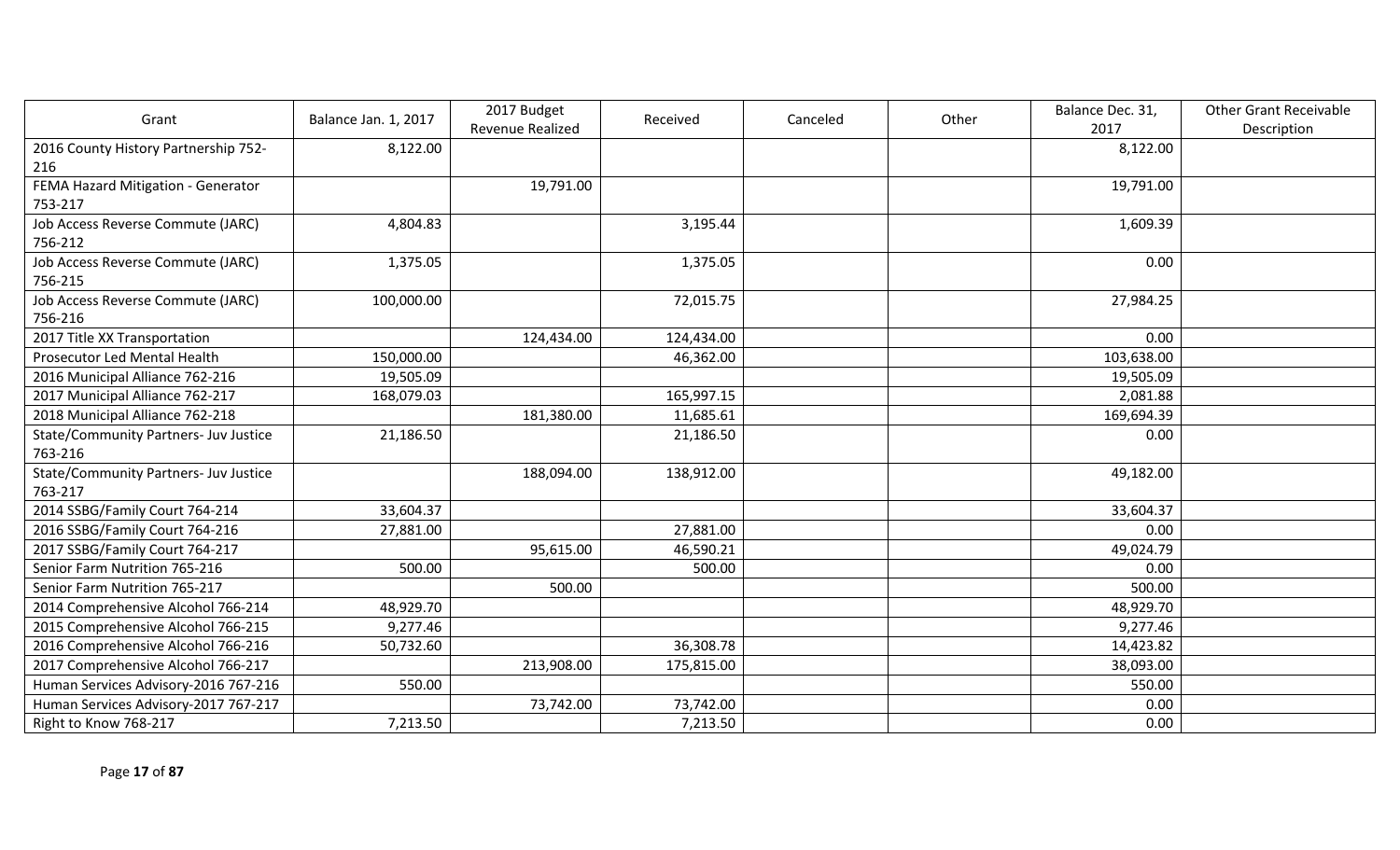| Grant                                  | Balance Jan. 1, 2017 | 2017 Budget      | Received   | Canceled | Other | Balance Dec. 31, | <b>Other Grant Receivable</b> |
|----------------------------------------|----------------------|------------------|------------|----------|-------|------------------|-------------------------------|
|                                        |                      | Revenue Realized |            |          |       | 2017             | Description                   |
| Transportation TIP 769-217             | 25,326.00            | 16,884.00        |            |          |       | 42,210.00        |                               |
| 2016 CEHA Program 770-216              | 65,535.00            |                  | 65,535.00  |          |       | 0.00             |                               |
| 2017 CEHA Program 770-217              | 138,700.00           |                  | 138,700.00 |          |       | 0.00             |                               |
| 2018 CEHA Program 770-218              |                      | 139,850.00       |            |          |       | 139,850.00       |                               |
| Body Armor Grant 772-217               |                      | 6,222.43         | 6,222.43   |          |       | 0.00             |                               |
| 2016 Transp Assistance 773-216         | 129,007.10           |                  | 128,735.17 |          |       | 271.93           |                               |
| 2017 Transp Assistance 773-217         |                      | 335,666.56       | 285,461.72 |          |       | 50,204.84        |                               |
| SSH Homeless Pt1 774-217               | 96,633.00            |                  | 96,633.00  |          |       | 0.00             |                               |
| SSH Homeless Pt2 774-218               |                      | 64,422.00        | 32,210.00  |          |       | 32,212.00        |                               |
| Section 5311-2014 775-214              | 95,896.19            |                  |            |          |       | 95,896.19        |                               |
| Section 5311-2016 775-216              | 156,264.14           |                  | 156,264.14 |          |       | 0.00             |                               |
| State Health Services (PHILEP) 776-214 | 77,373.00            |                  |            |          |       | 77,373.00        |                               |
| State Health Services (PHILEP) 776-215 | 38,155.00            |                  |            |          |       | 38,155.00        |                               |
| State Health Services (PHILEP) 776-216 | 256,923.00           |                  | 231,146.00 |          |       | 25,777.00        |                               |
| State Health Services (PHILEP) 776-217 |                      | 269,673.00       | 60,056.00  |          |       | 209,617.00       |                               |
| 2016 Narcotics Task Force (Byrne) 777- | 17,136.00            |                  | 17,136.00  |          |       | 0.00             |                               |
| 215                                    |                      |                  |            |          |       |                  |                               |
| 2017 Narcotics Task Force (Byrne) 777- |                      | 43,750.00        |            |          |       | 43,750.00        |                               |
| 217                                    |                      |                  |            |          |       |                  |                               |
| 2015 Area Plan Grant 782-216           | 1,394.65             |                  |            |          |       | 1,394.65         |                               |
| 2016 Area Plan Grant 782-21A           | 14,101.00            |                  | 4,419.00   |          |       | 9,682.00         |                               |
| 2017 Area Plan Grant Pt1 782-218       |                      | 497,313.00       | 497,313.00 |          |       | 0.00             |                               |
| 2017 Area Plan Grant Pt2 782-219       |                      | 254,240.00       | 237,106.00 |          |       | 17,134.00        |                               |
| 2016 Section 5311 783-216              | 150,000.00           |                  | 53,832.01  |          |       | 96,167.99        |                               |
| 2017 Section 5311 783-217              |                      | 150,000.00       | 30,956.68  |          |       | 119,043.32       |                               |
| 2016 Section 5311 783-218              |                      | 425,997.00       |            |          |       | 425,997.00       |                               |
| Wastewater Management Grant 784-       |                      | 100,000.00       |            |          |       | 100,000.00       |                               |
| 217                                    |                      |                  |            |          |       |                  |                               |
| Universal Services Fund 797-216        | 1,130.00             |                  | 1,130.00   |          |       | 0.00             |                               |
| Low Income Home Energy (LIHEAP) 798-   |                      | 1,695.00         | 1,695.00   |          |       | 0.00             |                               |
| 217                                    |                      |                  |            |          |       |                  |                               |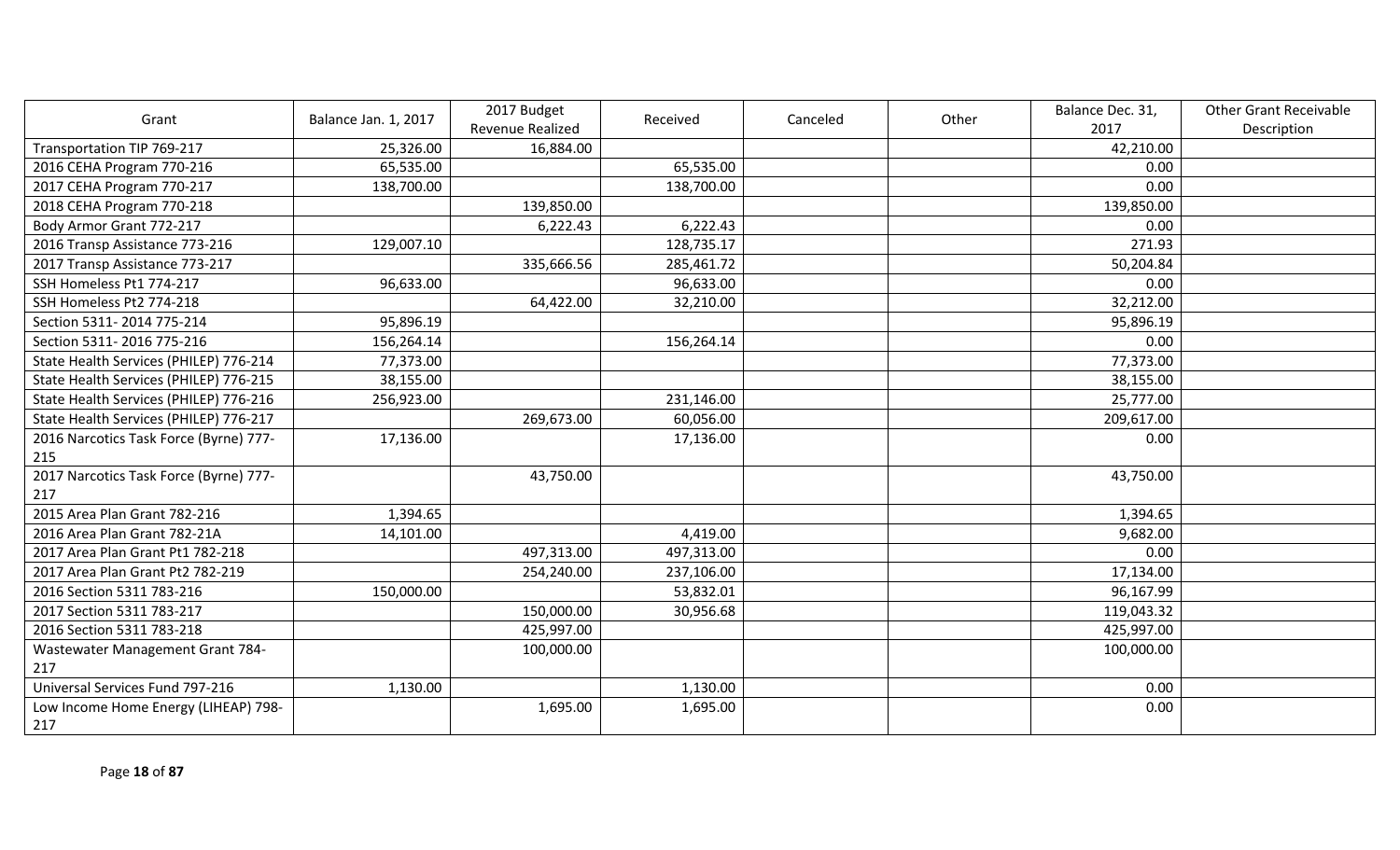| Grant                                 | Balance Jan. 1, 2017 | 2017 Budget      | Received     | Canceled | Other | Balance Dec. 31, | <b>Other Grant Receivable</b> |
|---------------------------------------|----------------------|------------------|--------------|----------|-------|------------------|-------------------------------|
|                                       |                      | Revenue Realized |              |          |       | 2017             | Description                   |
| 2016 Veteran's Assistance 799-216     | 15,000.00            |                  | 15,000.00    |          |       | 0.00             |                               |
| 2017 Veteran's Transportation 799-217 |                      | 15,000.00        | 2,500.00     |          |       | 12,500.00        |                               |
| <b>Highlands Council on Economic</b>  |                      | 45,000.00        |              |          |       | 45,000.00        |                               |
| Development 799-815                   |                      |                  |              |          |       |                  |                               |
| Flood Mitigation-Warren/Hunterdon     |                      | 3,007,045.80     |              |          |       | 3,007,045.80     |                               |
| 799-816                               |                      |                  |              |          |       |                  |                               |
| 2015 Hazard Mitigation 799-315        | 150,000.00           |                  |              |          |       | 150,000.00       |                               |
| Total                                 | 3,768,744.06         | 6,929,238.78     | 3,985,549.80 | 0.00     |       | 6,712,433.04     |                               |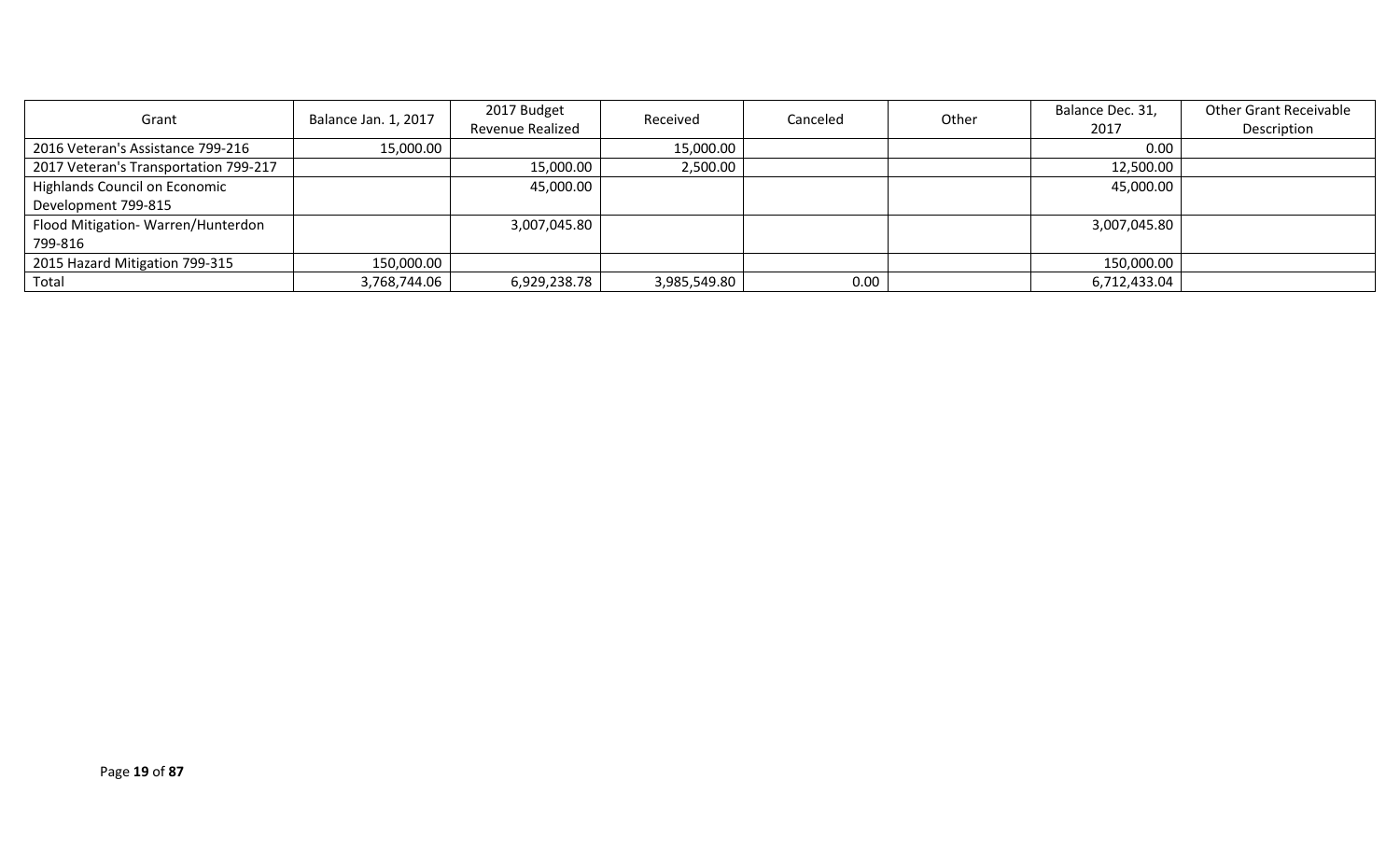### **SCHEDULE OF APPROPRIATED RESERVES FOR FEDERAL AND STATE GRANTS**

|                                                        |            | Transferred from 2017 Budget<br>Appropriations<br>Balance Jan. 1, |                              |           |           |        | Balance Dec. 31 | <b>Other Grant Receivable</b> |
|--------------------------------------------------------|------------|-------------------------------------------------------------------|------------------------------|-----------|-----------|--------|-----------------|-------------------------------|
| Grant                                                  | 2017       | <b>Budget</b>                                                     | Appropriation By<br>40A:4-87 | Expended  | Cancelled | Other  | 2017            | Description                   |
| 2016 Homeland Security                                 | 15,713.00  |                                                                   |                              | 15,709.44 |           | 0.00   | 3.56            |                               |
| 2017 Homeland Security                                 | 154,861.07 |                                                                   |                              | 84,418.00 |           |        | 70,443.07       |                               |
| <b>Highlands Council- Economic</b><br>Development 2017 |            |                                                                   | 45,000.00                    | 45,000.00 |           |        | 0.00            |                               |
| 2015 Clean Communities                                 |            |                                                                   |                              |           |           | 306.51 | 306.51          | PY Adjustment                 |
| 2015 Clean Communities                                 | 22,570.08  |                                                                   |                              | 10,346.51 |           |        | 12,223.57       |                               |
| 2016 Clean Communities Program                         | 94,177.00  |                                                                   |                              | 63,900.79 |           |        | 30,276.21       |                               |
| 2017 Clean Communities                                 |            |                                                                   | 80,096.45                    |           |           |        | 80,096.45       |                               |
| 2011 Solid Waste Servcices Tax<br>Entitlement          | 4,612.02   |                                                                   |                              | 757.46    |           |        | 3,854.56        |                               |
| 2016 Solid Waste Services Tax<br>Entitlement           | 38,598.94  |                                                                   |                              | 38,598.94 |           |        | 0.00            |                               |
| 2017 Solid Waste Services Tax<br>Entitlement           |            |                                                                   | 143,320.00                   | 89,665.73 |           |        | 53,654.27       |                               |
| 2016-2017 SHIP Program                                 | 6,000.00   |                                                                   |                              | 6,000.00  |           |        | 0.00            |                               |
| 2017-2018                                              |            | 26,000.00                                                         |                              | 13,000.00 |           |        | 13,000.00       |                               |
| 2014 FEMA PErforamance Grant                           | 55,000.00  |                                                                   |                              |           |           |        | 55,000.00       |                               |
| 2015 FEMA Performance Grant                            |            |                                                                   | 55,000.00                    |           |           |        | 55,000.00       |                               |
| 2015 Personal Assistant Services<br>Program (PASP)     | 19,485.00  |                                                                   |                              |           |           |        | 19,485.00       |                               |
| 2016 Personal Attendant Serices<br>Program (PASP)      | 21,574.00  |                                                                   |                              |           |           |        | 21,574.00       |                               |
| 2017 Personal Attendant Services<br>Program (PASP)     |            | 38,037.00                                                         |                              | 14,133.00 |           |        | 23,904.00       |                               |
| 2015-16 SANE/SART                                      | 8,954.17   |                                                                   |                              |           |           |        | 8,954.17        |                               |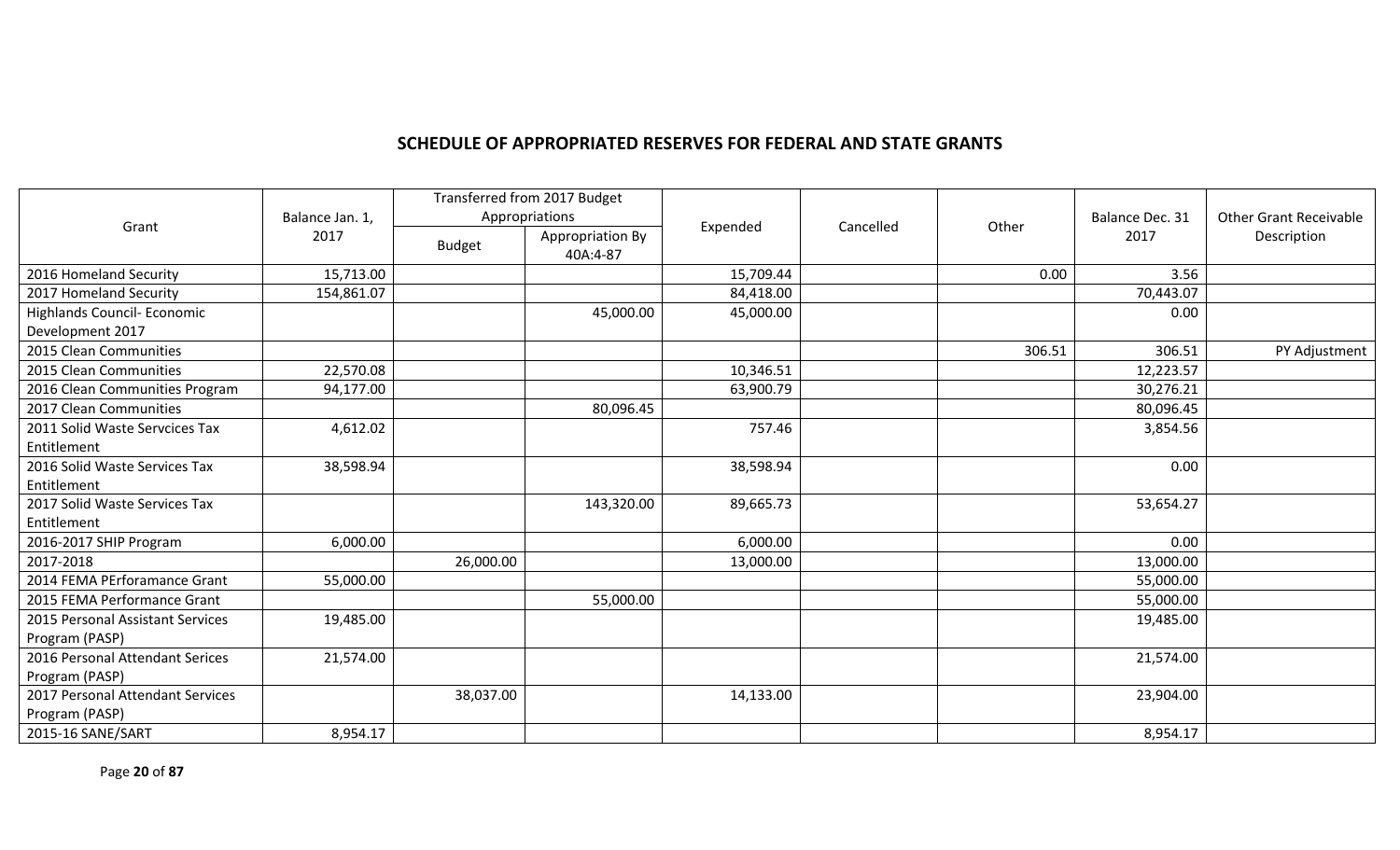|                                    |                 | Transferred from 2017 Budget |                  |            |           |          |                 |                               |
|------------------------------------|-----------------|------------------------------|------------------|------------|-----------|----------|-----------------|-------------------------------|
|                                    | Balance Jan. 1, | Appropriations               |                  |            |           |          | Balance Dec. 31 | <b>Other Grant Receivable</b> |
| Grant                              | 2017            | <b>Budget</b>                | Appropriation By | Expended   | Cancelled | Other    | 2017            | Description                   |
|                                    |                 |                              | 40A:4-87         |            |           |          |                 |                               |
| 2016-17 SANE/SART                  |                 |                              | 72,000.00        | 66,822.22  |           |          | 5,177.78        |                               |
| 2012-2013 Victim Assistance        | 4,769.77        |                              |                  | 126.55     |           |          | 4,643.22        |                               |
| Program                            |                 |                              |                  |            |           |          |                 |                               |
| 2016-2017 Victim Assistance Grant  | 61,679.00       |                              |                  | 42,370.00  |           |          | 19,309.00       |                               |
| 2016 Victim Assistance             | 400,000.00      |                              |                  | 397,000.00 |           |          | 3,000.00        |                               |
| Supplemental                       |                 |                              |                  |            |           |          |                 |                               |
| 2016-2017 Subregional              | 50,253.75       |                              |                  | 50,253.75  |           |          | 0.00            |                               |
| <b>Transportation Planning</b>     |                 |                              |                  |            |           |          |                 |                               |
| 2015 State Council on the Arts     | 1,949.43        |                              |                  |            |           |          | 1,949.43        |                               |
| 2016 State Council on the Arts     | 12,416.02       |                              |                  | 11,973.00  |           |          | 443.02          |                               |
| 2017 State Council on the Arts     | 66,464.00       |                              |                  | 66,448.50  |           |          | 15.50           |                               |
| 2016 FEMA Mitigation - Library     | 99,000.00       |                              |                  | 10,132.99  |           |          | 88,867.01       |                               |
| Generator                          |                 |                              |                  |            |           |          |                 |                               |
| 2016 FEMA Mitigation- Shelter      | 117,860.00      |                              |                  |            |           |          | 117,860.00      |                               |
| Generator                          |                 |                              |                  |            |           |          |                 |                               |
| 2016 FEMA Mitigation- Fueling      | 10,502.00       |                              |                  |            |           | 698.00   | 11,200.00       | Adjustment                    |
| <b>Station Generator</b>           |                 |                              |                  |            |           |          |                 |                               |
| Mosquito and Vector Control 2016   | 11.33           |                              |                  |            |           |          | 11.33           |                               |
| 2016 County History Partnership    | 32,490.00       |                              |                  | 26,217.90  |           |          | 6,272.10        |                               |
| Grant                              |                 |                              |                  |            |           |          |                 |                               |
| FEMA Hazard Mitigation - Generator |                 |                              | 19,791.00        | 16,838.74  |           |          | 2,952.26        |                               |
| Acq.                               |                 |                              |                  |            |           |          |                 |                               |
| Job Access/ Reverse Commute        | 47,568.42       |                              |                  |            |           |          | 47,568.42       |                               |
| 2016 Job Access/ Reverse Commute   | 30,000.00       |                              |                  |            |           |          | 30,000.00       |                               |
| 2017 Job Access/ Reverse Commute   | 100,000.00      |                              |                  | 100,000.00 |           |          | 0.00            |                               |
| 2014 Title XX Transportation       | 30,872.87       |                              |                  |            |           |          | 30,872.87       |                               |
| 2016 Title XX Transportation       | 34,689.00       |                              |                  | 34,689.00  |           |          | 0.00            |                               |
| 2017 Title XX Transportation       |                 | 124,434.00                   |                  | 124,434.00 |           |          | 0.00            |                               |
| 2016 Municipal Alliance Program    | 16,529.81       |                              |                  |            |           | 2,975.28 | 19,505.09       | Adjustment                    |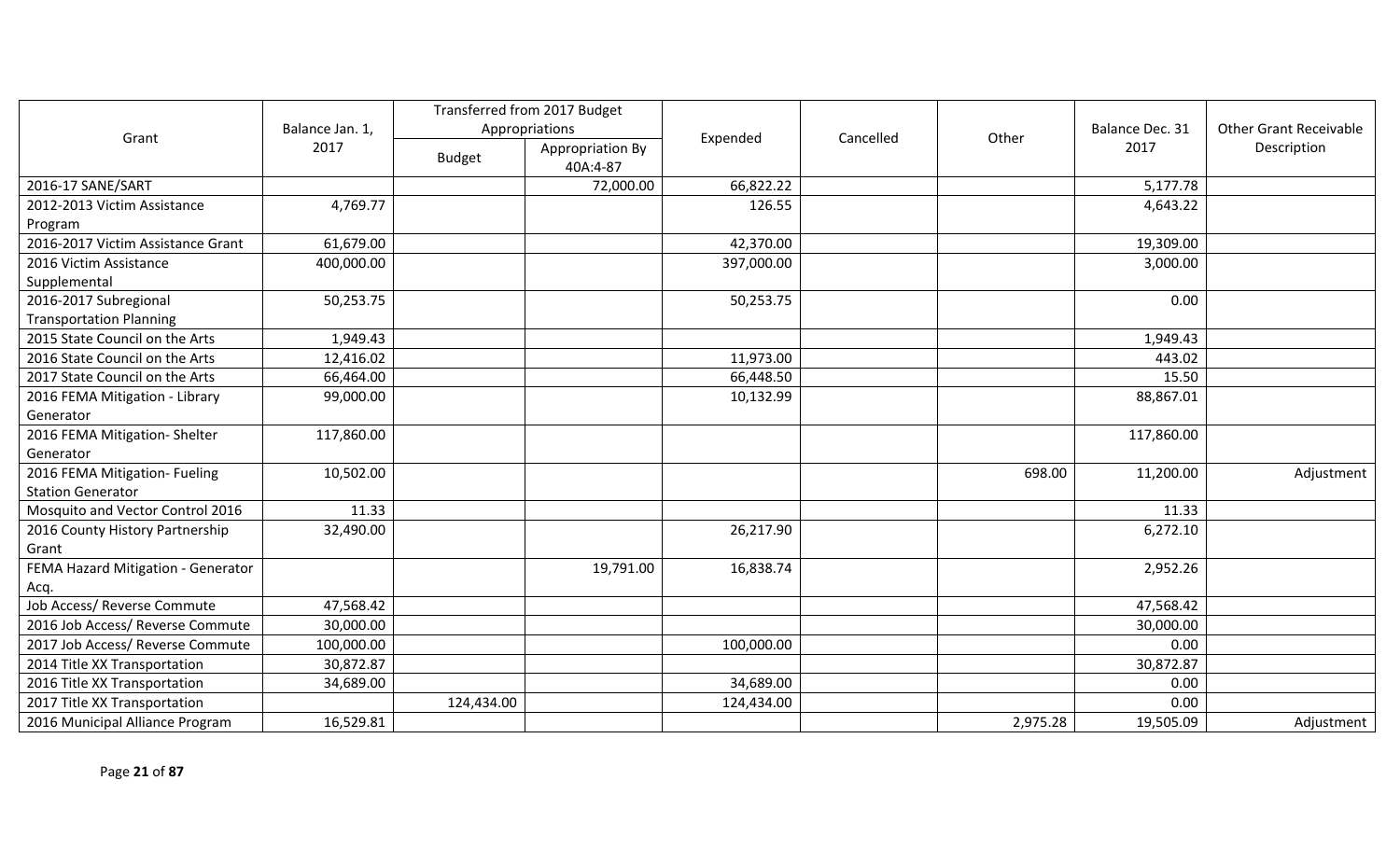|                                  |                 |                | Transferred from 2017 Budget |            |           |          |                 |                               |
|----------------------------------|-----------------|----------------|------------------------------|------------|-----------|----------|-----------------|-------------------------------|
|                                  | Balance Jan. 1, | Appropriations |                              | Expended   | Cancelled | Other    | Balance Dec. 31 | <b>Other Grant Receivable</b> |
| Grant                            | 2017            | <b>Budget</b>  | Appropriation By             |            |           |          | 2017            | Description                   |
|                                  |                 |                | 40A:4-87                     |            |           |          |                 |                               |
| 2018 Municipal Alliance Program  |                 | 181,380.00     |                              | 181,380.00 |           |          | 0.00            |                               |
| 2017 Municipal Alliance Program  | 31,918.03       |                |                              | 29,836.15  |           |          | 2,081.88        |                               |
| 2017 State/Community Partnership |                 | 188,094.00     |                              | 188,094.00 |           |          | 0.00            |                               |
| 2017 SSBG/Family Court           |                 |                | 95,615.00                    | 95,615.00  |           |          | 0.00            |                               |
| 2016 Comprehensive Alcohol       | 190.00          |                |                              | 4,942.00   |           | 7,478.82 | 2,726.82        | Adjustment                    |
| Program                          |                 |                |                              |            |           |          |                 |                               |
| 2017 Comprehensive Alcohol       |                 | 213,908.00     |                              | 213,908.00 |           |          | 0.00            |                               |
| Program                          |                 |                |                              |            |           |          |                 |                               |
| 2015 Human Services Advisory     | 550.00          |                |                              |            |           |          | 550.00          |                               |
| Council                          |                 |                |                              |            |           |          |                 |                               |
| 2016 Human Service Advisory      | 486.05          |                |                              | 155.00     |           |          | 331.05          |                               |
| Council                          |                 |                |                              |            |           |          |                 |                               |
| 2017 Human Services Advisory     |                 | 73,742.00      |                              | 73,732.64  |           |          | 9.36            |                               |
| CouCil                           |                 |                |                              |            |           |          |                 |                               |
| 2015-2016 Right to Know Act      | 9,618.00        |                |                              |            |           |          | 9,618.00        |                               |
| 2016-2017 Right to Know Act      | 9,618.00        |                |                              | 8,000.00   |           |          | 1,618.00        |                               |
| 2016 CEHA                        | 3,109.50        |                |                              |            |           |          | 3,109.50        |                               |
| <b>2017 CEHA</b>                 | 133,599.30      |                |                              | 133,599.30 |           |          | 0.00            |                               |
| 2015 CEHA                        | 3,000.00        |                |                              |            |           |          | 3,000.00        |                               |
| 2018 CEHA                        |                 |                | 139,850.00                   | 51,374.00  |           |          | 88,476.00       |                               |
| 2014 Body Armor                  | 58.31           |                |                              | 58.31      |           |          | 0.00            |                               |
| 2015 Body Armor Program          | 7,982.94        |                |                              | 7,982.94   |           |          | 0.00            |                               |
| 2016 Body Armor Program          | 6,132.71        |                |                              | 5,982.80   |           |          | 149.91          |                               |
| 2017 Body Armor Program          |                 |                | 6,222.43                     | 4,825.98   |           |          | 1,396.45        |                               |
| 2016 Transportation Assistance   |                 |                |                              |            |           | 271.93   | 271.93          | Adjustment                    |
| (Casino Revenue)                 |                 |                |                              |            |           |          |                 |                               |
| 2017 Transportation Assistance   |                 | 335,666.56     |                              | 335,666.56 |           |          | 0.00            |                               |
| (Casino Revenue)                 |                 |                |                              |            |           |          |                 |                               |
| 2017-2018 SSH Homeless           |                 |                | 64,422.00                    | 8,179.00   |           |          | 56,243.00       |                               |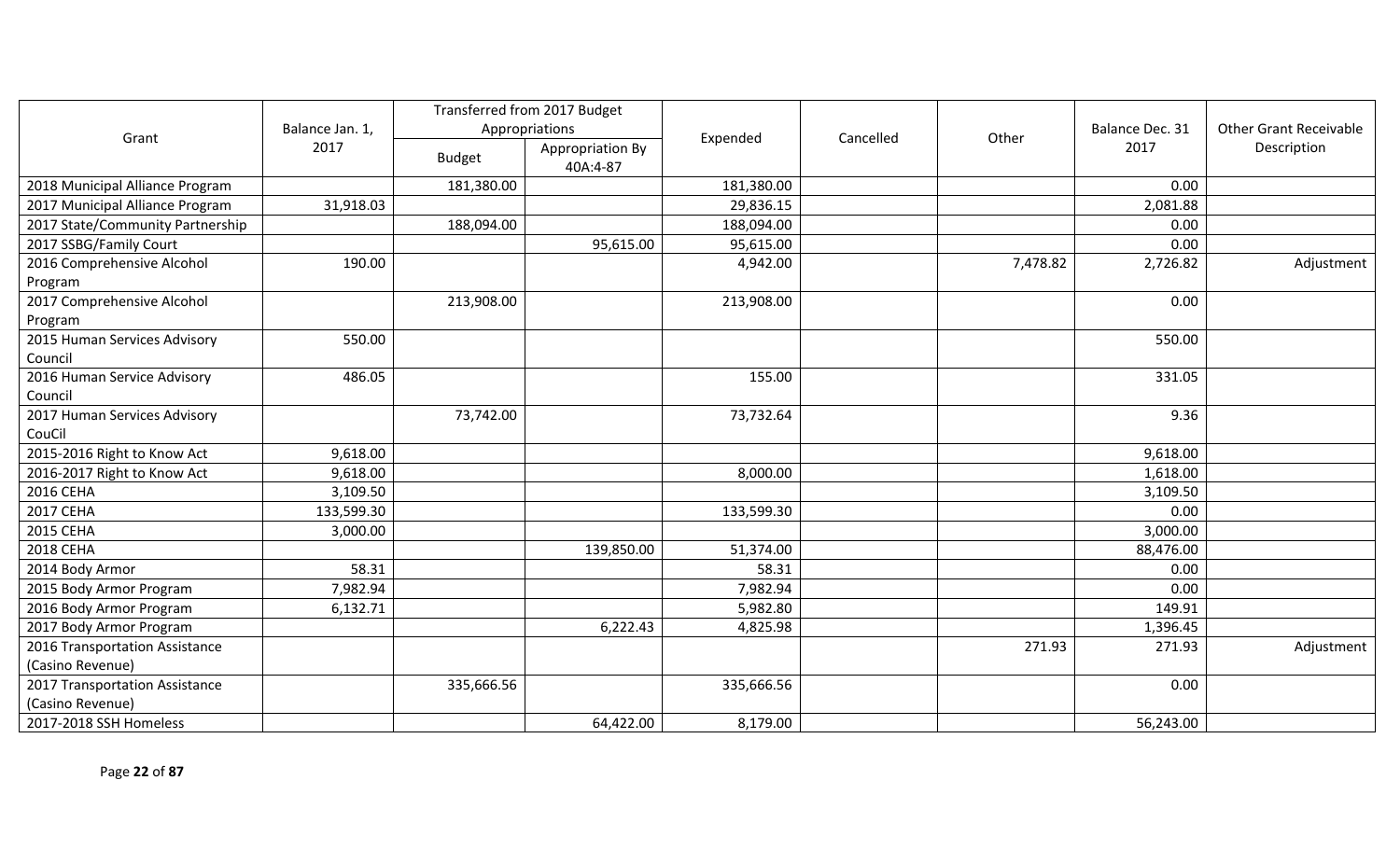|                                     |                 |                | Transferred from 2017 Budget |            |           |           |                 |                               |
|-------------------------------------|-----------------|----------------|------------------------------|------------|-----------|-----------|-----------------|-------------------------------|
| Grant                               | Balance Jan. 1, | Appropriations |                              | Expended   | Cancelled | Other     | Balance Dec. 31 | <b>Other Grant Receivable</b> |
|                                     | 2017            | <b>Budget</b>  | Appropriation By             |            |           |           | 2017            | Description                   |
|                                     |                 |                | 40A:4-87                     |            |           |           |                 |                               |
| <b>State Health Services PHILEP</b> | 5,504.45        |                |                              |            |           |           | 5,504.45        |                               |
| 2015 State Health Services (PHILEP) | 4,500.77        |                |                              |            |           | 9,000.00  | 13,500.77       | Adjustment                    |
| 2016 State Health Services - PHILEP | 192,395.24      |                |                              | 168,026.45 |           |           | 24,368.79       |                               |
| 2017 State Health Services - PHILEP |                 |                | 269,673.00                   | 141,395.61 |           |           | 128,277.39      |                               |
| Sandy SSBG                          | 2,068.38        |                |                              |            |           |           | 2,068.38        |                               |
| 2014 Narcotics Task Force           | 8,894.34        |                |                              |            |           |           | 8,894.34        |                               |
| 2016 Narcotics Task Force           | 21,395.00       |                |                              | 21,395.00  |           |           | 0.00            |                               |
| 2017 Narcotics Task Force           |                 |                | 43,750.00                    | 18,230.00  |           |           | 25,520.00       |                               |
| 2016-2017 Prosecutor Led Mental     | 78,000.00       |                |                              | 46,362.00  |           |           | 31,638.00       |                               |
| Health                              |                 |                |                              |            |           |           |                 |                               |
| 2015 Area Plan Grant                | 2,675.42        |                |                              |            |           |           | 2,675.42        |                               |
| Area Plan Grant- Parts I & II       | 2,992.71        |                |                              | 1,947.77   |           | 7,334.49  | 8,379.43        | Adjustment                    |
| 2017 Area Plan Grant Part I         |                 | 497,313.00     |                              | 487,800.71 |           | 9,512.29  |                 |                               |
| 2017 Area Plan Grant Part II        |                 |                | 254,240.00                   | 214,684.61 |           |           | 39,555.39       |                               |
| 2015-2016 FTA 5311 Innovation       |                 |                |                              |            | 0.00      | 90,134.16 | 90,134.16       | Adjustment                    |
| 2015-2016 FTA 5311 Innovation       | 50,000.00       |                |                              |            |           |           | 50,000.00       |                               |
| Local Match                         |                 |                |                              |            |           |           |                 |                               |
| 2017-2018 FTA 5311 Innovation       |                 |                | 150,000.00                   | 150,000.00 |           |           | 0.00            |                               |
| 2017-2018 FTA 5311                  |                 | 0.00           | 425,997.00                   | 425,997.00 |           |           | 0.00            |                               |
| 2014 MRC Capacity Building Grant    | 3,500.00        |                |                              |            |           |           | 3,500.00        |                               |
| Low Income Home Energy              |                 |                | 1,695.00                     | 1,695.00   |           |           | 0.00            |                               |
| Assistance Program LIHEAP 2017      |                 |                |                              |            |           |           |                 |                               |
| 2017-2018 Veterans Transportation   |                 |                | 15,000.00                    | 15,000.00  |           |           | 0.00            |                               |
| <b>Transportation TBG</b>           |                 |                | 16,884.00                    |            |           |           | 16,884.00       |                               |
| 2017 Senior Farmers Market          |                 |                | 500.00                       |            |           |           | 500.00          |                               |
| Nutrition                           |                 |                |                              |            |           |           |                 |                               |
| 2017 Flood Mitigation Assistance-   |                 |                | 3,007,045.80                 |            |           |           | 3,007,045.80    |                               |
| Hunterdon/Warren                    |                 |                |                              |            |           |           |                 |                               |
| 2017 Homeland Security Program      |                 |                | 173,552.54                   |            |           |           | 173,552.54      |                               |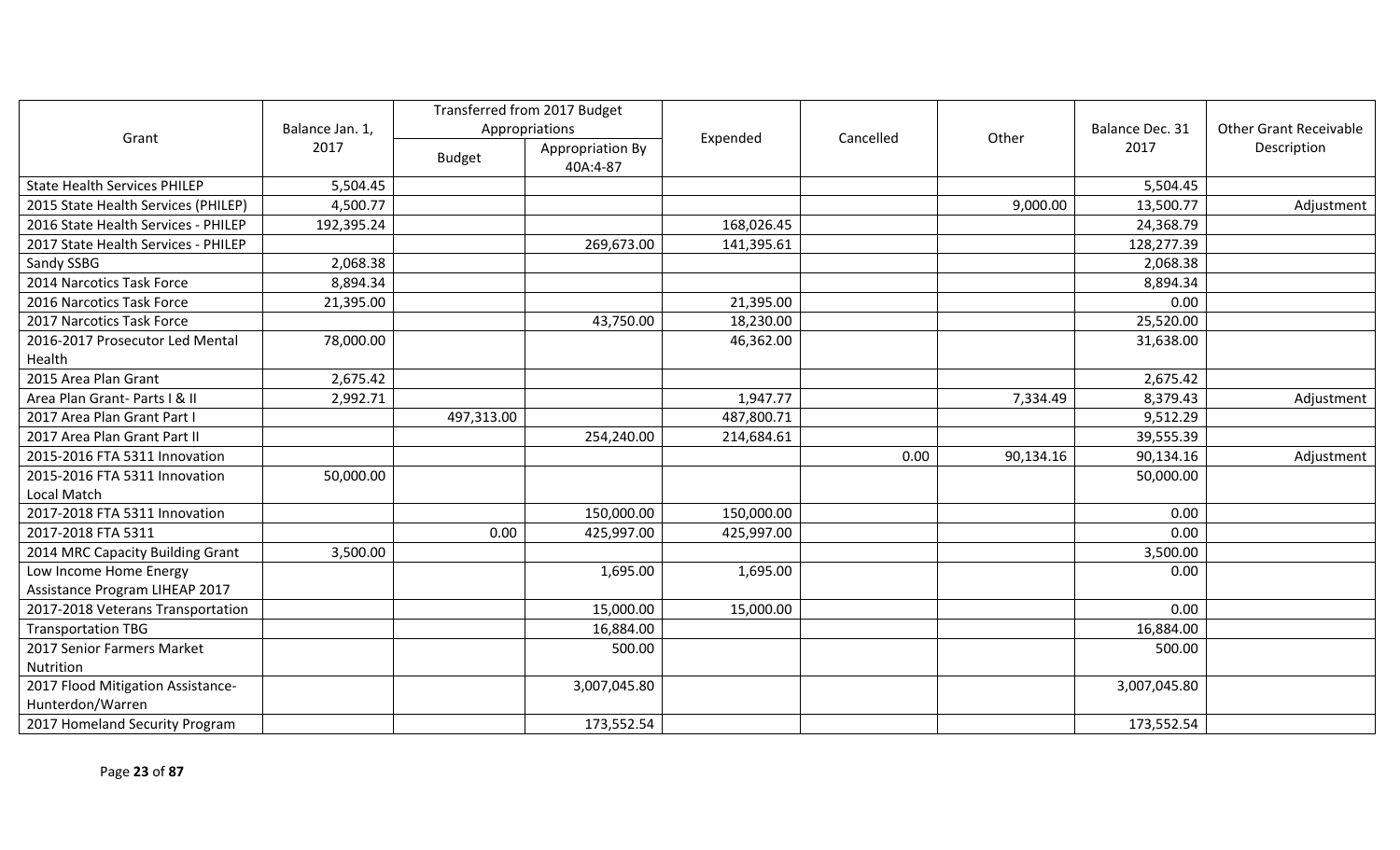|                                 |                 | Transferred from 2017 Budget |                  |              |           |       |                 |                               |             |
|---------------------------------|-----------------|------------------------------|------------------|--------------|-----------|-------|-----------------|-------------------------------|-------------|
| Grant                           | Balance Jan. 1, |                              | Appropriations   | Expended     | Cancelled | Other | Balance Dec. 31 | <b>Other Grant Receivable</b> |             |
|                                 | 2017            | <b>Budget</b>                | Appropriation By |              |           |       |                 | 2017                          | Description |
|                                 |                 |                              | 40A:4-87         |              |           |       |                 |                               |             |
| 2017 Subregional Transportation |                 |                              | 71,010.00        |              |           |       | 71,010.00       |                               |             |
| <b>Planning Grant</b>           |                 |                              |                  |              |           |       |                 |                               |             |
| 2017 Wastewater Management      |                 |                              | 100,000.00       |              |           |       | 100,000.00      |                               |             |
| Grant                           |                 |                              |                  |              |           |       |                 |                               |             |
| County Matching Funds-2013      | 62,603.12       |                              |                  |              |           |       | 62,603.12       |                               |             |
| County Matching Funds-2014      | 94,920.80       |                              |                  |              |           |       | 94,920.80       |                               |             |
| 2016 County Matching Funds      |                 | 200,000.00                   |                  |              |           |       | 200,000.00      | Transfer of 2016              |             |
|                                 |                 |                              |                  |              |           |       |                 | <b>Appropriation Reserve</b>  |             |
|                                 |                 |                              |                  |              |           |       |                 | to Grants                     |             |
| 2017 County Matching Funds      |                 | 250,000.00                   |                  |              |           |       | 250,000.00      |                               |             |
| Total                           | 2,294,313.75    | 2,128,574.56                 | 5,250,664.22     | 4,364,702.35 | 0.00      |       | 5,427,049.37    |                               |             |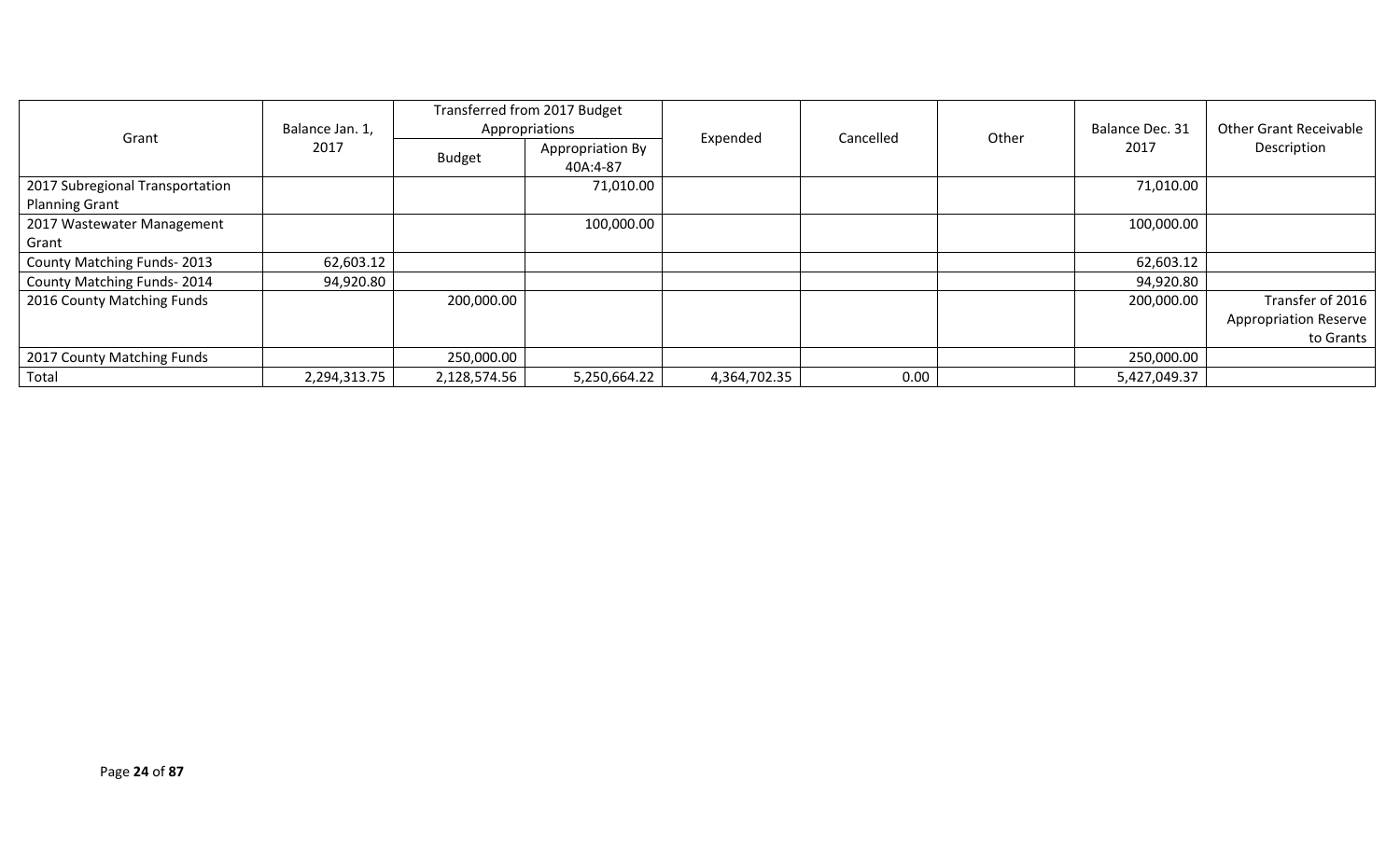### **SCHEDULE OF UNAPPROPRIATED RESERVES FOR FEDERAL AND STATE GRANTS**

|                                     |                 | Transferred from 2017 Budget |                              |            |                          |       |                  |                               |
|-------------------------------------|-----------------|------------------------------|------------------------------|------------|--------------------------|-------|------------------|-------------------------------|
| Grant                               | Balance Jan. 1, |                              | Appropriations               | Receipts   | <b>Grants Receivable</b> | Other | Balance Dec. 31, | <b>Other Grant Receivable</b> |
|                                     | 2017            | <b>Budget</b>                | Appropriation By<br>40A:4-87 |            |                          |       | 2017             | Description                   |
| Right to Know                       |                 |                              |                              | 2,404.50   |                          |       | 2,404.50         |                               |
| 2015 PASP                           | 0.30            |                              |                              |            |                          |       | 0.30             |                               |
| 2015 CEHA                           | 7,806.83        |                              |                              |            |                          |       | 7,806.83         |                               |
| 2015-16 Narcotics Task Force        | 4,050.00        |                              |                              |            |                          |       | 4,050.00         |                               |
| 2015 JAG Grant                      | 14,278.00       |                              |                              |            |                          |       | 14,278.00        |                               |
| <b>Victims Assistance Grant</b>     | 83,644.59       |                              |                              |            |                          |       | 83,644.59        |                               |
| <b>Small Cities Grant</b>           | 3,000.00        |                              |                              |            |                          |       | 3,000.00         |                               |
| 2010 Homeland Security              | 84,793.76       |                              |                              |            |                          |       | 84,793.76        |                               |
| 2011 Homeland Security              | 17,381.58       |                              |                              |            |                          |       | 17,381.58        |                               |
| 2014 Municipal Alliance Program     | 103,060.77      |                              |                              |            |                          |       | 103,060.77       |                               |
| 2012 SSBG/Family Court              | 12,707.20       |                              |                              |            |                          |       | 12,707.20        |                               |
| 2014 State Council on the Arts      | 26,841.00       |                              |                              |            |                          |       | 26,841.00        |                               |
| 2013 CEHA                           | 1,178.00        |                              |                              |            |                          |       | 1,178.00         |                               |
| 2015 CEHA                           | 129,574.00      |                              |                              |            |                          |       | 129,574.00       |                               |
| <b>Unidentified Grants Receipts</b> |                 |                              |                              | 16,616.00  |                          |       | 16,616.00        |                               |
| <b>HAVA</b>                         | 1,056.80        |                              |                              |            |                          |       | 1,056.80         |                               |
| Mosquito and Vector Control         | 9,787.49        |                              |                              |            |                          |       | 9,787.49         |                               |
| Section 5311 Grant                  |                 |                              |                              | 260,540.50 |                          |       | 260,540.50       |                               |
| Total                               | 499,160.32      | 0.00                         | 0.00                         | 279,561.00 | 0.00                     |       | 778,721.32       |                               |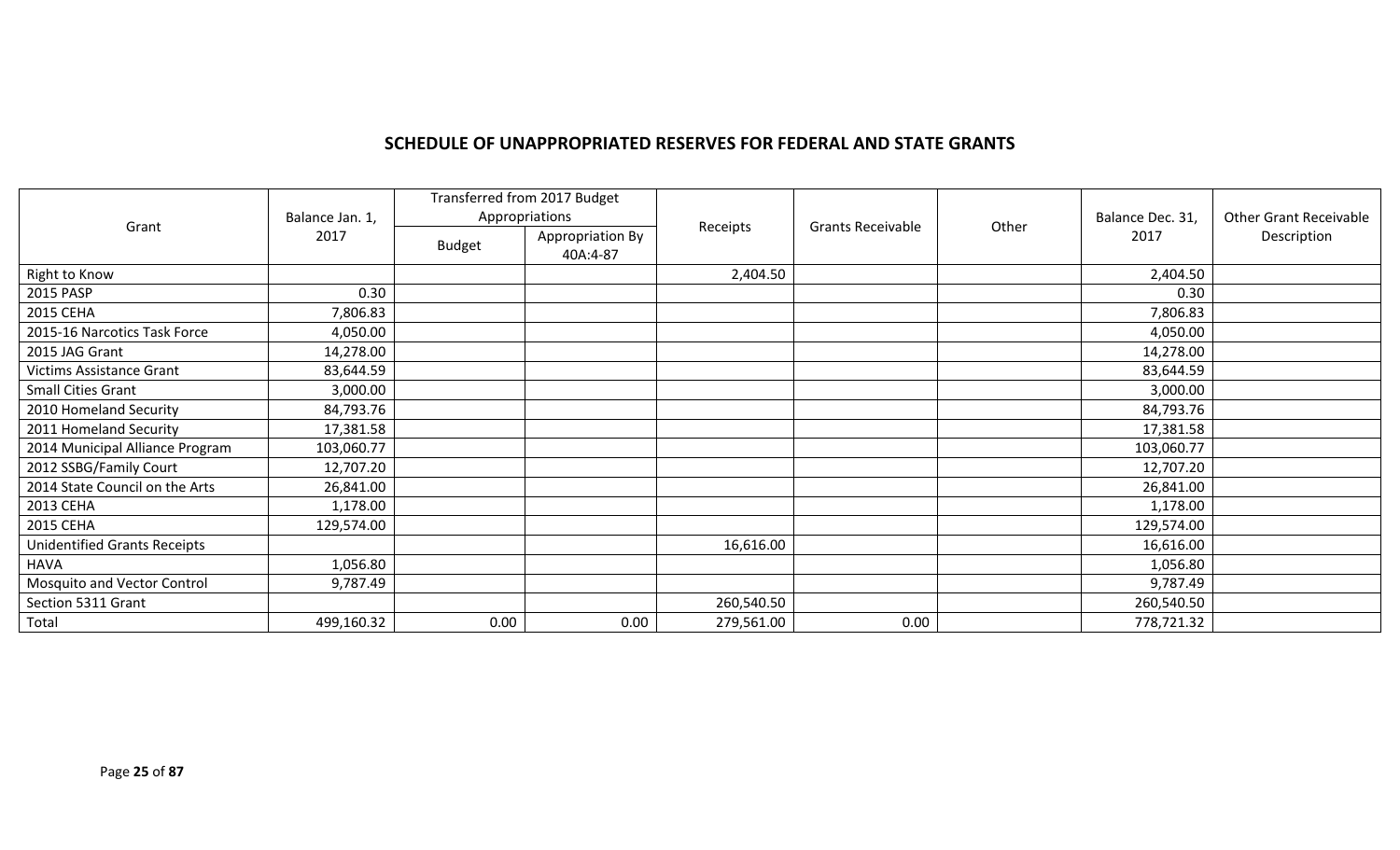## **LOCAL DISTRICT SCHOOL TAX**

|                                              |          | Debit | Credit |
|----------------------------------------------|----------|-------|--------|
| Balance January 1, 2017                      |          |       |        |
| School Tax Payable #                         | 85001-00 |       |        |
| <b>School Tax Deferred</b>                   |          |       |        |
| (Not in excess of 50% of Levy - 2016 -2017)  | 85002-00 |       |        |
| <b>Prepaid Beginning Balance</b>             |          |       |        |
| Levy School Year July 1, 2017- June 30, 2018 |          |       |        |
| Levy Calendar Year 2017                      |          |       |        |
| Paid                                         |          |       |        |
| Balance December 31, 2017                    |          |       |        |
| School Tax Payable #                         | 85003-00 | 0.00  |        |
| <b>School Tax Deferred</b>                   |          |       |        |
| (Not in excess of 50% of Levy - 2017 -2018)  | 85004-00 | 0.00  |        |
| <b>Prepaid Ending Balance</b>                |          |       |        |
| Total                                        |          | 0.00  | 0.00   |

Amount Deferred at during year

\* Not including Type 1 school debt service, emergency authorizations-schools, transfer to Board of Education for use of local schools

# Must include unpaid requisitions

# **MUNICIPAL OPEN SPACE TAX**

|                                       | Debit | Credit |
|---------------------------------------|-------|--------|
| Balance January 1, 2017               |       |        |
| 85105-00<br>2017 Levy                 |       |        |
| Added and Omitted Levy                |       |        |
| <b>Interest Earned</b>                |       |        |
| Expenditures                          |       |        |
| Balance December 31, 2017<br>85046-00 | 0.00  |        |
| Total                                 | 0.00  | റ ററ   |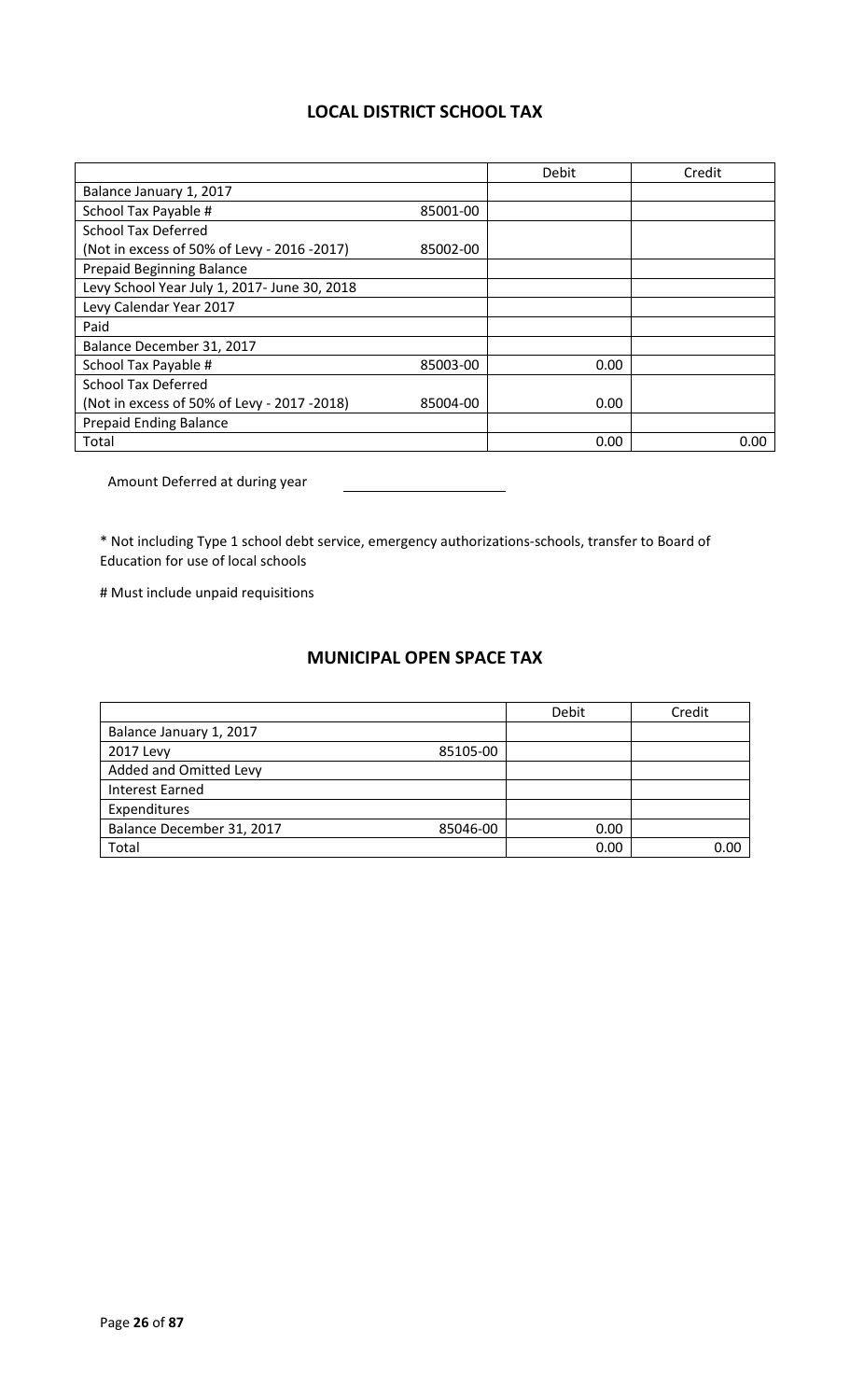## **REGIONAL SCHOOL TAX**

|                                              |          | Debit | Credit |
|----------------------------------------------|----------|-------|--------|
| Balance January 1, 2017                      |          |       |        |
| <b>School Tax Payable</b>                    | 85031-00 |       |        |
| <b>School Tax Deferred</b>                   |          |       |        |
| (Not in excess of 50% of Levy - 2016 -2017)  | 85032-00 |       |        |
| <b>Prepaid Beginning Balance</b>             |          |       |        |
| Levy School Year July 1, 2017- June 30, 2018 |          |       |        |
| Levy Calendar Year 2017                      |          |       |        |
| Paid                                         |          |       |        |
| Balance December 31, 2017                    |          |       |        |
| <b>School Tax Payable</b>                    | 85033-00 | 0.00  |        |
| <b>School Tax Deferred</b>                   |          |       |        |
| (Not in excess of 50% of Levy - 2017 -2018)  | 85034-00 | 0.00  |        |
| <b>Prepaid Ending Balance</b>                |          |       |        |
| Total                                        |          | 0.00  | 0.00   |

Amount Deferred at during Year

# Must include unpaid requisitions

## **REGIONAL HIGH SCHOOL TAX**

|                                              |          | Debit | Credit |
|----------------------------------------------|----------|-------|--------|
| Balance January 1, 2017                      |          |       |        |
| <b>School Tax Payable</b>                    | 85041-00 |       |        |
| <b>School Tax Deferred</b>                   |          |       |        |
| (Not in excess of 50% of Levy - 2016 - 2017) | 85042-00 |       |        |
| <b>Prepaid Beginning Balance</b>             |          |       |        |
| Levy School Year July 1, 2017- June 30, 2018 |          |       |        |
| Levy Calendar Year 2017                      |          |       |        |
| Paid                                         |          |       |        |
| Balance December 31, 2017                    |          |       |        |
| School Tax Payable                           | 85043-00 | 0.00  |        |
| <b>School Tax Deferred</b>                   |          |       |        |
| (Not in excess of 50% of Levy - 2017 -2018)  | 85044-00 | 0.00  |        |
| <b>Prepaid Ending Balance</b>                |          |       |        |
| Total                                        |          | 0.00  | 0.00   |

Amount Deferred at during year # Must include unpaid requisitions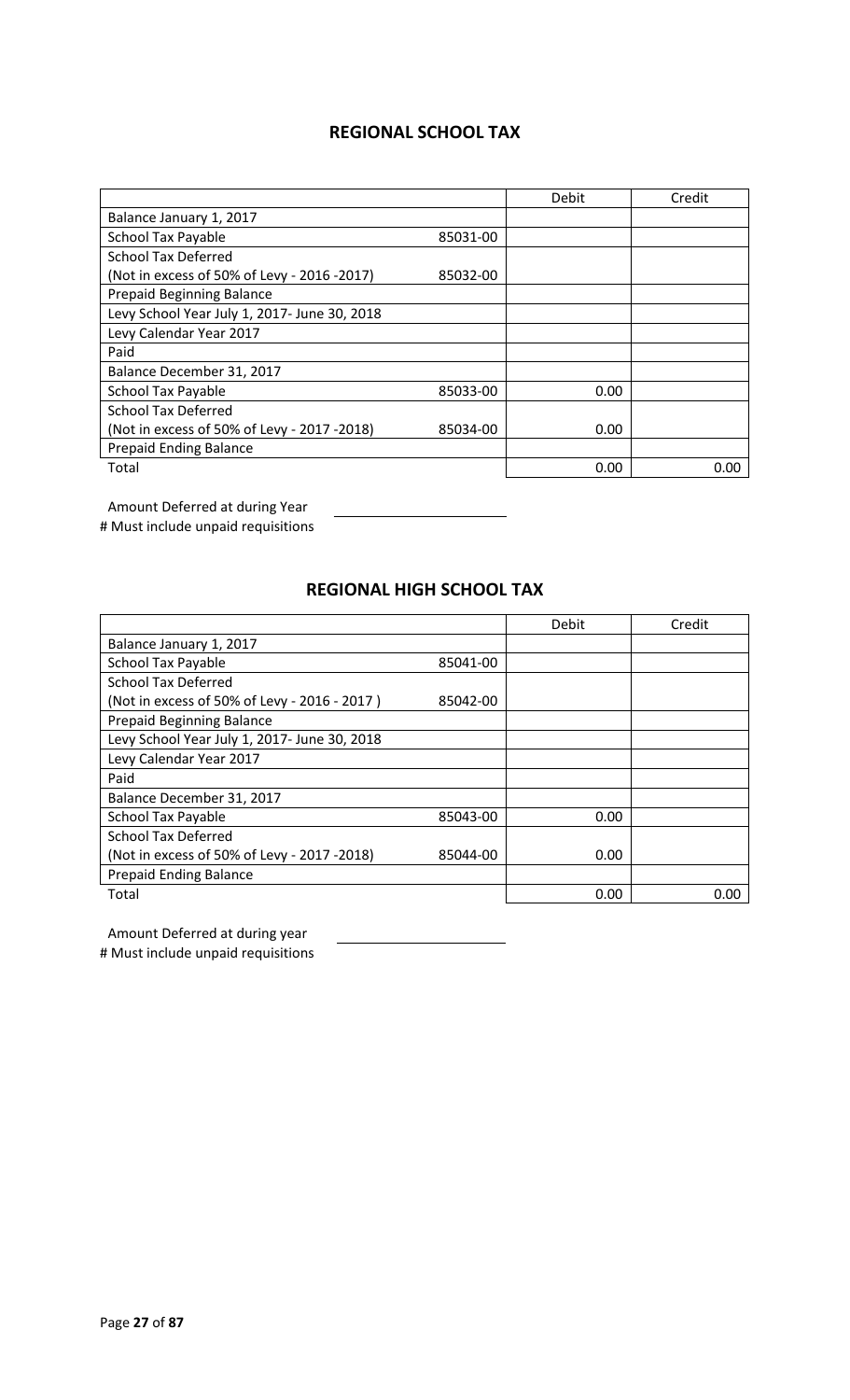## **COUNTY TAXES PAYABLE**

|                                        |          | Debit | Credit |
|----------------------------------------|----------|-------|--------|
| Balance January 1, 2017                |          |       |        |
| <b>County Taxes</b>                    | 80003-01 |       |        |
| Due County for Added and Omitted Taxes | 80003-02 |       |        |
| 2017Levy                               |          |       |        |
| <b>General County</b>                  | 80003-03 |       |        |
| County Library                         | 80003-04 |       |        |
| County Health                          |          |       |        |
| <b>County Open Space Preservation</b>  |          |       |        |
| Due County for Added and Omitted Taxes | 80003-05 |       |        |
| Paid                                   |          | 0.00  |        |
| Balance December 31, 2017              |          |       |        |
| <b>County Taxes</b>                    |          | 0.00  |        |
| Due County for Added and Omitted Taxes |          |       |        |
| Total                                  |          | 0.00  | 0.00   |

Paid for Regular County Levies

Paid for Added and Omitted Taxes

## **SPECIAL DISTRICT TAXES**

|                                            |          | Debit | Credit |
|--------------------------------------------|----------|-------|--------|
| Balance January 1, 2017                    | 80003-06 |       |        |
| 2017 Levy: (List Each Type of District Tax |          |       |        |
| Separately - see Footnote)                 |          |       |        |
|                                            |          |       |        |
| Total 2017 Levy                            | 80003-07 |       |        |
| Paid                                       | 80003-08 |       |        |
| Balance December 31, 2017                  | 80003-09 |       |        |
| Total                                      |          |       |        |

Footnote: Please state the number of districts in each instance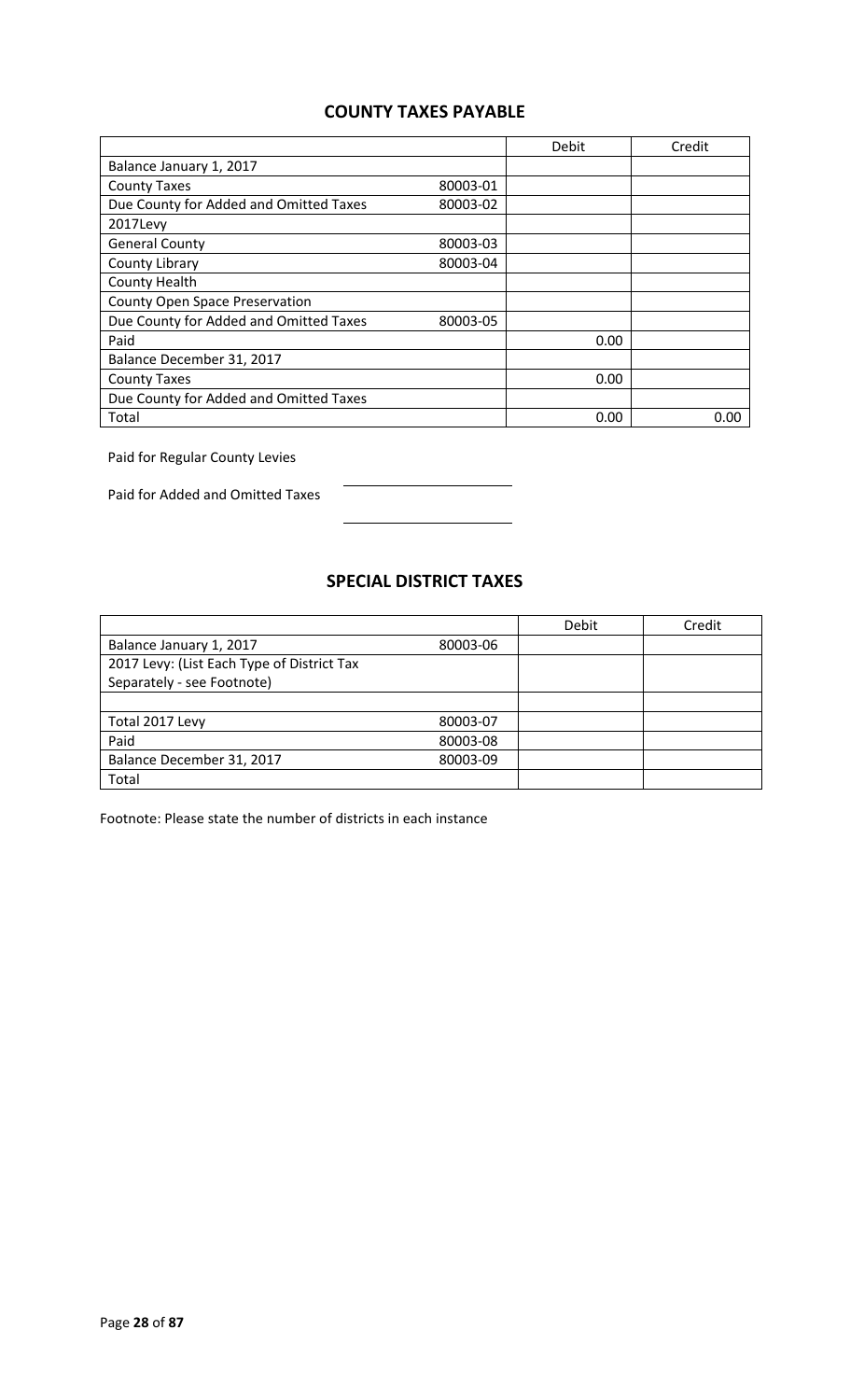### **STATE LIBRARY AID**

### RESERVE FOR MAINTENANCE OF FREE PUBLIC LIBRARY WITH STATE AID

|                                           | Debit | Credit |
|-------------------------------------------|-------|--------|
| Balance Jan 1, CY (Credit)                |       |        |
| State Library Aid Received in CY (Credit) |       |        |
| Expended (Debit)                          |       |        |
| Balance December 31, 2017                 | 0.00  |        |
| Total                                     | 0.00  | 0.00   |

### RESERVE FOR EXPENSE OF PARTICIPATION IN FREE COUNTY LIBRARY WITH STATE AID

| Balance January 1, CY (Credit)            |      |      |
|-------------------------------------------|------|------|
| State Library Aid Received in CY (Credit) |      |      |
| Expended (Debit)                          |      |      |
| Balance December 31, 2017                 | 0.00 |      |
| Total                                     | 0.00 | ი იი |

### RESERVE FOR AID TO LIBRARY OR READING ROOM WITH STATE AID (N.J.S.A 40:54-35)

| Balance January 1, CY (Credit)            |      |      |
|-------------------------------------------|------|------|
| State Library Aid Received in CY (Credit) |      |      |
| Expended (Debit)                          |      |      |
| Balance December 31, 2017                 | 0.00 |      |
| Total                                     | 0.00 | 0.00 |

### RESERVE FOR LIBRARY SERVICES WITH FEDERAL AID

| Balance January 1, CY (Credit)            |      |      |
|-------------------------------------------|------|------|
| State Library Aid Received in CY (Credit) |      |      |
| Expended (Debit)                          |      |      |
| Balance December 31, 2017                 | 0.00 |      |
| Total                                     | 0.00 | 0.00 |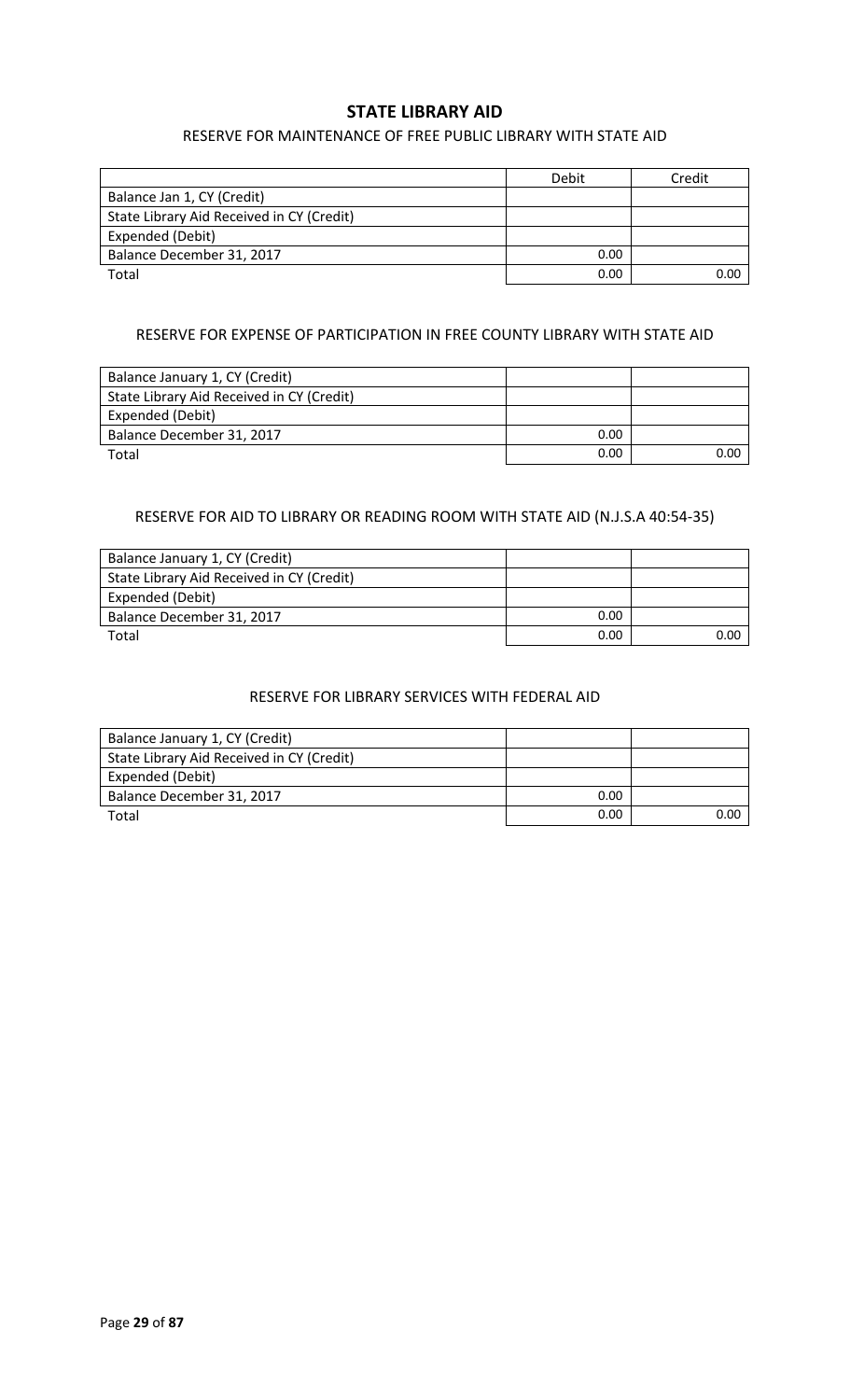## **STATEMENT OF GENERAL BUDGET REVENUES 2017**

| Source                                            |        | Budget-01     | Realized -02  | <b>Excess or Deficit</b><br>$-03$ |
|---------------------------------------------------|--------|---------------|---------------|-----------------------------------|
|                                                   |        |               |               |                                   |
| <b>Surplus Anticipated</b>                        | 80101- | 9,900,000.00  | 9,900,000.00  | 0.00                              |
| Surplus Anticipated with Prior Written Consent of | 80102- |               |               |                                   |
| Director of Local Government                      |        |               |               |                                   |
| <b>Adopted Budget</b>                             |        | 12,500,695.10 | 9,320,854.55  | $-3,179,840.55$                   |
| Added by NJS40A:4-87                              |        | 5,250,664.22  | 5,250,664.22  | 0.00                              |
| <b>Total Miscellaneous Revenue Anticipated</b>    | 80103- | 17,751,359.32 | 14,571,518.77 | $-3,179,840.55$                   |
| <b>Receipts from Delinquent Taxes</b>             | 80104- |               |               |                                   |
|                                                   |        |               |               |                                   |
| Amount to be Raised by Taxation:                  |        |               |               |                                   |
| (a) Local Tax for Municipal Purposes              | 80105- | 66,361,124.55 |               |                                   |
| (b) Addition to Local District School Tax         | 80106- |               |               |                                   |
| (c) Minimum Library Tax                           | 80107- |               |               |                                   |
| County Only: Total Raised by Taxation             |        |               | 66,361,124.55 |                                   |
| <b>Total Amount to be Raised by Taxation</b>      | 80107- | 66,361,124.55 | 0.00          | 0.00                              |
| Total                                             |        | 94,012,483.87 | 90,832,643.32 | $-3,179,840.55$                   |

## **ALLOCATION OF CURRENT TAX COLLECTIONS**

|                                                      |          | Debit | Credit |
|------------------------------------------------------|----------|-------|--------|
| <b>Current Taxes Realized in Cash</b>                | 80108-00 |       | 0.00   |
| Amount to be Raised by Taxation                      |          |       |        |
| Local District School Tax                            | 80109-00 |       |        |
| Regional School Tax                                  | 80119-00 |       |        |
| Regional High School Tax                             | 80110-00 |       |        |
| <b>County Taxes</b>                                  | 80111-00 |       |        |
| Due County for Added and Omitted Taxes               | 80112-00 |       |        |
| <b>Special District Taxes</b>                        | 80113-00 |       |        |
| Municipal Open Space Tax                             | 80120-00 | 0.00  |        |
| <b>Reserve for Uncollected Taxes</b>                 | 80114-00 |       |        |
| Deficit in Required Collection of Current Taxes (or) | 80115-00 |       | 0.00   |
| Balance for Support of Municipal Budget (or)         | 80116-00 |       |        |
| *Excess Non-Budget Revenue (see footnote)            | 80117-00 |       |        |
| *Deficit Non-Budget Revenue (see footnote)           | 80118-00 |       |        |
| Total                                                |          | 0.00  | 0.00   |

\* These items are applicable only when there is no "Amount to be Raised by Taxation" in the "Budget" column of the statement at the top of this sheet. In such instances, any excess or deficit in the above allocation would apply to "Non-Budget Revenue" only.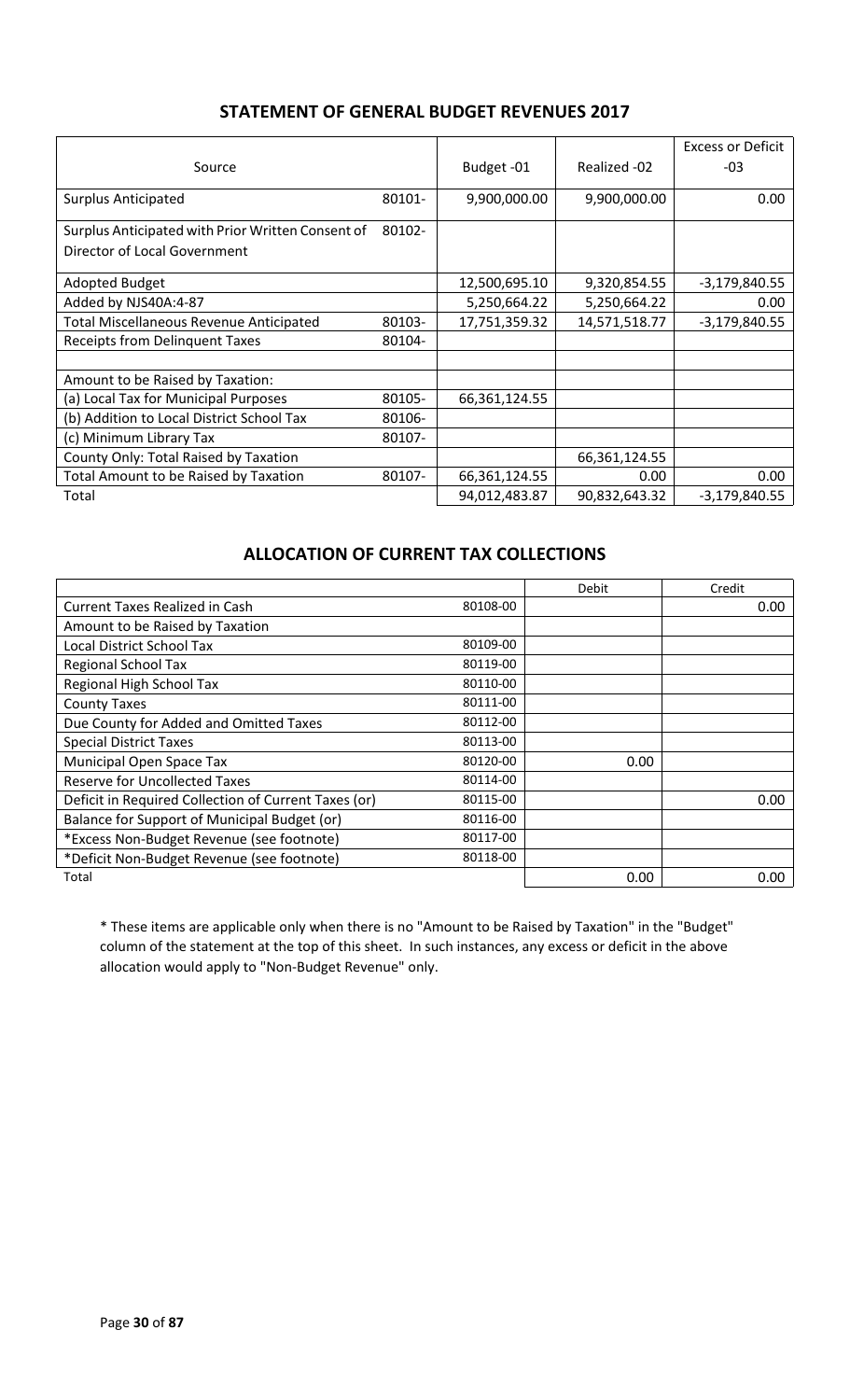## **STATEMENT OF GENERAL BUDGET REVENUES 2017**

MISCELLANEOUS REVENUES ANTICIPATED: ADDED BY N.J.S. 40A:4-87

| Source                                     | <b>Budget</b> | Realized     | <b>Excess of Deficit</b> |
|--------------------------------------------|---------------|--------------|--------------------------|
| Area Plan Grant Part 2                     | 254,240.00    | 254,240.00   | 0.00                     |
| Body Armor Fund                            | 6,222.43      | 6,222.43     | 0.00                     |
| <b>Clean Communities</b>                   | 80,096.45     | 80,096.45    | 0.00                     |
| <b>Family Court</b>                        | 95,615.00     | 95,615.00    | 0.00                     |
| <b>FEMA Performance Grant</b>              | 55,000.00     | 55,000.00    | 0.00                     |
| FEMA Hazard Mitigation- Generator          | 19,791.00     | 19,791.00    | 0.00                     |
| Flood Mitigation-Warren/Hunterdon          | 3,007,045.80  | 3,007,045.80 | 0.00                     |
| <b>Highlands Council on Economic</b>       | 45,000.00     | 45,000.00    | 0.00                     |
| Development                                |               |              |                          |
| <b>Homeland Security</b>                   | 173,552.54    | 173,552.54   | 0.00                     |
| Low Income Home Energy Assistance          | 1,695.00      | 1,695.00     | 0.00                     |
| Narcotics Task Force                       | 43,750.00     | 43,750.00    | 0.00                     |
| CEHA County Environmental Health           | 139,850.00    | 139,850.00   | 0.00                     |
| <b>Senior Farm Nutrition</b>               | 500.00        | 500.00       | 0.00                     |
| <b>Subregional Transportation Planning</b> | 71,010.00     | 71,010.00    | 0.00                     |
| Section 5311 Innovation                    | 150,000.00    | 150,000.00   | 0.00                     |
| Section 5311 Innovation                    | 425,997.00    | 425,997.00   | 0.00                     |
| <b>Public Health PHILEP</b>                | 269,673.00    | 269,673.00   | 0.00                     |
| SANE / SART                                | 72,000.00     | 72,000.00    | 0.00                     |
| Solid Waste Services Tax                   | 143,320.00    | 143,320.00   | 0.00                     |
| <b>SSH Homeless</b>                        | 64,422.00     | 64,422.00    | 0.00                     |
| <b>Transportation Block Grant</b>          | 16,884.00     | 16,884.00    | 0.00                     |
| <b>Veterans Transportation</b>             | 15,000.00     | 15,000.00    | 0.00                     |
| Wastewater Management Grant                | 100,000.00    | 100,000.00   | 0.00                     |
|                                            | 5,250,664.22  | 5,250,664.22 | 0.00                     |

I hereby certify that the above list of Chapter 159 insertions of revenue have been realized in cash or I have received written notification of the award of public or private revenue. These insertions meet the statutory requirements of N.J.S.A. 40A:4-87 and matching funds have been provided if applicable.

CFO Signature **In the Second Structure CFO** Signature JANET R. PREVITE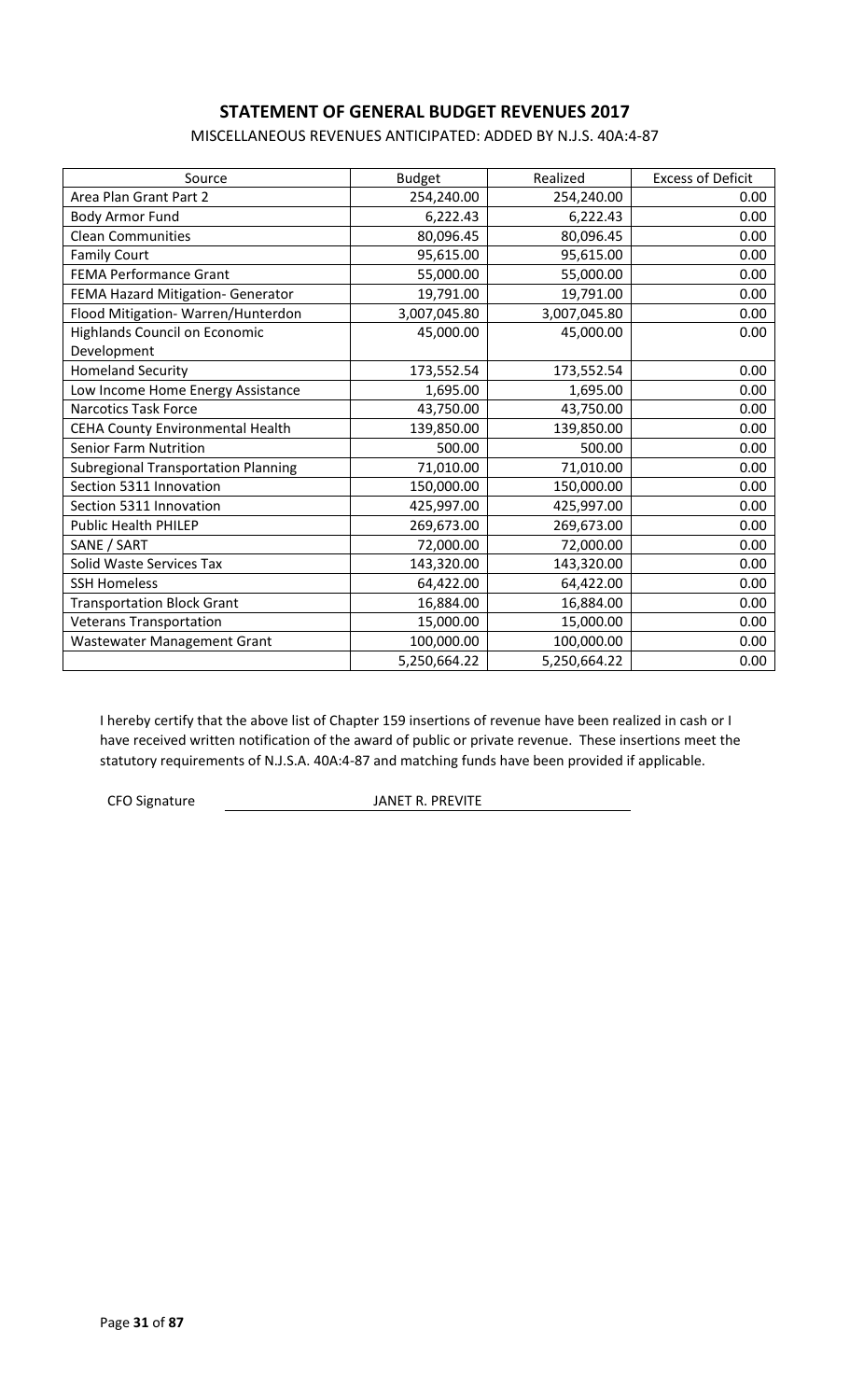## **STATEMENT OF GENERAL BUDGET APPROPRIATIONS 2017**

| 2017 Budget as Adopted                                |          | 80012-01      | 88,761,819.65 |
|-------------------------------------------------------|----------|---------------|---------------|
| 2017 Budget - Added by N.J.S. 40A:4-87                |          | 80012-02      | 5,250,664.22  |
| Appropriated for 2017 (Budget Statement Item 9)       |          | 80012-03      | 94,012,483.87 |
| Appropriated for 2017 Emergency Appropriation         |          | 80012-04      |               |
| (Budget Statement Item 9)                             |          |               |               |
| <b>Total General Appropriations (Budget Statement</b> |          | 80012-05      | 94,012,483.87 |
| Item $9)$                                             |          |               |               |
| Add: Overexpenditures (see footnote)                  |          | 80012-06      |               |
| <b>Total Appropriations and Overexpenditures</b>      |          | 80012-07      | 94,012,483.87 |
|                                                       |          |               |               |
| Deduct Expenditures:                                  |          |               |               |
| Paid or Charged [Budget Statement Item (L)]           | 80012-08 | 79,515,013.35 |               |
| Paid or Charged - Reserve for Uncollected Taxes       | 80012-09 |               |               |
| Reserved                                              | 80012-10 | 10,770,238.52 |               |
| <b>Total Expenditures</b>                             |          | 80012-11      | 90,285,251.87 |
| Unexpended Balances Cancelled (see footnote)          |          | 80012-12      | 3,727,232.00  |

FOOTNOTES - RE: OVEREXPENDITURES

Every appropriation overexpended in the budget document must be marked with an \* and must agree in the aggregate with this item.

RE: UNEXPENDED BALANCES CANCELED:

Are not to be shown as "Paid or Charged" in the budget document. In all instances "Total Appropriations" and "Overexpenditures" must equal the sum of "Total Expenditures" and "Unexpended Balances Canceled".

## **SCHEDULE OF EMERGENCY APPROPRIATIONS FOR LOCAL DISTRICT SCHOOL PURPOSES**

(EXCEPT FOR TYPE I SCHOOL DEBT SERVICE)

| 2017 Authorizations                           |  |
|-----------------------------------------------|--|
| N.J.S. 40A:4-46 (After adoption of Budget)    |  |
| N.J.S. 40A:4-20 (Prior to adoption of Budget) |  |
| <b>Total Authorizations</b>                   |  |
| <b>Deduct Expenditures:</b>                   |  |
| Paid or Charged                               |  |
| Reserved                                      |  |
| <b>Total Expenditures</b>                     |  |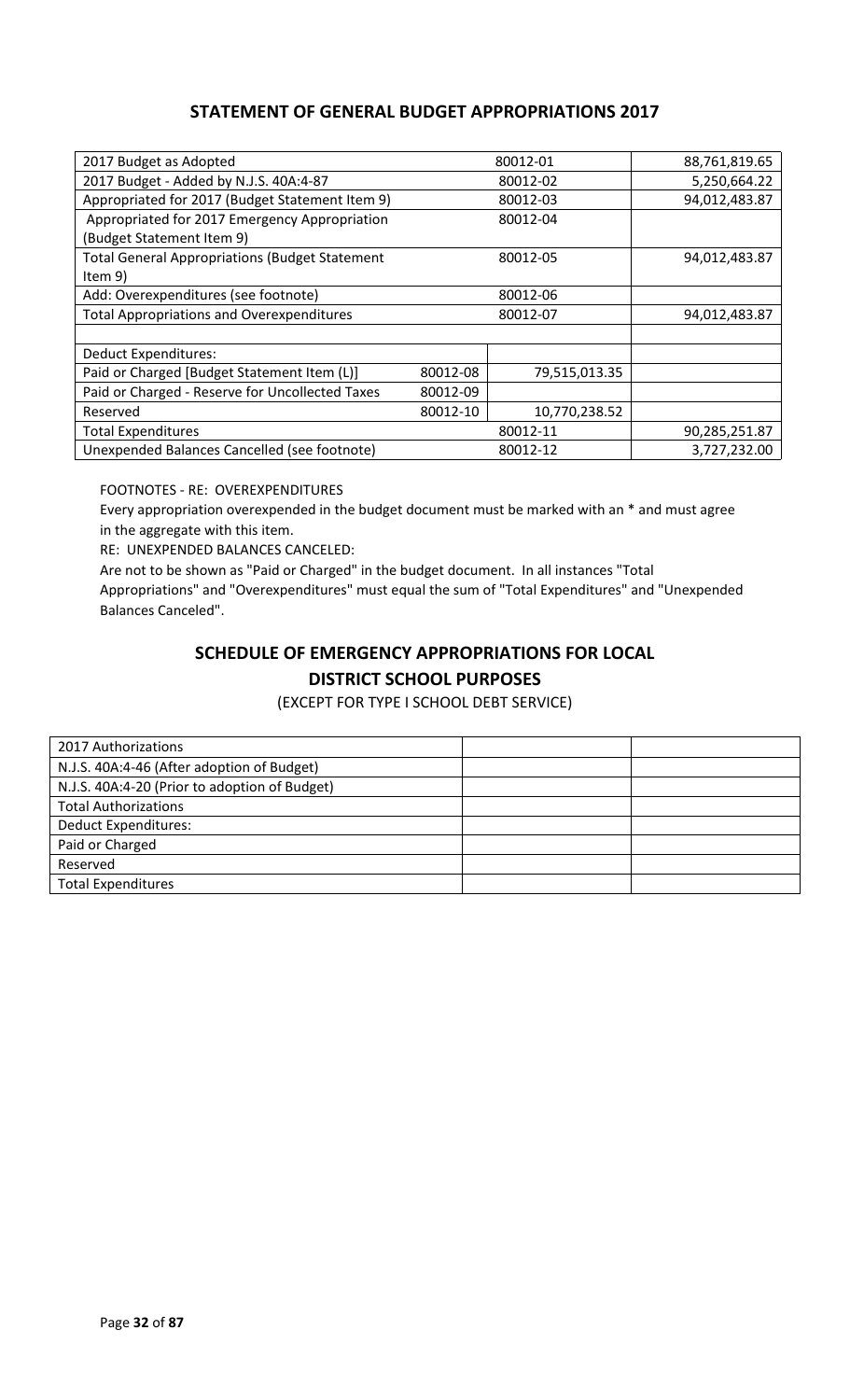# **RESULTS OF 2017 OPERATION**

### CURRENT FUND

|                                                         | Debit         | Credit        |
|---------------------------------------------------------|---------------|---------------|
| Cancellation of Other Liabilities- Prior Year           |               | 421,195.30    |
| <b>Added &amp; Omitted Taxes</b>                        |               | 224,561.87    |
| Unexpended Balances of CY Budget Appropriations         |               | 3,727,232.00  |
| <b>Excess of Anticipated Revenues: Miscellaneous</b>    |               |               |
| <b>Revenues Anticipated</b>                             |               |               |
| Sale of Municipal Assets (Credit)                       |               |               |
| Excess of Anticipated Revenues: Delinquent Tax          |               |               |
| Collections                                             |               |               |
| Unexpended Balances of PY Appropriation Reserves        |               | 7,453,195.77  |
| (Credit)                                                |               |               |
| Prior Years Interfunds Returned in CY (Credit)          |               |               |
| Excess of Anticipated Revenues: Required Collection of  |               |               |
| <b>Current Taxes</b>                                    |               |               |
| Miscellaneous Revenue Not Anticipated                   |               | 2,510,735.33  |
| Cancelation of Reserves for Federal and State Grants    |               |               |
| (Credit)                                                |               |               |
| Miscellaneous Revenue Not Anticipated: Proceeds of      |               | 0.00          |
| Sale of Foreclosed Property                             |               |               |
| Statutory Excess in Reserve for Dog Fund Expenditures   |               |               |
| (Credit)                                                |               |               |
| Interfund Advances Originating in CY (Debit)            | 82,337.50     |               |
| Deferred School Tax Revenue: Balance January 1, CY      |               |               |
| Cancellation of Federal and State Grants Receivable     |               |               |
| (Debit)                                                 |               |               |
| Deferred School Tax Revenue: Balance December 31,       |               |               |
| <b>CY</b>                                               |               |               |
| Senior Citizen Deductions Disallowed - Prior Year       |               |               |
| Taxes (Debit)                                           |               |               |
| Deficit in Anticipated Revenues: Miscellaneous          | 3,179,840.55  |               |
| <b>Revenues Anticipated</b>                             |               |               |
| Deficit in Anticipated Revenues: Delinquent Tax         |               |               |
| Collections                                             |               |               |
| Refund of Prior Year Revenue (Debit)                    |               |               |
| Deficit in Anticipated Revenues: Required Collection of | 0.00          |               |
| <b>Current Taxes</b>                                    |               |               |
| Surplus Balance                                         | 11,074,742.22 |               |
| Deficit Balance                                         |               |               |
|                                                         | 14,336,920.27 | 14,336,920.27 |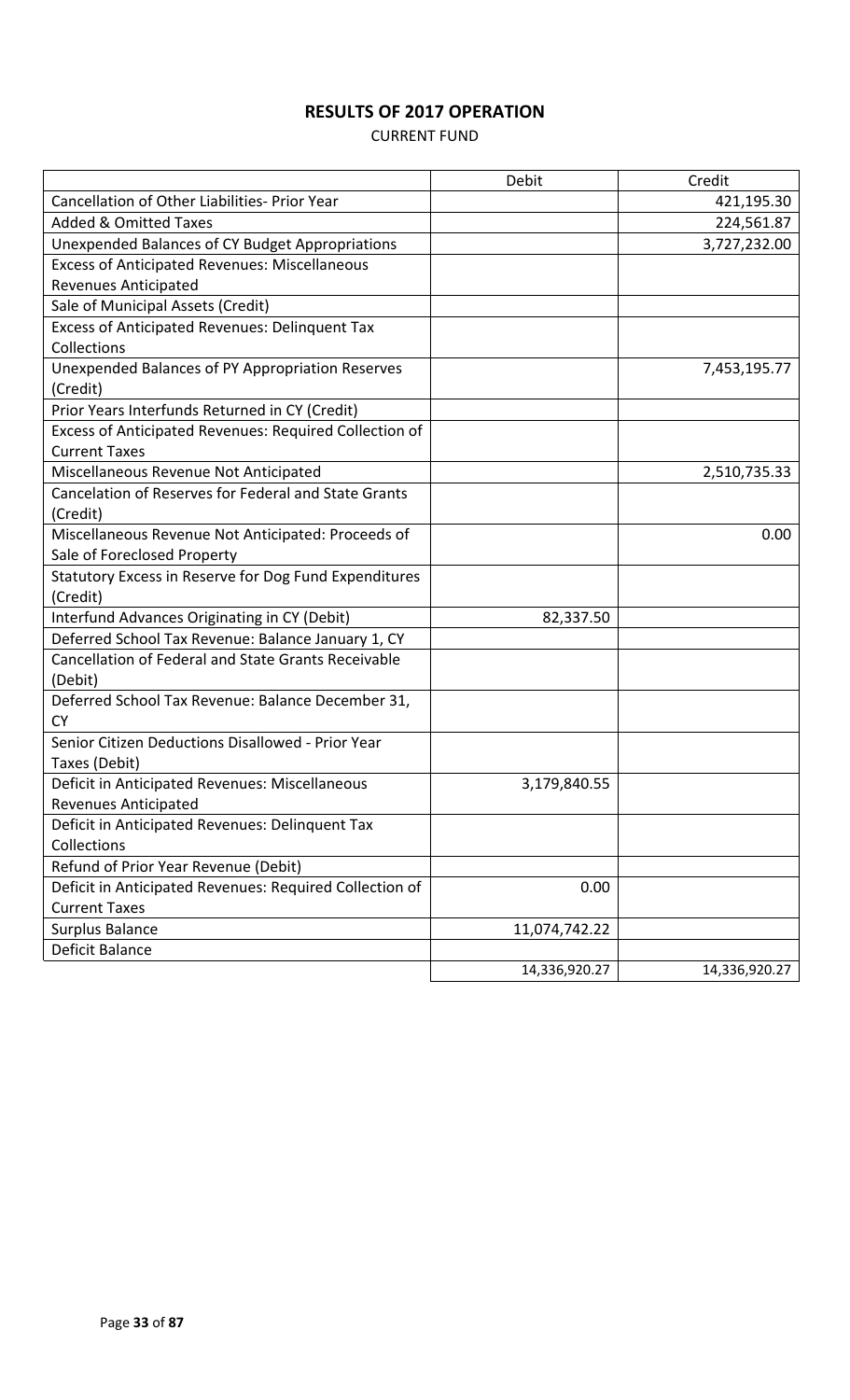# **SCHEDULE OF MISCELLANEOUS REVENUES NOT ANTICIPATED**

| Source                                                 | <b>Amount Realized</b> |
|--------------------------------------------------------|------------------------|
| Sale of Maps                                           | 229.85                 |
| <b>Copier Fees</b>                                     | 440.05                 |
| Sale of Scrap                                          | 5,040.60               |
| Parks                                                  | 1,020.00               |
| <b>Public Records Fees</b>                             | 270.24                 |
| Restitution                                            | 48,948.35              |
| <b>Construction Board of Appeals</b>                   | 1,000.00               |
| <b>Engineering Fees</b>                                | 4,931.29               |
| Sale of Surplus Property                               | 75,559.04              |
| Inmate Social Security Incentive                       | 1,200.00               |
| Bond & Bail Forfeiture                                 | 25,862.50              |
| <b>Discovery Fees</b>                                  | 44.40                  |
| <b>Training Center Fees</b>                            | 69,893.70              |
| NonRefundable Fees                                     | 13,350.00              |
| Damage Reimbursements                                  | 14,497.67              |
| <b>Workers Compensation Reimbursements</b>             | 33,393.08              |
| <b>Title IV Fees</b>                                   | 70,978.56              |
| <b>Agency Reimbursements</b>                           | 826,351.86             |
| <b>State Reimbursements</b>                            | 58,000.00              |
| <b>Other Miscellaneous</b>                             | 242,426.35             |
| Prior Year Refunds                                     | 709,346.30             |
| <b>Prior Year Grant Reimbursements</b>                 | 307,951.49             |
| Total Amount of Miscellaneous Revenues Not Anticipated | 2,510,735.33           |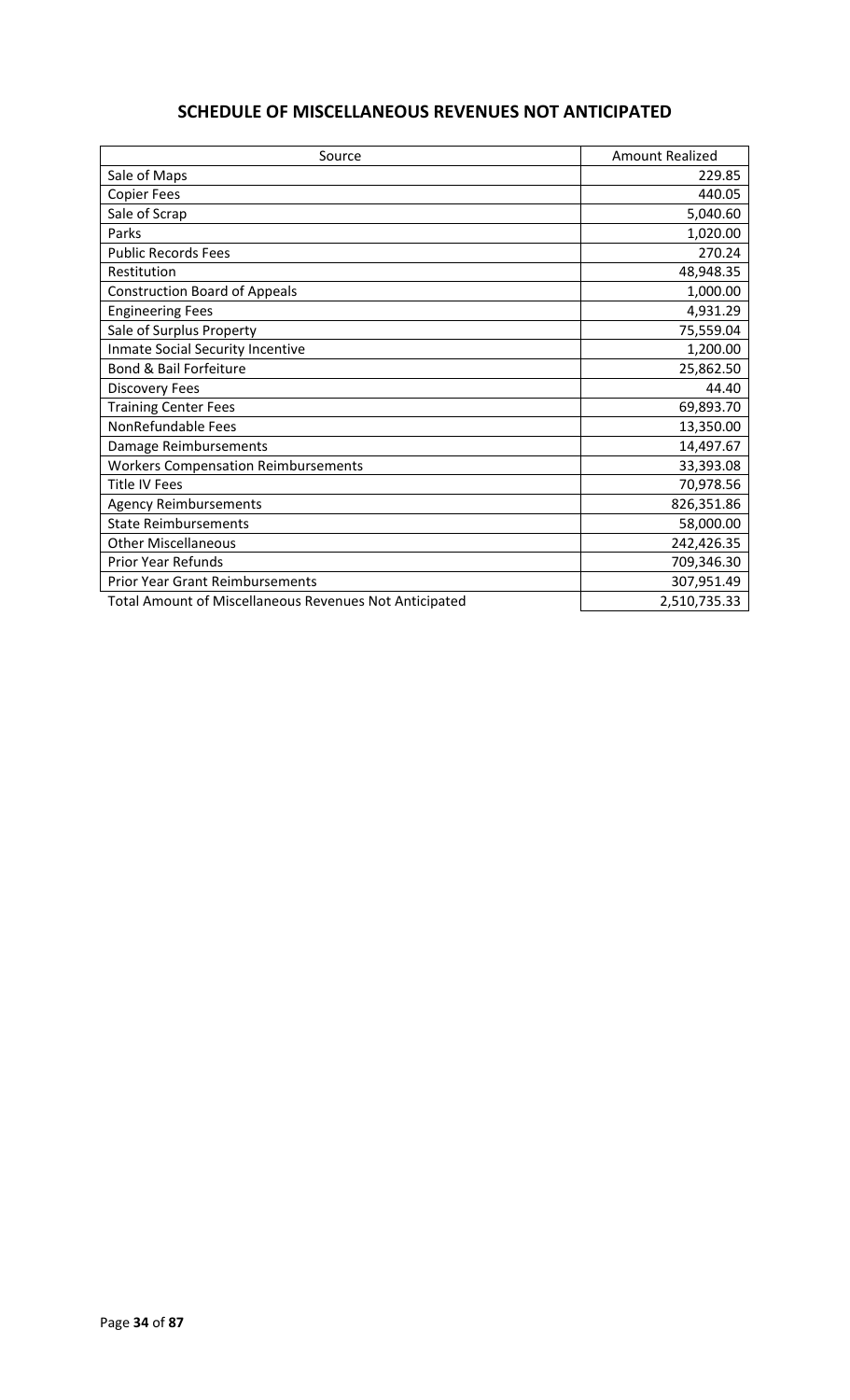## **SURPLUS – CURRENT FUND YEAR 2017**

|                                             | Debit         | Credit        |
|---------------------------------------------|---------------|---------------|
| Miscellaneous Revenue Not Anticipated:      |               |               |
| Payments in Lieu of Taxes on Real Property  |               |               |
| (Credit)                                    |               |               |
| Balance January 1, CY (Credit)              |               | 18,946,190.97 |
| <b>Excess Resulting from CY Operations</b>  |               | 11,074,742.22 |
| Amount Appropriated in the CY Budget - Cash | 9,900,000.00  |               |
| Amount Appropriated in the CY Budget - with |               |               |
| Prior Written Consent of Director of Local  |               |               |
| <b>Government Services</b>                  |               |               |
| Balance December 31, 2017                   | 20,120,933.19 |               |
| 80014-05                                    |               |               |
|                                             | 30,020,933.19 | 30,020,933.19 |

# **ANALYSIS OF BALANCE DECEMBER 31, 2017 (FROM CURRENT FUND – TRIAL BALANCE)**

| Cash                                    |          |      |          | 0.00             |
|-----------------------------------------|----------|------|----------|------------------|
| Investments                             |          |      |          |                  |
|                                         |          |      |          |                  |
| Sub-Total                               |          |      |          | 0.00             |
| Deduct Cash Liabilities Marked with "C" |          |      | 80014-08 | 15,338,754.49    |
| on Trial Balance                        |          |      |          |                  |
| Cash Surplus                            |          |      | 80014-09 |                  |
| Deficit in Cash Surplus                 |          |      | 80014-10 | -15,338,754.49   |
| Other Assets Pledged to Surplus         |          |      |          |                  |
| Due from State of N.J. Senior Citizens  | 80014-16 | 0.00 |          |                  |
| and Veterans Deduction                  |          |      |          |                  |
| Deferred Charges #                      | 80014-12 | 0.00 |          |                  |
| Cash Deficit                            | 80014-13 | 0.00 |          |                  |
|                                         |          |      |          |                  |
|                                         |          |      |          |                  |
|                                         |          |      |          |                  |
|                                         |          |      |          |                  |
| <b>Total Other Assets</b>               |          |      | 80014-14 | 0.00             |
|                                         |          |      | 80014-15 | $-15,338,754.49$ |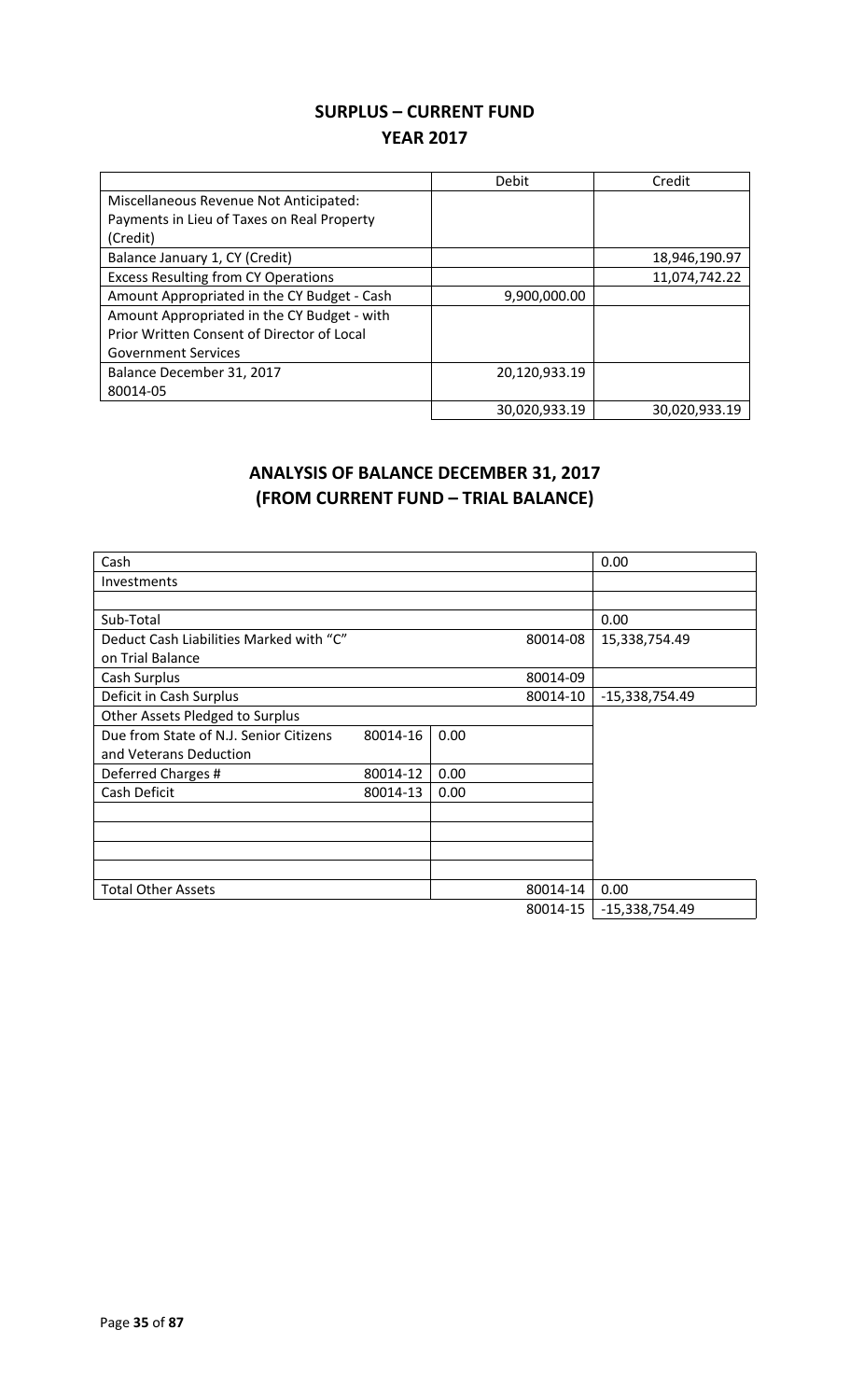(FOR MUNICIPALITIES ONLY) **CURRENT TAXES – 2017 LEVY**

| 1.  | Amount of Levy as per Duplicate<br>(Analysis) #                       |          | 82101-00 |      |
|-----|-----------------------------------------------------------------------|----------|----------|------|
|     | (Abstract of Ratables)                                                |          | 82113-00 |      |
| 2.  | Amount of Levy Special District Taxes                                 |          | 82102-00 |      |
| 3.  | Amount Levied for Omitted Taxes<br>under N.J.S.A. 54:4-63.12 et. seq. |          | 82103-00 |      |
| 4.  | Amount Levied for Added Taxes under                                   |          | 82104-00 |      |
|     | N.J.S.A. 54:4-63.1 et. seq.                                           |          |          |      |
| 5a. | Subtotal 2017 Levy                                                    |          |          |      |
| 5b. | Reductions due to tax appeals **                                      |          |          |      |
| 5c. | Total 2017 Tax Levy                                                   |          | 82106-00 |      |
| 6.  | <b>Transferred to Tax Title Liens</b>                                 |          | 82107-00 |      |
| 7.  | <b>Transferred to Foreclosed Property</b>                             |          | 82108-00 |      |
| 8.  | Remitted, Abated or Canceled                                          |          | 82109-00 |      |
| 9.  | <b>Discount Allowed</b>                                               |          | 82110-00 |      |
| 10. | Collected in Cash: In 2016                                            | 82121-00 |          |      |
|     | In 2017 *                                                             | 82122-00 |          |      |
|     | <b>Homestead Benefit Revenue</b>                                      | 82124-00 |          |      |
|     | State's Share of 2017 Senior Citizens                                 |          |          |      |
|     | and Veterans Deductions Allowed                                       | 82123-00 | 0.00     |      |
|     | Total to Line 14                                                      | 82111-00 | 0.00     |      |
| 11. | <b>Total Credits</b>                                                  |          |          | 0.00 |
| 12. | Amount Outstanding December 31,<br>2017                               |          | 83120-00 | 0.00 |
| 13. | Percentage of Cash Collections to Total<br>2017 Levy,                 |          |          |      |
|     | (Item 10 divided by Item 5c) is                                       | 0.0000   |          |      |
|     |                                                                       | 82112-00 |          |      |
|     | Note: Did Municipality Conduct Accelerated Tax Sale or Tax Levy Sale? | No       |          |      |
| 14. | <b>Calculation of Current Taxes Realized in</b>                       |          |          |      |
|     | Cash:                                                                 |          |          |      |
|     | Total of Line 10                                                      |          |          | 0.00 |
|     | Less: Reserve for Tax Appeals Pending                                 |          |          |      |
|     | <b>State Division of Tax Appeals</b>                                  |          |          |      |
|     | To Current Taxes Realized in Cash                                     |          |          | 0.00 |
|     |                                                                       |          |          |      |

Note A: In showing the above percentage the following should be noted: Where Item 5 shows \$, and Item 10 shows \$0.00, the percentage represented by the cash collections would be \$0.00 / \$ or 0.0000. The correct percentage to be shown as Item 13 is 0.0000%.

# Note: On Item 1 if Duplicate (Analysis) Figure is used; be sure to include Senior Citizens and Veterans Deductions.

\* Include overpayments applied as part of 2017 collections.

\*\* Tax appeals pursuant to R.S. 54:3-21 et seq and/or R.S. 54:48-1 et seq approved by resolution of the governing body prior to introduction of municipal budget. (N.J.S.A. 40A:4-41)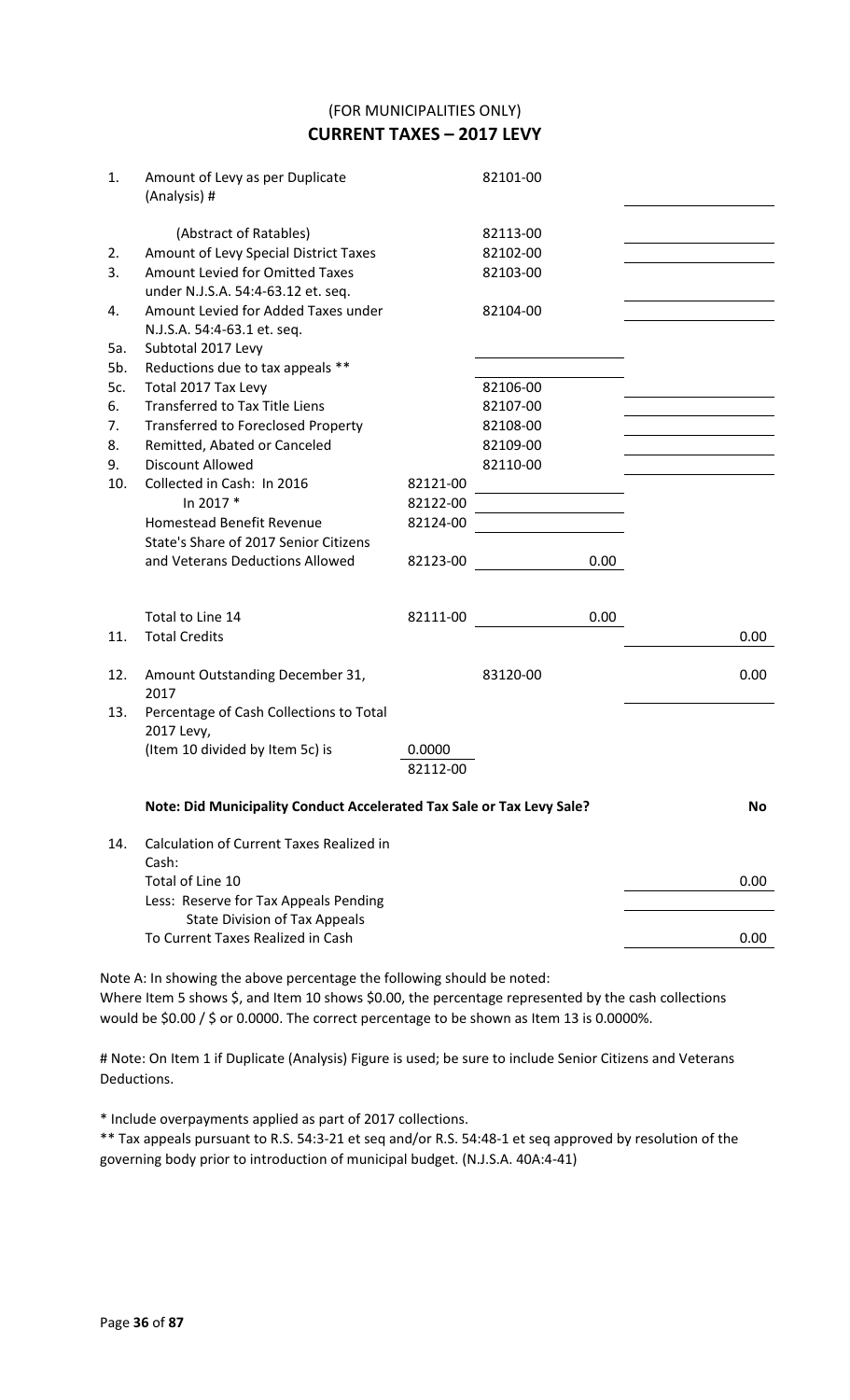# **ACCELERATED TAX SALE/TAX LEVY SALE – CHAPTER 99**

To Calculate Underlying Tax Collection Rate for 2017

Utilize this sheet only if you conducted an Accelerated Tax Sale or Tax Levy Sale pursuant to Chapter 99, P.L. 1997

| (1) Utilizing Accelerated Tax Sale                               |  |
|------------------------------------------------------------------|--|
| Total of Line 10 Collected in Cash                               |  |
| LESS: Proceeds from Accelerated Tax Sale                         |  |
| <b>NET Cash Collected</b>                                        |  |
| Line 5c Total 2017 Tax Levy                                      |  |
| Percentage of Collection Excluding Accelerated Tax Sale Proceeds |  |
| (Net Cash Collected divided by Item 5c) is                       |  |
|                                                                  |  |
|                                                                  |  |
|                                                                  |  |
|                                                                  |  |
|                                                                  |  |
| (2) Utilizing Tax Levy Sale                                      |  |
| Total of Line 10 Collected in Cash                               |  |
| LESS: Proceeds from Tax Levy Sale (excluding premium)            |  |
| <b>NET Cash Collected</b>                                        |  |
| Line 5c Total 2017 Tax Levy                                      |  |
| Percentage of Collection Excluding Accelerated Tax Sale Proceeds |  |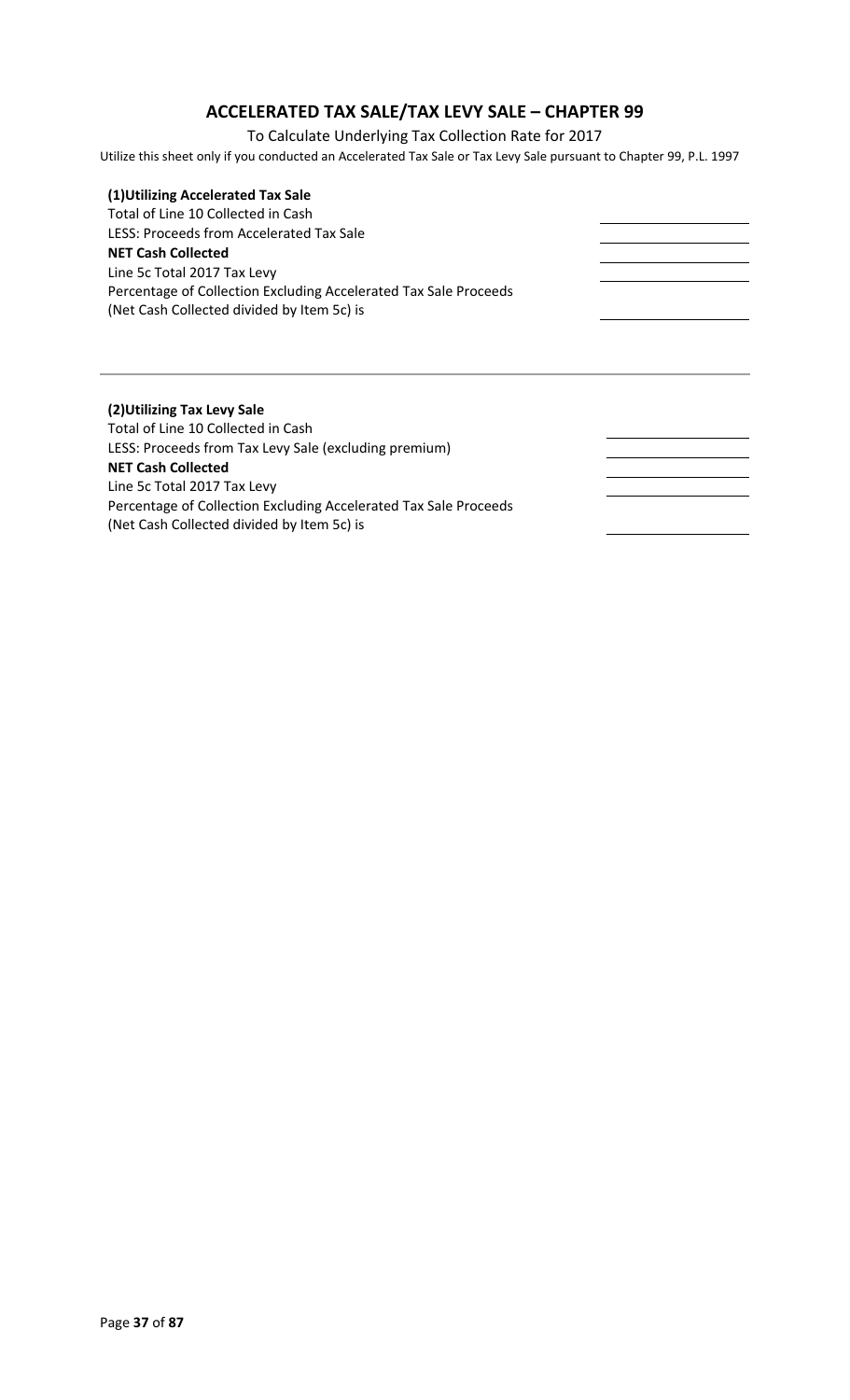# **SCHEDULE OF DUE FROM/TO STATE OF NEW JERSEY FOR SENIOR CITIZENS AND VETERANS DEDUCTIONS**

|                                                        | Debit | Credit |
|--------------------------------------------------------|-------|--------|
| Balance Jan 1, CY: Due From State of New Jersey        |       |        |
| (Debit)                                                |       |        |
| Balance Jan 1, CY: Due To State of New Jersey (Credit) |       |        |
| Sr. Citizens Deductions Per Tax Billings (Debit)       |       |        |
| Veterans Deductions Per Tax Billings (Debit)           |       |        |
| Sr. Citizen & Veterans Deductions Allowed by           |       |        |
| Collector (Debit)                                      |       |        |
| Sr. Citizen & Veterans Deductions Disallowed by        |       |        |
| Collector (Credit)                                     |       |        |
| Sr. Citizens Deductions Disallowed By Tax Collector    |       |        |
| PY Taxes (Credit)                                      |       |        |
| Received in Cash from State (Credit)                   |       |        |
| Balance December 31, 2017                              |       |        |
|                                                        | 0.00  | 0.00   |

Calculation of Amount to be included on Sheet 22, Item 10- 2017 Senior Citizens and Veterans Deductions

| 0.00 |
|------|
| 0.00 |
| 0.00 |
| 0.00 |
| 0.00 |
| 0.00 |
|      |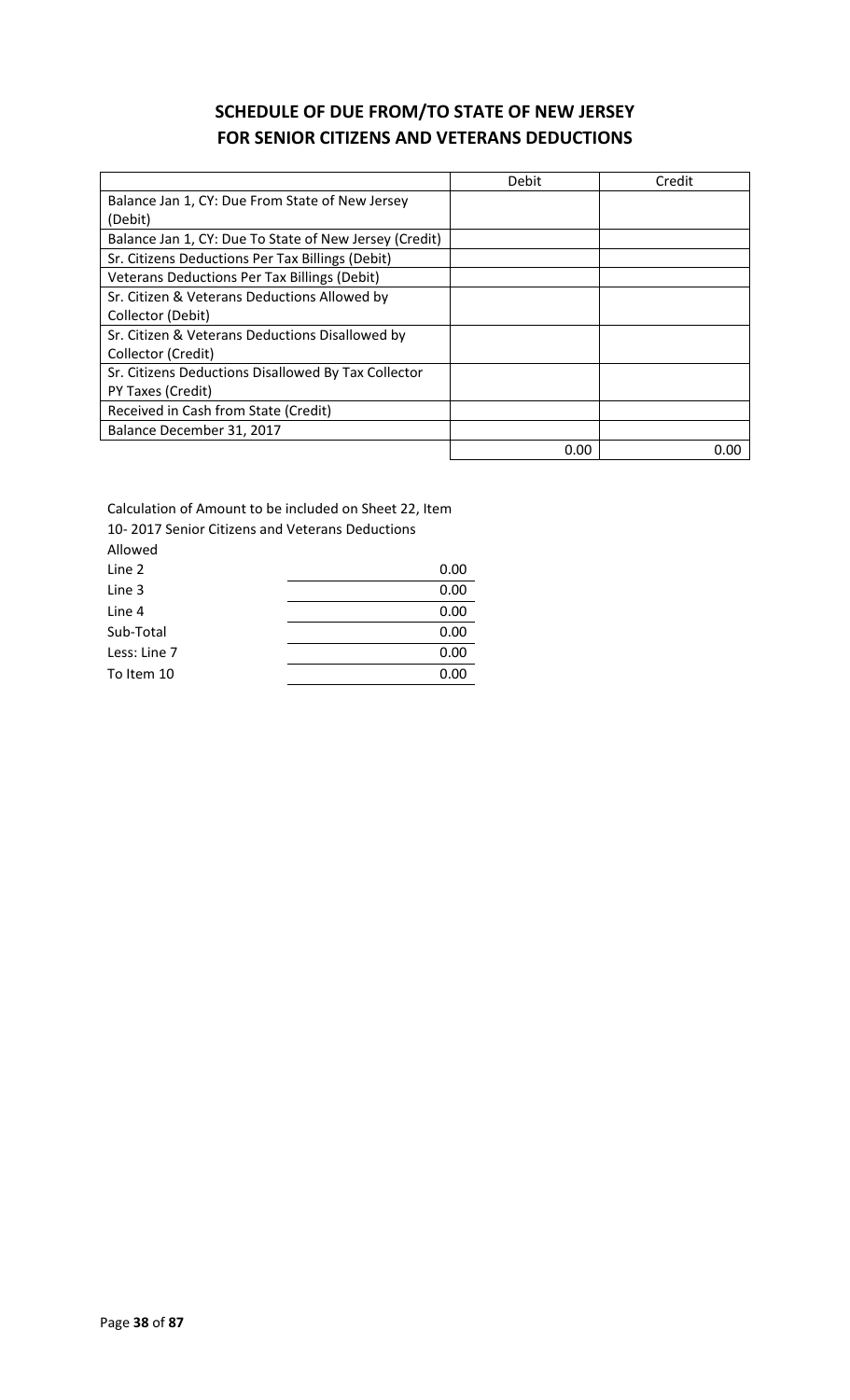### **SCHEDULE OF RESERVE FOR TAX APPEALS PENDING (N.J.S.A. 54:3-27)**

|                                         |      | Debit | Credit |
|-----------------------------------------|------|-------|--------|
| Balance January 1, 2017                 |      |       | 0.00   |
| <b>Taxes Pending Appeals</b>            |      |       |        |
| <b>Interest Earned on Taxes Pending</b> |      |       |        |
| Appeals                                 |      |       |        |
| <b>Contested Amount of 2017 Taxes</b>   |      |       |        |
| Collected which are Pending State       |      |       |        |
| Appeal                                  |      |       |        |
| <b>Interest Earned on Taxes Pending</b> |      |       |        |
| <b>State Appeals</b>                    |      |       |        |
| <b>Budget Appropriation</b>             |      |       |        |
| Cash Paid to Appellants (Including 5%   |      |       |        |
| Interest from Date of Payment           |      |       |        |
| Closed to Results of Operations         |      |       |        |
| (Portion of Appeal won by               |      |       |        |
| Municipality, including Interest)       |      |       |        |
|                                         |      |       |        |
| Balance December 31, 2017               |      | 0.00  |        |
| Taxes Pending Appeals*                  | 0.00 |       |        |
| <b>Interest Earned on Taxes Pending</b> | 0.00 |       |        |
| Appeals                                 |      |       |        |
|                                         |      | 0.00  | 0.00   |

\*Includes State Tax Court and County Board of Taxation Appeals Not Adjusted by December 31, 2017

Signature of Tax Collector

License # Date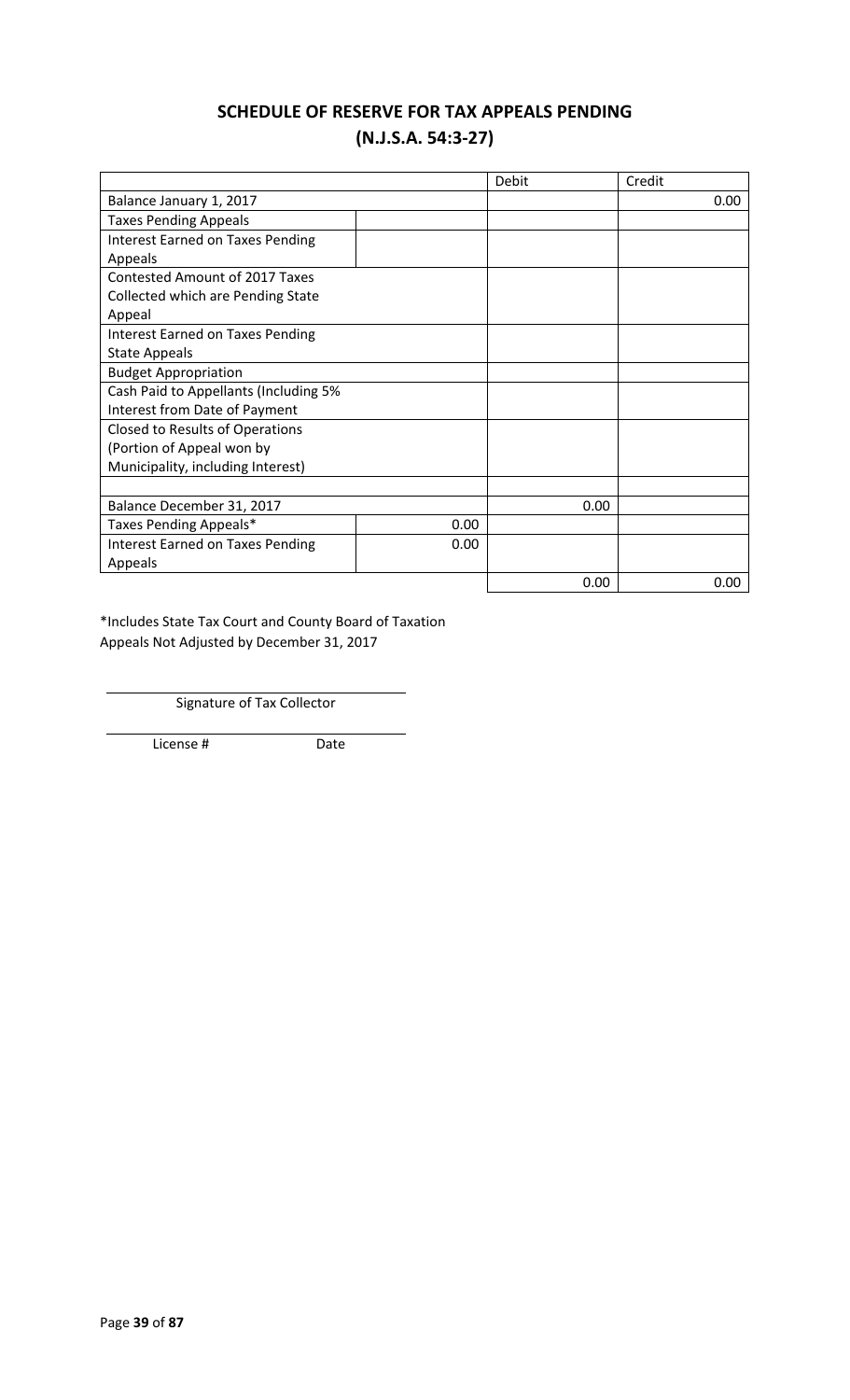# **COMPUTATION OF APPROPRIATION: RESERVE FOR UNCOLLECTED TAXES AND AMOUNT TO BE RAISED BY TAXATION IN 2018 MUNICIPAL BUDGET**

|                                                        |          |               | <b>Year 2018</b>                          | <b>Year 2017</b>                            |
|--------------------------------------------------------|----------|---------------|-------------------------------------------|---------------------------------------------|
| 1. Total General Appropriations for 2018 Municipal     |          | 80015-        |                                           |                                             |
| <b>Budget</b>                                          |          |               |                                           |                                             |
| Item 8 (L) (Exclusive of Reserve for Uncollected       |          |               |                                           |                                             |
| <b>Taxes Statement</b>                                 |          |               |                                           |                                             |
| 2. Local District School Tax -                         | Actual   | 80016-        |                                           |                                             |
|                                                        | Estimate | 80017-        |                                           |                                             |
| 3. Regional School District Tax -                      | Actual   | 80025-        |                                           |                                             |
|                                                        | Estimate | 80026-        |                                           |                                             |
| 4. Regional High School Tax -                          | Actual   | 80018-        |                                           |                                             |
| <b>School Budget</b>                                   |          |               |                                           |                                             |
|                                                        | Estimate | 80019-        |                                           |                                             |
| 5. County Tax                                          | Actual   | 80020-        |                                           |                                             |
|                                                        | Estimate | 80021-        |                                           |                                             |
| 6. Special District Taxes                              | Actual   | 80022-        |                                           |                                             |
|                                                        | Estimate | 80023-        |                                           |                                             |
| 7. Municipal Open Space Tax                            | Actual   | 80027-        |                                           |                                             |
|                                                        | Estimate | 80028-        |                                           |                                             |
| 8. Total General Appropriations & Other Taxes          |          | 80024-01      |                                           |                                             |
| 9. Less: Total Anticipated Revenues from 2018 in       |          | 80024-02      |                                           |                                             |
| Municipal Budget (Item 5)                              |          |               |                                           |                                             |
| 10. Cash Required from 2018 Taxes to Support Local     |          | 80024-03      |                                           |                                             |
| Municipal Budget and Other Taxes                       |          |               |                                           |                                             |
| %<br>11. Amount of item 10 Divided by                  |          | $[820034-04]$ |                                           |                                             |
| Equals Amount to be Raised by Taxation (Percentage     |          | 80024-05      |                                           |                                             |
| used must not exceed the applicable percentage         |          |               |                                           |                                             |
| shown by Item 13, Sheet 22)                            |          |               |                                           |                                             |
| Analysis of Item 11:                                   |          |               |                                           |                                             |
| <b>Local District School Tax</b>                       |          |               |                                           |                                             |
| (Amount Shown on Line 2 Above)                         |          |               |                                           | Must not be stated in an amount less        |
| Regional School District Tax                           |          |               | than "actual" Tax of year2017.            |                                             |
| (Amount Shown on Line 3 Above)                         |          |               |                                           |                                             |
| Regional High School Tax                               |          |               |                                           |                                             |
| (Amount Shown on Line 4 Above)                         |          |               |                                           | ** May not be stated in an amount less      |
| <b>County Tax</b>                                      |          |               |                                           | than proposed budget submitted by the Local |
| (Amount Shown on Line 5 Above)                         |          |               |                                           | Board of Education to the Commissioner of   |
| <b>Special District Tax</b>                            |          |               | Education on January 15, 2018 (Chap. 136, |                                             |
| (Amount Shown on Line 6 Above)                         |          |               |                                           | P.L. 1978). Consideration must be given to  |
| Municipal Open Space Tax                               |          |               | calendar year calculation.                |                                             |
|                                                        |          |               |                                           |                                             |
| (Amount Shown on Line 7 Above)                         |          |               |                                           |                                             |
| Tax in Local Municipal Budget                          |          |               |                                           |                                             |
| Total Amount (see Line 11)                             |          |               |                                           |                                             |
| 12. Appropriation: Reserve for                         | 80024-06 |               |                                           |                                             |
| Uncollected Taxes (Budget Statement,                   |          |               |                                           |                                             |
| Item 8 (M) (Item 11, Less Item 10)                     |          |               |                                           |                                             |
| Computation of "Tax in Local Municipal                 |          |               |                                           |                                             |
| Budget" Item 1 - Total General                         |          |               |                                           |                                             |
| Appropriations                                         |          |               |                                           |                                             |
| Item 12 - Appropriation: Reserve for Uncollected Taxes |          |               |                                           |                                             |
| Amount to be Raised by Taxation in Municipal Budget    |          |               | 80024-07                                  |                                             |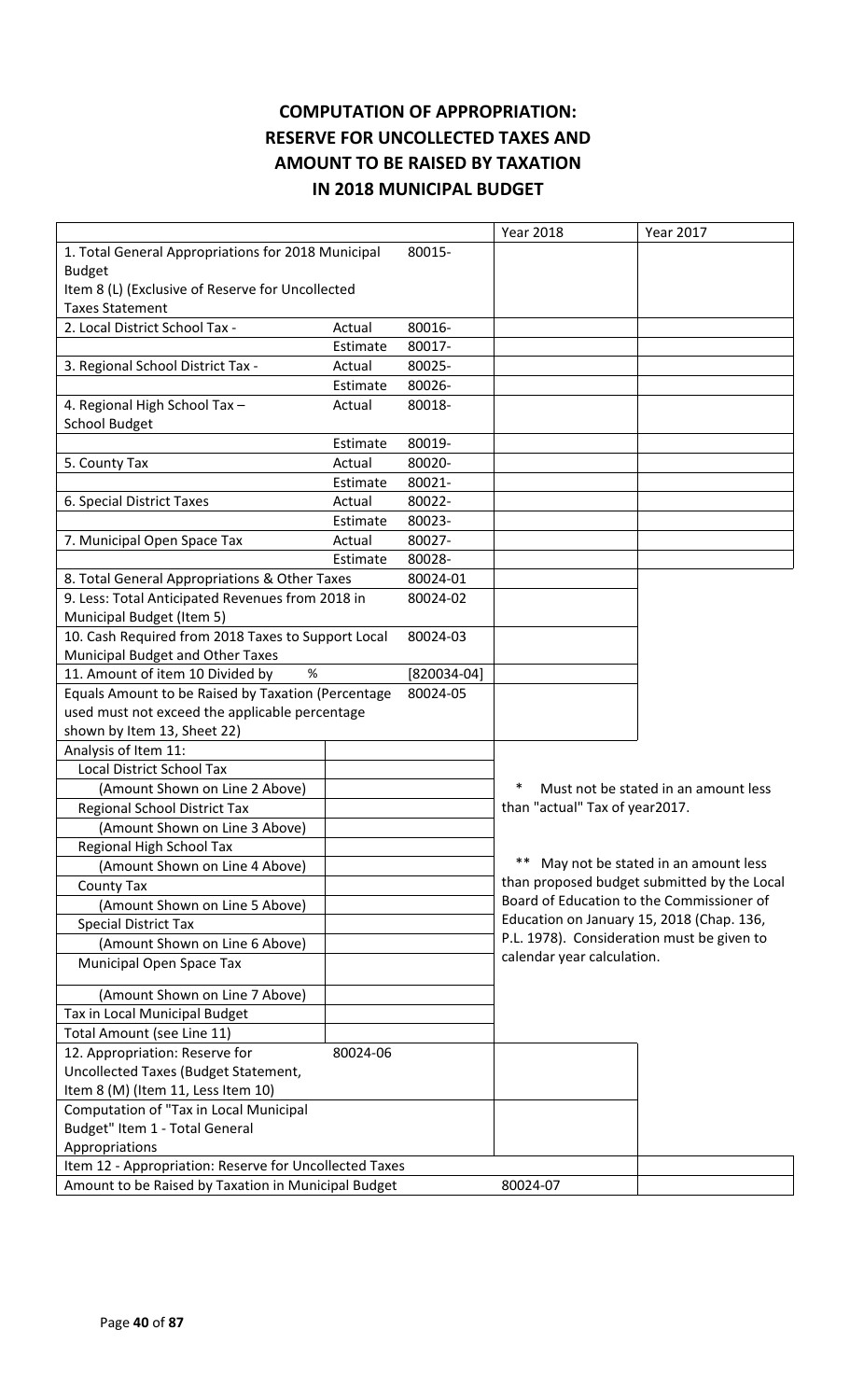# **ACCELERATED TAX SALE - CHAPTER 99**

#### Calculation To Utilize Proceeds In Current Budget As Deduction

#### To Reserve For Uncollected Taxes Appropriation

| А. | Reserve for Uncollected Taxes (sheet 25,<br>Item $12)$                                                                                                  |                 | \$ |
|----|---------------------------------------------------------------------------------------------------------------------------------------------------------|-----------------|----|
| В. | <b>Reserve for Uncollected Taxes Exclusion</b><br><b>Outstanding Balance of Delinquent Taxes</b><br>(sheet 26, Item 14A) x % of Collection<br>(Item 16) | \$              |    |
| C. | TIMES: % of increase of Amount to be<br>Raised by Taxes over Prior Year<br>[(2018 Estimated Total Levy - 2017 Total<br>Levy)/2017 Total Levy]           | $\%$            |    |
| D. | <b>Reserve for Uncollected Taxes Exclusion</b><br>Amount $[(B \times C) + B]$                                                                           |                 | \$ |
| E  | Net Reserve for Uncollected Taxes<br>Appropriation in Current Budget                                                                                    |                 | \$ |
|    | $(A-D)$                                                                                                                                                 |                 |    |
|    | 2018 Reserve for Uncollected Taxes Appropriation Calculation (Actual)                                                                                   |                 |    |
| 1. | Subtotal General Appropriations (item8(L)<br>budget sheet 29                                                                                            |                 |    |
| 2. | Taxes not Included in the budget (AFS 25,<br>items 2 thru 7)                                                                                            |                 | \$ |
|    | Total                                                                                                                                                   |                 | \$ |
| 3. | Less: Anticipated Revenues (item 5,<br>budget sheet 11)                                                                                                 |                 |    |
| 4. | Cash Required                                                                                                                                           |                 | \$ |
| 5. | <b>Total Required at</b>                                                                                                                                | $$$ (items 4+6) | \$ |
| 6. | Reserve for Uncollected Taxes (item E<br>above)                                                                                                         |                 |    |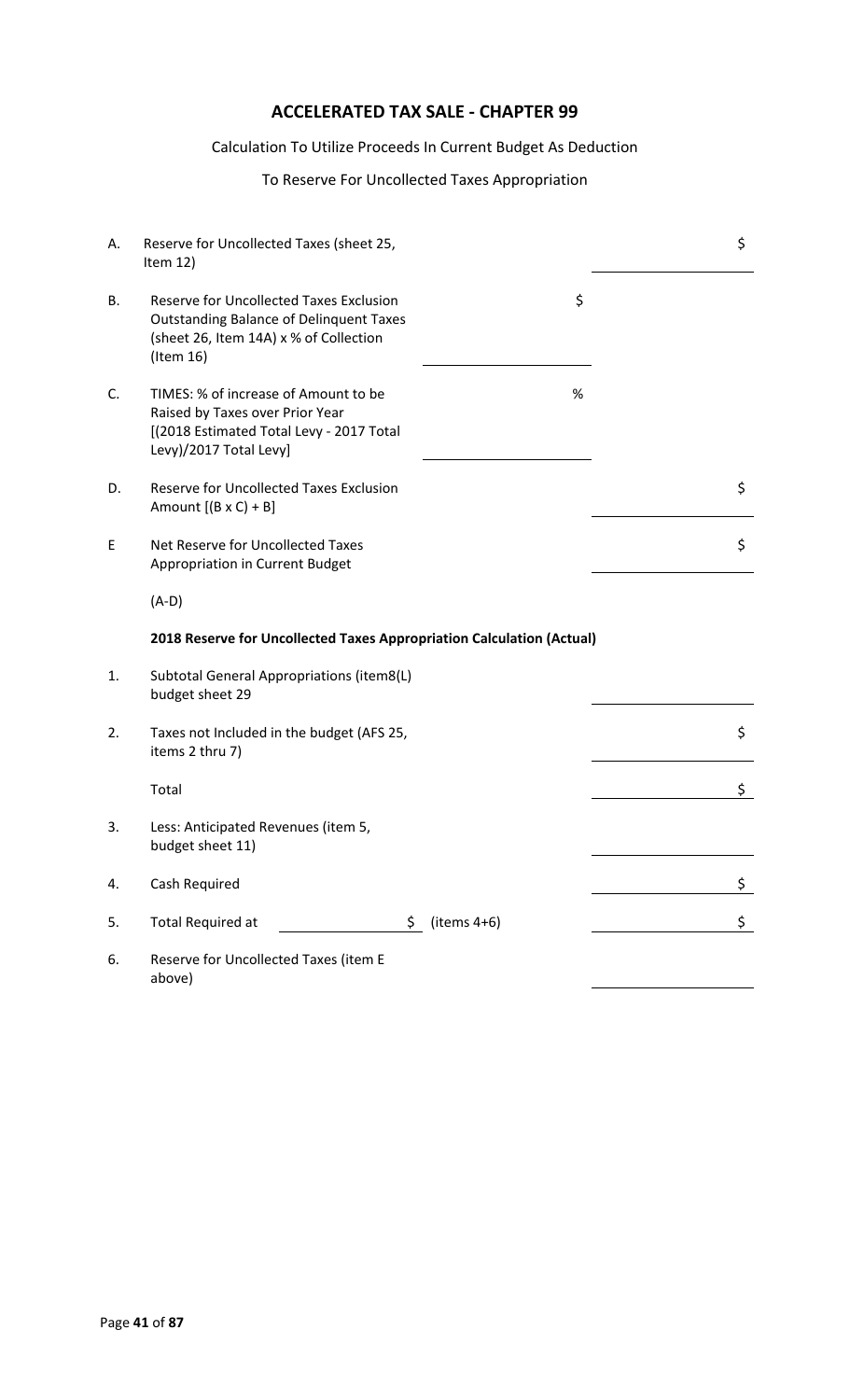# **SCHEDULE OF DELINQUENT TAXES AND TAX TITLE LIENS**

|     |                                    |          |      | Debit | Credit       |
|-----|------------------------------------|----------|------|-------|--------------|
| 1.  | Balance January 1, 2017            |          |      |       |              |
|     | A. Taxes                           | 83102-00 |      |       |              |
|     | <b>B.</b> Tax Title Liens          | 83103-00 |      |       |              |
| 2.  | Cancelled                          |          |      |       |              |
|     | A. Taxes                           | 83105-00 |      |       |              |
|     | <b>B.</b> Tax Title Liens          | 83106-00 |      |       |              |
| 3.  | <b>Transferred to Foreclosed</b>   |          |      |       |              |
|     | Tax Title Liens:                   |          |      |       |              |
|     | A. Taxes                           | 83108-00 |      |       |              |
|     | <b>B.</b> Tax Title Liens          | 83109-00 |      |       |              |
| 4.  | <b>Added Taxes</b>                 | 83110-00 |      |       |              |
| 5.  | <b>Added Tax Title Liens</b>       | 83111-00 |      |       |              |
| 6.  | Adjustment between Taxes           |          |      |       |              |
|     | (Other than current year)          |          |      |       |              |
|     | A. Taxes - Transfers to Tax        | 83104-00 |      |       |              |
|     | <b>Title Liens</b>                 |          |      |       |              |
|     | B. Tax Title Liens -               | 83107-00 |      |       |              |
|     | <b>Transfers from Taxes</b>        |          |      |       |              |
| 7.  | <b>Balance Before Cash</b>         |          |      |       |              |
|     | Payments                           |          |      |       |              |
| 8.  | Totals                             |          |      |       |              |
| 9.  | Collected:                         |          |      |       |              |
|     | A. Taxes                           | 83116-00 |      |       |              |
|     | <b>B.</b> Tax Title Liens          | 83117-00 |      |       |              |
| 10. | Interest and Costs - 2017          | 83118-00 |      |       |              |
|     | <b>Tax Sale</b>                    |          |      |       |              |
| 11. | 2017 Taxes Transferred to          | 83119-00 |      |       |              |
|     | Liens                              |          |      |       |              |
| 12. | 2017 Taxes                         | 83123-00 |      |       | 0.00         |
| 13. | Balance December 31,               |          |      |       | 0.00         |
|     | 2017                               |          |      |       |              |
|     | A. Taxes                           | 83121-00 | 0.00 |       |              |
|     | B. Tax Title Liens                 | 83122-00 |      |       |              |
| 14. | Totals                             |          |      |       | 0.00<br>0.00 |
| 15. | Percentage of Cash Collections to  |          |      |       |              |
|     | <b>Adjusted Amount Outstanding</b> |          |      |       |              |
|     | (Item No. 9 divided by Item        | 0.0000   |      |       |              |
|     | No. 7) is                          |          |      |       |              |

16. Item No. 14 multiplied by percentage shown above is 1.00 And represents the maximum amount that may be anticipated in 2018.

(See Note A on Sheet 22 - Current Taxes)

(1) These amounts will always be the

same.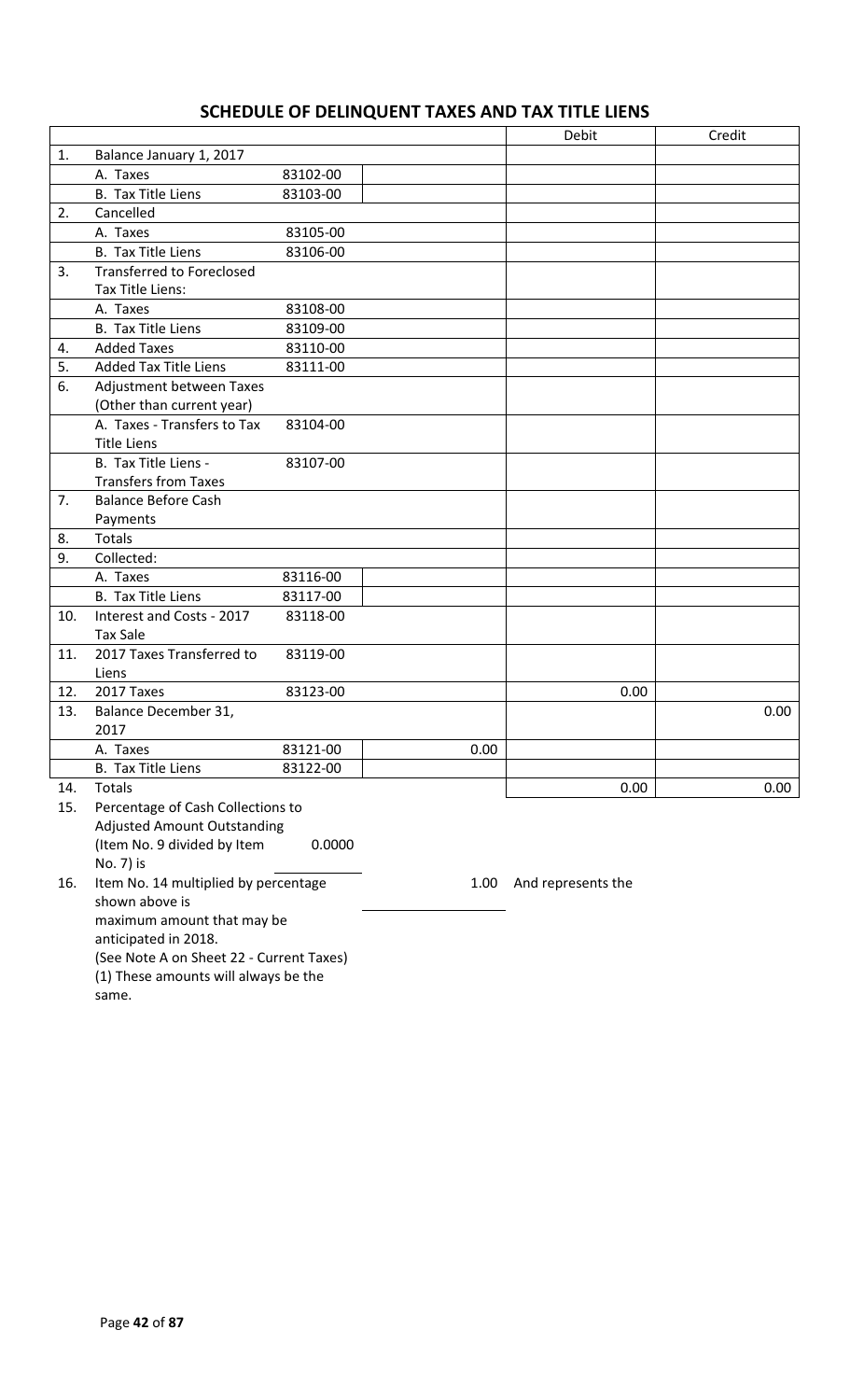### **SCHEDULE OF FORECLOSED PROPERTY**

(PROPERTY ACQUIRED BY TAX TITLE LIEN LIQUIDATION)

|                                                     | Debit | Credit |
|-----------------------------------------------------|-------|--------|
| Balance January 1, CY (Debit)                       |       |        |
| Foreclosed or Deeded in CY: Tax Title Liens (Debit) |       |        |
| Foreclosed or Deeded in CY: Taxes Receivable        |       |        |
| (Debit)                                             |       |        |
| Adjustment to Assessed Valuation (Debit)            |       |        |
| Adjustment to Assessed Valuation (Credit)           |       |        |
| Sales: Cash* (Credit)                               |       |        |
| Sales: Contract (Credit)                            |       |        |
| Sales: Mortgage (Credit)                            |       |        |
| Sales: Loss on Sales (Credit)                       |       |        |
| Sales: Gain on Sales (Debit)                        |       |        |
| Balance December 31, 2017                           |       | 0.00   |
|                                                     | 0.00  | 0.00   |

### **CONTRACT SALES**

|                                           | Debit | Credit |
|-------------------------------------------|-------|--------|
| Balance January 1, CY (Debit)             |       |        |
| CY Sales from Foreclosed Property (Debit) |       |        |
| Collected * (Credit)                      |       |        |
| Balance December 31, 2017                 |       | 0.00   |
|                                           | 0.00  | ገ በበ   |

#### **MORTGAGE SALES**

|                                           | Debit | Credit |
|-------------------------------------------|-------|--------|
| Balance January 1, CY (Debit)             |       |        |
| CY Sales from Foreclosed Property (Debit) |       |        |
| Collected * (Credit)                      |       |        |
| Balance December 31, 2017                 |       | 0.00   |
|                                           | 0.00  | 0.00   |

| Analysis of Sale of Property: |              | \$0.00 |
|-------------------------------|--------------|--------|
| *Total Cash Collected in 2017 | $(84125-00)$ |        |
| Realized in 2017 Budget       |              |        |
| To Results of Operation       |              | 0.00   |
|                               |              |        |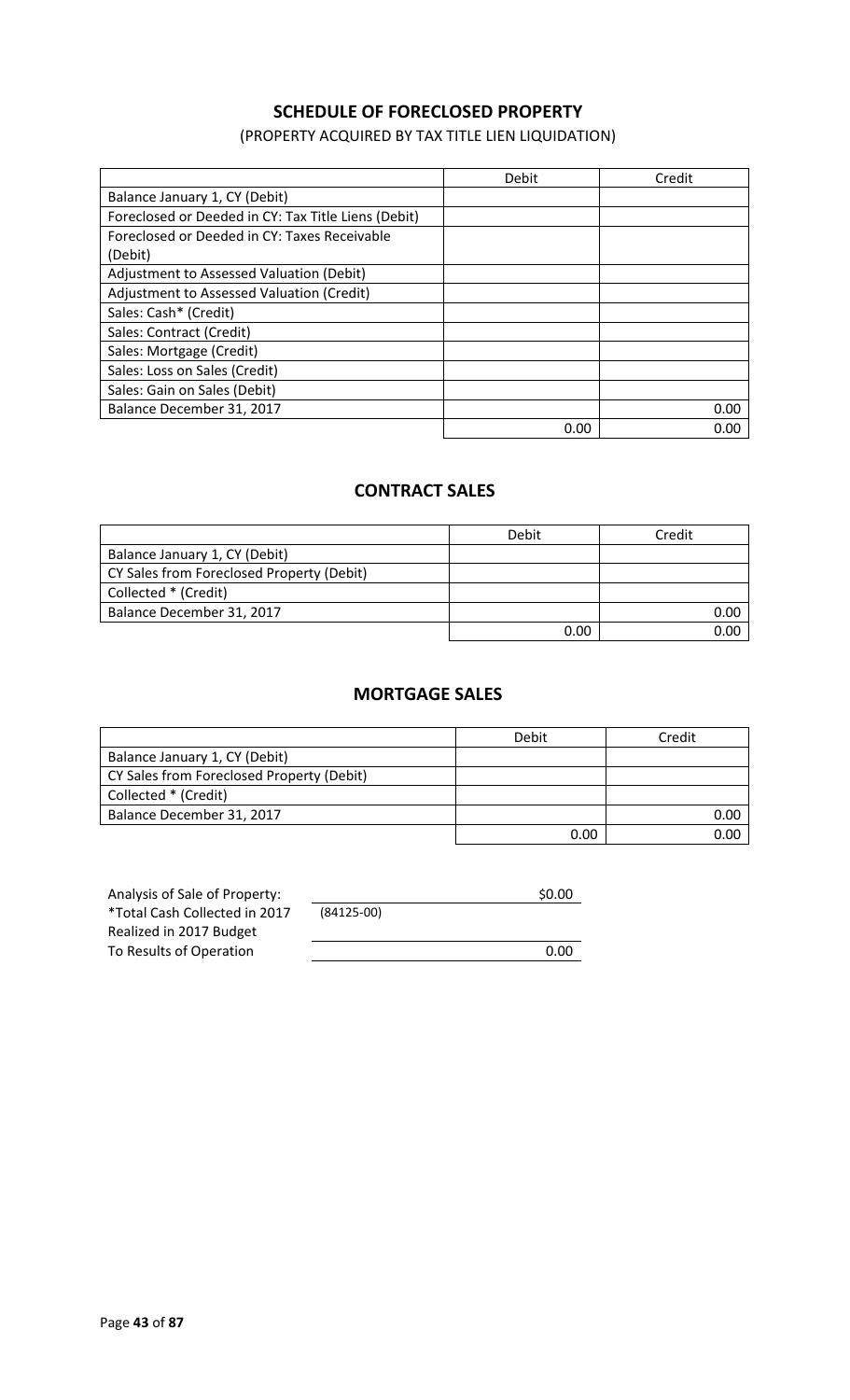# **DEFERRED CHARGES - MANDATORY CHARGES ONLY -**

**CURRENT, TRUST, AND GENERAL CAPITAL FUNDS**

(Do not include the emergency authorizations pursuant to N.J.S. 40A:4-55, N.J.S. 40A:4-55.1 or N.J.S. 40A:4-55.13 listed on Sheets 29 and 30.)

|                                | Amount Dec.         |             | Amount         |               |
|--------------------------------|---------------------|-------------|----------------|---------------|
|                                | 31, 2016 per        | Amount in   | Resulting from | Balance as at |
| Caused By                      | <b>Audit Report</b> | 2017 Budget | 2017           | Dec. 31, 2017 |
| <b>Deficit from Operations</b> |                     |             | \$0.00         | \$0.00        |
| <b>Trust Assessment</b>        |                     |             |                | \$0.00        |
| <b>Animal Control Fund</b>     |                     |             |                | \$0.00        |
| <b>Trust Other</b>             |                     |             |                | \$0.00        |
| Capital -                      |                     |             |                | \$0.00        |
| <b>Subtotal Current Fund</b>   | \$0.00              | \$0.00      | \$0.00         | \$0.00        |
| <b>Subtotal Trust Fund</b>     | \$0.00              | \$0.00      | \$0.00         | \$0.00        |
| Subtotal Capital Fund          | \$0.00              | \$0.00      | \$0.00         | \$0.00        |
| <b>Total Deferred Charges</b>  | \$0.00              | \$0.00      | \$0.00         | \$0.00        |

### **EMERGENCY AUTHORIZATIONS UNDER N.J.S. 40A:4-47 WHICH HAVE BEEN FUNDED OR REFUNDED UNDER N.J.S. 40A:2-3 OR N.J.S. 40A:2-51**

### **JUDGEMENTS ENTERED AGAINST MUNICIPALITY AND NOT SATISFIED**

|             |               |              |        | Appropriated for in<br><b>Budget of Year</b> |
|-------------|---------------|--------------|--------|----------------------------------------------|
| In Favor Of | On Account Of | Date Entered | Amount | 2018                                         |
|             |               |              |        |                                              |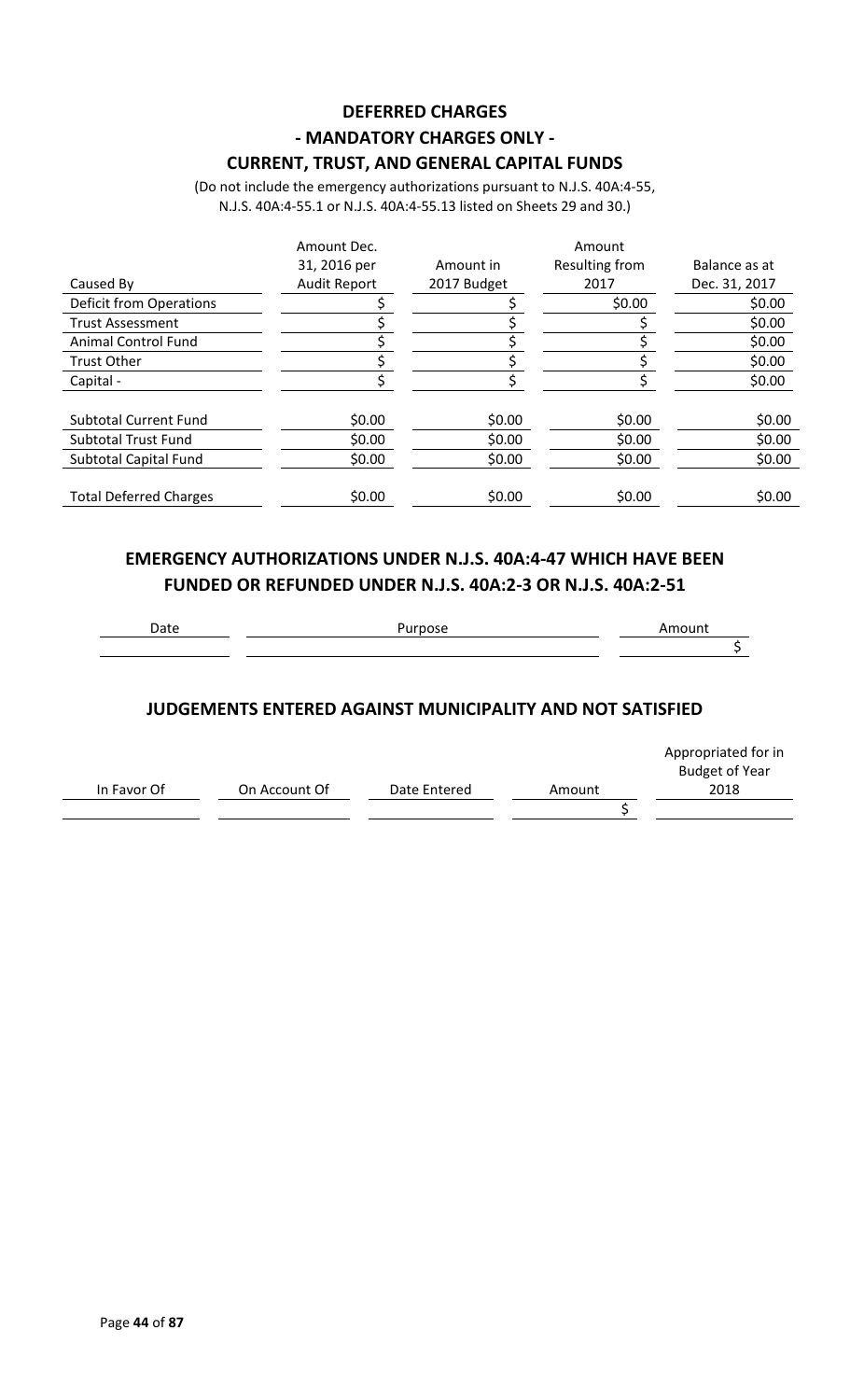#### **N.J.S. 40A:4-53 SPECIAL EMERGENCY** - TAX MAP; REVALUATION; MASTER PLAN; REVISION AND CODIFICATION OF ORDINANCES; DRAINAGE MAPS FOR FLOOD CONTROL; PRELIMINARY ENGINEERING STUDIES, ETC. FOR SANITARY SEWER SYSTEM; MUNICI- PAL CONSOLIDATION ACT; FLOOD OR HURRICANE DAMAGE.

| Date | Purpose | Amount     | Not Less Than $1/5$ of $\vert$ | Balance Dec. 31, |                | Reduced in 2017 | Balance Dec. 31, |
|------|---------|------------|--------------------------------|------------------|----------------|-----------------|------------------|
|      |         | Authorized | <b>Amount Authorized</b>       | 2016             | By 2017 Budget | Cancelled by    | 2017             |
|      |         |            |                                |                  |                | Resolution      |                  |
|      |         |            |                                |                  |                |                 |                  |
|      | Totals  |            |                                |                  |                |                 |                  |
|      |         |            |                                |                  | 80025-00       | 80026-00        |                  |

It is hereby certified that all outstanding "Special Emergency" appropriations have been adopted by the governing body in full compliance with N.J.S. 40A:4-53 et seq. and are recorded on this page

> JANET R. PREVITE Chief Financial Officer

\* Not less than one-fifth (1/5) of amount authorized but not more than the amount shown in the column Balance Dec. 31, 2017 must be entered here and then raised in the 2018 budget.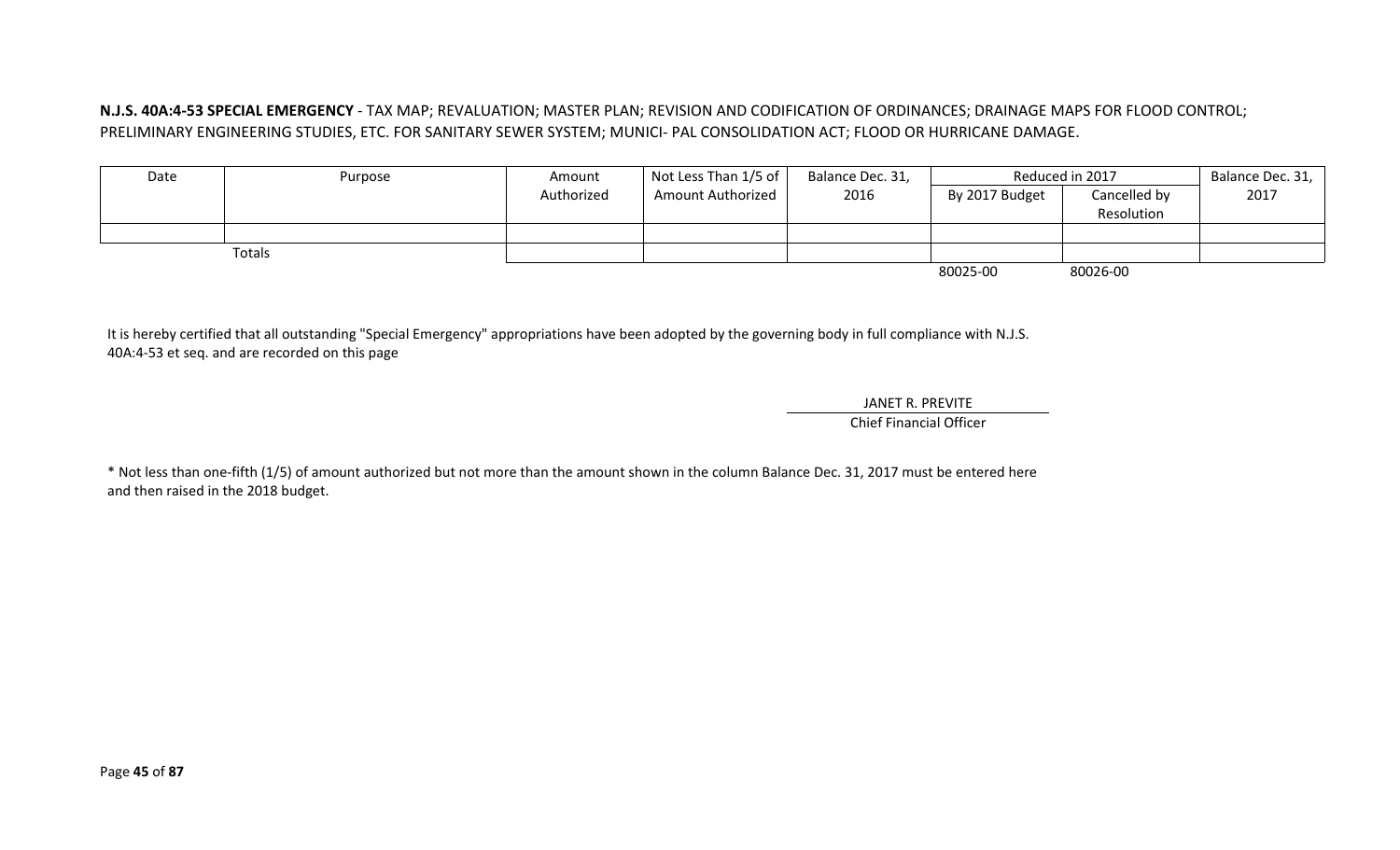#### N.J.S. 40A:4-55.1, ET SEQ., SPECIAL EMERGENCY - DAMAGE CAUSED TO ROADS OR BRIDGES BY SNOW, ICE, FROST OR FLOOD N.J.S. 40A:4-55.13, ET SEQ., SPECIAL EMERGENCY - PUBLIC EXIGENCIES CAUSED BY CIVIL DISTURBANCES

| Date | Purpose | Amount     | Not Less Than $1/3$ of $ $ | Balance Dec. 31, |                | Reduced in 2017 | Balance Dec. 31, |
|------|---------|------------|----------------------------|------------------|----------------|-----------------|------------------|
|      |         | Authorized | <b>Amount Authorized</b>   | 2016             | By 2017 Budget | Cancelled by    | 2017             |
|      |         |            |                            |                  |                | Resolution      |                  |
|      |         |            |                            |                  |                |                 |                  |
|      | Totals  |            |                            |                  |                |                 |                  |
|      |         |            |                            |                  | 80027-00       | 80028-00        |                  |

It is hereby certified that all outstanding "Special Emergency" appropriations have been adopted by the governing body in full compliance with N.J.S. 40A:4-55 et seq. and N.J.S.A 40A:4-55.13 et seq. are recorded on this page

> JANET R. PREVITE Chief Financial Officer

\* Not less than one-third (1/3) of amount authorized but not more than the amount shown in the column Balance Dec. 31, 2017 must be entered here and then raised in the 2018 budget.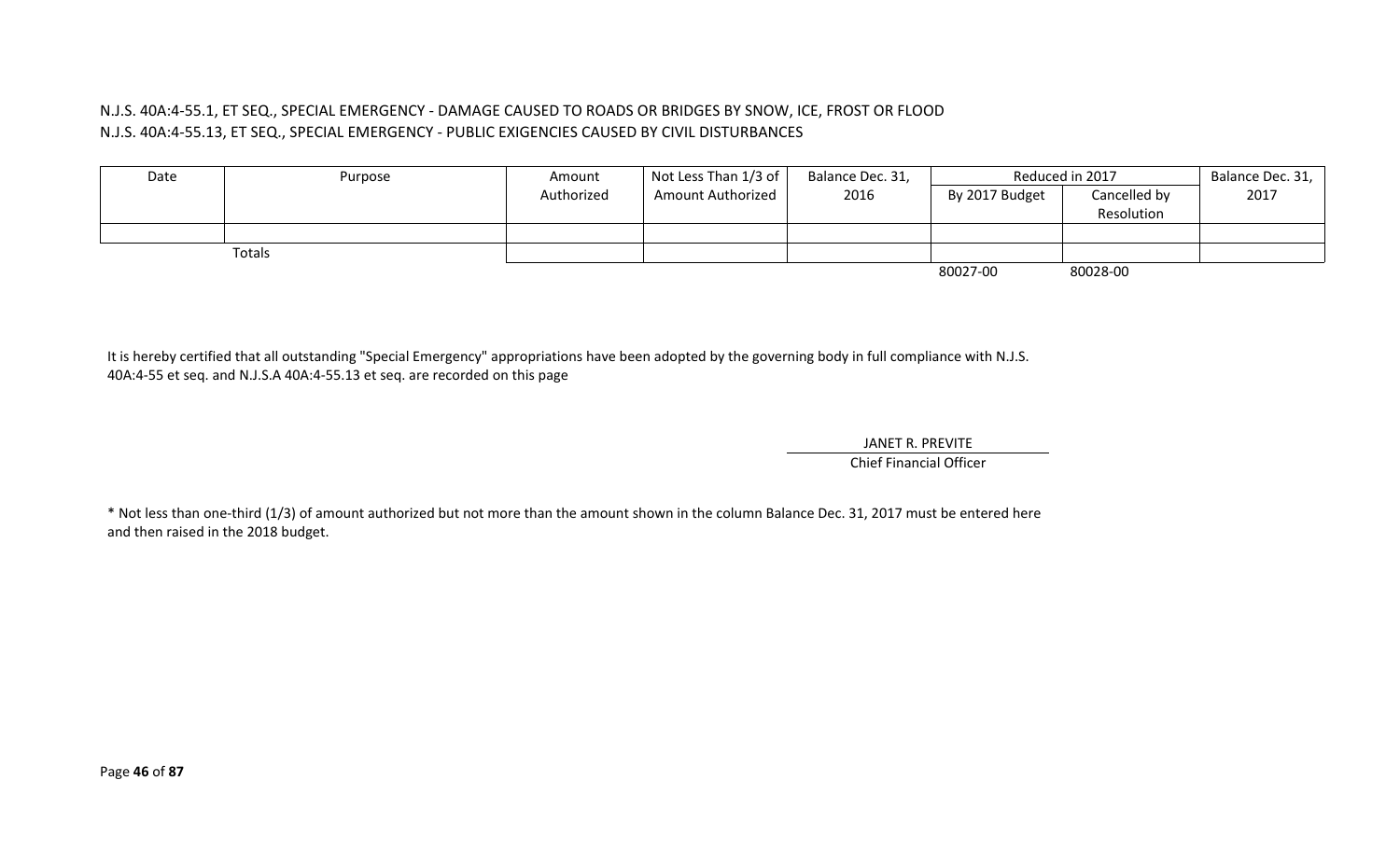### **SCHEDULE OF BONDS ISSUED AND OUTSTANDING AND 2018 DEBT SERVICE FOR BONDS**

MUNICIPAL GENERAL CAPITAL BONDS

|                                              | Debit    | Credit   | 2018 Debt Service |
|----------------------------------------------|----------|----------|-------------------|
| Outstanding January 1, CY (Credit)           |          |          |                   |
| Issued (Credit)                              |          |          |                   |
| Paid (Debit)                                 |          |          |                   |
| Cancelled (Debit)                            |          |          |                   |
| Outstanding Dec. 31, 2017<br>80033-04        | 0.00     |          |                   |
|                                              | 0.00     | 0.00     |                   |
| 2018 Bond Maturities - General Capital Bonds |          | 80033-05 |                   |
| 2018 Interest on Bonds                       | 80033-06 |          |                   |

#### **ASSESSMENT SERIAL BONDS**

| Outstanding January 1, CY (Credit)           |          |          |         |  |
|----------------------------------------------|----------|----------|---------|--|
| Issued (Credit)                              |          |          |         |  |
| Paid (Debit)                                 |          |          |         |  |
| Outstanding Dec. 31, 2017                    | 80033-10 | 0.00     |         |  |
|                                              |          | 0.00     | 0.00    |  |
| 2018 Bond Maturities - General Capital Bonds |          |          | 8003-11 |  |
| 2018 Interest on Bonds                       |          | 80033-12 |         |  |

#### **LIST OF BONDS ISSUED DURING 2017**

| Purpose | 2018 Maturity | Amount Issued | Date of<br><b>Issue</b> | Interest<br>Rate |
|---------|---------------|---------------|-------------------------|------------------|
|         |               |               |                         |                  |
| Total   |               |               |                         |                  |

80033-14 8033-15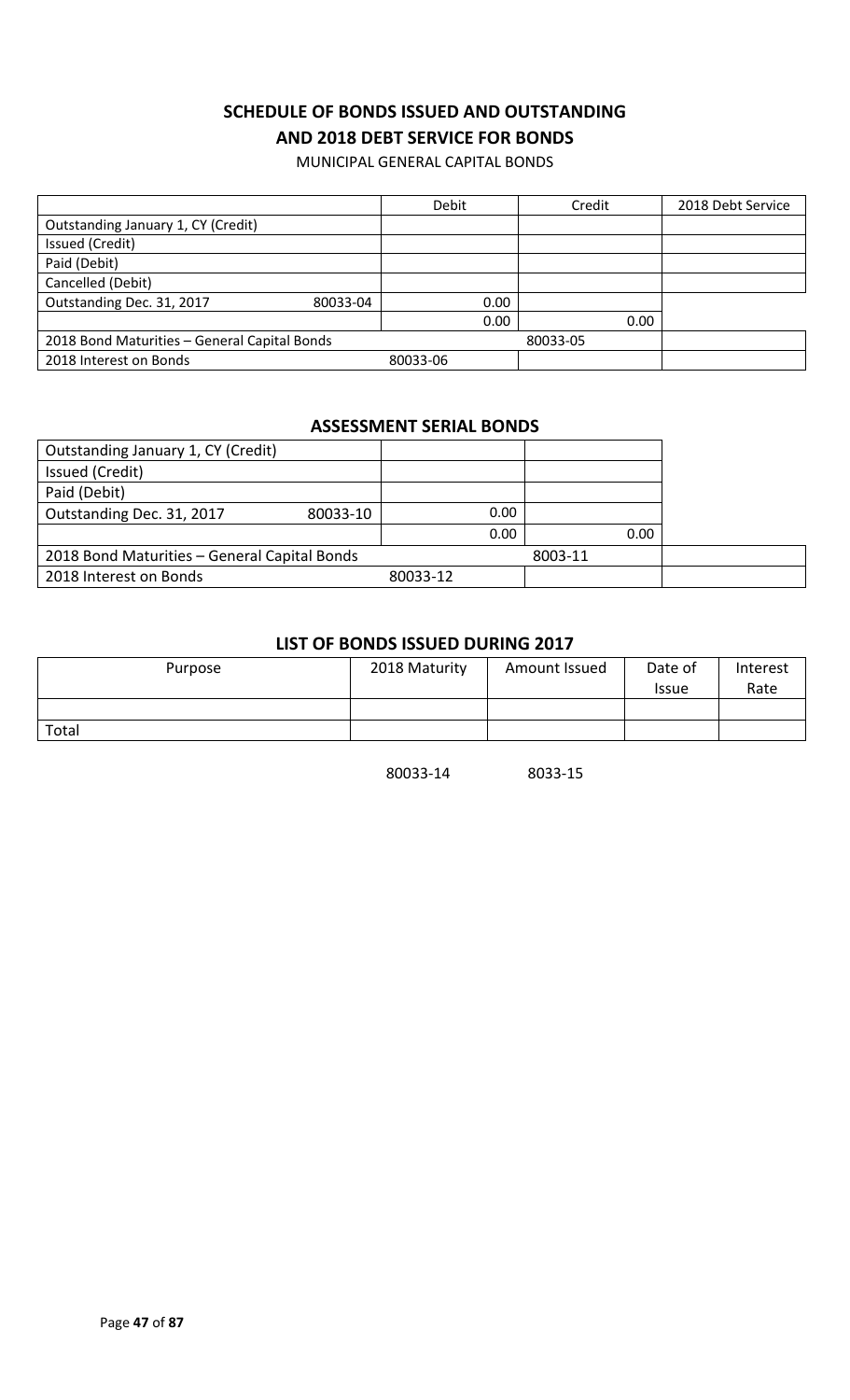### **SCHEDULE OF LOANS ISSUED AND OUTSTANDING**

### **AND 2018 DEBT SERVICE FOR LOANS**

MUNICIPAL GREEN ACRES TRUST LOAN

|                                    |          | Debit | Credit   | 2018 Debt Service |
|------------------------------------|----------|-------|----------|-------------------|
| Outstanding January 1, CY (Credit) |          |       |          |                   |
| Issued (Credit)                    |          |       |          |                   |
| Paid (Debit)                       |          |       |          |                   |
| Outstanding Dec. 31,2017           | 80033-04 | 0.00  |          |                   |
|                                    |          | 0.00  | 0.00     |                   |
| 2018 Loan Maturities               |          |       | 80033-05 |                   |
| 2018 Interest on Loans             |          |       | 80033-06 |                   |
| Total 2018 Debt Service for Loan   |          |       | 80033-13 |                   |

### **GREEN ACRES TRUST LOAN**

| Outstanding January 1, CY (Credit) |          |      |          |  |
|------------------------------------|----------|------|----------|--|
| Issued (Credit)                    |          |      |          |  |
| Paid (Debit)                       |          |      |          |  |
| Outstanding Dec. 31,2017           | 80033-10 | 0.00 |          |  |
|                                    |          | 0.00 | 0.00     |  |
| 2018 Loan Maturities               |          |      | 80033-11 |  |
| 2018 Interest on Loans             |          |      | 80033-12 |  |
| Total 2018 Debt Service for Loan   |          |      | 8033-13  |  |

### **LIST OF LOANS ISSUED DURING 2017**

| Purpose | 2018 Maturity | Amount Issued | Date of<br><b>Issue</b> | Interest<br>Rate |
|---------|---------------|---------------|-------------------------|------------------|
|         |               |               |                         |                  |
| Total   |               |               |                         |                  |
|         | 80033-14      | 80033-15      |                         |                  |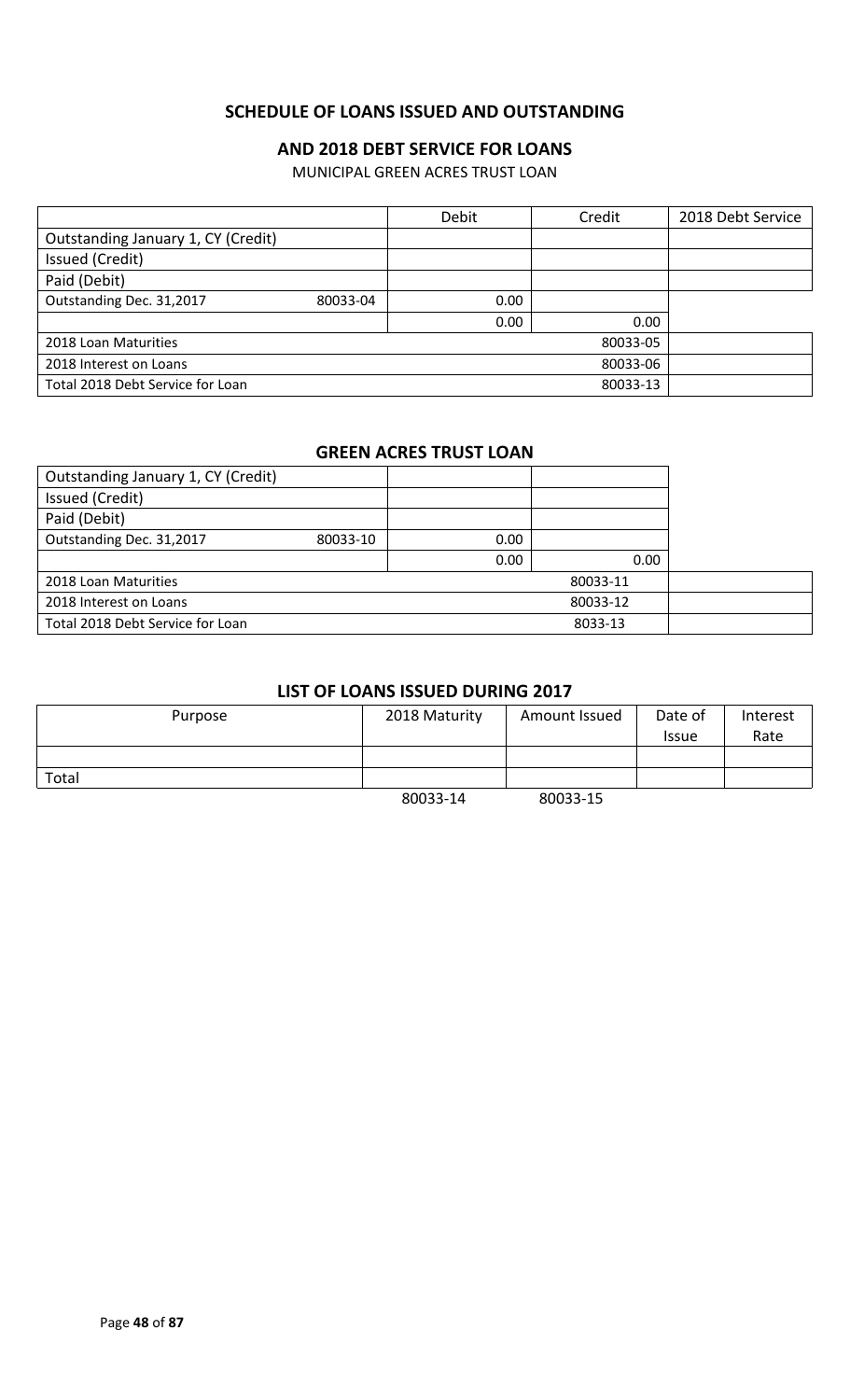# **SCHEDULE OF LOANS ISSUED AND OUTSTANDING AND 2018 DEBT SERVICE FOR LOANS**

|                             | Debit | Credit | Debt Service |
|-----------------------------|-------|--------|--------------|
| Outstanding January 1,      |       |        |              |
| Issued                      |       |        |              |
|                             |       |        |              |
|                             |       |        |              |
|                             |       |        |              |
| Paid                        |       |        |              |
| Outstanding December 31,    |       |        |              |
| Loan Maturities             |       |        |              |
| Interest on Loans           |       |        |              |
| Total Debt Service for Loan |       |        |              |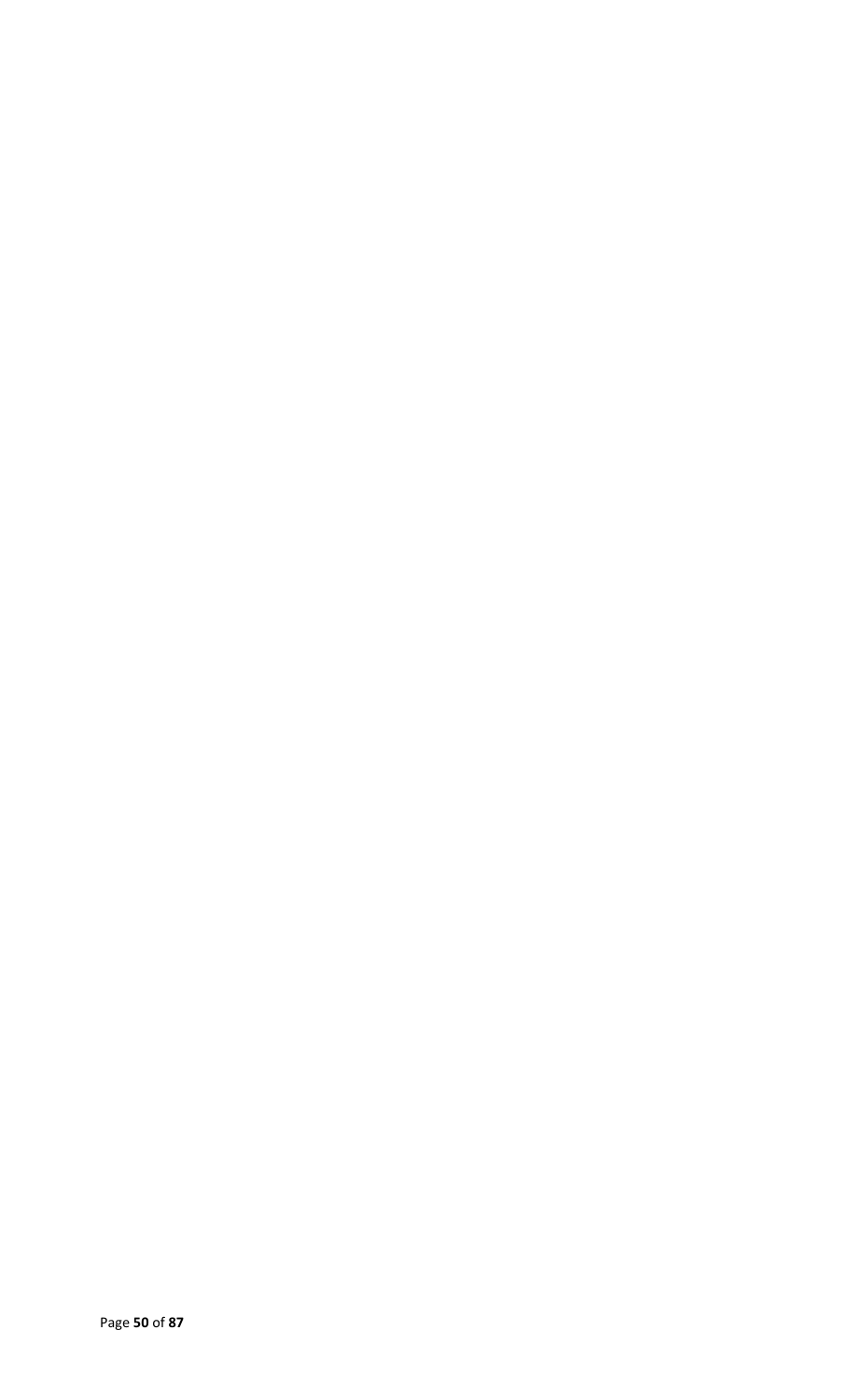#### **SCHEDULE OF BONDS ISSUED AND OUTSTANDING**

#### **AND 2018 DEBT SERVICE FOR BONDS**

TYPE I SCHOOL TERM BONDS

|                                    |          | Debit | Credit   | 2018 Debt Service |
|------------------------------------|----------|-------|----------|-------------------|
| Outstanding January 1, CY (Credit) |          |       |          |                   |
| Paid (Debit)                       |          |       |          |                   |
| Outstanding Dec. 31, 2017          | 80034-03 | 0.00  |          |                   |
|                                    |          | 0.00  | 0.00     |                   |
| 2018 Bond Maturities - Term Bonds  |          |       | 80034-04 |                   |
| 2018 Interest on Bonds             |          |       | 80034-05 |                   |

#### **Type 1 School Serial Bond**

| Outstanding January 1, CY (Credit)                     |          |          |      |          |      |  |
|--------------------------------------------------------|----------|----------|------|----------|------|--|
| Issued (Credit)                                        |          |          |      |          |      |  |
| Paid (Debit)                                           |          |          |      |          |      |  |
| Outstanding Dec. 31, 2017                              | 80034-09 |          | 0.00 |          |      |  |
|                                                        |          |          | 0.00 |          | 0.00 |  |
| 2018 Interest on Bonds                                 |          | 80034-10 |      |          |      |  |
| 2018 Bond Maturities - Serial Bonds                    |          |          |      | 80034-11 |      |  |
| Total "Interest on Bonds - Type 1 School Debt Service" |          |          |      | 80034-12 |      |  |

#### **LIST OF BONDS ISSUED DURING 2017**

| Purpose | 2018 Maturity -01 | Amount Issued -02 | Date of<br><b>Issue</b> | Interest<br>Rate |
|---------|-------------------|-------------------|-------------------------|------------------|
|         |                   |                   |                         |                  |
| Total   |                   |                   |                         |                  |

### **2018 INTEREST REQUIREMENT – CURRENT FUND DEBT ONLY**

| <b>Outstanding Dec.</b> | 2018 Interest |
|-------------------------|---------------|
| 31, 2017                | Requirement   |
|                         |               |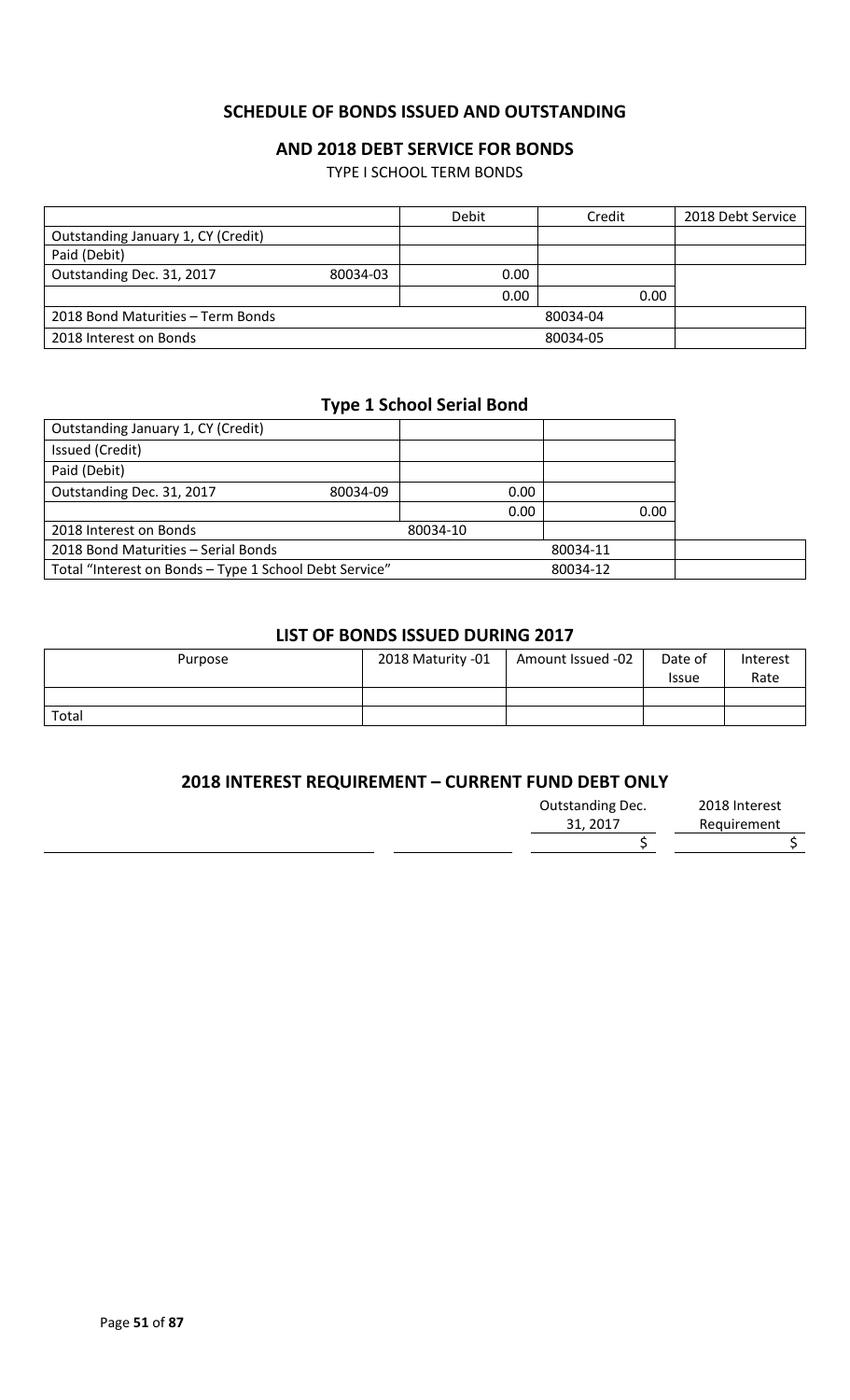### **DEBT SERVICE FOR NOTES (OTHER THAN ASSESSMENT NOTES)**

|                           |                                         | Original Date of | Amount of Note               |                          |                  | 2018 Budget Requirement |              | Interest                     |
|---------------------------|-----------------------------------------|------------------|------------------------------|--------------------------|------------------|-------------------------|--------------|------------------------------|
| Title or Purpose of Issue | <b>Original Amount</b><br><b>Issued</b> | <b>Issue</b>     | Outstanding<br>Dec. 31, 2017 | Date of Maturity $\vert$ | Rate of Interest | For Principal           | For Interest | Computed to<br>(Insert Date) |
|                           |                                         |                  |                              |                          |                  |                         |              |                              |
|                           |                                         |                  |                              |                          |                  |                         |              |                              |

80051-01 80051-02

Memo: Type I School Notes should be separately listed and totaled.

Memo: Refunding Bond Anticipation Notes should be separately listed and totaled.

\* " Original Date of Issue" refers to the date when the first money was borrowed for a particular improvement, not the renewal date of subsequent notes which were issued.

All notes with an original date of issue of or prior require one legally payable installment to be budgeted if it is contemplated that such notes will be renewed in 2018 or written intent of permanent financing submitted with statement.

\*\* If interest on notes is financed by ordinance, designate same, otherwise an amount must be included in this column.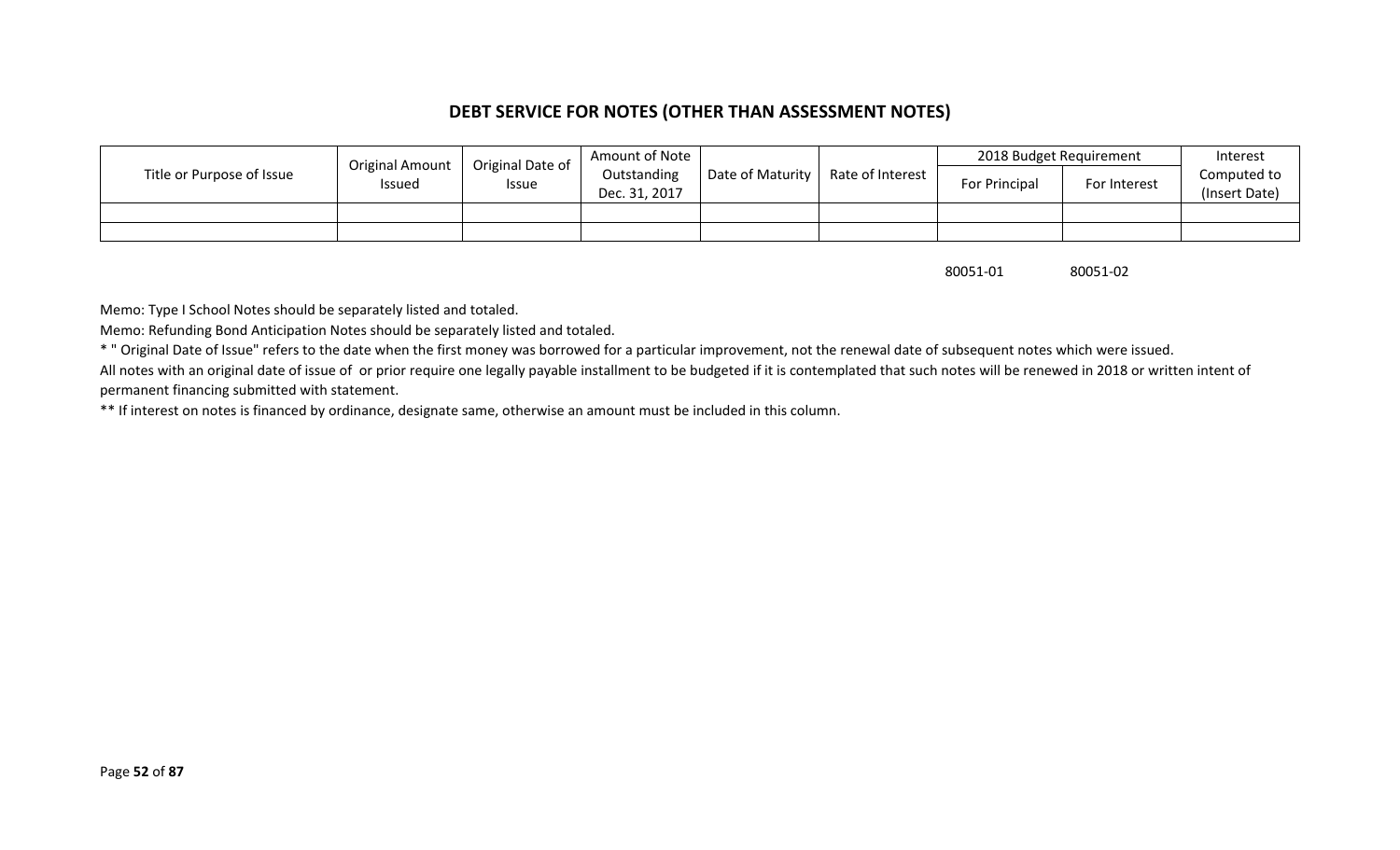#### **DEBT SERVICE SCHEDULE FOR ASSESSMENT NOTES**

|                           |                           |                           | Amount of                            |                     |                  | 2018 Budget Requirement |              | Interest                     |
|---------------------------|---------------------------|---------------------------|--------------------------------------|---------------------|------------------|-------------------------|--------------|------------------------------|
| Title or Purpose of Issue | Original Amount<br>Issued | Original Date of<br>Issue | Note<br>Outstanding<br>Dec. 31, 2017 | Date of<br>Maturity | Rate of Interest | For Principal           | For Interest | Computed to<br>(Insert Date) |
|                           |                           |                           |                                      |                     |                  |                         |              |                              |
|                           |                           |                           |                                      |                     |                  |                         |              |                              |

80051-01 80051-02

Assessment Notes with an original date of issue of December 31, or prior must be appropriated in full in the 2018 Dedicated Assessment Budget or written intent of permanent financing submitted with statement.

\*\*Interest on Assessment Notes must be included in the Current Fund Budget appropriation "Interest on Notes".

(Do not crowd - add additional sheets)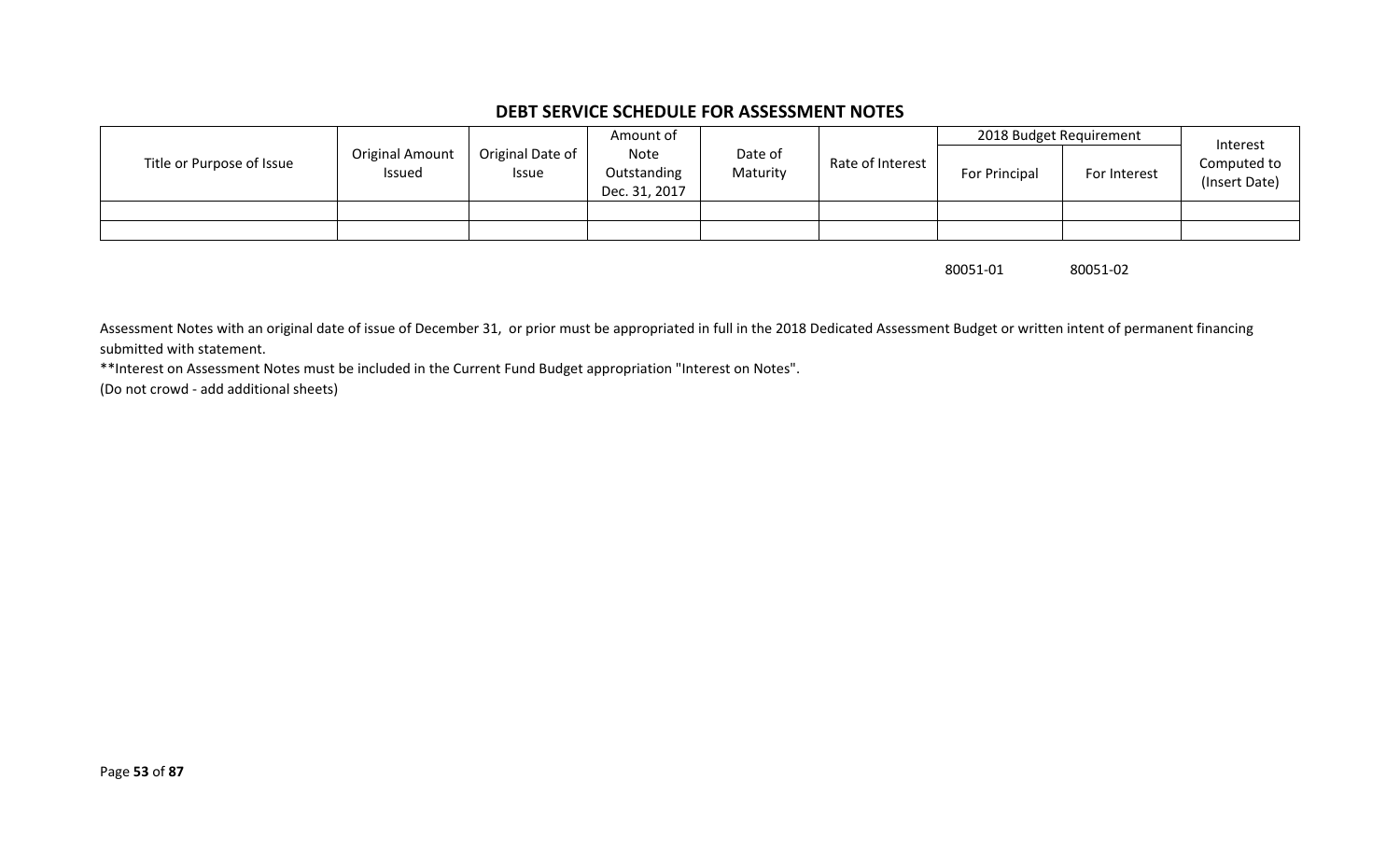### **SCHEDULE OF CAPITAL LEASE PROGRAM OBLIGATIONS**

| Purpose                                      | Amount of Obligation      | 2018 Budget Requirement |                   |  |
|----------------------------------------------|---------------------------|-------------------------|-------------------|--|
|                                              | Outstanding Dec. 31, 2017 | For Principal           | For Interest/Fees |  |
| Leases approved by LFB after July 1, 2007    |                           |                         |                   |  |
|                                              |                           |                         |                   |  |
|                                              |                           |                         |                   |  |
| Subtotal                                     |                           |                         |                   |  |
| Leases approved by LFB prior to July 1, 2007 |                           |                         |                   |  |
|                                              |                           |                         |                   |  |
| Subtotal                                     |                           |                         |                   |  |
| Total                                        |                           |                         |                   |  |
|                                              |                           | 80051-01                | 80051-02          |  |

Page **54** of **87**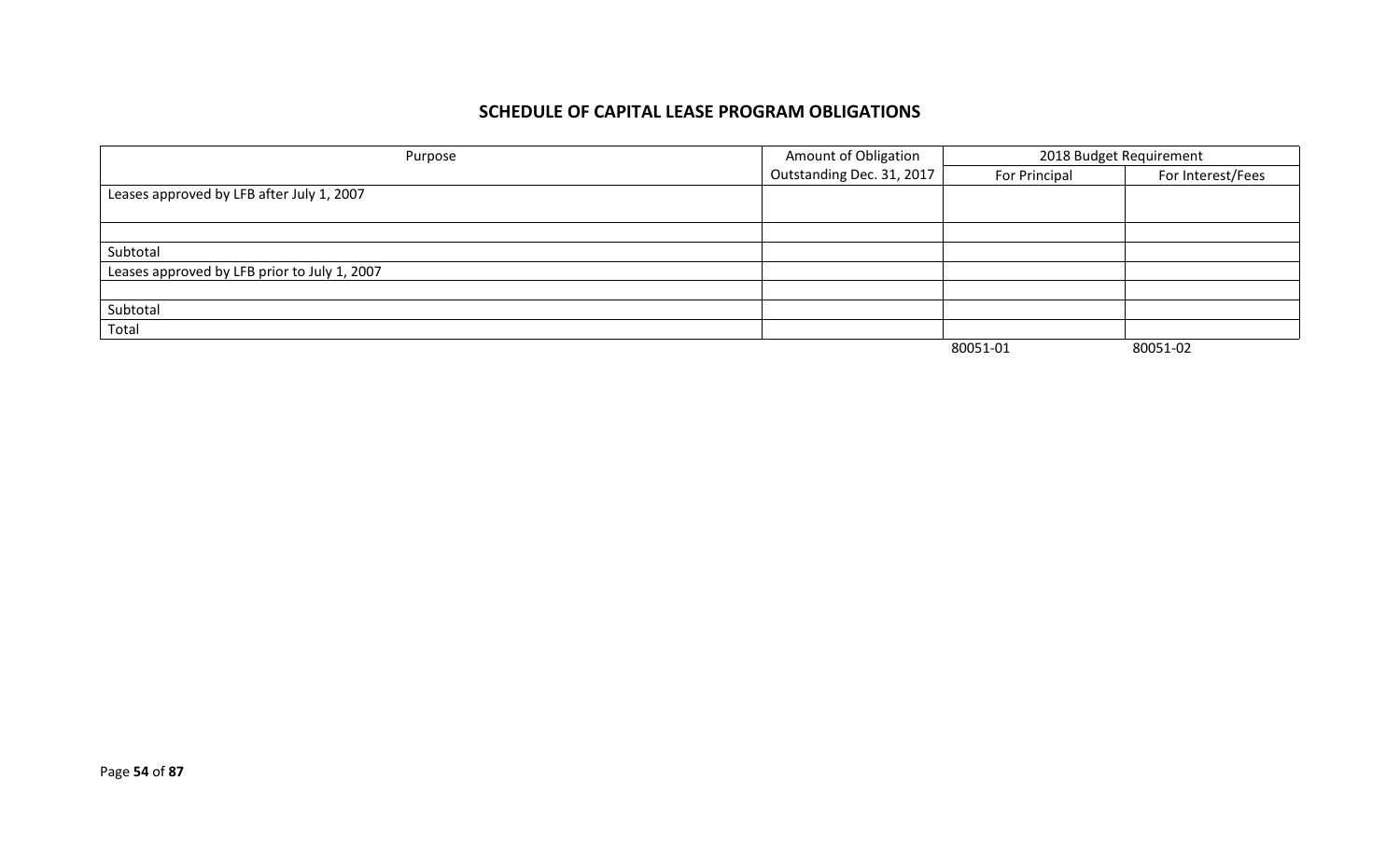# **SCHEDULE OF IMPROVEMENT AUTHORIZATIONS (GENERAL CAPITAL FUND)**

| <b>IMPROVEMENTS Specify each</b>        | Balance - January 1, 2017 |              | 2017           | Refunds,     |            | Authorizations |              | Balance - December 31, 2017 |
|-----------------------------------------|---------------------------|--------------|----------------|--------------|------------|----------------|--------------|-----------------------------|
| authorization by purpose. Do not merely | Funded                    | Unfunded     | Authorizations | Transfers, & | Expended   | Canceled       | Funded       | Unfunded                    |
| designate by a code number.             |                           |              |                | Encumbrances |            |                |              |                             |
| 03-02 Various Bridge and Culvert        | 44,648.08                 | 0.00         | 0.00           |              | 2,199.13   | 42,448.95      | 0.00         | 0.00                        |
| Improvements                            |                           |              |                |              |            |                |              |                             |
| 14-04 Acquisition of Agricultural       | 216,997.65                | 0.00         |                |              |            | 216,997.65     |              |                             |
| Easements                               |                           |              |                |              |            |                |              |                             |
| 09-06 Replacement of Roofs on Various   | 113,451.00                | 0.00         |                |              |            |                | 113,451.00   |                             |
| <b>County Buildings</b>                 |                           |              |                |              |            |                |              |                             |
| 13-06 Echo Hill Pedestrian Bridge Study | 10,382.83                 |              |                |              | 1,800.00   |                | 8,582.83     |                             |
| and Design                              |                           |              |                |              |            |                |              |                             |
| 01-07 Acq of Development Easements      | 74,347.54                 |              |                |              |            |                | 74,347.54    |                             |
| on Agricultural Land                    |                           |              |                |              |            |                |              |                             |
| 09-07 Imp and Renovations at Various    | 568,525.56                |              |                |              |            | 268,525.56     | 300,000.00   |                             |
| <b>County Facilities</b>                |                           |              |                |              |            |                |              |                             |
| 10-07 Various Road Improvements         |                           | 827,386.11   |                |              | 581,893.33 |                |              | 245,492.78                  |
| 11-07 Various Bridge and Culvert        | 859,899.69                | 987,052.84   |                |              |            |                | 859,899.69   | 987,052.84                  |
| <b>Improvements</b>                     |                           |              |                |              |            |                |              |                             |
| 06-08 Various Road Improvements         |                           | 1,562,291.96 |                |              | 289,788.31 |                |              | 1,272,503.65                |
| 07-08 Various Bridge and Culvert        |                           | 1,946,264.35 |                |              | 31,487.90  |                | 1,183,512.10 | 731,264.35                  |
| Improvements                            |                           |              |                |              |            |                |              |                             |
| 09-08 Acq of Public Works Machinery,    | 112,387.16                |              |                |              |            |                | 112,387.16   |                             |
| <b>Equipt and Trucks</b>                |                           |              |                |              |            |                |              |                             |
| 14-08 Acq of Development Easements      | 205,681.16                |              |                |              |            |                | 205,681.16   |                             |
| on Agricultural Land                    |                           |              |                |              |            |                |              |                             |
| 15-08 Acq of Real Property Open Space   |                           | 1,500,000.00 |                |              |            |                |              | 1,500,000.00                |
| Parks & Recreation                      |                           |              |                |              |            |                |              |                             |
| 02-09 Resurfacing of Various Roads      | 153,836.71                | 1,312,629.21 |                |              |            | 1,466,465.92   |              |                             |
| 03-09 Acq of Real Property for Open     |                           | 1,500,000.00 |                |              |            |                |              | 1,500,000.00                |
| Space Parks & Recreation                |                           |              |                |              |            |                |              |                             |
| 04-09 Various Road Improvements         | 952,053.24                | 1,639,316.62 |                |              | 50,226.41  |                | 901,826.83   | 1,639,316.62                |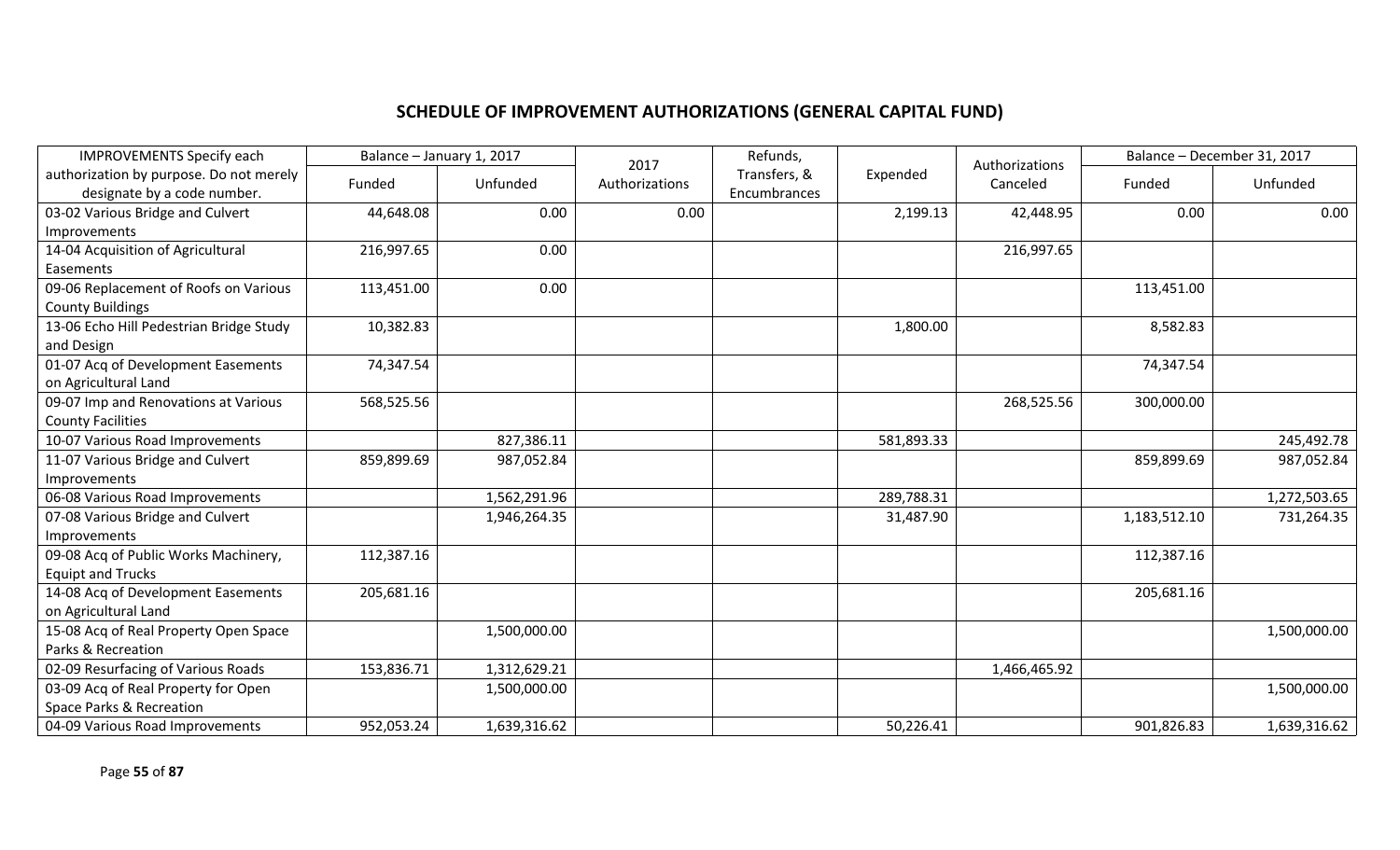| <b>IMPROVEMENTS Specify each</b>         | Balance - January 1, 2017 |              | 2017           | Refunds,     |           | Authorizations |              | Balance - December 31, 2017 |
|------------------------------------------|---------------------------|--------------|----------------|--------------|-----------|----------------|--------------|-----------------------------|
| authorization by purpose. Do not merely  | Funded                    | Unfunded     | Authorizations | Transfers, & | Expended  | Canceled       | Funded       | Unfunded                    |
| designate by a code number.              |                           |              |                | Encumbrances |           |                |              |                             |
| 11-09 Acq of Develop Easements &         |                           | 117,019.24   |                |              | 239.50    |                |              | 116,779.74                  |
| <b>Farmland Preservation</b>             |                           |              |                |              |           |                |              |                             |
| 05-10 Improvements to Various Bridges    | 619,403.91                | 1,500,000.00 |                |              | 34,483.09 |                | 584,920.82   | 1,500,000.00                |
| and Culverts                             |                           |              |                |              |           |                |              |                             |
| 06-10 Various Road Improvements          | 661,274.39                | 400,000.00   |                |              |           |                | 661,274.39   | 400,000.00                  |
| 02-11 Improvement of Various Bridges     | 652,994.53                | 1,580,230.61 |                |              |           |                | 652,994.53   | 1,580,230.61                |
| and Culverts                             |                           |              |                |              |           |                |              |                             |
| 03-11 Various Road Improvements          | 559,477.14                | 2,650,000.43 |                |              | 7,828.50  |                | 560,445.92   | 2,641,203.15                |
| 04-11 Acq. of Development Easements      | 1,662,789.70              |              |                |              |           |                | 1,662,789.70 |                             |
| & Farmland Preservation                  |                           |              |                |              |           |                |              |                             |
| 07-11 Acq. of Real Property for Open     | 1,762,183.50              |              |                |              |           |                | 1,762,183.50 |                             |
| Space Parks & Rec                        |                           |              |                |              |           |                |              |                             |
| 02-12 Various Bridges & Culvert Projects | 3,451,362.62              |              |                |              | 3,062.17  |                | 3,448,300.45 |                             |
| 03-12 Various Road Improvements          | 2,009,616.01              | 2,132,127.31 |                |              | 58,101.33 |                | 2,787,239.30 | 1,296,402.69                |
| 04-12 Acq. of Development Easements      | 947,977.88                |              |                |              |           |                | 947,977.88   |                             |
| on Agricultural Land                     |                           |              |                |              |           |                |              |                             |
| 07-12 Acq. of Real Property Open Space   | 289,362.40                |              |                |              |           |                | 289,362.40   |                             |
| & Recreation                             |                           |              |                |              |           |                |              |                             |
| 09-12 Demolition of County Buildings     | 47,153.88                 |              |                |              |           |                | 47,153.88    |                             |
| 11-12 Various Dam Repairs and Trail      | 35,256.64                 |              |                |              |           |                | 35,256.64    |                             |
| Resurfacing                              |                           |              |                |              |           |                |              |                             |
| 12-12 HVAC Improvements and Repairs      | 316,378.30                |              |                |              | 136.20    |                | 316,242.10   |                             |
| 13-12 Improvements Renovations of        | 400,000.00                |              |                |              |           |                | 400,000.00   |                             |
| <b>Historic Court House</b>              |                           |              |                |              |           |                |              |                             |
| 15-12 Acq. of Generators                 | 4,697.74                  |              |                |              |           | 4,697.74       |              |                             |
| 03-13 Acq. of Office Furniture, Fixtures | 71,105.00                 |              |                |              | 3,869.00  |                | 67,236.00    |                             |
| & Business Equipment                     |                           |              |                |              |           |                |              |                             |
| 04-13 Various Impvts incl Pond, Shelter, | 324,091.00                |              |                |              | 40,368.44 |                | 283,722.56   |                             |
| Dams & Trail Improvements                |                           |              |                |              |           |                |              |                             |
| 05-13 Acq. of Undercover Surveillance    | 10,232.00                 |              |                |              |           |                | 10,232.00    |                             |
| Items and Polygraph Equipment            |                           |              |                |              |           |                |              |                             |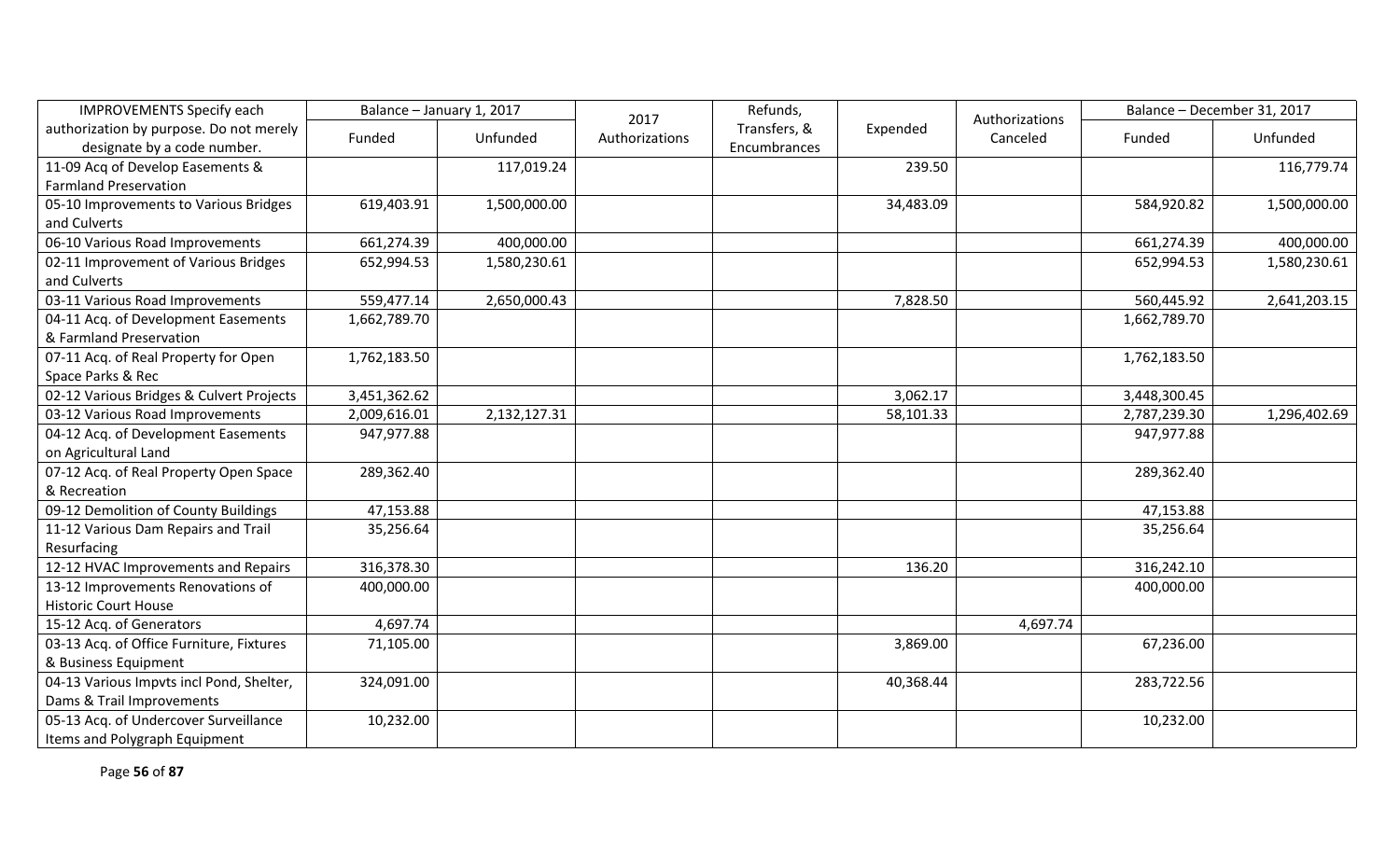| <b>IMPROVEMENTS Specify each</b>                                       | Balance - January 1, 2017 |              | 2017           | Refunds,                     |            | Authorizations |              | Balance - December 31, 2017 |
|------------------------------------------------------------------------|---------------------------|--------------|----------------|------------------------------|------------|----------------|--------------|-----------------------------|
| authorization by purpose. Do not merely<br>designate by a code number. | Funded                    | Unfunded     | Authorizations | Transfers, &<br>Encumbrances | Expended   | Canceled       | Funded       | Unfunded                    |
| 06-13 Acq. of Computer Equipment                                       | 53,957.12                 |              |                |                              |            |                | 53,957.12    |                             |
| 09-13 Expansion of Traffic Maintenance                                 | 48,552.79                 |              |                |                              |            |                | 48,552.79    |                             |
| Garage Bay                                                             |                           |              |                |                              |            |                |              |                             |
| 10-13 Upgrade & Maintenance of                                         | 89,858.54                 |              |                | 40.00                        |            |                | 89,898.54    |                             |
| Fueling Systems at Lebanon location                                    |                           |              |                |                              |            |                |              |                             |
| 11-13 Impvt & Expansion of the                                         | 275,000.00                |              |                |                              |            |                | 275,000.00   |                             |
| <b>Everittstown Garage</b>                                             |                           |              |                |                              |            |                |              |                             |
| 12-13 Improvements to the Justice                                      | 11,062.50                 |              |                |                              |            |                | 11,062.50    |                             |
| Center                                                                 |                           |              |                |                              |            |                |              |                             |
| 15-13 Impvt & Renovations to Various                                   | 12,349.60                 |              |                |                              | 10,582.50  |                | 1,767.10     |                             |
| <b>County Facilities</b>                                               |                           |              |                |                              |            |                |              |                             |
| 17-13 Improvement of Various Roads                                     | 2,895,258.60              | 557,758.39   |                |                              |            |                | 2,895,258.60 | 557,758.39                  |
| and Streets                                                            |                           |              |                |                              |            |                |              |                             |
| 13-18 Improvement of Var Bridges &                                     | 1,913,417.95              | 2,932,097.93 |                |                              | 564,643.77 |                | 2,245,010.73 | 2,035,861.38                |
| Culverts                                                               |                           |              |                |                              |            |                |              |                             |
| 19-13 Acq. of Deeds & Easement                                         | 1,393,155.00              |              |                |                              |            |                | 1,393,155.00 |                             |
| Development Rights on Agricultural                                     |                           |              |                |                              |            |                |              |                             |
| Land                                                                   |                           |              |                |                              |            |                |              |                             |
| 20-13 Acq. of Real Property for Open                                   | 987,000.00                |              |                |                              |            |                | 987,000.00   |                             |
| Space, Parks & Recreation                                              |                           |              |                |                              |            |                |              |                             |
| 01-14 Acq. of Equipment & Trucks                                       | 58,053.12                 |              |                |                              |            |                | 58,053.12    |                             |
| 02-14 Acq. of Vehicles, Furniture &                                    | 14,643.33                 |              |                |                              |            |                | 14,643.33    |                             |
| <b>Business Equipment</b>                                              |                           |              |                |                              |            |                |              |                             |
| 03-14 Acq. of Business Equipment                                       | 44,098.42                 |              |                |                              | 22,753.65  |                | 21,344.77    |                             |
| 04-14 County Park Facility                                             | 38,400.39                 |              |                |                              | 328.80     |                | 38,071.59    |                             |
| Improvements                                                           |                           |              |                |                              |            |                |              |                             |
| 05-14 Acq. of Computer Software &                                      | 284,487.63                |              |                |                              | 3,432.74   |                | 281,054.89   |                             |
| Equipment                                                              |                           |              |                |                              |            |                |              |                             |
| 06-14 Acq. of Computer Equipment                                       | 14,865.40                 |              |                |                              |            |                | 14,865.40    |                             |
| 07-14 Upgrade Radios & Tower -                                         | 115.68                    |              |                |                              |            |                | 115.68       |                             |
| <b>Emergency Services</b>                                              |                           |              |                |                              |            |                |              |                             |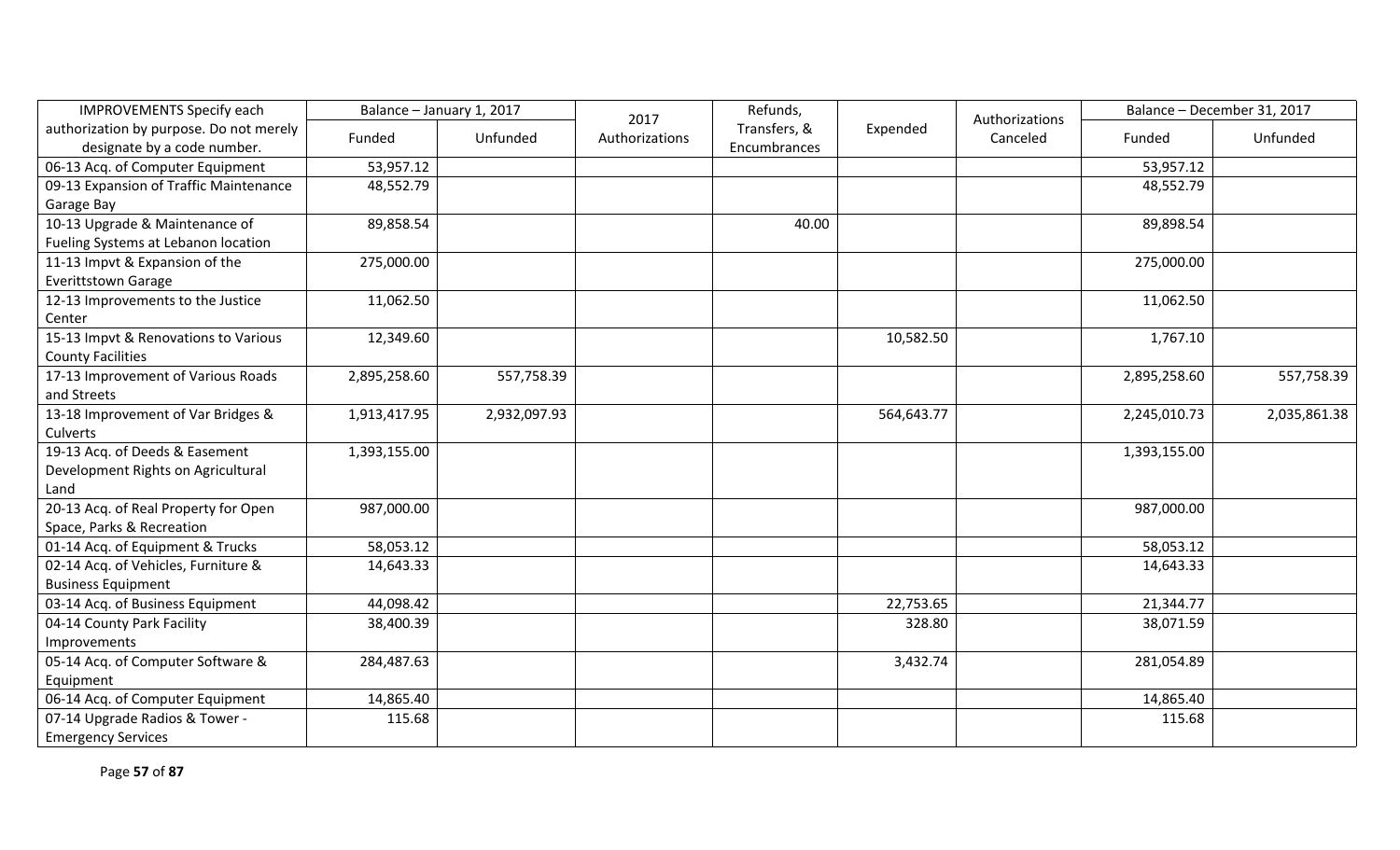| <b>IMPROVEMENTS Specify each</b>        | Balance - January 1, 2017 |               | 2017           | Refunds,     |               | Authorizations |               | Balance - December 31, 2017 |
|-----------------------------------------|---------------------------|---------------|----------------|--------------|---------------|----------------|---------------|-----------------------------|
| authorization by purpose. Do not merely | Funded                    | Unfunded      | Authorizations | Transfers, & | Expended      | Canceled       | Funded        | Unfunded                    |
| designate by a code number.             |                           |               |                | Encumbrances |               |                |               |                             |
| 08-14 Acq. of County Parks Department   | 1,017.00                  |               |                |              |               |                | 1,017.00      |                             |
| Maintenance Equipment                   |                           |               |                |              |               |                |               |                             |
| 09-14 Expansion of Route 12 Bridge      | 200,000.00                |               |                |              |               |                | 200,000.00    |                             |
| 10-14 County Golf Course                | 11,181.98                 |               |                |              |               |                | 11,181.98     |                             |
| Improvements                            |                           |               |                |              |               |                |               |                             |
| 11-14 Acq. of Equipment- Emergency      | 2,262.60                  |               |                |              |               |                | 2,262.60      |                             |
| <b>Services Training Center</b>         |                           |               |                |              |               |                |               |                             |
| 12-14 CCTV & Alarms- Correctional       | 39,024.53                 |               |                |              |               |                | 39,024.53     |                             |
| Facility                                |                           |               |                |              |               |                |               |                             |
| 13-14 Various Public Highways, Roads,   |                           | 4,529,173.51  |                |              | 1,032,920.22  |                | 658,145.83    | 2,838,107.46                |
| <b>Bridges</b>                          |                           |               |                |              |               |                |               |                             |
| 14-14 Bridge & Culvert Improvements     | 3,438,922.77              | 2,218,313.47  |                |              | 1,337,768.06  |                | 2,101,154.71  | 2,218,313.47                |
| 15-14 Deed Easements - Farmland         | 56,146.22                 |               |                |              | 2,815.50      |                | 53,330.72     |                             |
| Preservation                            |                           |               |                |              |               |                |               |                             |
| 01-15 Various 2015 Capital              | 3,667,833.80              | 13,965,000.00 |                |              | 3,009,265.58  |                | 2,498,568.22  | 12,125,000.00               |
| Improvements                            |                           |               |                |              |               |                |               |                             |
| 01-16 Various 2016 Capital              | 3,494,608.54              | 27,630,000.00 |                |              | 4,836,058.63  |                | 413,430.22    | 25,875,119.69               |
| Improvements                            |                           |               |                |              |               |                |               |                             |
| 17-01 Various 2017 Capital              |                           |               | 18,753,500.00  |              | 1,961,349.34  |                |               | 16,792,150.66               |
| Improvements                            |                           |               |                |              |               |                |               |                             |
| 17-02 Various 2017 Open Space           |                           |               | 6,161,123.00   |              |               |                | 6,161,123.00  |                             |
| <b>Acquisitions</b>                     |                           |               |                |              |               |                |               |                             |
| 17-03 Various Additional 2017 Capital   |                           |               | 4,850,000.00   |              |               |                | 290,000.00    | 4,560,000.00                |
| Improvements                            |                           |               |                |              |               |                |               |                             |
| Total                                   | 36,182,840.77             | 71,486,661.98 | 29,764,623.00  | 40.00        | 13,887,402.10 | 1,999,135.82   | 39,135,070.35 | 82,412,557.48               |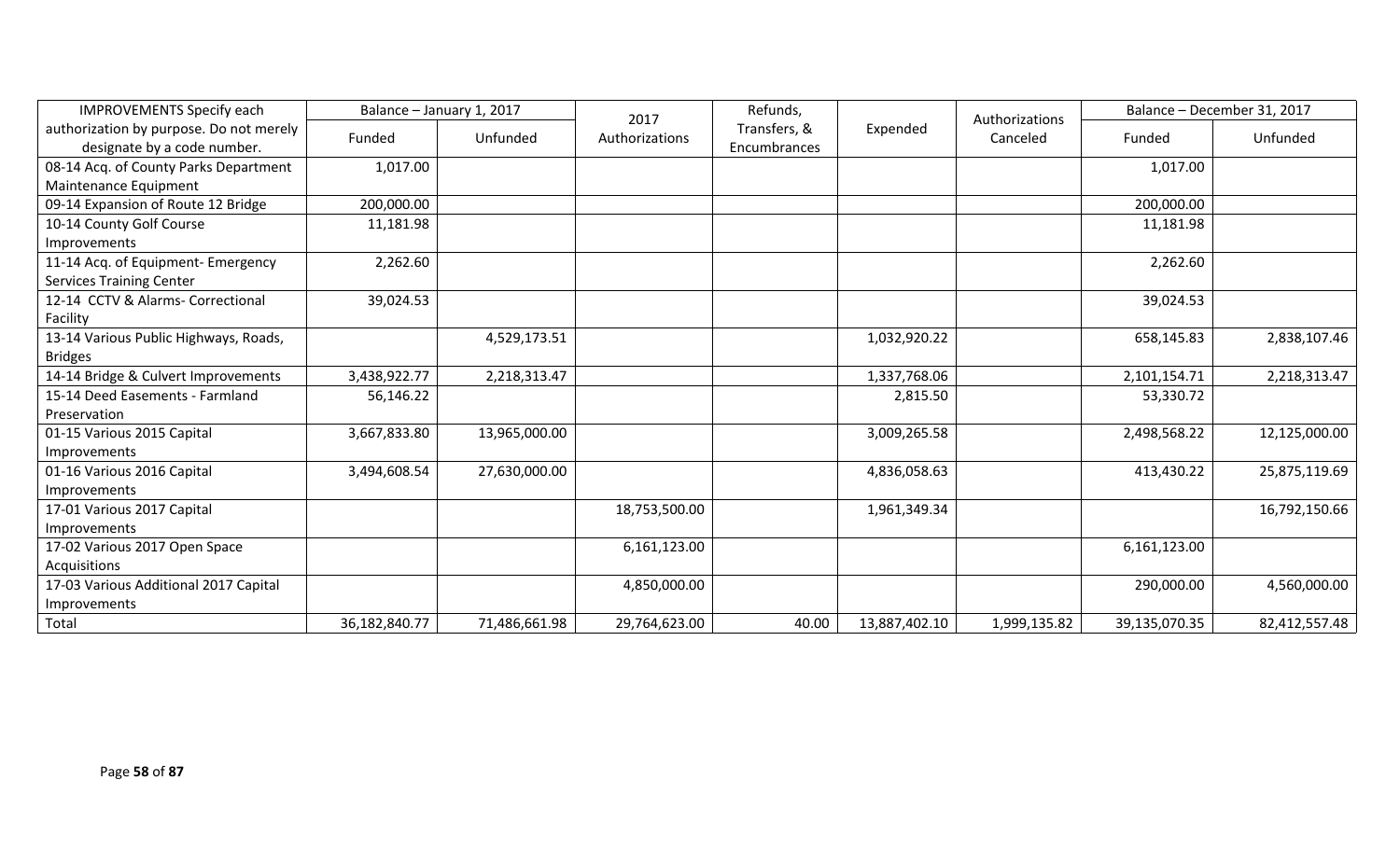### **GENERAL CAPITAL FUND SCHEDULE OF CAPITAL IMPROVEMENT FUND**

|                                                  |          | <b>Debit</b> | Credit       |
|--------------------------------------------------|----------|--------------|--------------|
| Cancellation of Improvement Authorizations       |          |              | 478,525.56   |
| Balance January 1, CY (Credit)                   |          |              | 820,771.82   |
| Received from CY Budget Appropriation * (Credit) |          |              | 1,900,000.00 |
| Improvement Authorizations Canceled (financed in |          |              |              |
| whole by the Capital Improvement Fund) (Credit)  |          |              |              |
| Appropriated to Finance Improvement              |          | 1,133,028.00 |              |
| Authorizations (Debit)                           |          |              |              |
| Balance December 31, 2017                        | 80031-05 | 2,066,269.38 |              |
|                                                  |          | 3,199,297.38 | 3,199,297.38 |

\* The full amount of the 2017 budget appropriation should be transferred to this account unless the balance of the appropriation is to be permitted to lapse.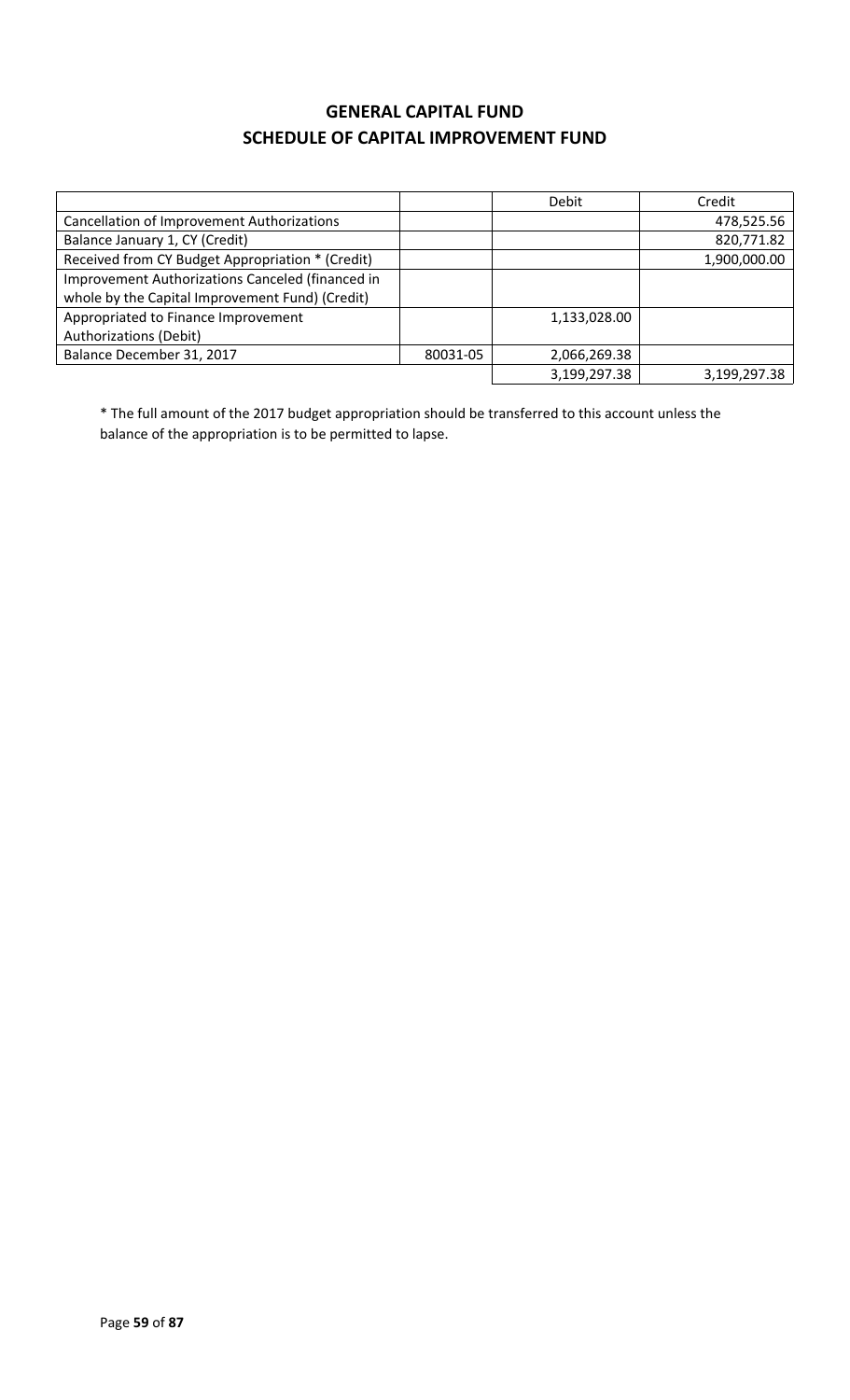### **GENERAL CAPITAL FUND SCHEDULE OF DOWN PAYMENTS ON IMPROVEMENTS**

|                                                  |          | <b>Debit</b> | Credit |
|--------------------------------------------------|----------|--------------|--------|
| Balance January 1, CY (Credit)                   |          |              |        |
| Received from CY Budget Appropriation * (Credit) |          |              |        |
| Received from CY Emergency Appropriation *       |          |              |        |
| (Credit)                                         |          |              |        |
| Balance December 31, 2017                        | 80030-05 | 0.00         |        |
|                                                  |          | 0.00         | 0.00   |

\*The full amount of the 2017 appropriation should be transferred to this account unless the balance of the appropriation is permitted to lapse.

### **CAPITAL IMPROVEMENTS AUTHORIZED IN 2017 AND DOWN PAYMENTS (N.J.S. 40A:2-11) GENERAL CAPITAL FUND ONLY**

| Purpose                   | Amount<br>Appropriated | <b>Total Obligations</b><br>Authorized | Down Payment<br>Provided by<br>Ordinance | Amount of Down<br>Payment in<br>Budget of 2017 or<br><b>Prior Years</b> |
|---------------------------|------------------------|----------------------------------------|------------------------------------------|-------------------------------------------------------------------------|
| 17-01 Various Capital     | 18,753,500.00          | 17,860,472.00                          | 893,028.00                               | 893,028.00                                                              |
| Improvements              |                        |                                        |                                          |                                                                         |
| 17-02 Various 2017 Open   | 6,161,123.00           | 0.00                                   | 6,161,123.00                             | 0.00                                                                    |
| <b>Space Acquisitions</b> |                        |                                        |                                          |                                                                         |
| 17-03 Various Additional  | 4,850,000.00           | 4,560,000.00                           | 290,000.00                               | 290,000.00                                                              |
| 2017 Capital Impvts       |                        |                                        |                                          |                                                                         |
| Total                     | 29,764,623.00          | 22,420,472.00                          | 7,344,151.00                             | 1,183,028.00                                                            |

NOTE - Where amount in column "Down Payment Provided by Ordinance" is LESS than 5% of amount in column "Total Obligations Authorized", explanation must be made part of or attached to this sheet.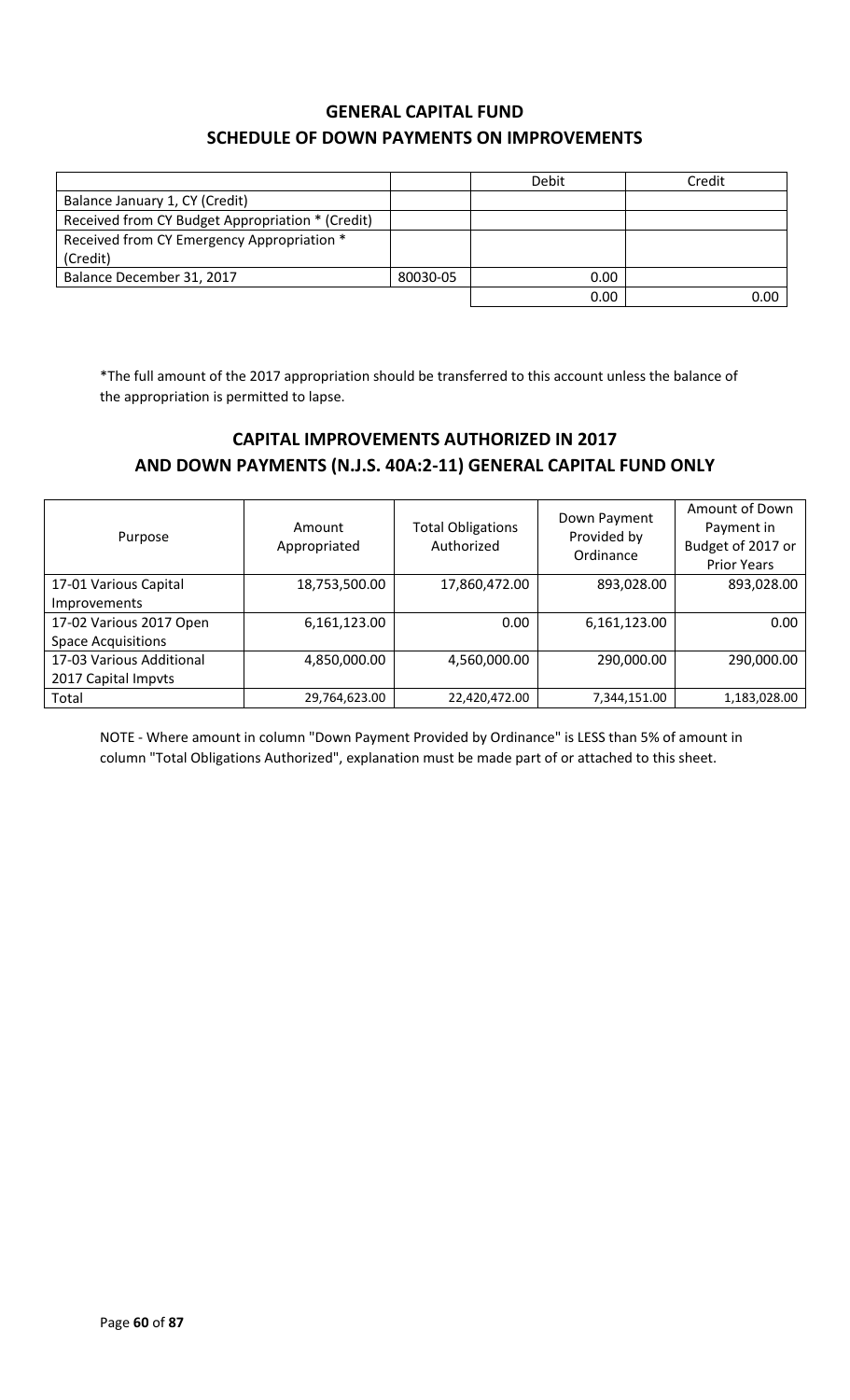### **GENERAL CAPITAL FUND STATEMENT OF CAPITAL SURPLUS YEAR – 2017**

|                                                   |          | Debit        | Credit       |
|---------------------------------------------------|----------|--------------|--------------|
| State Aid Received - Fully Funded Ordinances      |          |              | 2,199.13     |
| Balance January 1, CY (Credit)                    |          |              | 6,041,982.34 |
| Premium on Sale of Bonds (Credit)                 |          |              |              |
| <b>Funded Improvement Authorizations Canceled</b> |          |              | 207,981.05   |
| (Credit)                                          |          |              |              |
| Miscellaneous - Premium on Sale of Serial Bonds   |          |              |              |
| (Credit)                                          |          |              |              |
| Appropriated to Finance Improvement               |          | 50,000.00    |              |
| <b>Authorizations (Debit)</b>                     |          |              |              |
| Appropriated to CY Budget Revenue (Debit)         |          |              |              |
| Balance December 31, 2017                         | 80029-04 | 6,202,162.52 |              |
|                                                   |          | 6,252,162.52 | 6,252,162.52 |

### **BONDS ISSUED WITH A COVENANT OR COVENANTS**

| 1. | Amount of Serial Bonds Issued Under Provisions of Chapter 233,<br>P.L. 1944, Chapter 268, P.L. 1944, Chapter 428, P.L. 1943 or Chapter 77,<br>Article VI-A, P.L. 1945, with Covenant or Covenants;<br>Outstanding December 31, 2017 |
|----|-------------------------------------------------------------------------------------------------------------------------------------------------------------------------------------------------------------------------------------|
| 2. | Amount of Cash in Special Trust Fund as of December 31, 2017 (Note A)                                                                                                                                                               |
| 3. | Amount of Bonds Issued Under Item 1                                                                                                                                                                                                 |
|    | Maturing in 2018                                                                                                                                                                                                                    |
| 4. | Amount of Interest on Bonds with a                                                                                                                                                                                                  |
|    | Covenant - 2018 Requirement                                                                                                                                                                                                         |
| 5. | Total of 3 and 4 - Gross Appropriation                                                                                                                                                                                              |
| 6. | Less Amount of Special Trust Fund to be Used                                                                                                                                                                                        |
| 7. | Net Appropriation Required                                                                                                                                                                                                          |

NOTE A - This amount to be supported by confirmation from bank or banks

Footnote: Any formula other than the one shown above and required to be used by covenant or covenants is to be attached here to item 5 must be shown as an item of appropriation, short extended, with Item 6 shown directly following as a deduction and with the amount of Item 7 extended into the 2018 appropriation column.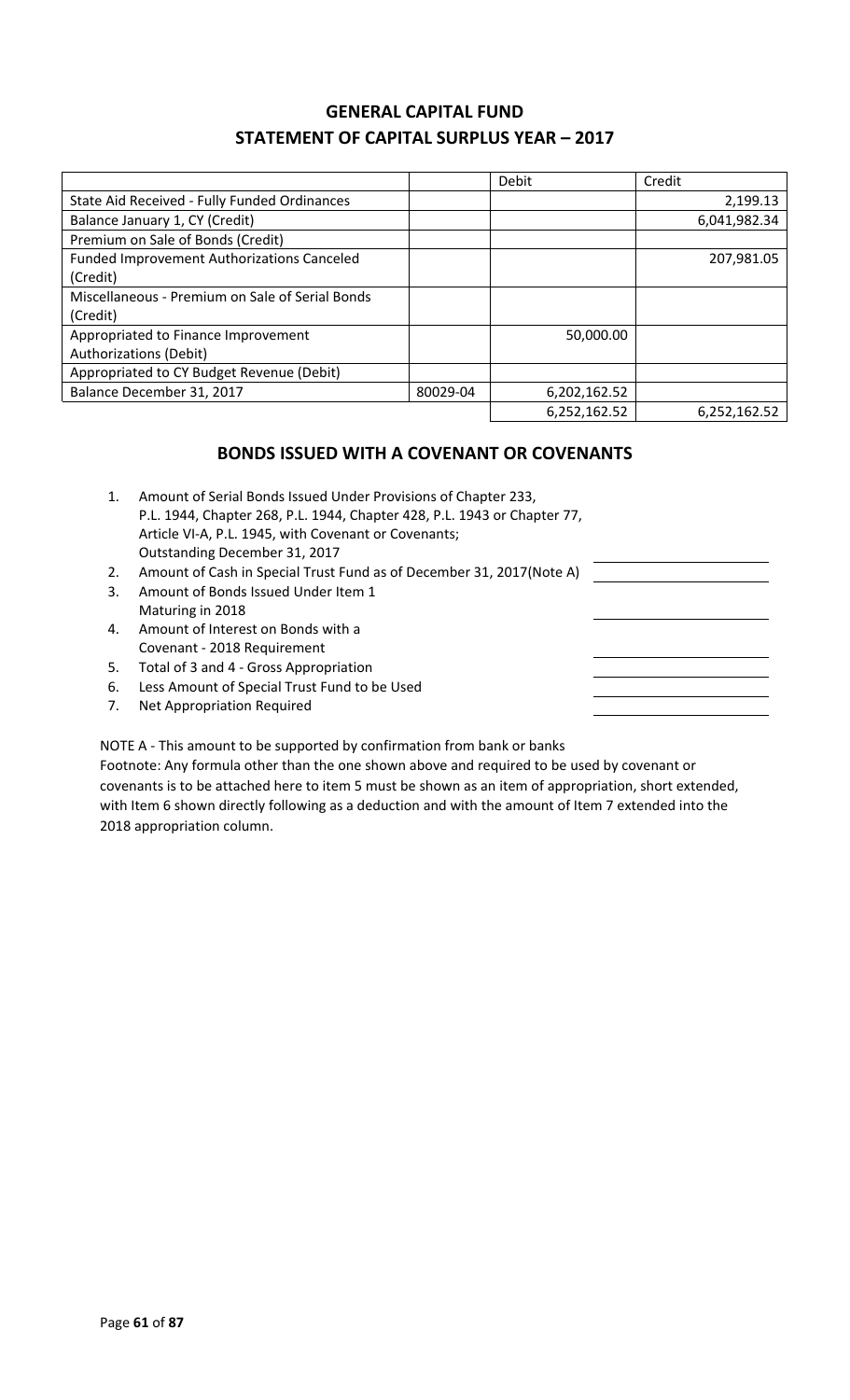### MUNICIPALITIES ONLY IMPORTANT

This Sheet Must Be Completely Filled in or the Statement Will Be Considered Incomplete (N.J.S.A.52:27BB-55 as Amended by Chap. 211, P.L 1981)

| А.                                                                                                                                                                                                  |             |      |        |        |
|-----------------------------------------------------------------------------------------------------------------------------------------------------------------------------------------------------|-------------|------|--------|--------|
| 1. Total Tax Levy for the Year 2017 was                                                                                                                                                             |             |      |        |        |
| 2. Amount of Item 1 Collected in 2017 (*)                                                                                                                                                           |             |      |        | 0.00   |
| 3. Seventy (70) percent of Item 1                                                                                                                                                                   |             |      |        |        |
| (*) Including prepayments and overpayments applied.                                                                                                                                                 |             |      |        |        |
|                                                                                                                                                                                                     |             |      |        |        |
| В.                                                                                                                                                                                                  |             |      |        |        |
| 1. Did any maturities of bonded obligations or notes fall due during the year 2017?                                                                                                                 |             |      |        |        |
| Answer YES or NO:                                                                                                                                                                                   |             | No   |        |        |
| 2. Have payments been made for all bonded obligations or notes due on or before December                                                                                                            |             |      |        |        |
| 31,2017?                                                                                                                                                                                            |             |      |        |        |
| Answer YES or NO:                                                                                                                                                                                   |             | No   |        |        |
| If answer is "NO" give details                                                                                                                                                                      |             |      |        |        |
|                                                                                                                                                                                                     |             |      |        |        |
|                                                                                                                                                                                                     |             |      |        |        |
| NOTE: If answer to Item B1 is YES, then Item B2 must be answered                                                                                                                                    |             |      |        |        |
|                                                                                                                                                                                                     |             |      |        |        |
| C.                                                                                                                                                                                                  |             |      |        |        |
| Does the appropriation required to be included in the 2018 budget for the liquidation of all bonded<br>obligations or notes exceed 25% of the total of appropriations for operating purposes in the |             |      |        |        |
| budget for the year just ended?                                                                                                                                                                     |             |      |        |        |
| Answer YES or NO:                                                                                                                                                                                   | No          |      |        |        |
|                                                                                                                                                                                                     |             |      |        |        |
| D.                                                                                                                                                                                                  |             |      |        |        |
| 1. Cash Deficit 2016                                                                                                                                                                                |             |      |        |        |
| 2.4% of 2016 Tax Levy for all purposes:                                                                                                                                                             | Levy        |      |        |        |
| 3. Cash Deficit 2017                                                                                                                                                                                |             |      |        |        |
| 4.4% of 2017 Tax Levy for all purposes:                                                                                                                                                             | Levy        |      |        | 0.00   |
|                                                                                                                                                                                                     |             |      |        |        |
| Е.                                                                                                                                                                                                  |             |      |        |        |
| Unpaid                                                                                                                                                                                              | 2016        | 2017 |        | Total  |
| 1. State Taxes                                                                                                                                                                                      |             |      |        | \$     |
| 2. County Taxes                                                                                                                                                                                     | $rac{5}{5}$ |      | \$0.00 | \$0.00 |
| 3. Amounts due Special                                                                                                                                                                              |             |      | Ś      | \$     |
| <b>Districts</b>                                                                                                                                                                                    |             |      |        |        |
| <b>Amounts due School Districts</b>                                                                                                                                                                 | \$          |      | \$0.00 | \$0.00 |
| for Local School Tax                                                                                                                                                                                |             |      |        |        |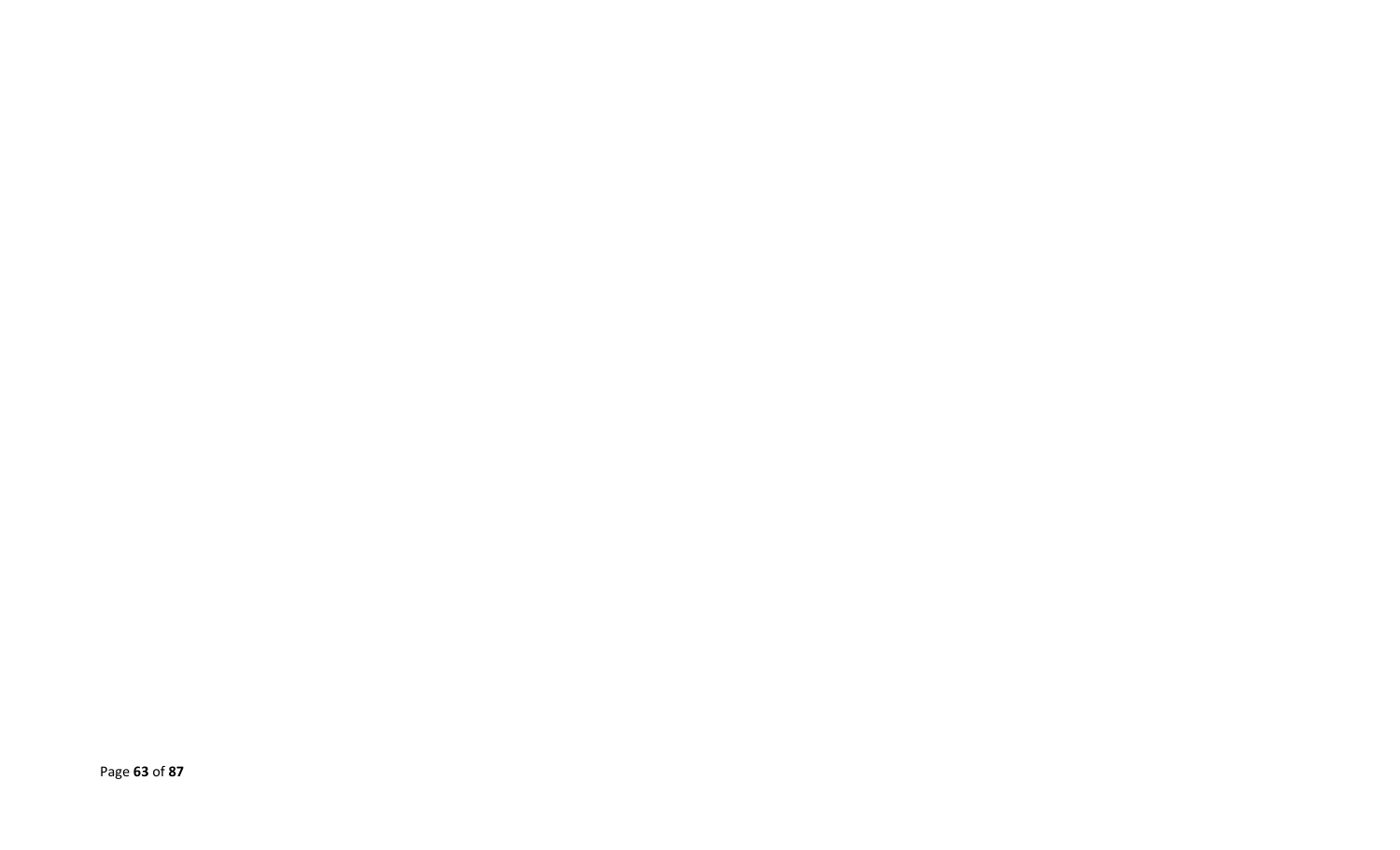#### UTILITIES ONLY

Note:

If no "utility fund" existed on the books of account and if no utility was owned and operated by the municipality during the year 2017, please observe instructions of Sheet 2.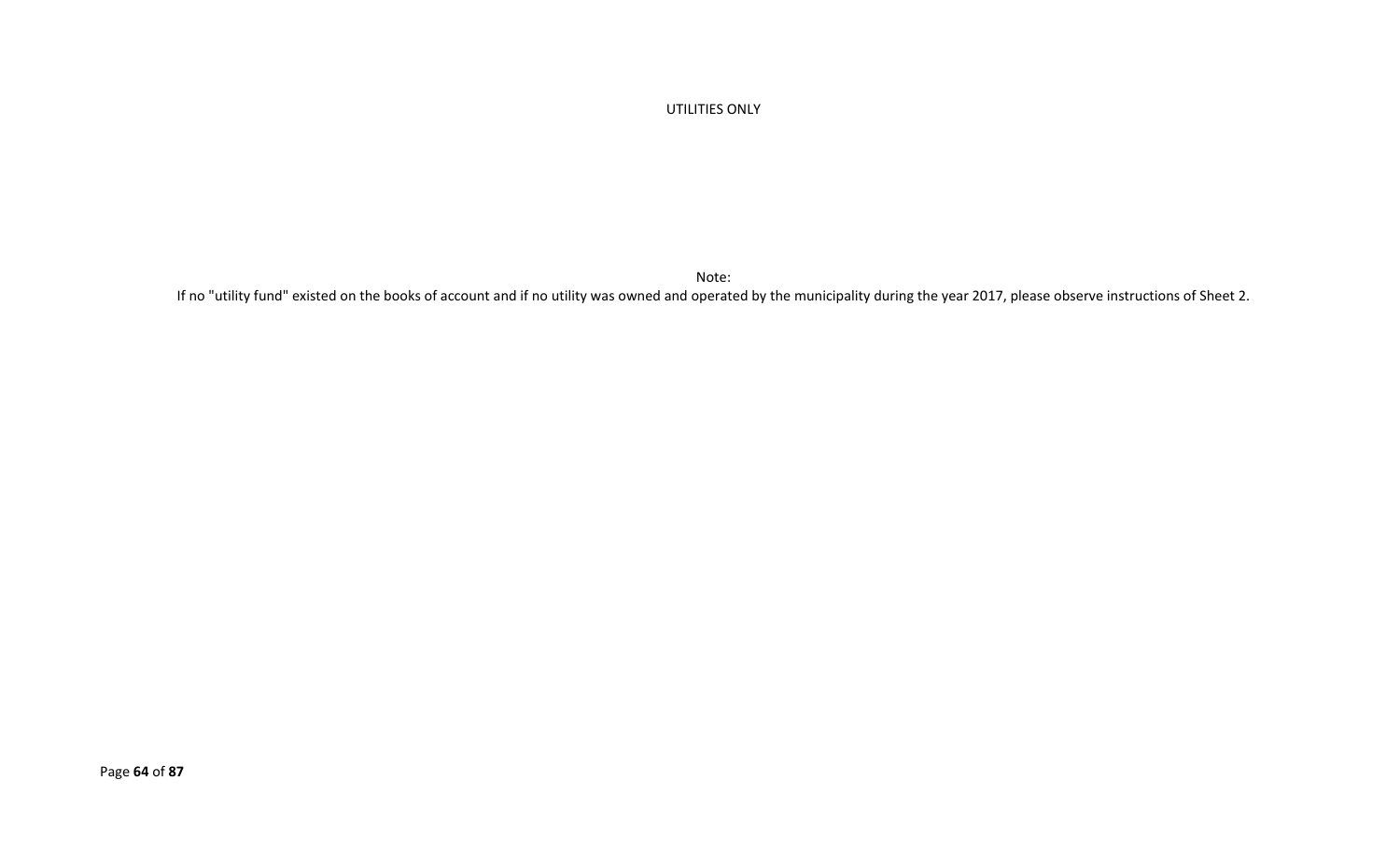Bonds and Notes Authorized but Not Issued must be disclosed in this Utility Capital Section in the same manner as set forth in General Capital Fund on Sheet 8

#### **Post Closing Trial Balance - Solid Waste Utility Fund** AS OF DECEMBER 31, 2017 **Operating and Capital Sections** (Separately Stated) **Cash Liabilities Must Be Subtotaled and Subtotal Must Be Marked With "C"**

| Title of Account                                  | Debit        | Credit     |
|---------------------------------------------------|--------------|------------|
| <b>Utility Operating Fund</b>                     |              |            |
| Cash Liabilities                                  |              |            |
| <b>Encumbrances Payable</b>                       |              | 9,020.00   |
| <b>Appropriation Reserves</b>                     |              | 139,162.68 |
| Accrued Interest on Bonds, Loans and Notes        |              |            |
| <b>Subtotal Cash Liabilities</b>                  | 0.00         | 148,182.68 |
| <b>Receivables Offset with Reserves</b>           |              |            |
| Cash                                              | 1,294,010.75 |            |
| Investments                                       |              |            |
| <b>Consumer Accounts Receivable</b>               |              |            |
| Liens Receivable                                  |              |            |
| Deferred Charges                                  |              |            |
| Reserve for Consumer Accounts and Lien Receivable |              |            |
| <b>Total Operating Fund</b>                       | 1,294,010.75 | 148,182.68 |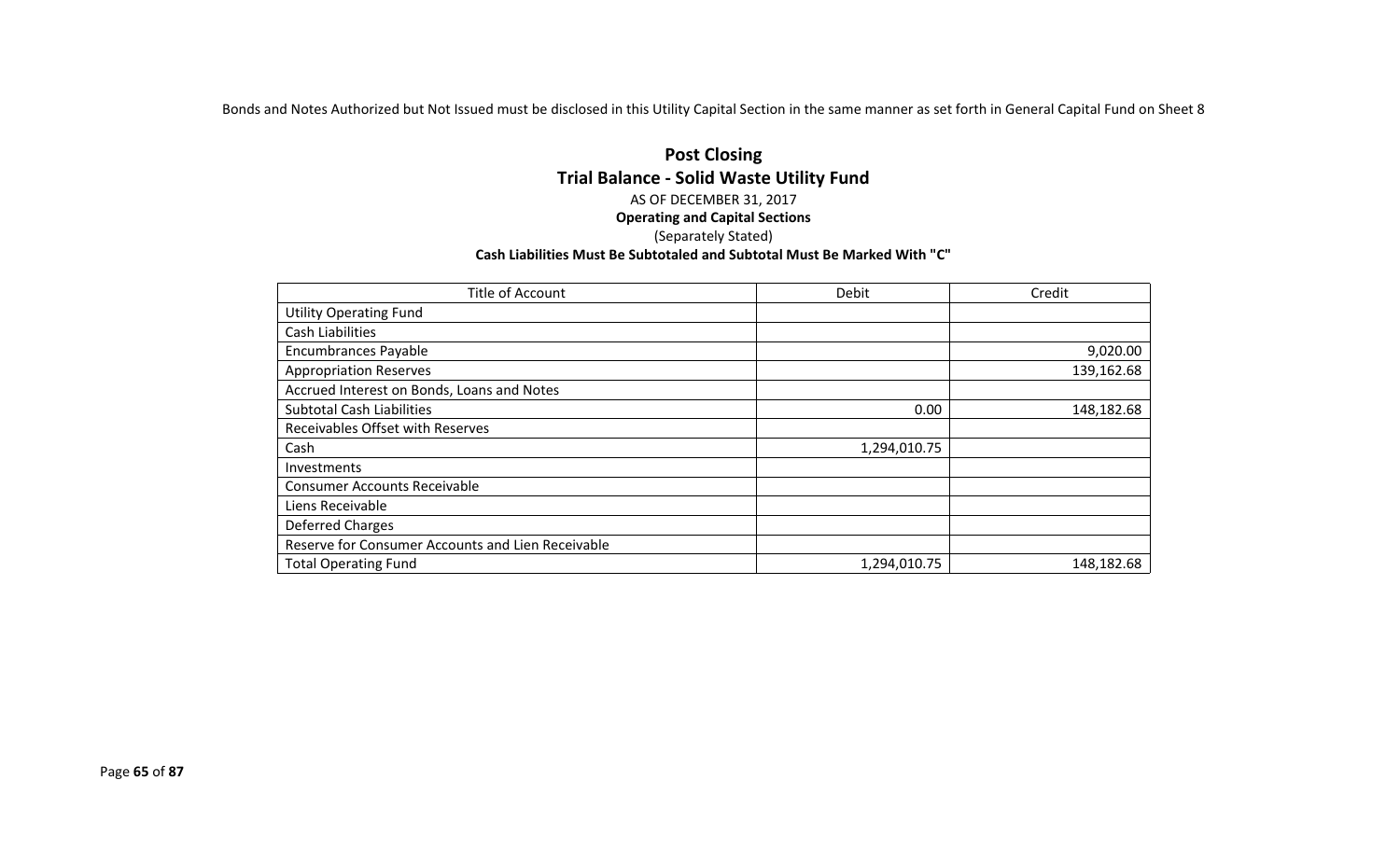Bonds and Notes Authorized but Not Issued must be disclosed in this Utility Capital Section in the same manner as set forth in General Capital Fund on Sheet 8

#### **Post Closing Trial Balance - Solid Waste Utility Fund** AS OF DECEMBER 31, 2017 **Operating and Capital Sections** (Separately Stated) **Cash Liabilities Must Be Subtotaled and Subtotal Must Be Marked With "C"**

| Title of Account                       | Debit        | Credit       |
|----------------------------------------|--------------|--------------|
| <b>Utilities Capital Fund</b>          |              |              |
| <b>Fixed Capital</b>                   | 1,434,510.00 |              |
| <b>Reserve for Amortization</b>        |              | 1,434,510.00 |
| Cash                                   |              |              |
| <b>Deferred Charges</b>                |              |              |
| <b>Bond Anticipation Notes Payable</b> |              |              |
| Serial Bonds Payable                   |              |              |
| Improvement Authorizations - Funded    |              |              |
| Improvement Authorizations - Unfunded  |              |              |
| Capital Improvement Fund               |              |              |
| Capital Surplus                        |              |              |
| <b>Total Capital Fund</b>              | 1,434,510.00 | 1,434,510.00 |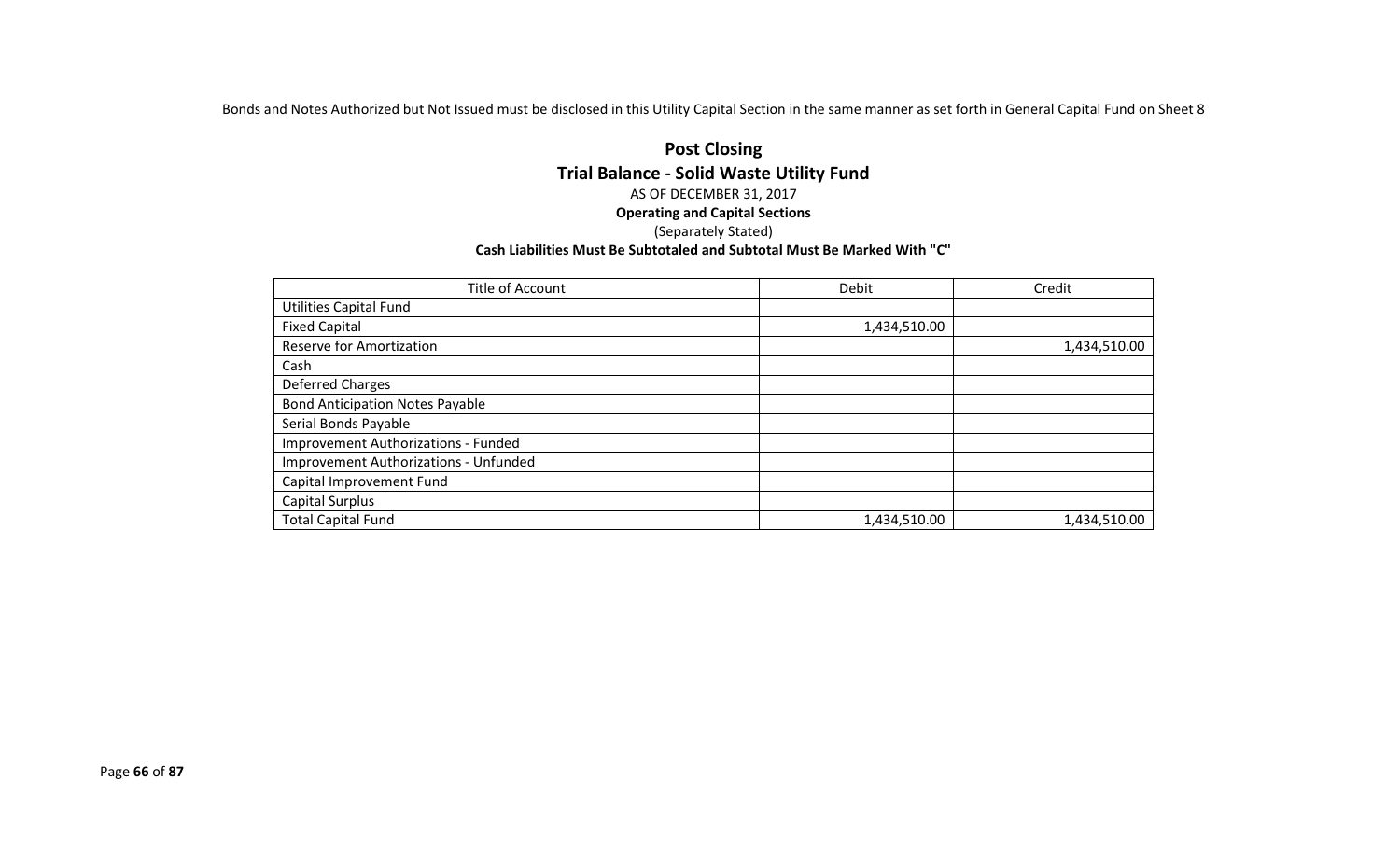# **Post-Closing Trial Balance Solid Waste Utility Assessment Trust Funds** IF MORE THAN ONE UTILITY

EACH ASSESSMENT SECTION MUST BE SEPARATELY STATED AS OF DECEMBER 31, 2017

| Title of Account                   | Debit | Credit |
|------------------------------------|-------|--------|
| Cash                               |       |        |
| <b>Assessment Notes</b>            |       |        |
| <b>Assessment Serial Bonds</b>     |       |        |
| Fund Balance                       |       |        |
| <b>Total Trust Assessment Fund</b> |       |        |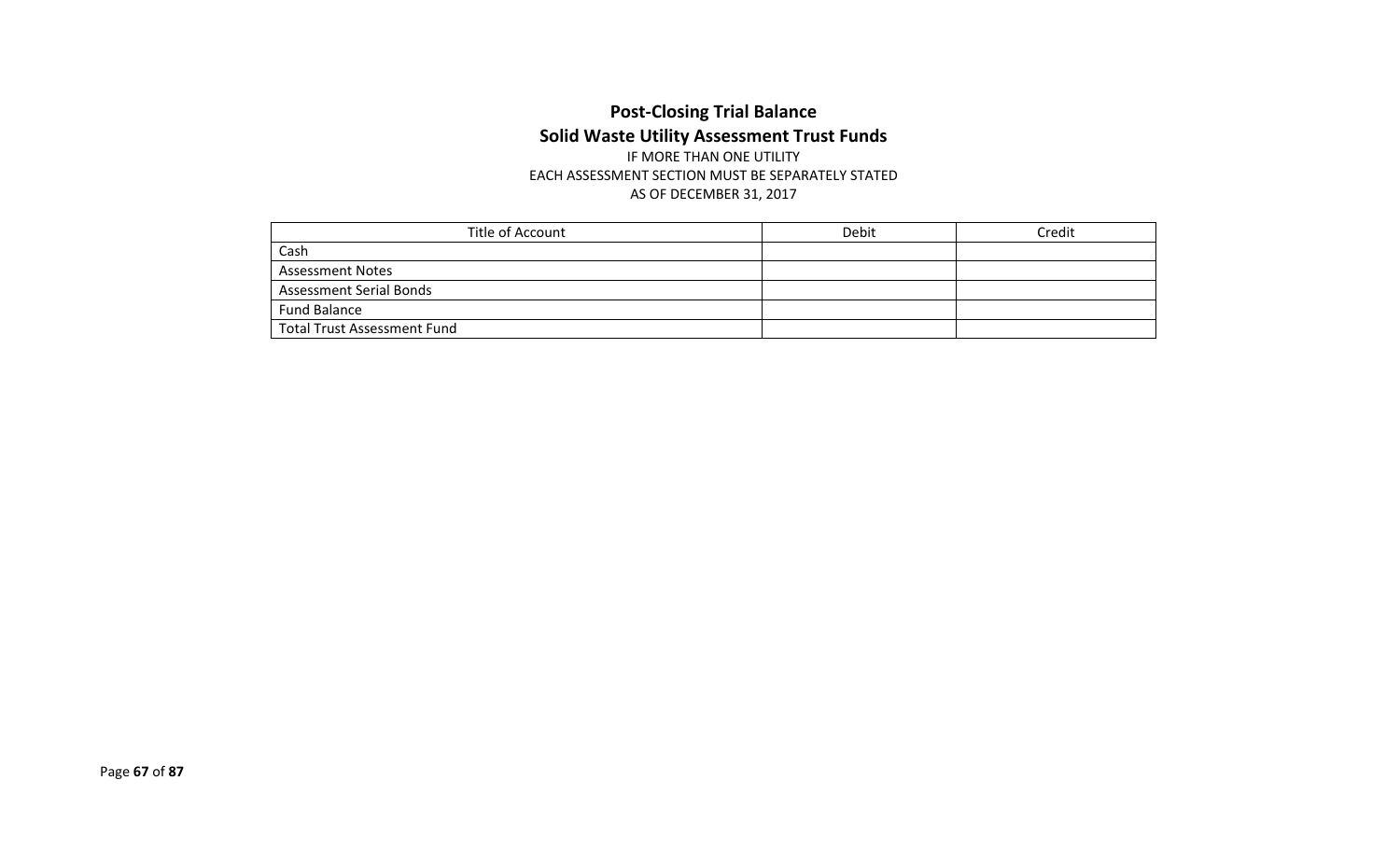# **Analysis of Solid Waste Utility Assessment Trust Cash and Investments Pledged to Liabilities and Surplus**

|                                                                 |                                |                          | Receipts                |       |                      | <b>Balance Dec. 31, 2017</b> |
|-----------------------------------------------------------------|--------------------------------|--------------------------|-------------------------|-------|----------------------|------------------------------|
| Title of Liability to which Cash and Investments are<br>Pledged | Audit Balance Dec. 31,<br>2016 | Assessments and<br>Liens | <b>Operating Budget</b> | Other | <b>Disbursements</b> |                              |
| <b>Assessment Serial Bond Issues:</b>                           |                                |                          |                         |       |                      |                              |
|                                                                 |                                |                          |                         |       |                      |                              |
| <b>Assessment Bond Anticipation Notes</b>                       |                                |                          |                         |       |                      |                              |
| <b>Trust Surplus</b>                                            |                                |                          |                         |       |                      | 0.00                         |
| <b>Other Liabilities</b>                                        |                                |                          |                         |       |                      |                              |
|                                                                 |                                |                          |                         |       |                      |                              |
| <b>Trust Surplus</b>                                            |                                |                          |                         |       |                      |                              |
|                                                                 |                                |                          |                         |       |                      |                              |
| Less Assets "Unfinanced"                                        |                                |                          |                         |       |                      |                              |
|                                                                 |                                |                          |                         |       |                      |                              |
| Total                                                           | 0.00                           | 0.00                     | 0.00                    |       | 0.00                 | 0.00                         |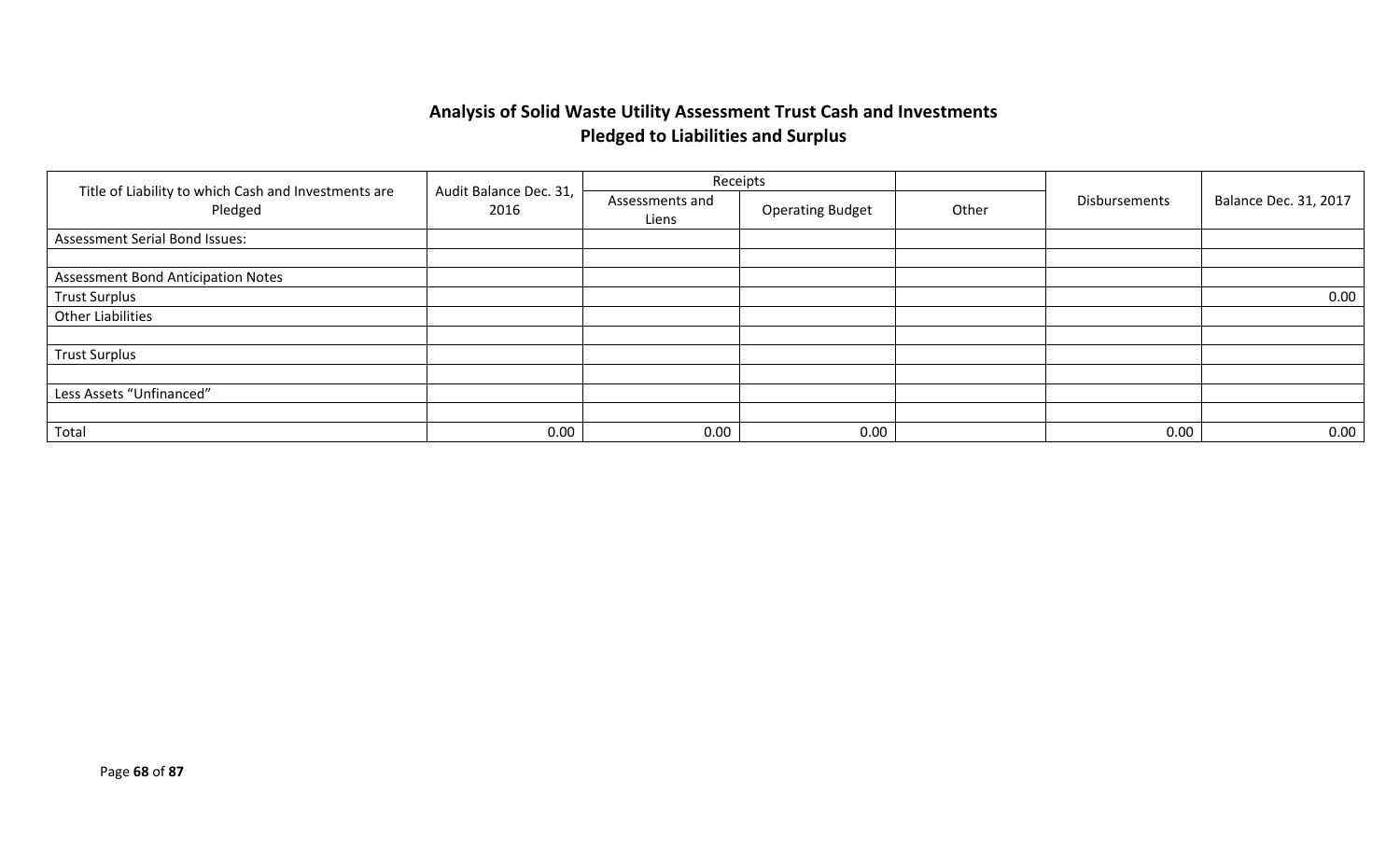# **Schedule of Solid Waste Utility Budget - 2017 Budget Revenues**

| Source                                            |       | <b>Budget</b> | Received in Cash | <b>Excess or Deficit</b> |
|---------------------------------------------------|-------|---------------|------------------|--------------------------|
| <b>Operating Surplus Anticipated</b>              | 91301 | 169,500.00    | 169,500.00       | 0.00                     |
| Operating Surplus Anticipated with Consent of     | 91302 |               |                  |                          |
| Director of Local Govt. Services                  |       |               |                  |                          |
| Rents                                             | 91303 |               |                  |                          |
| Miscellaneous Revenue Anticipated                 | 91304 |               |                  |                          |
| Miscellaneous                                     |       |               |                  |                          |
| <b>Recycling Revenues</b>                         |       | 15,000.00     | 13,224.40        | $-1,775.60$              |
| <b>Transfer Station USer Fees</b>                 |       | 54,000.00     | 138,637.23       | 84,637.23                |
| Interest on Investments                           |       |               | 4,094.16         | 4,094.16                 |
| Added by N.J.S. 40A:4-87: (List)                  |       |               |                  |                          |
|                                                   |       |               |                  |                          |
| <b>Subtotal Additional Miscellaneous Revenues</b> |       | 69,000.00     | 155,955.79       | 86,955.79                |
| Subtotal                                          |       | 238,500.00    | 325,455.79       | 86,955.79                |
| Deficit (General Budget)                          | 91306 |               |                  |                          |
|                                                   | 91307 | 238,500.00    | 325,455.79       | 86,955.79                |

# **Statement of Budget Appropriations**

| Appropriations              |            |
|-----------------------------|------------|
| Appropriations              | 238,500.00 |
| <b>Total Appropriations</b> | 238,500.00 |
| Add: Overexpenditures       |            |
|                             |            |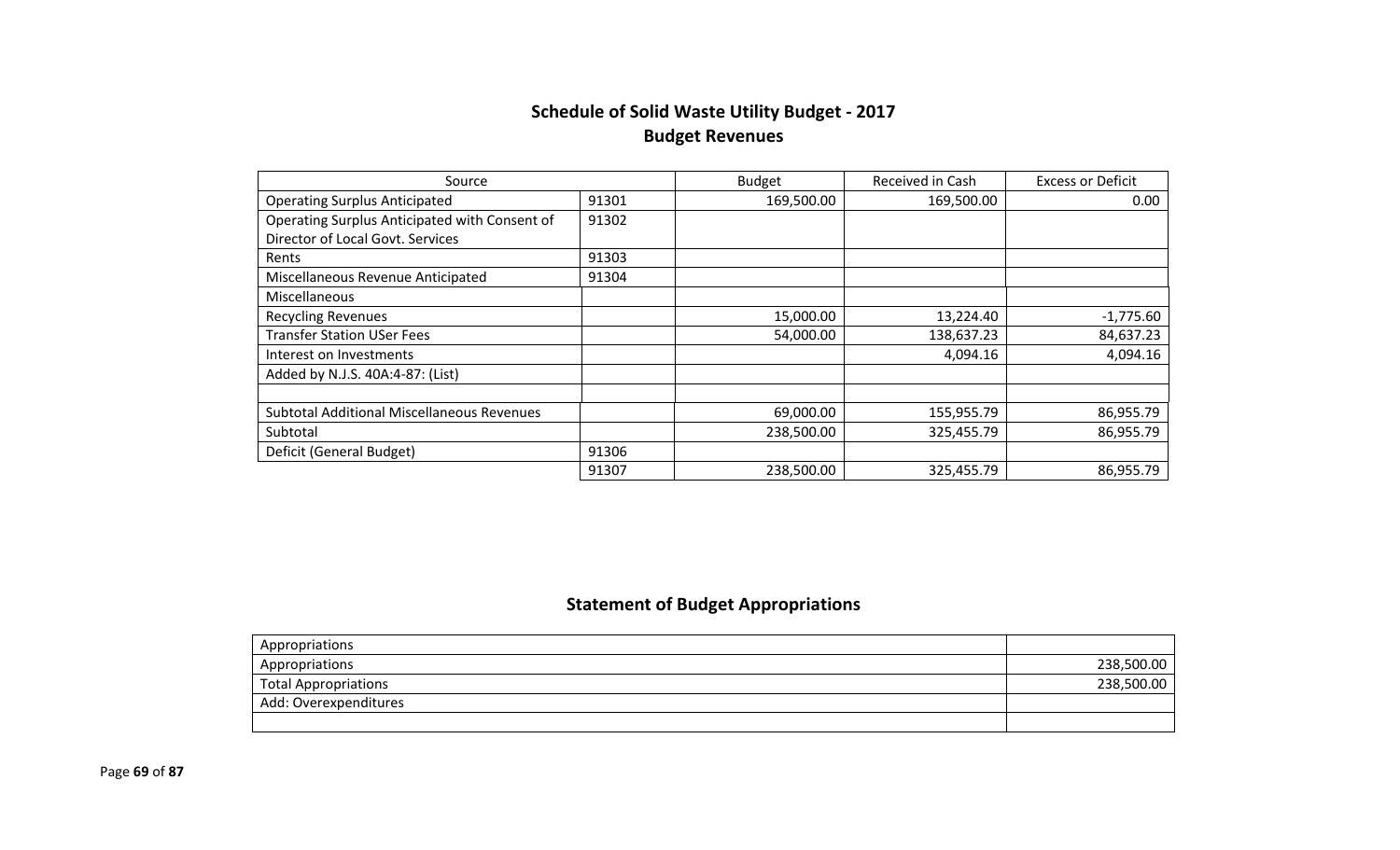| <b>Total Overexpenditures</b>                      |            |
|----------------------------------------------------|------------|
| <b>Total Appropriations &amp; Overexpenditures</b> | 238,500.00 |
| <b>Deduct Expenditures</b>                         |            |
| Paid or Charged                                    | 99,337.32  |
| Reserved                                           | 139,162.68 |
| Surplus                                            |            |
|                                                    |            |
| <b>Total Surplus</b>                               |            |
| <b>Total Expenditure &amp; Surplus</b>             | 238,500.00 |
| <b>Unexpended Balance Cancelled</b>                | 0.00       |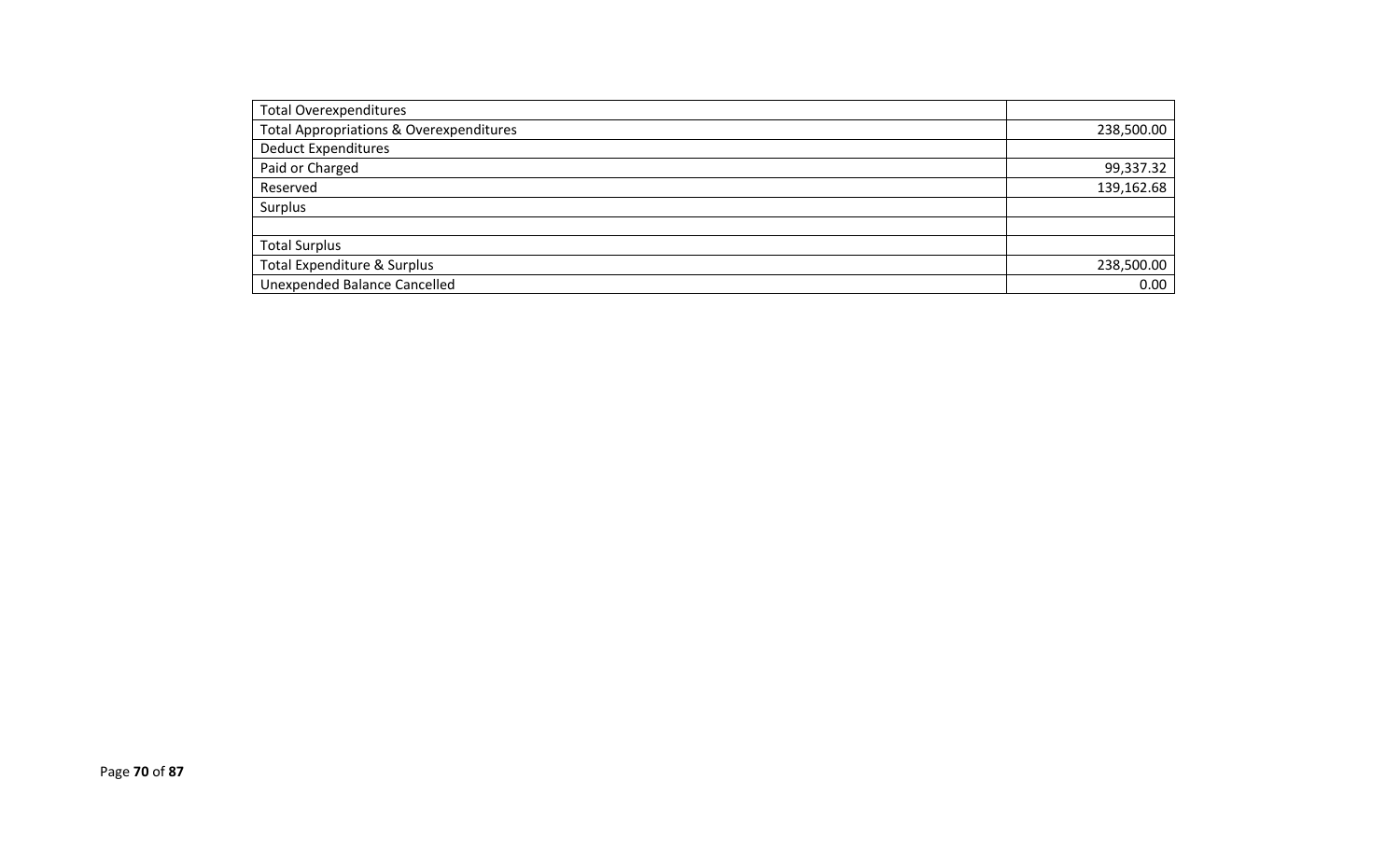### **Statement of 2017 Operation Solid Waste Utility**

NOTE: Section 1 of this sheet is required to be filled out ONLY IF the 2017 budget year Solid Waste Utility Budget contained either an item of revenue "Deficit (General Budget)" or an item of appropriation "Surplus (General Budget)"

Section 2 should be filled out in every case.

| Section 1:                                                                                 |            |            |
|--------------------------------------------------------------------------------------------|------------|------------|
| <b>Revenue Realized</b>                                                                    | 325,455.79 |            |
| Miscellaneous Revenue Not Anticipated                                                      |            |            |
| <b>Appropriation Reserves Canceled</b><br>2016                                             |            |            |
|                                                                                            |            |            |
| Appropriation Reserves Lapsed                                                              | 24,309.23  |            |
| <b>Total Revenue Realized</b>                                                              |            | 349,765.02 |
| Expenditures                                                                               |            |            |
| <b>Expended Without Appropriation</b>                                                      |            |            |
| Cash Refund of Prior Year's Revenue                                                        |            |            |
| Overexpenditure of Appropriation Reserves                                                  |            |            |
| <b>Total Expenditures</b>                                                                  | 238,500.00 |            |
| Less: Deferred Charges Included in Above "Total Expenditures"                              |            |            |
| Total Expenditures - As Adjusted                                                           |            | 238,500.00 |
|                                                                                            |            |            |
| <b>Excess</b>                                                                              |            | 111,265.02 |
| Balance of "Results of 2017 Operation"                                                     | 111,265.02 |            |
| Remainder= ("Excess in Operations")                                                        |            |            |
| Deficit                                                                                    |            |            |
| Balance of "Results of 2017 Operation" Remainder= ("Operating Deficit - to Trial Balance") | 0.00       |            |

Section 2:

Page **71** of **87**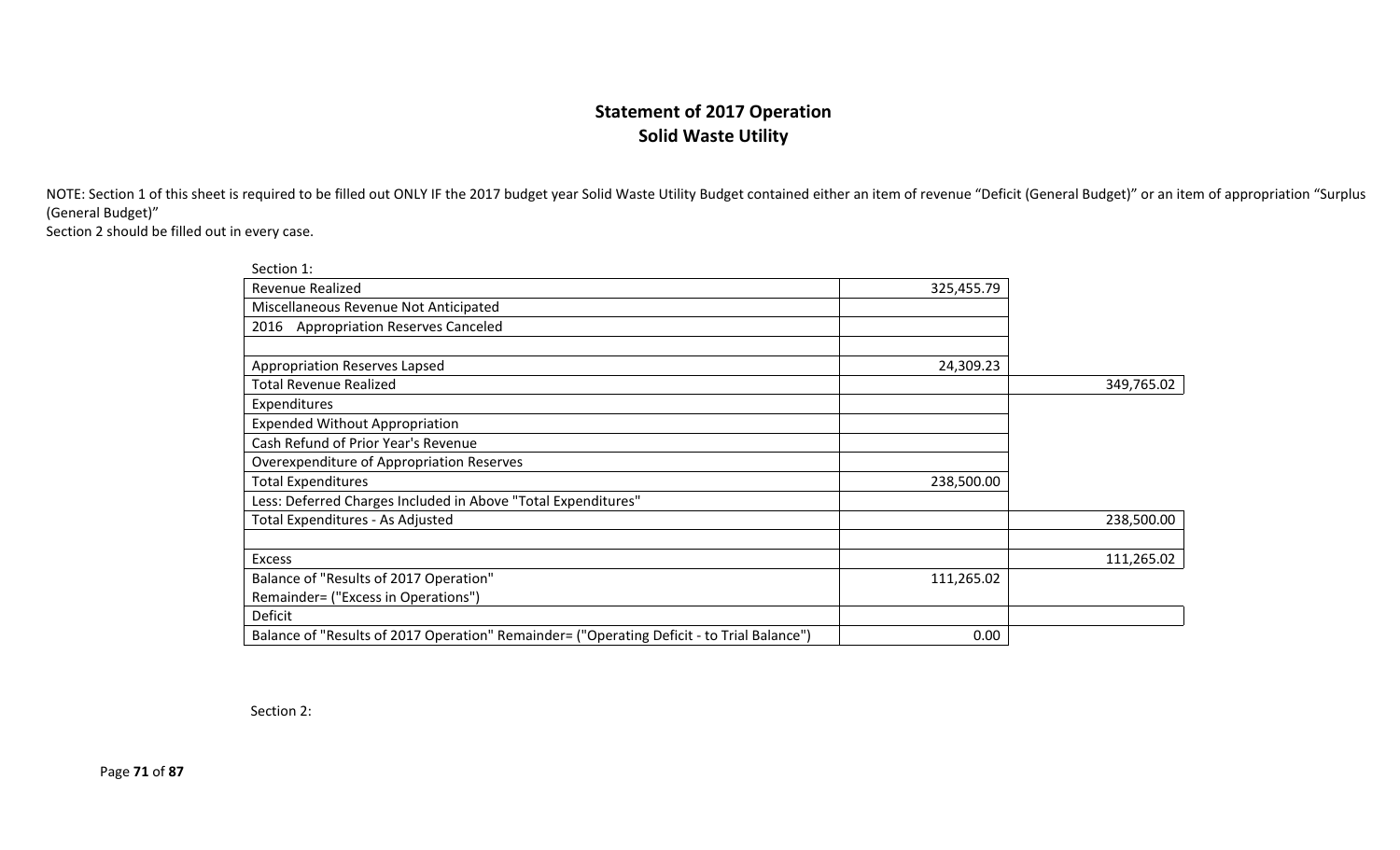The following Item of 2016 Appropriation Reserves Canceled in 2017 Is Due to the Current Fund TO THE EXTENT OF the amount Received and Due from the General Budget of 2016 for an Anticipated Deficit in the Solid Waste Utility for: 2016

| 2016 Appropriation Reserves Canceled in 2017                                              |  |
|-------------------------------------------------------------------------------------------|--|
| Less: Anticipated Deficit in 2016 Budget - Amount Received and Due from Current Fund - If |  |
| $\perp$ none, check "None" $\Box$                                                         |  |
| *Excess (Revenue Realized)                                                                |  |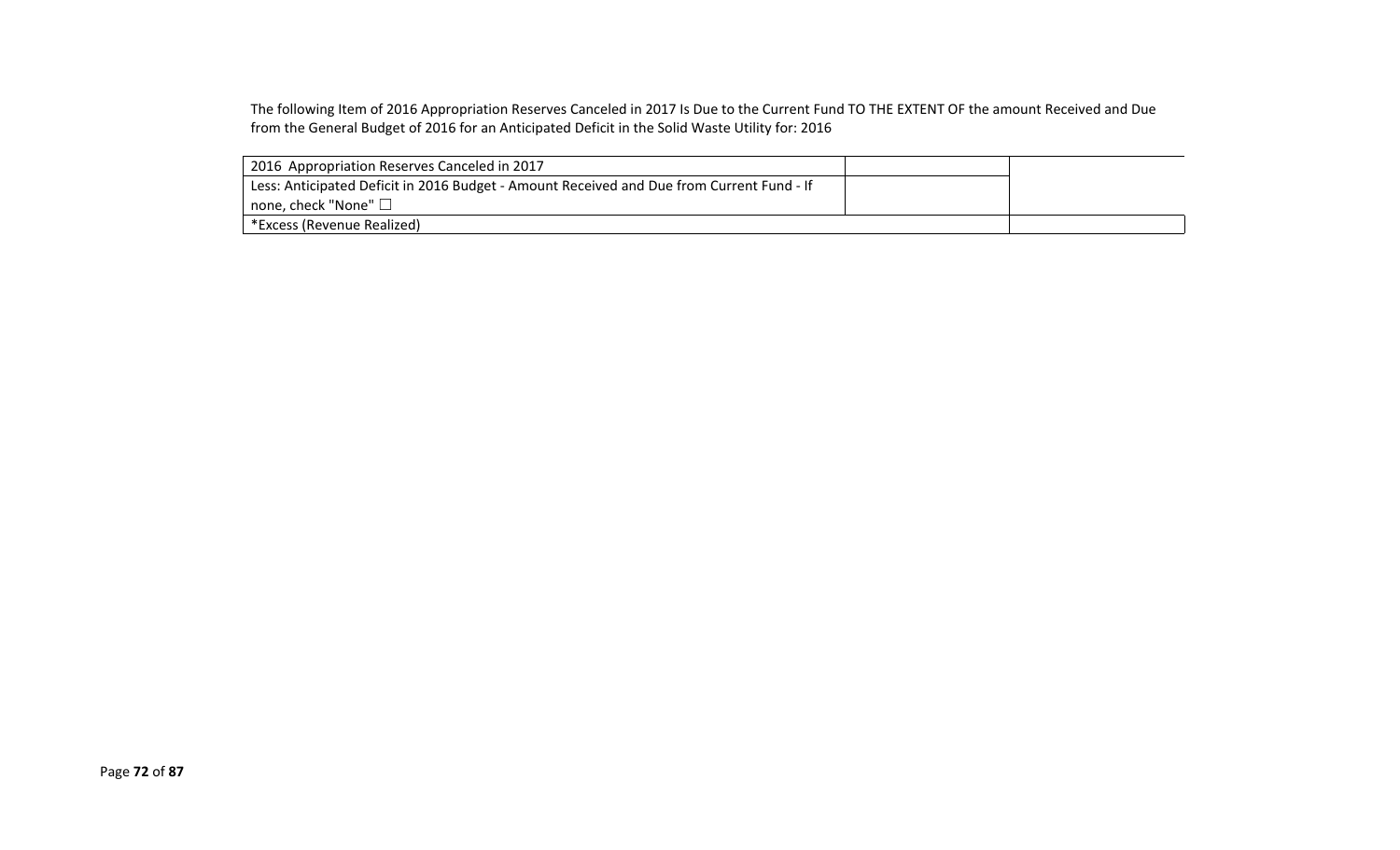## **Results of 2017 Operations – Solid Waste Utility**

|                                                    | Debit      | Credit     |
|----------------------------------------------------|------------|------------|
| <b>Excess in Anticipated Revenues</b>              |            | 86,955.79  |
| Unexpended Balances of Appropriations              |            | 0.00       |
| Miscellaneous Revenue Not Anticipated              |            |            |
| Unexpended Balances of PY Appropriation Reserves * |            | 24,309.23  |
| Deficit in Anticipated Revenue                     | 0.00       |            |
| <b>Operating Deficit - to Trial Balance</b>        |            |            |
| <b>Operating Excess</b>                            | 111,265.02 |            |
| <b>Operating Deficit</b>                           |            |            |
| <b>Total Results of Current Year Operations</b>    | 111,265.02 | 111.265.02 |

## **Operating Surplus– Solid Waste Utility**

|                                                                                             | <b>Debit</b> | Credit       |
|---------------------------------------------------------------------------------------------|--------------|--------------|
| Balance January 1, CY (Credit)                                                              |              | 1,204,063.05 |
| Amount Appropriated in CY Budget with Prior Written Consent of Director of Local Government |              |              |
| Services (Debit)                                                                            |              |              |
| Excess in Results of CY Operations                                                          |              | 111,265.02   |
| Amount Appropriated in CY Budget - Cash                                                     | 169,500.00   |              |
| Balance December 31, 2017                                                                   | 1,145,828.07 |              |
| <b>Total Operating Surplus</b>                                                              | 1,315,328.07 | 1,315,328.07 |

**Analysis of Balance December 31, 2017 (From Utility – Trial Balance)**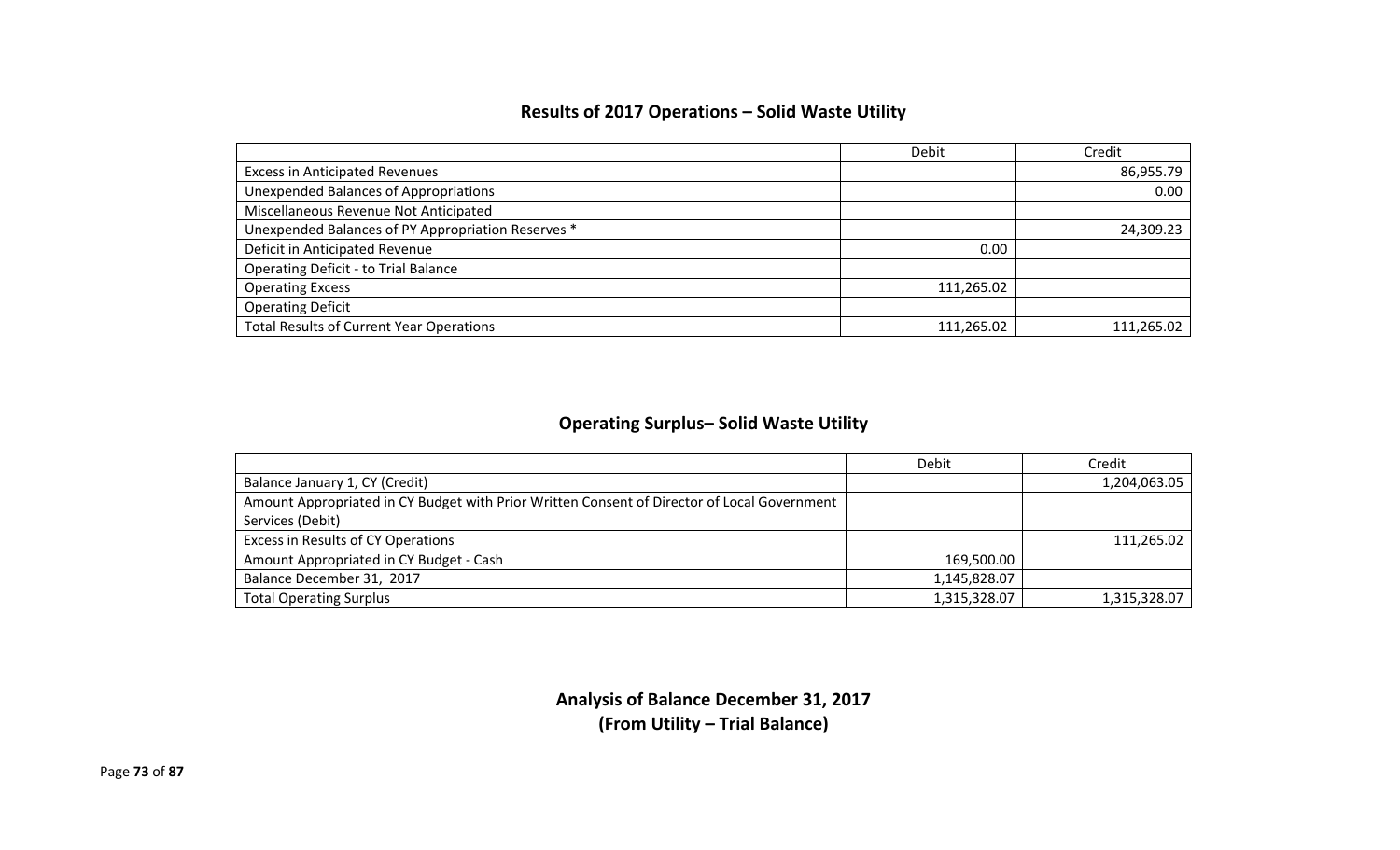| Cash                                                          | 1,294,010.75 |
|---------------------------------------------------------------|--------------|
| Investments                                                   |              |
| Interfund Accounts Receivable                                 |              |
| Subtotal                                                      | 1,294,010.75 |
| Deduct Cash Liabilities Marked with "C" on Trial Balance      | 148,182.68   |
| Operating Surplus Cash or (Deficit in Operating Surplus Cash) | 1,145,828.07 |
| Other Assets Pledged to Operating Surplus*                    |              |
| Deferred Charges #                                            |              |
| <b>Operating Deficit #</b><br>0.00                            |              |
| <b>Total Other Assets</b>                                     | 0.00         |
|                                                               | 1,145,828.07 |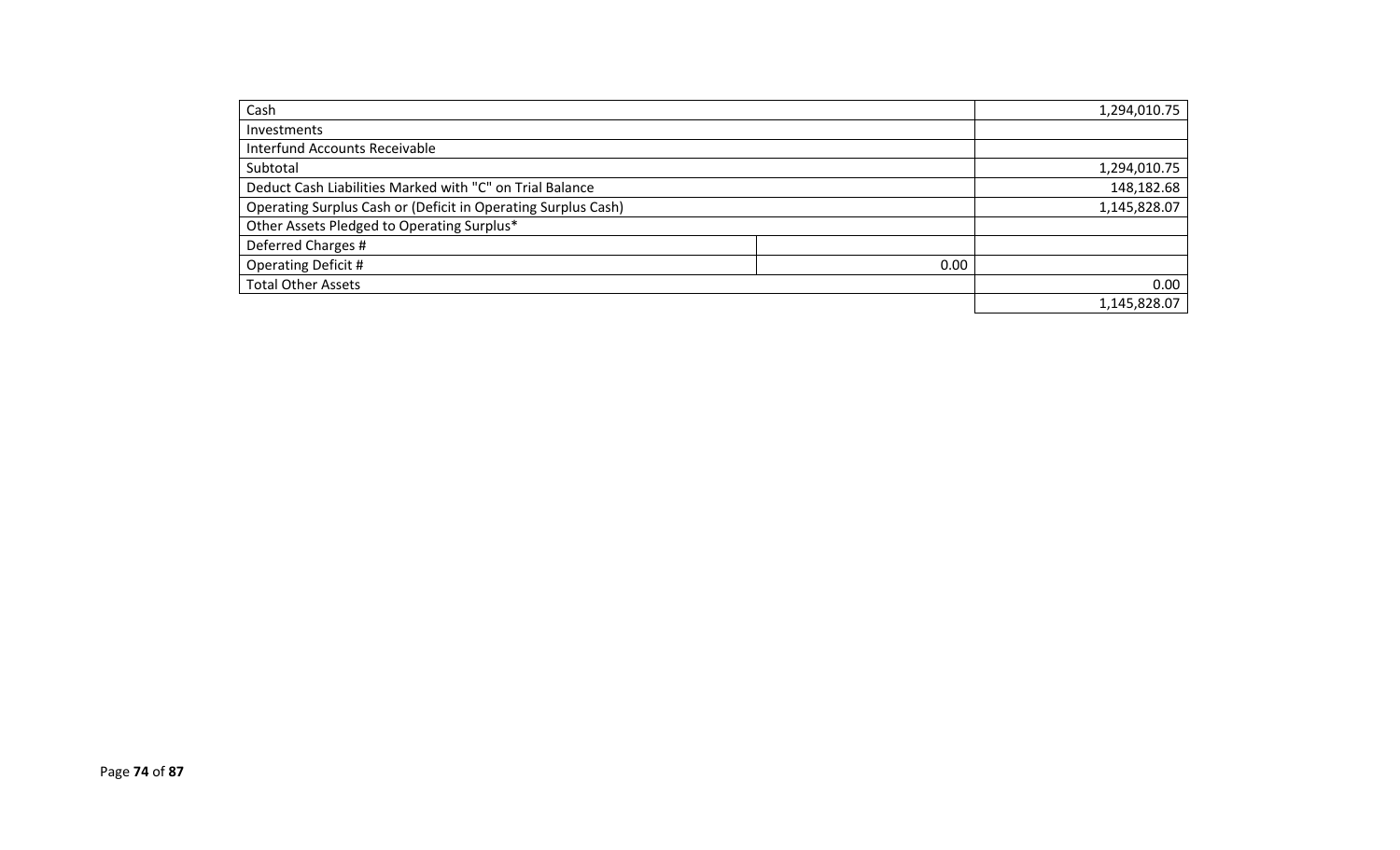# **Schedule of Solid Waste Utility Accounts Receivable**

| Balance December 31, 2016                                                                         |                                              | \$               |
|---------------------------------------------------------------------------------------------------|----------------------------------------------|------------------|
| Increased by:<br><b>Rents Levied</b>                                                              |                                              | \$               |
| Decreased by:<br>Collections<br>Overpayments applied<br>Transfer to Utility Lien<br>Other         | \$<br>\$                                     | \$               |
| Balance December 31, 2017                                                                         |                                              | $\overline{\xi}$ |
|                                                                                                   | <b>Schedule of Solid Waste Utility Liens</b> |                  |
| Balance December 31, 2016                                                                         |                                              | \$.              |
| Increased by:<br><b>Transfers from Accounts Receivable</b><br><b>Penalties and Costs</b><br>Other |                                              | \$               |
| Decreased by:<br>Collections<br>Other                                                             | $\overline{\mathsf{S}}$                      | \$               |
| Balance December 31, 2017                                                                         |                                              |                  |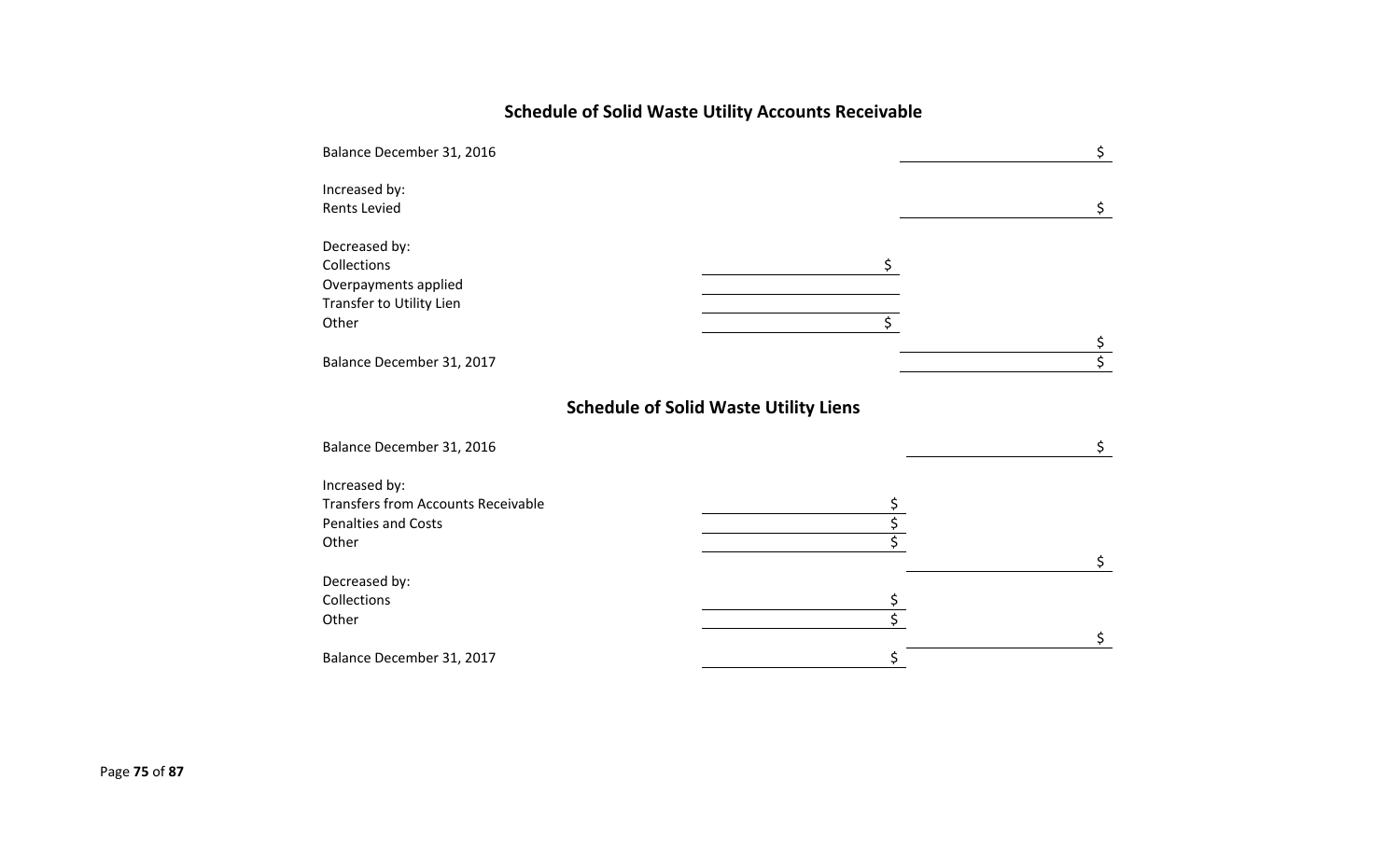## **Deferred Charges - Mandatory Charges Only - Solid Waste Utility Fund**

(Do not include the emergency authorizations pursuant to N.J.S. 40A:4-55)

| Caused by              | Amount Dec. 31, 2016 per<br><b>Audit Report</b> | Amount in 2017 Budget | Amount Resulting from 2017 | Balance as at Dec. 31, 2017 |  |
|------------------------|-------------------------------------------------|-----------------------|----------------------------|-----------------------------|--|
|                        |                                                 |                       |                            |                             |  |
| <b>Total Operating</b> |                                                 |                       |                            |                             |  |
|                        |                                                 |                       |                            |                             |  |
| <b>Total Capital</b>   |                                                 |                       |                            |                             |  |

\*Do not include items funded or refunded as listed below.

## **Emergency Authorizations Under N.J.S. 40A:4-47 Which Have Been Funded or Refunded Under N.J.S. 40A:2-3 OR N.J.S. 40A:2-51**

| Date        | Purpose       |                                                                  |        | Amount                                     |
|-------------|---------------|------------------------------------------------------------------|--------|--------------------------------------------|
|             |               |                                                                  |        |                                            |
|             |               | <b>Judgements Entered Against Municipality and Not Satisfied</b> |        |                                            |
| In Favor Of | On Account Of | Date Entered                                                     | Amount | Appropriated for in Budget<br>of Year 2018 |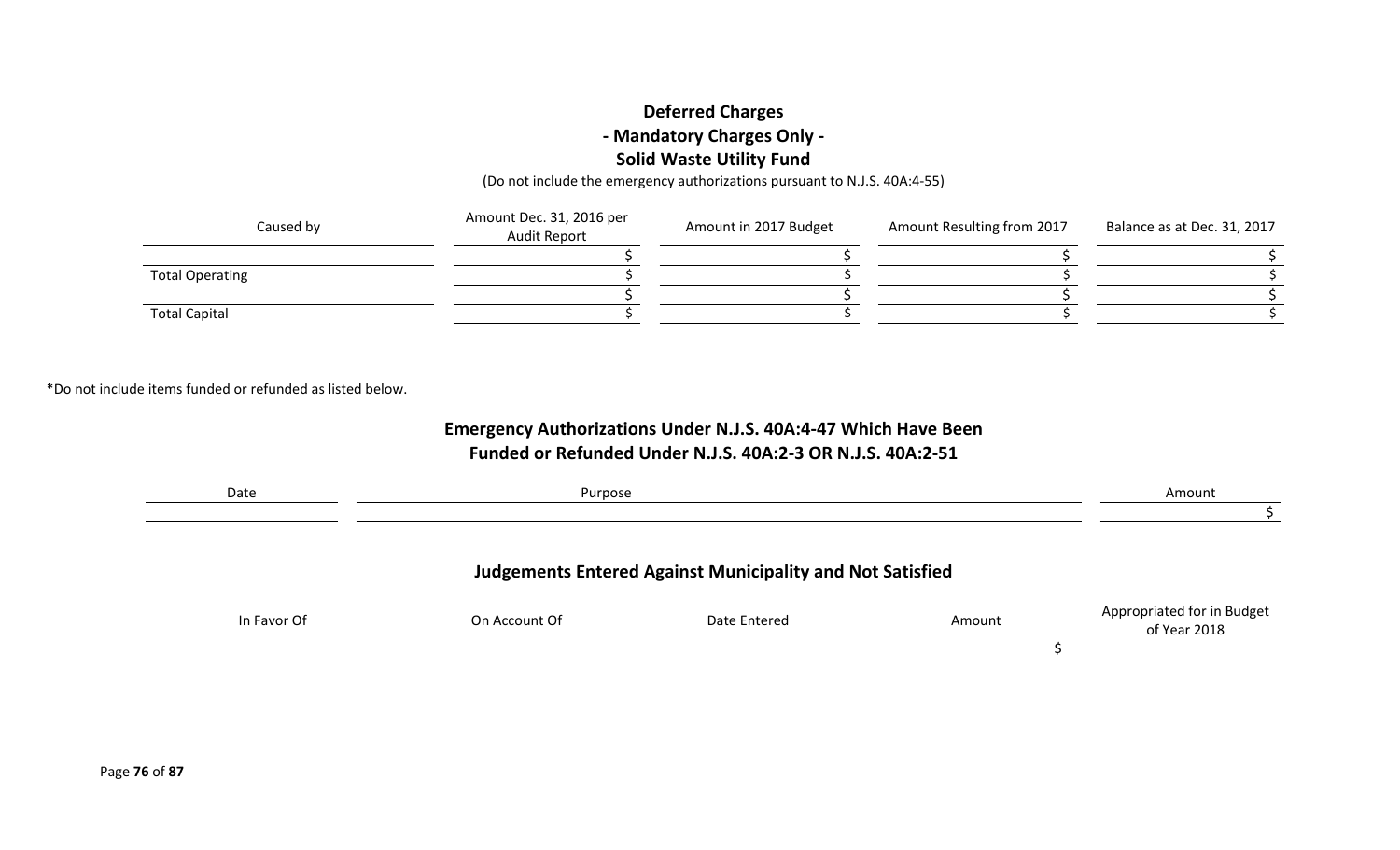## **Schedule of Bonds Issued and Outstanding and 2018 Debt Service for Bonds**

Solid Waste UTILITY ASSESSMENT BONDS

|                                         | Debit | Credit |  |
|-----------------------------------------|-------|--------|--|
| Outstanding January 1, CY (Credit)      |       |        |  |
| Issued (Credit)                         |       |        |  |
| Paid (Debit)                            |       |        |  |
| Outstanding December 31, 2017           | 0.00  |        |  |
|                                         | 0.00  | 0.00   |  |
| 2018 Bond Maturities - Assessment Bonds |       |        |  |
| 2018 Interest on Bonds                  |       |        |  |

#### **Solid Waste Utility Capital Bonds**

|                                      | Debit | Credit | 2018 Debt Service |
|--------------------------------------|-------|--------|-------------------|
| Outstanding January 1, CY (Credit)   |       |        |                   |
| Issued (Credit)                      |       |        |                   |
| Paid (Debit)                         |       |        |                   |
| Outstanding December 31, 2017        | 0.00  |        |                   |
|                                      | 0.00  | 0.00   |                   |
| 2018 Bond Maturities - Capital Bonds |       |        |                   |
| 2018 Interest on Bonds               |       |        |                   |

#### **Interest on Bonds – Solid Waste Utility Budget**

| 2018 Interest on Bonds (*Items)                      |  |
|------------------------------------------------------|--|
| Less: Interest Accrued to 12/31/2017 (Trial Balance) |  |
| Subtotal                                             |  |
| Add: Interest to be Accrued as of 12/31/2018         |  |
| <b>Required Appropriation 2018</b>                   |  |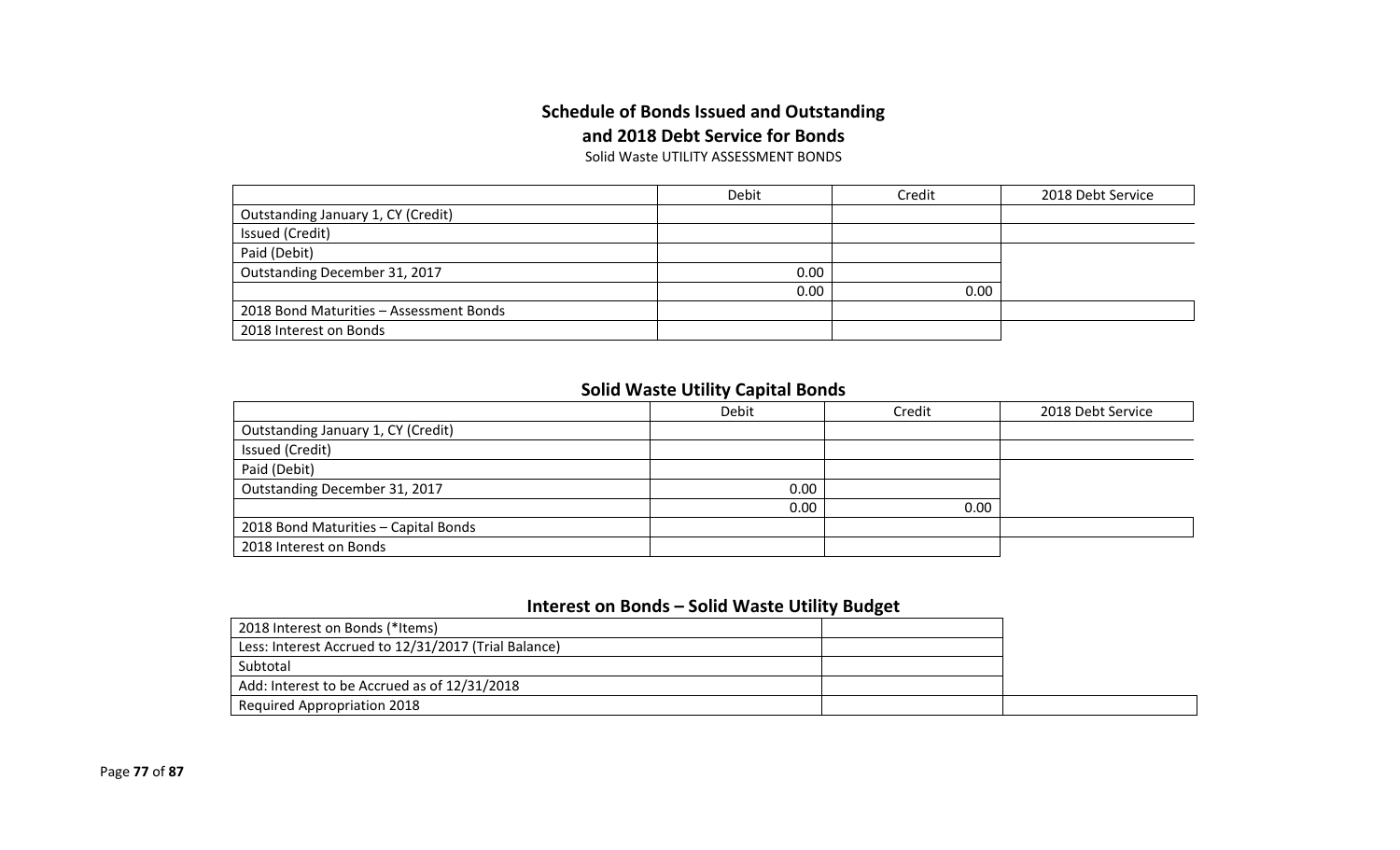|  | List of Bonds Issued During 2017 |  |  |
|--|----------------------------------|--|--|
|--|----------------------------------|--|--|

| Purpose | 2018<br>. .<br>Maturity د | Issued<br>Amount | Date<br><b>Issue</b><br>ωı | Interest Rate |
|---------|---------------------------|------------------|----------------------------|---------------|
|         |                           |                  |                            |               |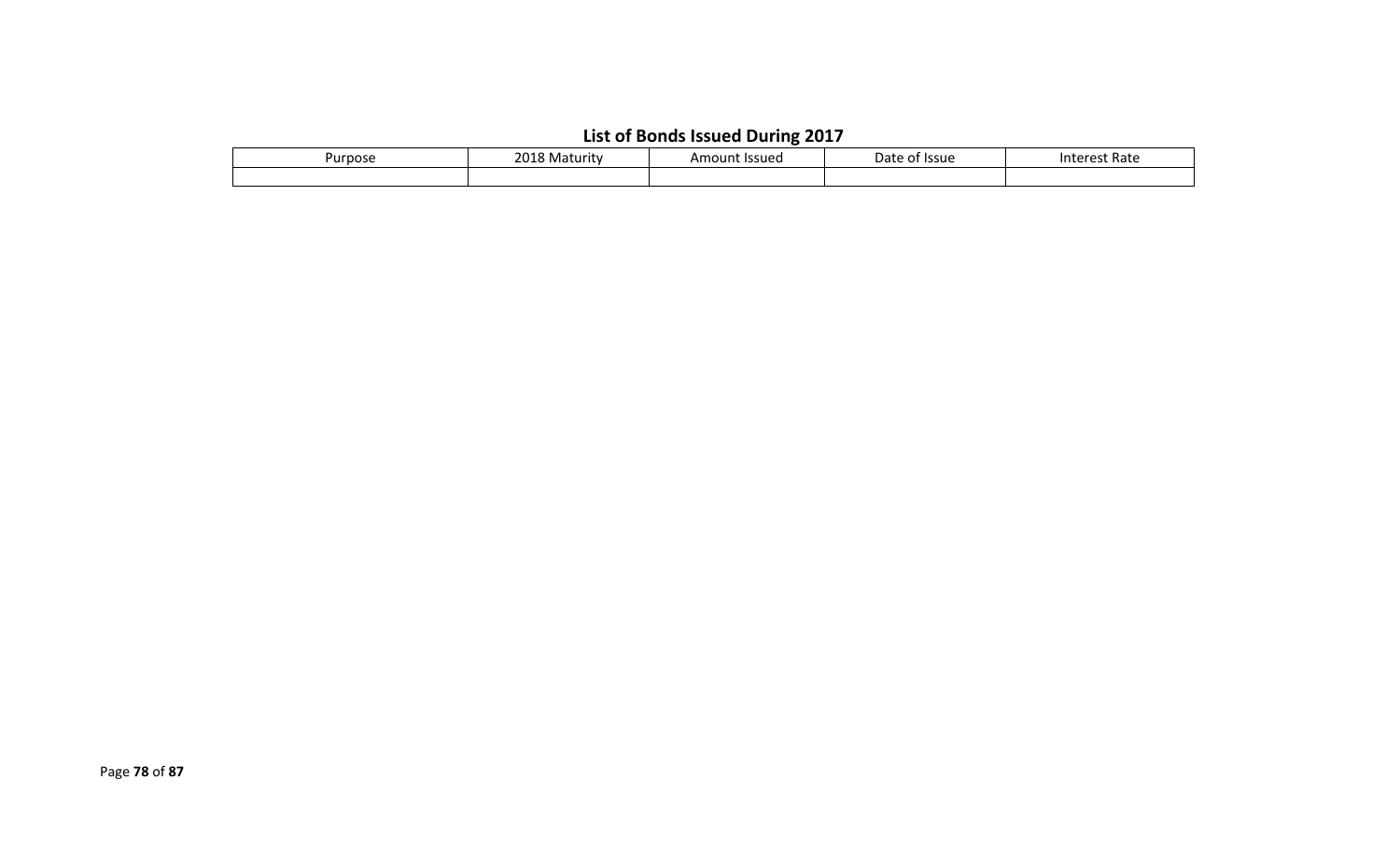## **Schedule of Loans Issued and Outstanding and 2018 Debt Service for Loans**

Solid Waste UTILITY LOAN

| Loan | Outstanding<br>January 1, 2017 | the contract of the contract of the<br><b>Issued</b> | Paio | Other<br>Description | Other Debit | <b>Other Credit</b> | Outstanding<br>December 31,<br>2017 | Loan Maturities | Interest on Loans |
|------|--------------------------------|------------------------------------------------------|------|----------------------|-------------|---------------------|-------------------------------------|-----------------|-------------------|
|      |                                |                                                      |      |                      |             |                     |                                     |                 |                   |

#### **Interest on Loans – Solid Waste Utility Budget**

| 2018 Interest on Loans (*Items)                      |  |
|------------------------------------------------------|--|
|                                                      |  |
| Less: Interest Accrued to 12/31/2017 (Trial Balance) |  |
| Subtotal                                             |  |
| Add: Interest to be Accrued as of 12/31/2018         |  |
| <b>Required Appropriation 2018</b>                   |  |

## **List of Loans Issued During 2017**

| Purpose | 2018Maturity | Amount Issued | Date<br>of Issue | <b>Interest Rate</b> |
|---------|--------------|---------------|------------------|----------------------|
|         |              |               |                  |                      |
|         |              |               |                  |                      |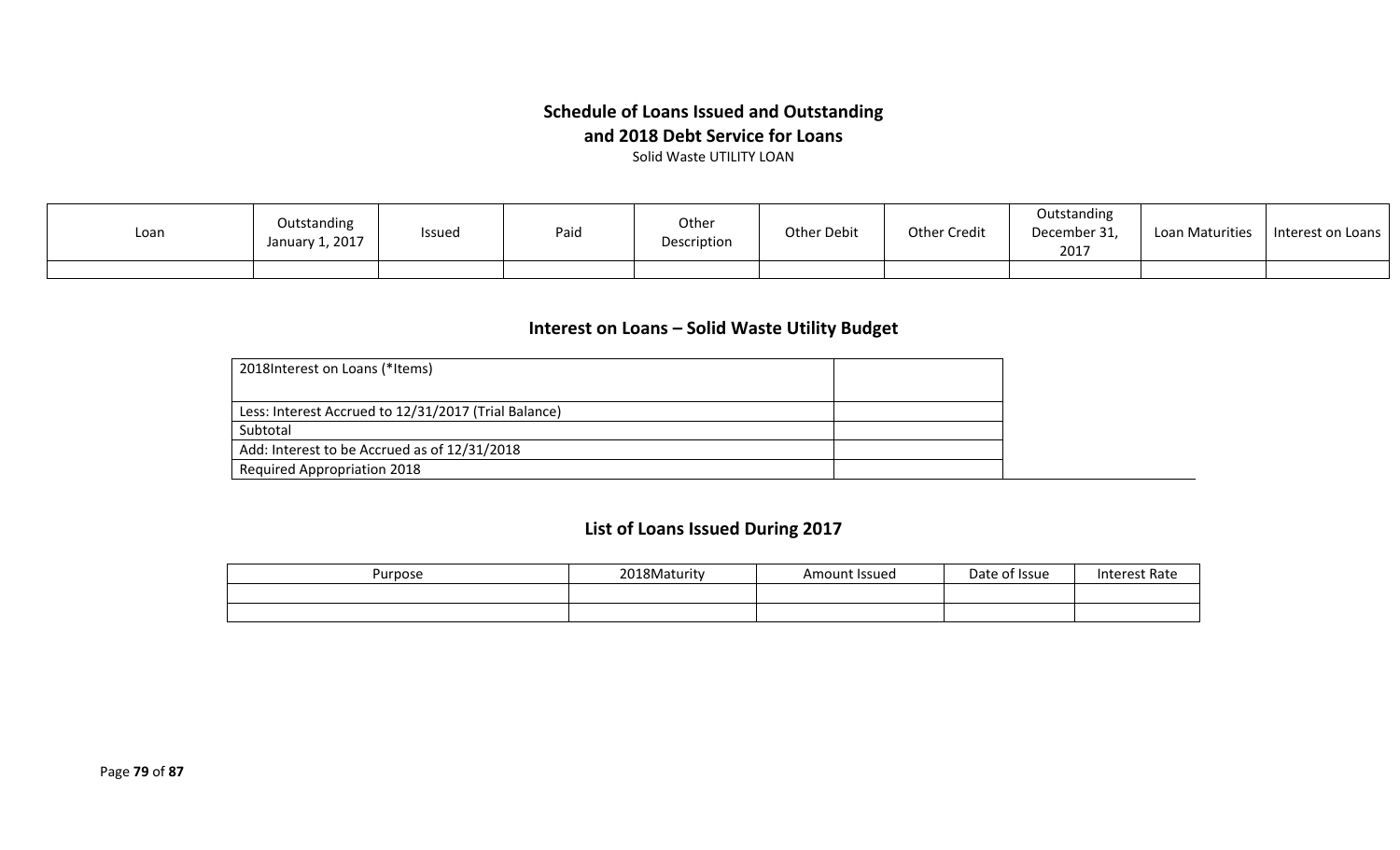### **Debt Service Schedule for Utility Notes (Other than Utility Assessment Notes)**

|                               | <b>Original Amount</b> | Original Date of | Amount of Note               | Date of  | Rate of | 2018 Budget Requirement |          | Date Interest |               |              |             |
|-------------------------------|------------------------|------------------|------------------------------|----------|---------|-------------------------|----------|---------------|---------------|--------------|-------------|
| Title or Purpose of the Issue | Issued                 | <b>Issue</b>     | Outstanding Dec.<br>31, 2017 | Maturity |         |                         | Interest |               | For Principal | For Interest | Computed to |
|                               |                        |                  |                              |          |         |                         |          |               |               |              |             |
|                               |                        |                  |                              |          |         |                         |          |               |               |              |             |

Important: If there is more than one utility in the municipality, identify each note.

All notes with an original date of issue of or prior require one legal payable installment to be budgeted if it is contemplated that such notes will be renewed in 2018 or written intent of permanent financing submitted.

\*\* If interest on note is financed by ordinance, designate same, otherwise an amount must be included in this column.

| INTERST ON NOTES - Solid Waste UTILITY BUDGET        |  |
|------------------------------------------------------|--|
| 2018 Interest on Notes                               |  |
| Less: Interest Accrued to 12/31/2017 (Trial Balance) |  |
| Subtotal                                             |  |
| Add: Interest to be Accrued as of 12/31/2018         |  |
| Required Appropriation - 2018                        |  |
|                                                      |  |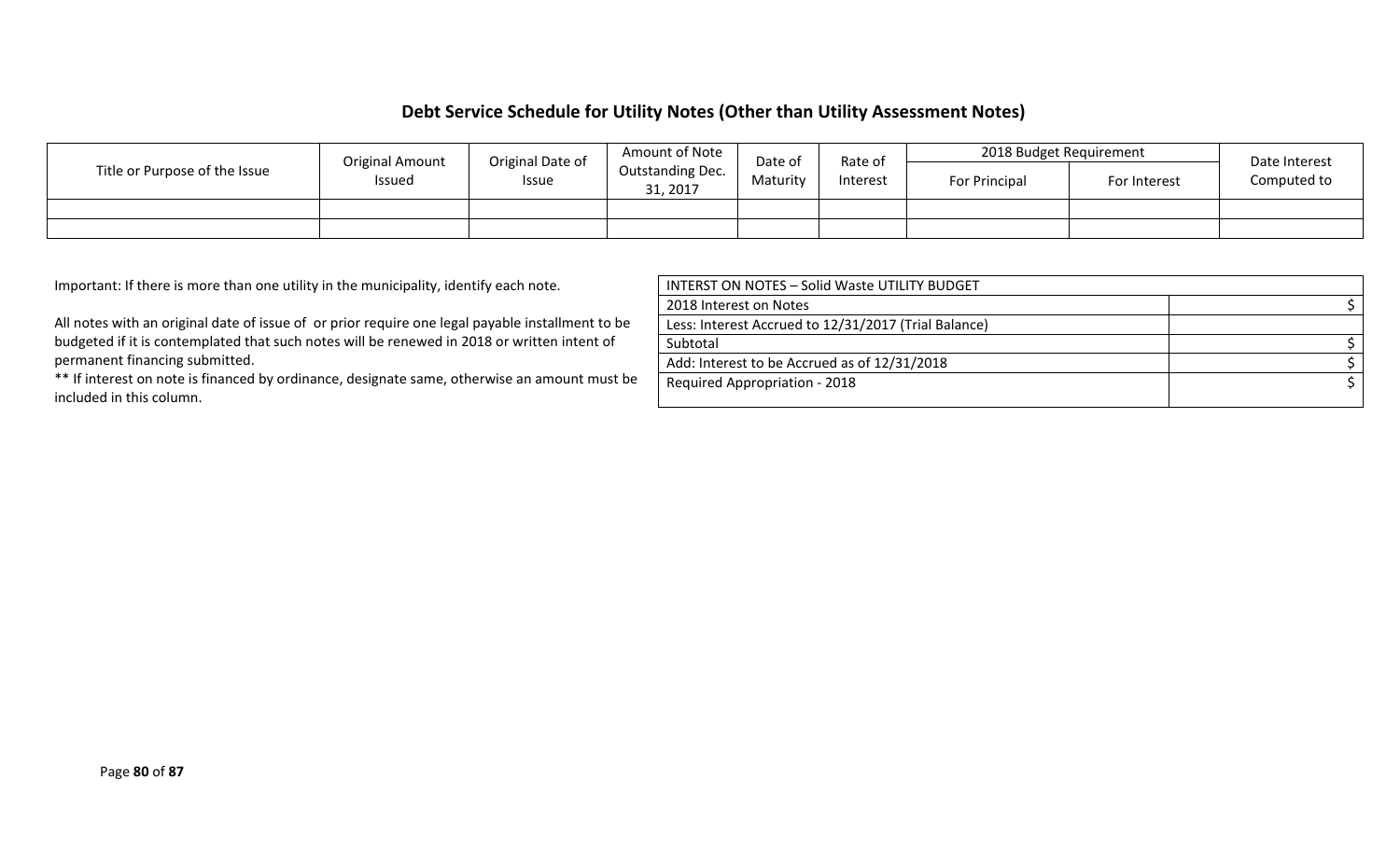#### **Debt Service Schedule for Utility Assessment Notes**

|                           | <b>Original Amount</b> | Original Date of | Amount of Note | Date of                      | Rate of  | 2018 Budget Requirement |  | Interest Computed    |              |                  |
|---------------------------|------------------------|------------------|----------------|------------------------------|----------|-------------------------|--|----------------------|--------------|------------------|
| Title or Purpose of Issue | <b>Issued</b><br>Issue |                  |                | Outstanding Dec.<br>31, 2017 | Maturitv | Interest                |  | <b>For Principal</b> | For Interest | to (Insert Date) |
|                           |                        |                  |                |                              |          |                         |  |                      |              |                  |
|                           |                        |                  |                |                              |          |                         |  |                      |              |                  |

Important: If there is more than one utility in the municipality, identify each note.

Utility Assessment Notes with an original date of issue of December 31, or prior require one legally payable installment to be budgeted in the 2018 Dedicated Utility Assessment Budget if it is contemplated that such notes will be renewed in 2018 or written intent of permanent financing submitted with statement.

\*\* Interest on Utility Assessment Notes must be included in the Utility Budget appropriation "Interest on Notes".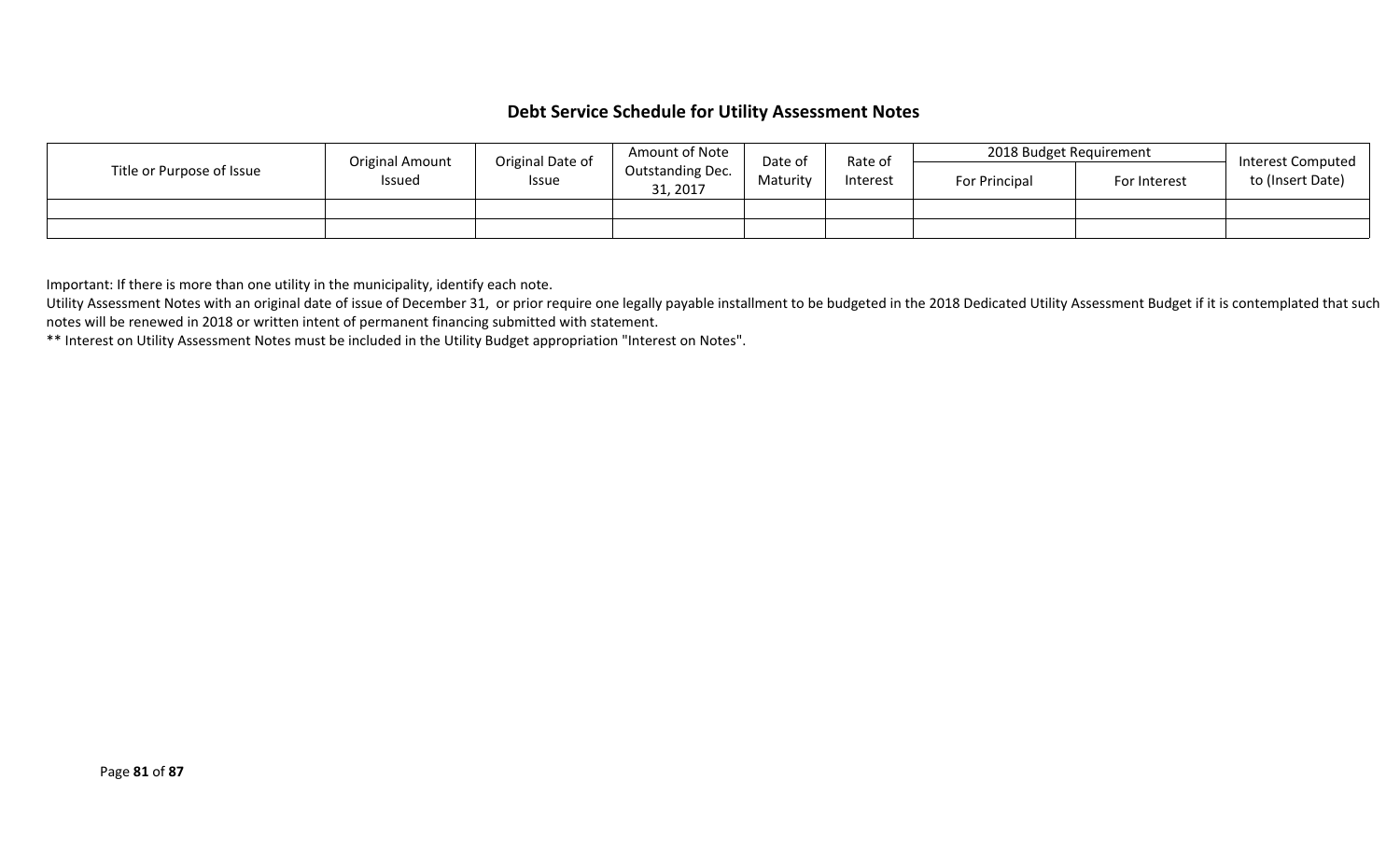# **Schedule of Capital Lease Program Obligations**

|                                              | <b>Amount of Obligation</b> | 2018 Budget Requirement |                   |
|----------------------------------------------|-----------------------------|-------------------------|-------------------|
| Purpose                                      | Outstanding Dec. 31, 2017   | For Principal           | For Interest/Fees |
| Leases approved by LFB after July 1, 2007    |                             |                         |                   |
|                                              |                             |                         |                   |
| Subtotal                                     |                             |                         |                   |
| Leases approved by LFB prior to July 1, 2007 |                             |                         |                   |
|                                              |                             |                         |                   |
|                                              |                             |                         |                   |
| Subtotal                                     |                             |                         |                   |
| Total                                        |                             |                         |                   |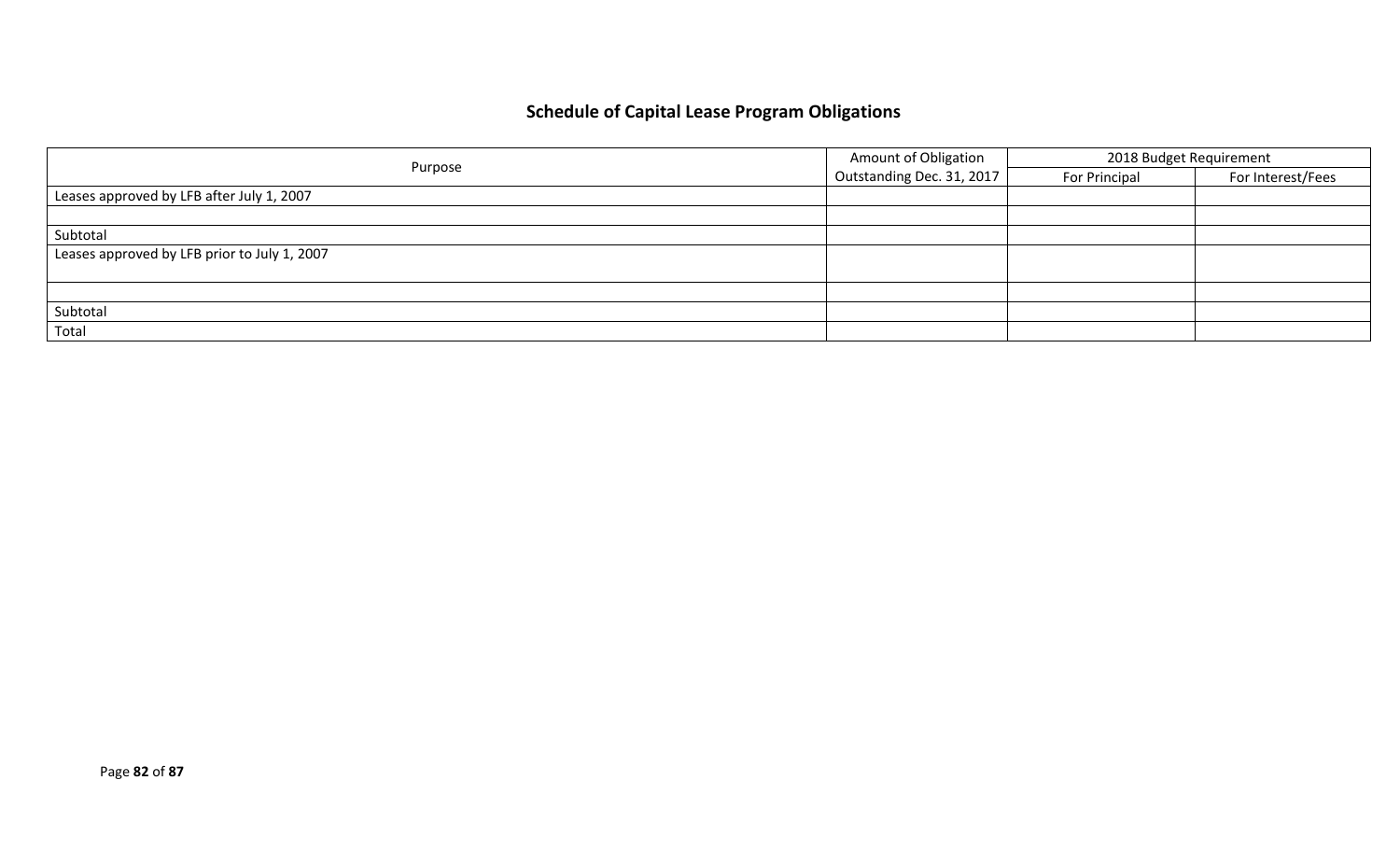# **Schedule of Improvement Authorizations (Utility Capital Fund)**

|       | <b>IMPROVEMENTS</b>                                                                   |        | Refunds, Transfers<br>Balance - January 1, 2017 |                     | Balance December 31, 2017 |          |                            |        |          |
|-------|---------------------------------------------------------------------------------------|--------|-------------------------------------------------|---------------------|---------------------------|----------|----------------------------|--------|----------|
|       | Specify each authorization by<br>purpose. Do not merely<br>designate by a code number | Funded | Unfunded                                        | 2017 Authorizations | and Encumbrances          | Expended | Authorizations<br>Canceled | Funded | Unfunded |
|       |                                                                                       |        |                                                 |                     |                           |          |                            |        |          |
| Total |                                                                                       |        |                                                 |                     |                           |          |                            |        |          |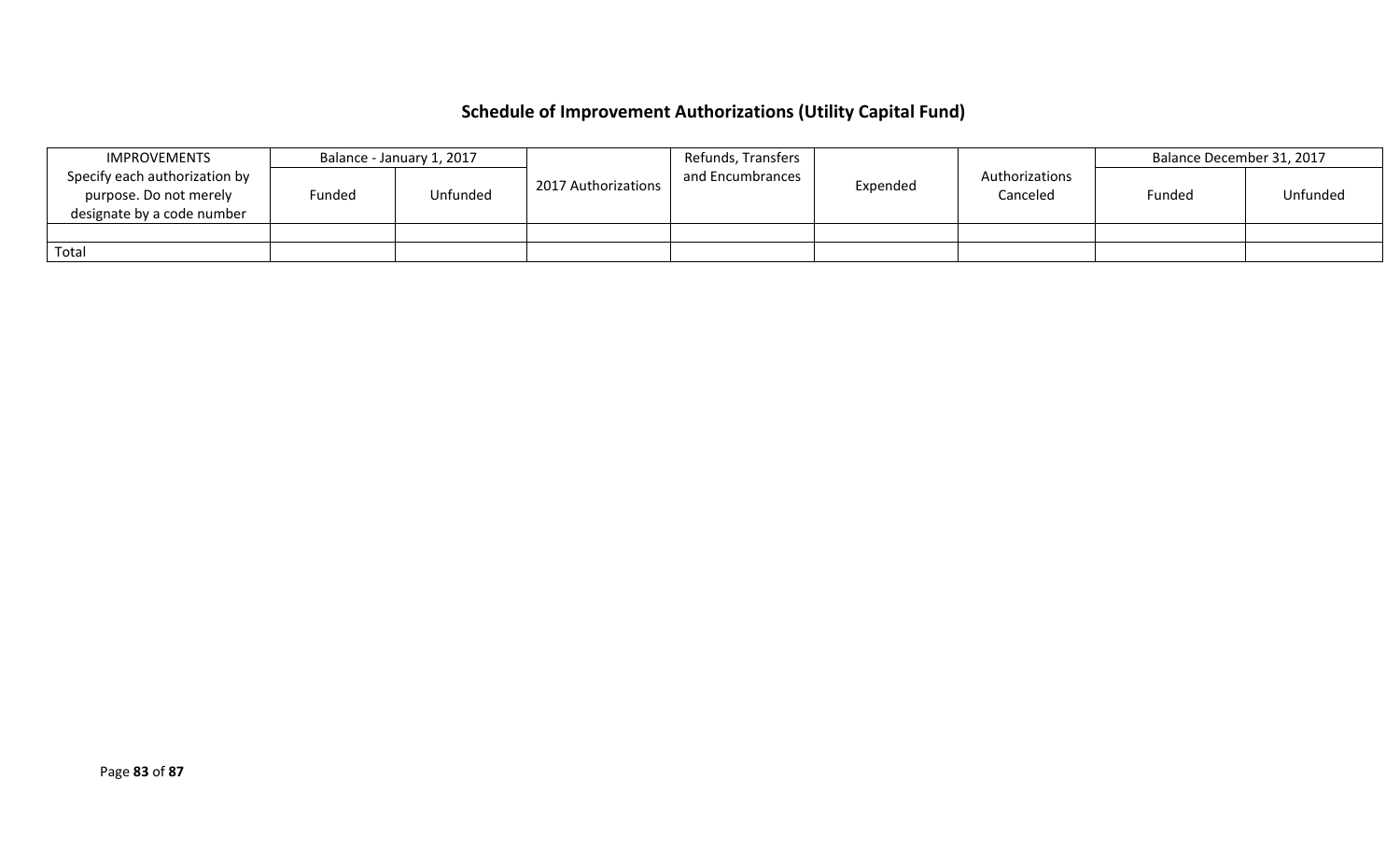#### **Solid Waste Utility Capital Fund**

SCHEDULE OF CAPITAL IMPROVEMENT FUND

|                                                                                   | Debit | Credit   |
|-----------------------------------------------------------------------------------|-------|----------|
| Balance January 1, CY (Credit)                                                    |       |          |
| Received from CY Budget Appropriation * (Credit)                                  |       |          |
| Improvement Authorizations Canceled (financed in whole by the Capital Improvement |       |          |
| Fund) (Credit)                                                                    |       |          |
| Appropriated to Finance Improvement Authorizations (Debit)                        |       |          |
| Balance December 31, 2017                                                         | 0.00  |          |
|                                                                                   | 0.00  | $0.00\,$ |

### **Solid Waste Utility Capital Fund**

SCHEDULE OF DOWN PAYMENTS ON IMPROVEMENTS

|                                                            | Debit    | Credit |
|------------------------------------------------------------|----------|--------|
| Balance January 1, CY (Credit)                             |          |        |
| Received from CY Budget Appropriation (Credit)             |          |        |
| Received from CY Emergency Appropriation * (Credit)        |          |        |
| Appropriated to Finance Improvement Authorizations (Debit) |          |        |
| Balance December 31, 2017                                  | 0.00     |        |
|                                                            | $0.00\,$ | 0.00   |

\*The full amount of the 2017 appropriation should be transferred to this account unless the balance of the appropriation is permitted to lapse.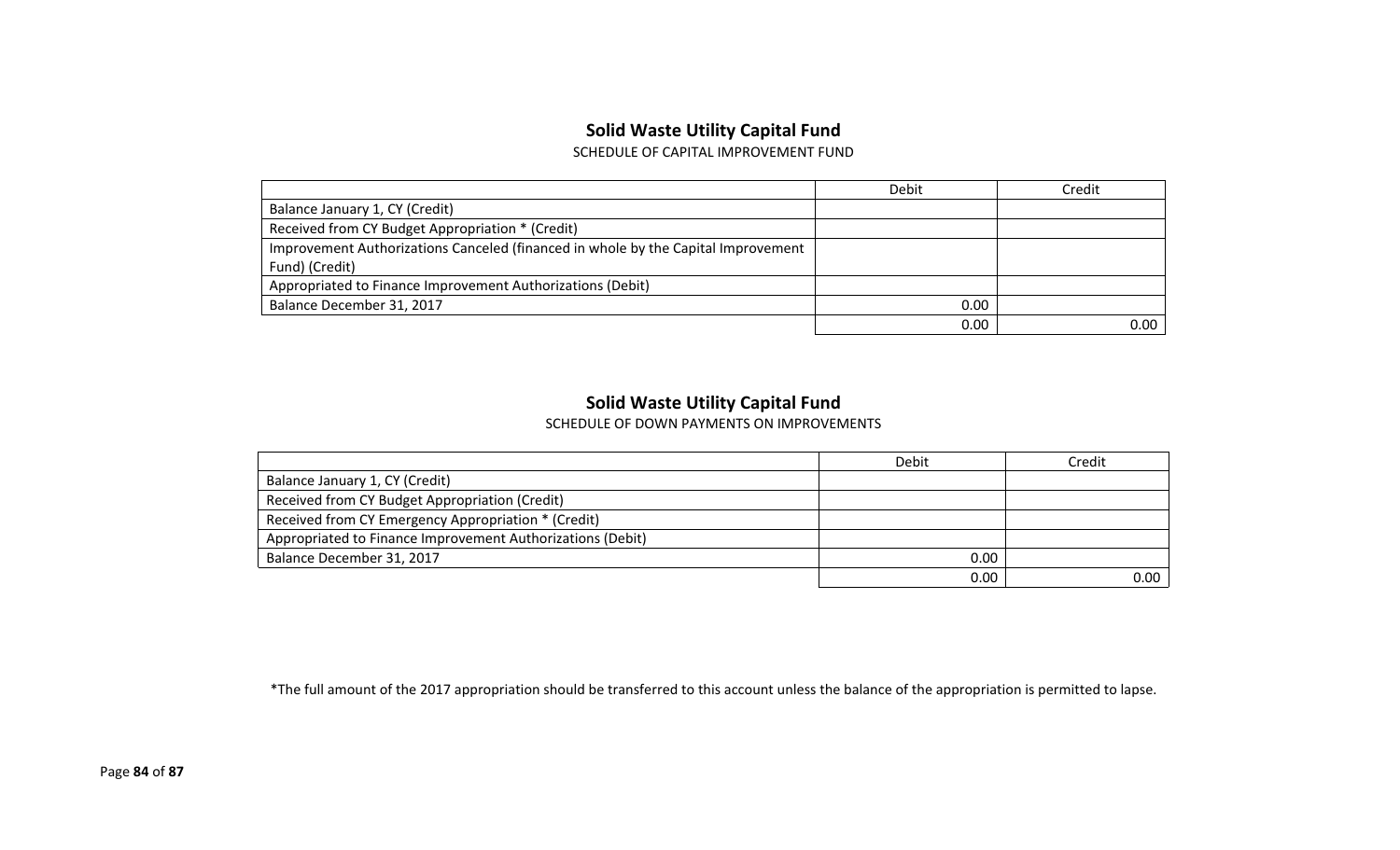#### **Utility Fund** CAPITAL IMPROVEMENTS AUTHORIZED IN 2017 AND DOWN PAYMENTS (N.J.S. 40A:2-11) UTILITIES ONLY

| Purpose | <b>Amount Appropriated</b> | <b>Total Obligations</b><br>Authorized | Down Payment<br>Provided by<br>Ordinance | Amount of Down<br>Payment in Budget of<br>2017 or Prior Years |
|---------|----------------------------|----------------------------------------|------------------------------------------|---------------------------------------------------------------|
|         |                            |                                        |                                          |                                                               |
|         |                            |                                        |                                          |                                                               |

### **Solid Waste Utility Capital Fund Statement of Capital Surplus** YEAR 2017

|                                                            | Debit | Credit |
|------------------------------------------------------------|-------|--------|
| Balance January 1, CY (Credit)                             |       |        |
| Premium on Sale of Bonds (Credit)                          |       |        |
| Funded Improvement Authorizations Canceled (Credit)        |       |        |
| Miscellaneous (Credit)                                     |       |        |
| Appropriated to Finance Improvement Authorizations (Debit) |       |        |
| Appropriated to CY Budget Revenue (Debit)                  |       |        |
| Balance December 31, 2017                                  | 0.00  |        |
|                                                            | 0.00  | 0.00   |